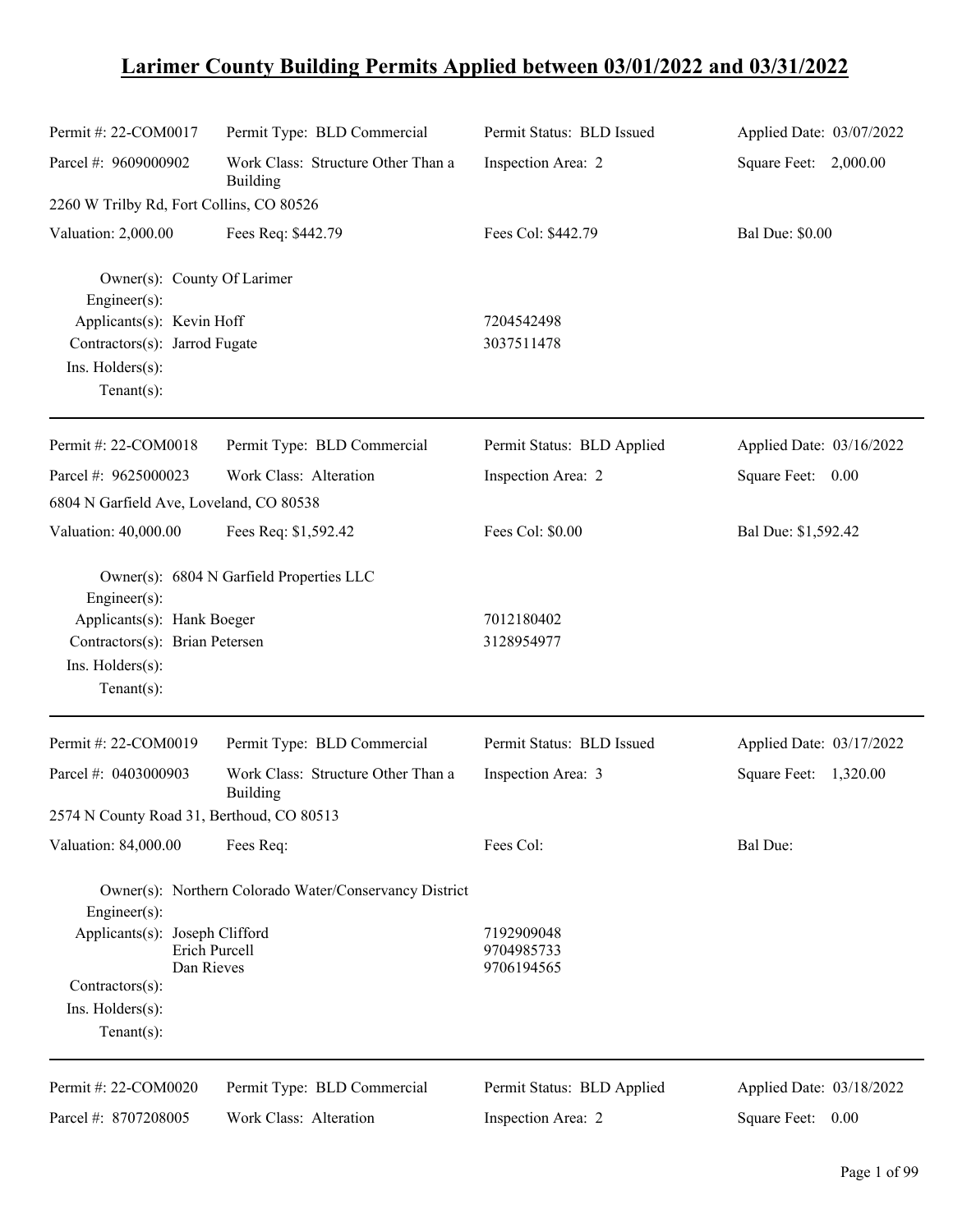| 524 N Link Ln, Fort Collins, CO 80524                          |                                                      |                            |                          |  |
|----------------------------------------------------------------|------------------------------------------------------|----------------------------|--------------------------|--|
| Valuation: 20,000.00                                           | Fees Req: \$933.83                                   | Fees Col: \$0.00           | Bal Due: \$933.83        |  |
| Owner(s): Alejandro Romero-Vargas<br>Engineer(s):              |                                                      | 9705670106                 |                          |  |
| Applicants(s): Ryan Maliski<br>Contractors(s):                 |                                                      | 8054050579                 |                          |  |
| Ins. Holders(s):<br>Tenant $(s)$ :                             |                                                      |                            |                          |  |
| Permit #: 22-COM0021                                           | Permit Type: BLD Commercial                          | Permit Status: BLD Applied | Applied Date: 03/18/2022 |  |
| Parcel #: 2905000925                                           | Work Class: Alteration                               | Inspection Area: 5         | Square Feet: 0.00        |  |
|                                                                | 17900 W County Road 74e, Red Feather Lakes, CO 80545 |                            |                          |  |
| Valuation: 82,346.63                                           | Fees Req: \$2,698.40                                 | Fees Col: \$0.00           | Bal Due: \$2,698.40      |  |
| Owner(s): University of Denver<br>Engineer(s):                 |                                                      |                            |                          |  |
| Applicants(s): Ben Placzek                                     |                                                      | 7202099189                 |                          |  |
| Contractors(s): Michael McKesson                               |                                                      | 3037987111                 |                          |  |
| Ins. Holders(s):<br>$Tenant(s)$ :                              |                                                      |                            |                          |  |
| Permit #: 22-COM0022                                           | Permit Type: BLD Commercial                          | Permit Status: BLD Applied | Applied Date: 03/18/2022 |  |
| Parcel #: 2905000925                                           | Work Class: Alteration                               | Inspection Area: 5         | Square Feet: 0.00        |  |
|                                                                | 17900 W County Road 74e, Red Feather Lakes, CO 80545 |                            |                          |  |
| Valuation: 82,346.63                                           | Fees Req: \$2,698.40                                 | Fees Col: \$0.00           | Bal Due: \$2,698.40      |  |
| Owner(s): University of Denver<br>$Engineering(s)$ :           |                                                      |                            |                          |  |
| Applicants(s): Ben Placzek                                     |                                                      | 7202099189                 |                          |  |
| Contractors(s): Michael McKesson                               |                                                      | 3037987111                 |                          |  |
| Ins. Holders(s):<br>Tenant $(s)$ :                             |                                                      |                            |                          |  |
| Permit #: 22-COM0023                                           | Permit Type: BLD Commercial                          | Permit Status: BLD Applied | Applied Date: 03/18/2022 |  |
| Parcel #: 2905000925                                           | Work Class: Alteration                               | Inspection Area: 5         | Square Feet:<br>0.00     |  |
|                                                                | 17900 W County Road 74e, Red Feather Lakes, CO 80545 |                            |                          |  |
| Valuation: 82,346.63                                           | Fees Req: \$2,698.40                                 | Fees Col: \$0.00           | Bal Due: \$2,698.40      |  |
| Owner(s): University of Denver                                 |                                                      |                            |                          |  |
| Engineer(s):                                                   |                                                      |                            |                          |  |
| Applicants(s): Ben Placzek<br>Contractors(s): Michael McKesson |                                                      | 7202099189<br>3037987111   |                          |  |
| Ins. Holders(s):                                               |                                                      |                            |                          |  |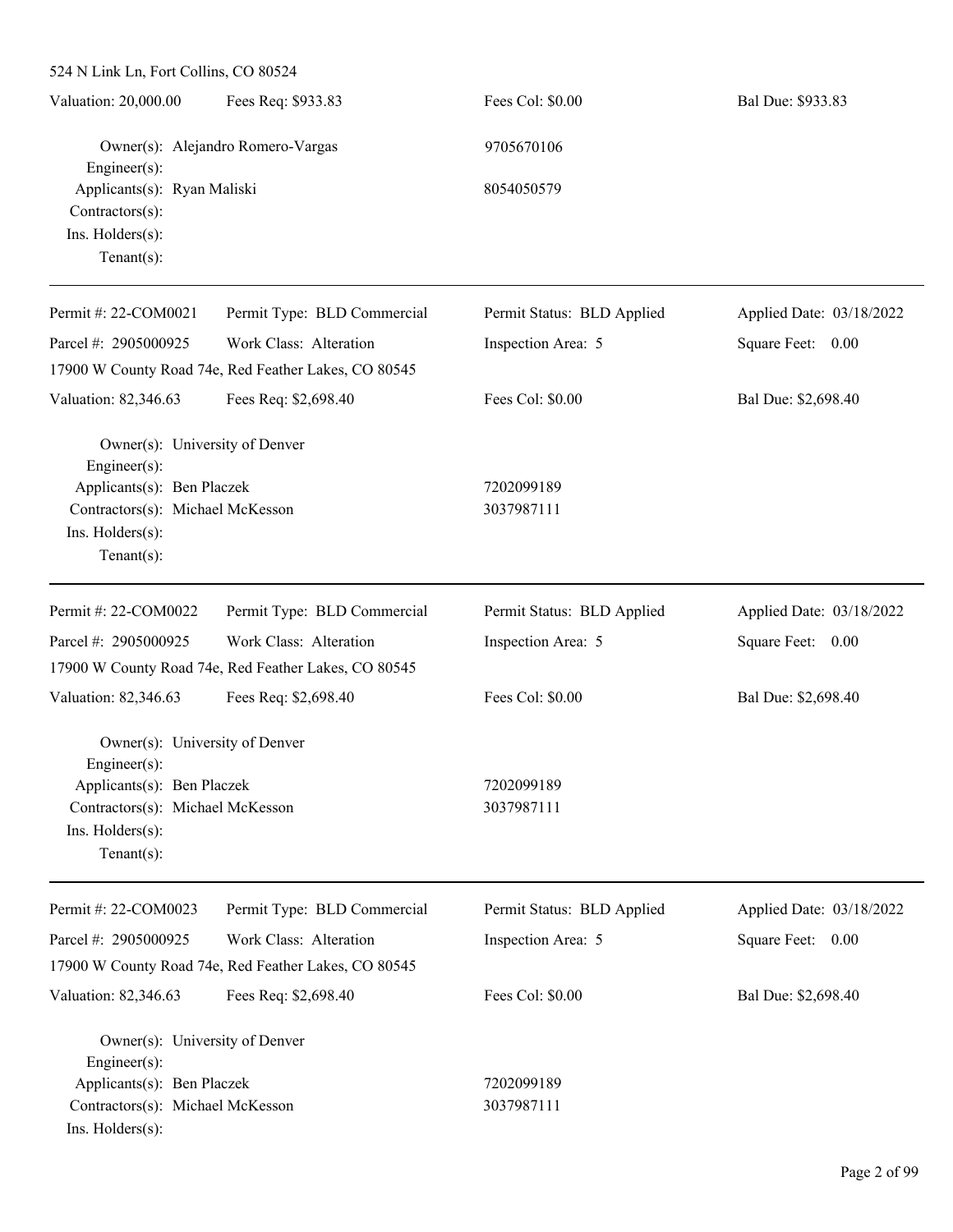| Permit #: 22-COM0024                                                                                 | Permit Type: BLD Commercial                          | Permit Status: BLD Applied   | Applied Date: 03/18/2022 |
|------------------------------------------------------------------------------------------------------|------------------------------------------------------|------------------------------|--------------------------|
| Parcel #: 2905000925                                                                                 | Work Class: Alteration                               | Inspection Area: 5           | Square Feet: 0.00        |
|                                                                                                      | 17900 W County Road 74e, Red Feather Lakes, CO 80545 |                              |                          |
| Valuation: 82,346.63                                                                                 | Fees Req: \$2,698.40                                 | Fees Col: \$0.00             | Bal Due: \$2,698.40      |
| Owner(s): University of Denver<br>Engineer $(s)$ :<br>Applicants(s): Ben Placzek                     |                                                      | 7202099189                   |                          |
| Contractors(s): Michael McKesson<br>Ins. $H$ olders $(s)$ :<br>Tenant $(s)$ :                        |                                                      | 3037987111                   |                          |
| Permit #: 22-COM0025                                                                                 | Permit Type: BLD Commercial                          | Permit Status: Apply On-line | Applied Date: 03/18/2022 |
| Parcel #: 2905000925                                                                                 | Work Class: Alteration                               | Inspection Area: 5           | Square Feet: 0.00        |
|                                                                                                      | 17900 W County Road 74e, Red Feather Lakes, CO 80545 |                              |                          |
| Valuation: 82,346.63                                                                                 | Fees Req: \$2,698.40                                 | Fees Col: \$0.00             | Bal Due: \$2,698.40      |
| Owner(s): University of Denver<br>Engineer $(s)$ :                                                   |                                                      |                              |                          |
| Applicants(s): Ben Placzek                                                                           |                                                      | 7202099189                   |                          |
| Contractors(s): Michael McKesson                                                                     | Sean Cunningham                                      | 3037987111<br>303-419-2474   |                          |
| Ins. $H$ olders $(s)$ :                                                                              |                                                      |                              |                          |
| Tenant $(s)$ :                                                                                       |                                                      |                              |                          |
| Permit #: 22-COM0026                                                                                 | Permit Type: BLD Commercial                          | Permit Status: BLD Applied   | Applied Date: 03/18/2022 |
| Parcel #: 2905000925                                                                                 | Work Class: Alteration                               | Inspection Area: 5           | Square Feet: 0.00        |
|                                                                                                      | 17900 W County Road 74e, Red Feather Lakes, CO 80545 |                              |                          |
| Valuation: 82,346.63                                                                                 | Fees Req: \$2,698.40                                 | Fees Col: \$0.00             | Bal Due: \$2,698.40      |
| Owner(s): University of Denver<br>Engineer(s):                                                       |                                                      |                              |                          |
| Applicants(s): Ben Placzek<br>Contractors(s): Michael McKesson<br>Ins. Holders(s):<br>Tenant $(s)$ : |                                                      | 7202099189<br>3037987111     |                          |
| Permit #: 22-COM0027                                                                                 | Permit Type: BLD Commercial                          | Permit Status: BLD Applied   | Applied Date: 03/21/2022 |
| Parcel #: 8634109901                                                                                 | Work Class: Addition                                 | Inspection Area: 2           | Square Feet: 0.00        |
| 5360 Arena Cir, Loveland, CO 80538                                                                   |                                                      |                              |                          |
| Valuation: 3,453,300.00                                                                              | Fees Req: \$30,195.84                                | Fees Col: \$0.00             | Bal Due: \$30,195.84     |

Tenant(s):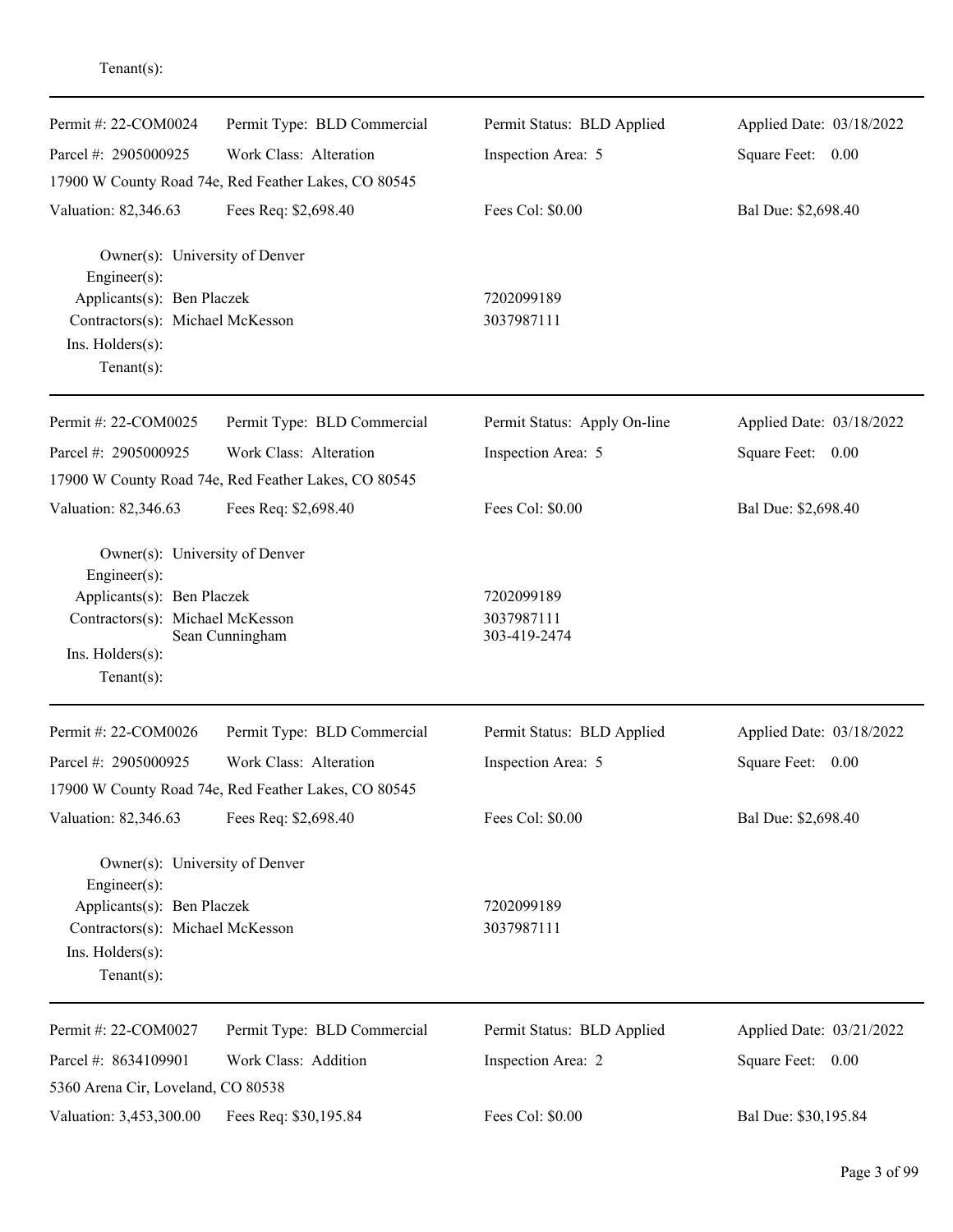| Owner(s): County Of Larimer<br>Contractors(s):<br>Ins. Holders(s):<br>Tenant $(s)$ :                                                                   | Engineer(s): Martin & Martin Consulting Engineers<br>Applicants(s): Larimer County Fairgrounds - The Ranch                                           | 3034316100                 |                          |
|--------------------------------------------------------------------------------------------------------------------------------------------------------|------------------------------------------------------------------------------------------------------------------------------------------------------|----------------------------|--------------------------|
| Permit #: 22-COM0028                                                                                                                                   | Permit Type: BLD Commercial                                                                                                                          | Permit Status: BLD Applied | Applied Date: 03/21/2022 |
| Parcel #: 8634109901                                                                                                                                   | Work Class: Addition                                                                                                                                 | Inspection Area: 2         | Square Feet: 0.00        |
| 5450 - 5460 Arena Cir, Loveland, CO 80538                                                                                                              |                                                                                                                                                      |                            |                          |
| Valuation: 3,553,800.00                                                                                                                                | Fees Req: \$34,797.52                                                                                                                                | Fees Col: \$0.00           | Bal Due: \$34,797.52     |
| Owner(s): County Of Larimer<br>Contractors(s):<br>Ins. Holders(s):<br>Tenant $(s)$ :                                                                   | Larimer County Fairgrounds - The Ranch<br>Engineer(s): Martin & Martin Consulting Engineers<br>Applicants(s): Larimer County Fairgrounds - The Ranch | 3034316100                 |                          |
| Permit #: 22-COM0029                                                                                                                                   | Permit Type: BLD Commercial                                                                                                                          | Permit Status: BLD Applied | Applied Date: 03/21/2022 |
| Parcel #: 8634109901                                                                                                                                   | Work Class: New                                                                                                                                      | Inspection Area: 2         | Square Feet: 48,247.00   |
| 5280 Arena Cir, Loveland, CO 80538                                                                                                                     |                                                                                                                                                      |                            |                          |
| Valuation: 7,419,300.00                                                                                                                                | Fees Req: \$57,556.97                                                                                                                                | Fees Col: \$0.00           | Bal Due: \$57,556.97     |
| Owner(s): County Of Larimer<br>Dan Potter<br>Contractors(s):<br>Ins. Holders(s):<br>Tenant $(s)$ :                                                     | Engineer(s): Martin & Martin Consulting Engineers<br>Applicants(s): Larimer County Fairgrounds - The Ranch                                           | 3034316100<br>3032949244   |                          |
| Permit #: 22-COM0030                                                                                                                                   | Permit Type: BLD Commercial                                                                                                                          | Permit Status: BLD Applied | Applied Date: 03/22/2022 |
| Parcel #: 2905000925                                                                                                                                   | Work Class: Alteration                                                                                                                               | Inspection Area: 5         | Square Feet: 0.00        |
|                                                                                                                                                        | 17900 W County Road 74e, Red Feather Lakes, CO 80545                                                                                                 |                            |                          |
| Valuation: 68,537.00                                                                                                                                   | Fees Req: \$2,242.69                                                                                                                                 | Fees Col: \$0.00           | Bal Due: \$2,242.69      |
| Owner(s): University of Denver<br>Engineer(s):<br>Applicants(s): Ben Placzek<br>Contractors(s): Michael McKesson<br>Ins. Holders(s):<br>Tenant $(s)$ : |                                                                                                                                                      | 7202099189<br>3037987111   |                          |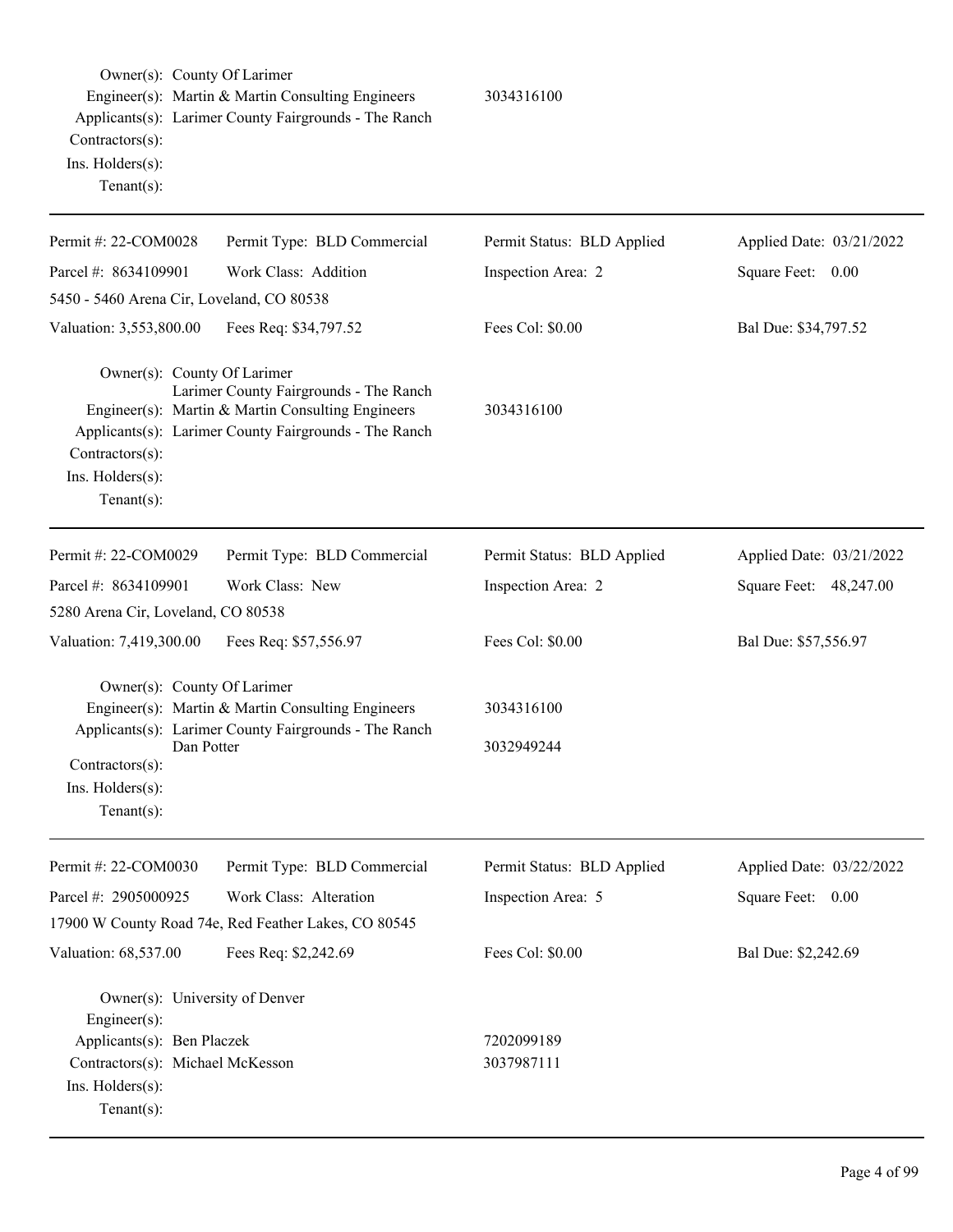| Permit #: 22-COM0031                                                                                                                                   | Permit Type: BLD Commercial                           | Permit Status: BLD Applied | Applied Date: 03/22/2022 |
|--------------------------------------------------------------------------------------------------------------------------------------------------------|-------------------------------------------------------|----------------------------|--------------------------|
| Parcel #: 2905000925                                                                                                                                   | Work Class: Alteration                                | Inspection Area: 5         | Square Feet: 0.00        |
|                                                                                                                                                        | 17900 W County Road 74e, Red Feather Lakes, CO 80545  |                            |                          |
| Valuation: 81,891.00                                                                                                                                   | Fees Req: \$2,448.21                                  | Fees Col: \$0.00           | Bal Due: \$2,448.21      |
| Owner(s): University of Denver<br>Engineer(s):<br>Applicants(s): Ben Placzek<br>Contractors(s): Michael McKesson<br>Ins. Holders(s):<br>Tenant $(s)$ : |                                                       | 7202099189<br>3037987111   |                          |
| Permit #: 22-COM0032                                                                                                                                   | Permit Type: BLD Commercial                           | Permit Status: BLD Issued  | Applied Date: 03/23/2022 |
| Parcel #: 8708313014                                                                                                                                   | Work Class: Tenant Finish/Change of<br>Occupancy      | Inspection Area: 2         | Square Feet: 0.00        |
|                                                                                                                                                        | 309 S Summit View Dr #14 & #9, Fort Collins, CO 80524 |                            |                          |
| Valuation: 35,600.00                                                                                                                                   | Fees Req: \$1,465.49                                  | Fees Col: \$1,465.49       | <b>Bal Due: \$0.00</b>   |
| Engineer(s):<br>Applicants(s): Russell Barrett<br>Contractors(s):<br>Ins. Holders(s):<br>Tenant $(s)$ :                                                | Owner(s): Summit view Commercial LLC                  | 9704131202                 |                          |
| Permit #: 22-COM0033                                                                                                                                   | Permit Type: BLD Commercial                           | Permit Status: BLD Applied | Applied Date: 03/31/2022 |
| Parcel #: 8707332001                                                                                                                                   | Work Class: Alteration                                | Inspection Area: 2         | Square Feet: 51.00       |
| 1314 Webster Ave, Fort Collins, CO 80524                                                                                                               |                                                       |                            |                          |
| Valuation: 33,212.00                                                                                                                                   | Fees Req: \$1,235.66                                  | Fees Col: \$0.00           | Bal Due: \$1,235.66      |
| Owner(s): Dennis Shortridge<br>Engineer(s):                                                                                                            |                                                       | 9704933272                 |                          |
| Applicants(s): Johnny Garcia<br>Contractors(s): Johnny Garcia<br>Ins. Holders(s):<br>Tenant $(s)$ :                                                    |                                                       | 3076307626<br>3076307626   |                          |
| Permit #: 22-ENER0040                                                                                                                                  | Permit Type: BLD Energy                               | Permit Status: BLD Issued  | Applied Date: 03/02/2022 |
| Parcel #: 9708100036                                                                                                                                   | Work Class: Roof/Wall Mounted                         | Inspection Area: 2         | Square Feet: 0.00        |
| 221 N Overland Trl, Fort Collins, CO 80521                                                                                                             |                                                       |                            |                          |
| Valuation: 5,220.00                                                                                                                                    | Fees Req: \$215.15                                    | Fees Col: \$215.15         | <b>Bal Due: \$0.00</b>   |
| Owner(s): Larry Holgerson<br>Engineer(s): Robert Smythe                                                                                                |                                                       | 9702145539<br>9257873067   |                          |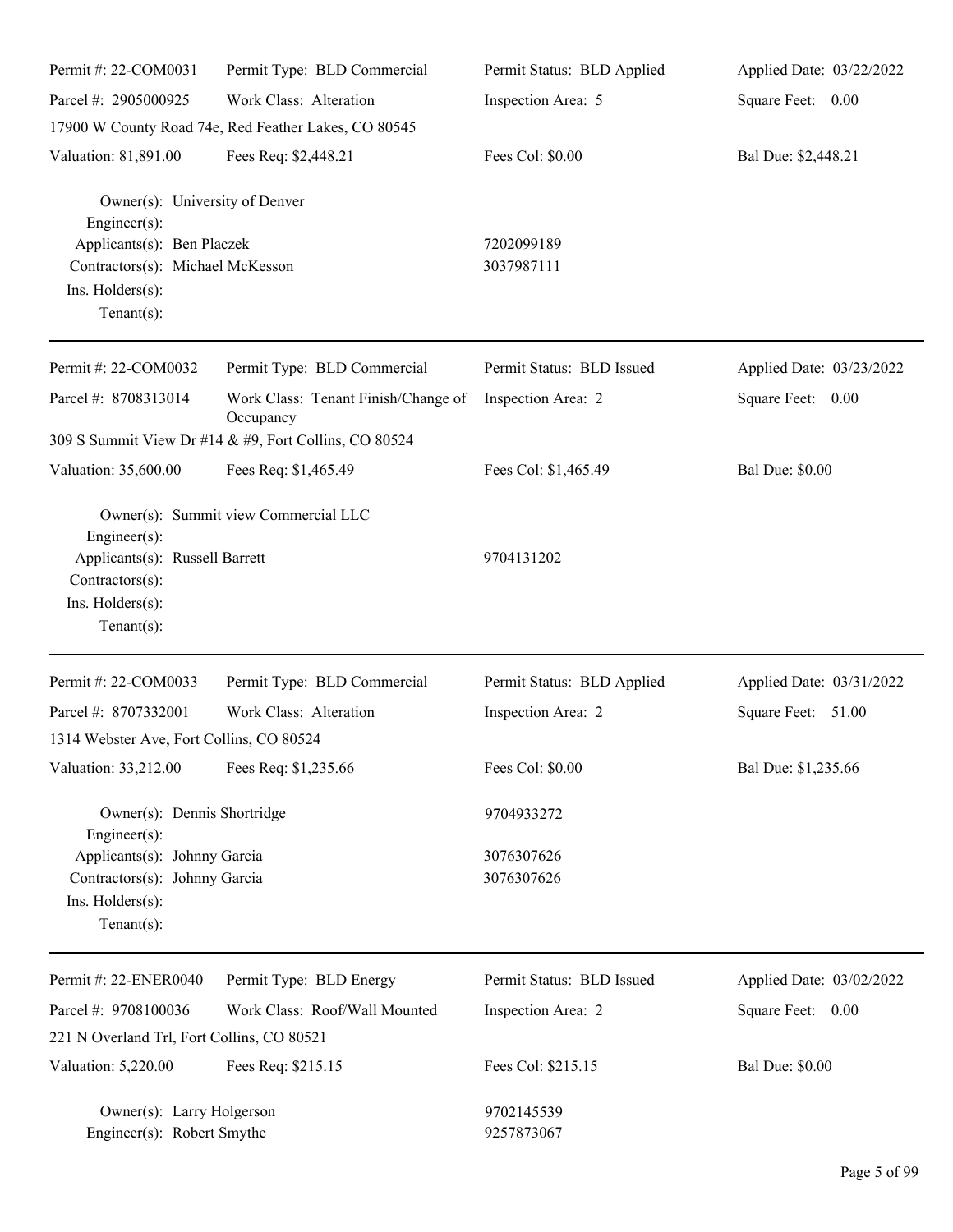Applicants(s): Larry Holgerson 9702145539 Contractors(s): James Hickman 8017835959 Ins. Holders(s): Tenant(s):

| Permit #: 22-ENER0041                                                                                                                                       | Permit Type: BLD Energy       | Permit Status: BLD Issued                              | Applied Date: 03/18/2022 |
|-------------------------------------------------------------------------------------------------------------------------------------------------------------|-------------------------------|--------------------------------------------------------|--------------------------|
| Parcel #: 9828410009                                                                                                                                        | Work Class: Roof/Wall Mounted | Inspection Area: 1                                     | Square Feet: 0.00        |
| 2903 Farview Dr, Fort Collins, CO 80524                                                                                                                     |                               |                                                        |                          |
| Valuation: 9,855.00                                                                                                                                         | Fees Req: \$311.53            | Fees Col: \$311.53                                     | <b>Bal Due: \$0.00</b>   |
| Owner(s): Martha Amey<br>Engineer(s): John Calvert<br>Applicants(s): Suntalk Solar<br>Contractors(s): Ray Williams<br>Ins. Holders(s):<br>Tenant $(s)$ :    |                               | 9702242950<br>3034663014<br>7207089723<br>7207089723   |                          |
| Permit #: 22-ENER0042                                                                                                                                       | Permit Type: BLD Energy       | Permit Status: BLD LOC                                 | Applied Date: 03/18/2022 |
| Parcel #: 9418106057                                                                                                                                        | Work Class: Roof/Wall Mounted | Inspection Area: 3                                     | Square Feet: 0.00        |
| 1116 Shelby Dr, Berthoud, CO 80513                                                                                                                          |                               |                                                        |                          |
| Valuation: 14,985.00                                                                                                                                        | Fees Req: \$432.03            | Fees Col: \$432.03                                     | <b>Bal Due: \$0.00</b>   |
| Owner(s): Michelle Oakley<br>Engineer(s): John Calvert<br>Applicants(s): Suntalk Solar<br>Contractors(s): Ray Williams<br>Ins. Holders(s):<br>$Tenant(s)$ : | Ray Williams                  | 3034663014<br>7207089723<br>7207089723<br>7207089723   |                          |
| Permit #: 22-ENER0043                                                                                                                                       | Permit Type: BLD Energy       | Permit Status: BLD Issued                              | Applied Date: 03/22/2022 |
| Parcel #: 8831105023                                                                                                                                        | Work Class: Roof/Wall Mounted | Inspection Area: 1                                     | Square Feet:<br>0.00     |
| 2605 Turnberry Rd, Fort Collins, CO 80524                                                                                                                   |                               |                                                        |                          |
| Valuation: 31,008.00                                                                                                                                        | Fees Req: \$500.00            | Fees Col: \$500.00                                     | <b>Bal Due: \$0.00</b>   |
| Owner(s): Joseph Jenkins<br>Engineer(s): Vincent Mwumvaneza<br>Applicants(s): Erik Roth<br>Contractors(s): Erik Roth<br>Ins. Holders(s):<br>Tenant $(s)$ :  |                               | 970-222-7272<br>9512545655<br>7203650255<br>7203650255 |                          |
| Permit #: 22-ENER0044                                                                                                                                       | Permit Type: BLD Energy       | Permit Status: BLD LOC                                 | Applied Date: 03/25/2022 |
| Parcel #: 9802000018                                                                                                                                        | Work Class: Ground Mounted    | Inspection Area: 1                                     | Square Feet:<br>0.00     |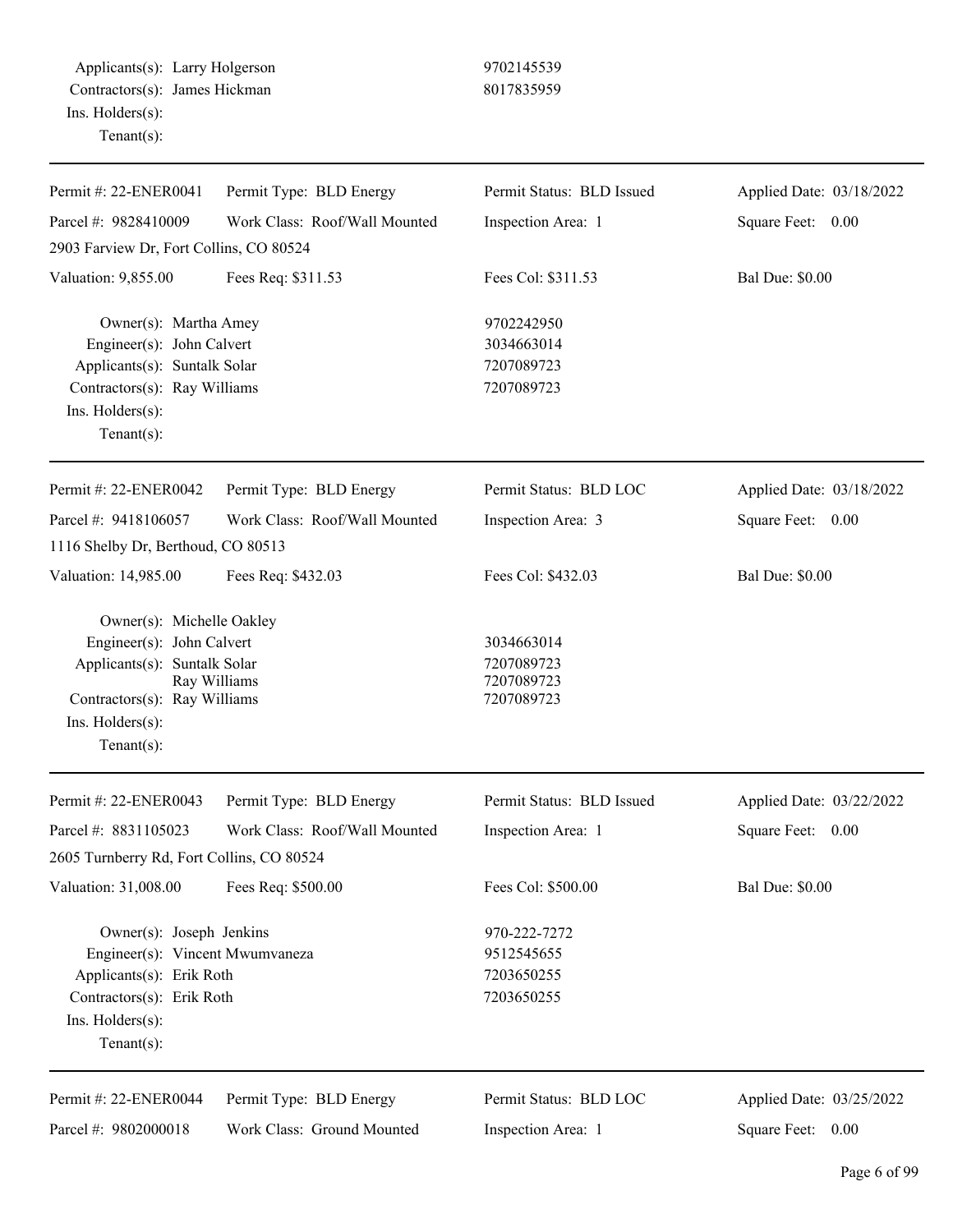7426 Douglass Lake Ranch Rd, Fort Collins, CO 80524

| Valuation: 71,280.00                                                                                                                                           | Fees Req: \$500.00                             | Fees Col: \$500.00                                      | <b>Bal Due: \$0.00</b>   |
|----------------------------------------------------------------------------------------------------------------------------------------------------------------|------------------------------------------------|---------------------------------------------------------|--------------------------|
| Owner(s): Paula Wales                                                                                                                                          | Robert Wales III                               | 7206356476<br>7206356476                                |                          |
| Engineer(s):<br>Applicants(s): Justin Baker<br>Contractors(s): Justin Baker<br>Ins. Holders(s):<br>$Tenant(s)$ :                                               |                                                | 9709003040<br>9709003040                                |                          |
| Permit #: 22-ENER0045                                                                                                                                          | Permit Type: BLD Energy                        | Permit Status: BLD Issued                               | Applied Date: 03/30/2022 |
| Parcel #: 3401418057<br>816 Ponderosa Ln, Estes Park, CO 80517                                                                                                 | Work Class: Roof/Wall Mounted                  | Inspection Area: 4                                      | Square Feet: 0.00        |
| Valuation: 17,757.00                                                                                                                                           | Fees Req: \$500.00                             | Fees Col: \$500.00                                      | <b>Bal Due: \$0.00</b>   |
| Owner(s): Peter Reuman<br>Engineer(s): Eric Sumsion<br>Applicants(s): Adrian Buck<br>Contractors(s): Adrian Buck<br>Ins. Holders(s):<br>$Tenant(s)$ :          |                                                | 970-619-0514<br>8019901775<br>5706876806<br>5706876806  |                          |
| Permit #: 22-ENER0046                                                                                                                                          | Permit Type: BLD Energy                        | Permit Status: BLD Applied                              | Applied Date: 03/30/2022 |
| Parcel #: 9402107008<br>127 Willow Circle Dr, Loveland, CO 80537                                                                                               | Work Class: Roof/Wall Mounted                  | Inspection Area: 3                                      | Square Feet: 0.00        |
| Valuation: 35,880.00                                                                                                                                           | Fees Req: \$500.00                             | Fees Col: \$0.00                                        | Bal Due: \$500.00        |
| Owner(s): Jose Perez Lopez<br>Engineer(s): Arash Zandieh<br>Applicants(s): Thomas Porter<br>Contractors(s): Thomas Porter<br>Ins. Holders(s):<br>$Tenant(s)$ : |                                                | 7204422546<br>9016920431<br>4802266769<br>4802266769    |                          |
| Permit #: 22-ENER0047                                                                                                                                          | Permit Type: BLD Energy                        | Permit Status: BLD Issued                               | Applied Date: 03/31/2022 |
| Parcel #: 9624405006<br>825 Turman Dr, Fort Collins, CO 80525                                                                                                  | Work Class: Roof/Wall Mounted                  | Inspection Area: 2                                      | Square Feet: 0.00        |
| Valuation: 17,533.00                                                                                                                                           | Fees Req: \$500.00                             | Fees Col: \$500.00                                      | <b>Bal Due: \$0.00</b>   |
| $Owner(s)$ :<br>Engineer(s): John Calvert<br>Applicants(s): Namaste Solar Electric Inc<br>Contractors(s): Jason Sharpe                                         | Diana S Larson Revocable Trust<br>David Larson | 9706637121<br>3034663014<br>7043003317<br>3034470300214 |                          |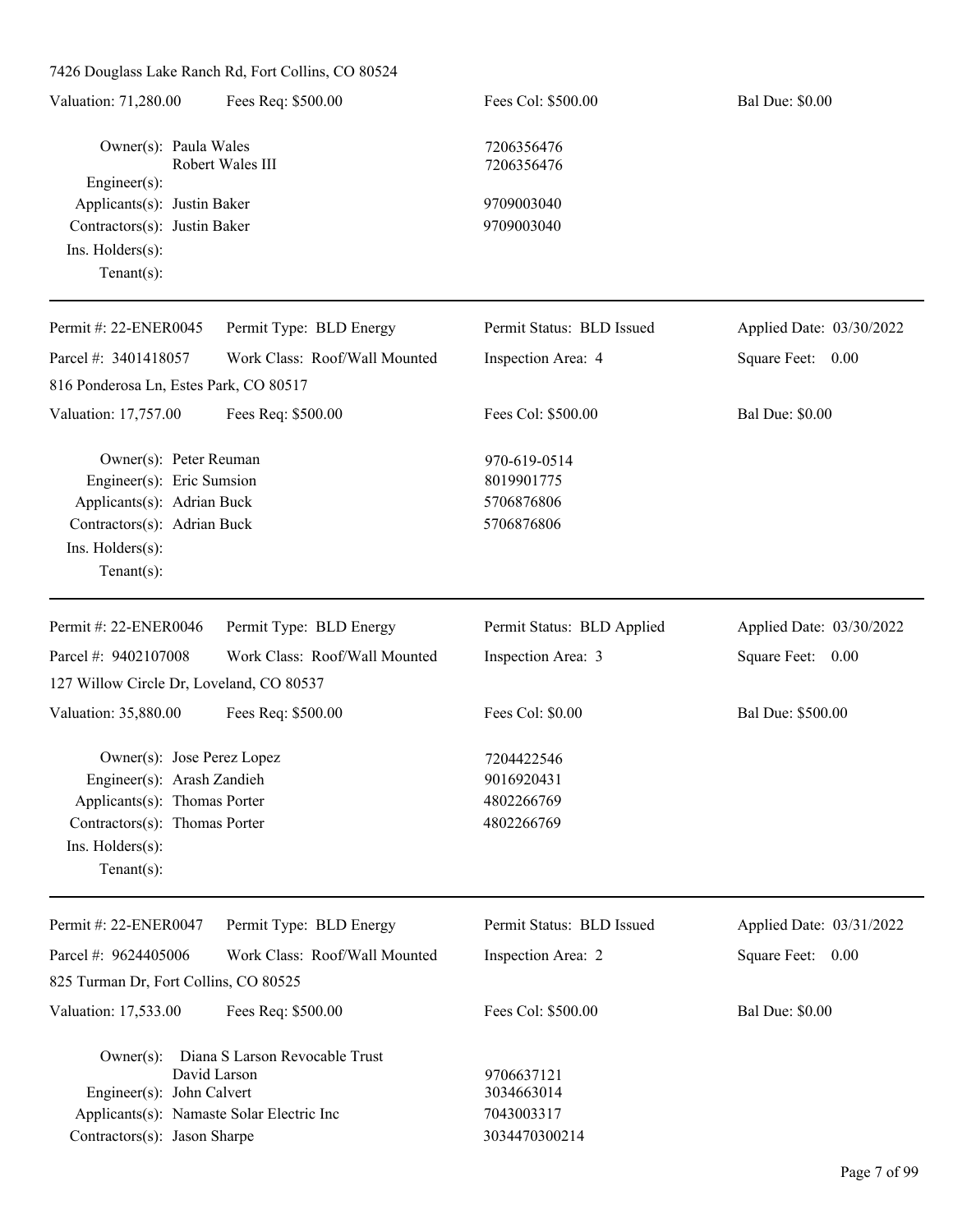| Tenant $(s)$ :                                                                                         |                                                                                 |                            |                          |
|--------------------------------------------------------------------------------------------------------|---------------------------------------------------------------------------------|----------------------------|--------------------------|
| Permit #: 22-MISC0337                                                                                  | Permit Type: BLD Miscellaneous                                                  | Permit Status: BLD LOC     | Applied Date: 03/01/2022 |
| Parcel #: 1436308023                                                                                   | Work Class: Re-roof                                                             | Inspection Area: 4         | Square Feet: 0.00        |
| 65 Colard Ln, Lyons, CO 80540                                                                          |                                                                                 |                            |                          |
| Valuation: 12,587.00                                                                                   | Fees Req: \$306.25                                                              | Fees Col: \$306.25         | <b>Bal Due: \$0.00</b>   |
| Engineer(s):                                                                                           | Owner(s): Virginia Davidson Hansburg                                            | $(303)$ 823-5584           |                          |
| Applicants(s): Black Roofing Inc<br>Contractors(s): Alan Nedelea<br>Ins. Holders(s):<br>Tenant $(s)$ : |                                                                                 | 303-449-5176<br>3034495176 |                          |
| Permit #: 22-MISC0338                                                                                  | Permit Type: BLD Miscellaneous                                                  | Permit Status: BLD Issued  | Applied Date: 03/01/2022 |
| Parcel #: 2522100002<br>163 Big Pine Ln, Drake, CO 80515                                               | Work Class: Electrical                                                          | Inspection Area: 4         | Square Feet: 0.00        |
| Valuation: 100.00                                                                                      | Fees Req: \$120.00                                                              | Fees Col: \$120.00         | <b>Bal Due: \$0.00</b>   |
| Owner(s): Travis Bortnem<br>Engineer(s):                                                               |                                                                                 | 7206252550                 |                          |
| Applicants(s): Shane Dodson<br>Contractors(s):<br>Ins. Holders(s):<br>Tenant $(s)$ :                   |                                                                                 | 3038860972                 |                          |
| Permit #: 22-MISC0339                                                                                  | Permit Type: BLD Miscellaneous                                                  | Permit Status: BLD Issued  | Applied Date: 03/01/2022 |
| Parcel #: 9608000010                                                                                   | Work Class: Plumbing                                                            | Inspection Area: 2         | Square Feet:<br>0.00     |
| 6355 Bighorn Xing, Fort Collins, CO 80526<br>Valuation: 4,813.00                                       | Fees Req: \$103.77                                                              | Fees Col: \$103.77         | <b>Bal Due: \$0.00</b>   |
| Owner(s): Richard Barrett<br>Engineer(s):                                                              |                                                                                 | 970-420-2054               |                          |
| Applicants(s): Mike Ducett<br>Contractors(s): Mike Ducett<br>$Ins.$ Holders $(s)$ :<br>Tenant $(s)$ :  | Triera Conway                                                                   | 9704947617                 |                          |
| Permit #: 22-MISC0340                                                                                  | Permit Type: BLD Miscellaneous                                                  | Permit Status: BLD Issued  | Applied Date: 03/01/2022 |
| Parcel #: 9819414701                                                                                   | Work Class: Gas Fireplace or Stove/Lo <sub>1</sub> Inspection Area: 1<br>Insert |                            | Square Feet: 0.00        |

4520 W County Road 54g, Laporte, CO 80535

Ins. Holders(s):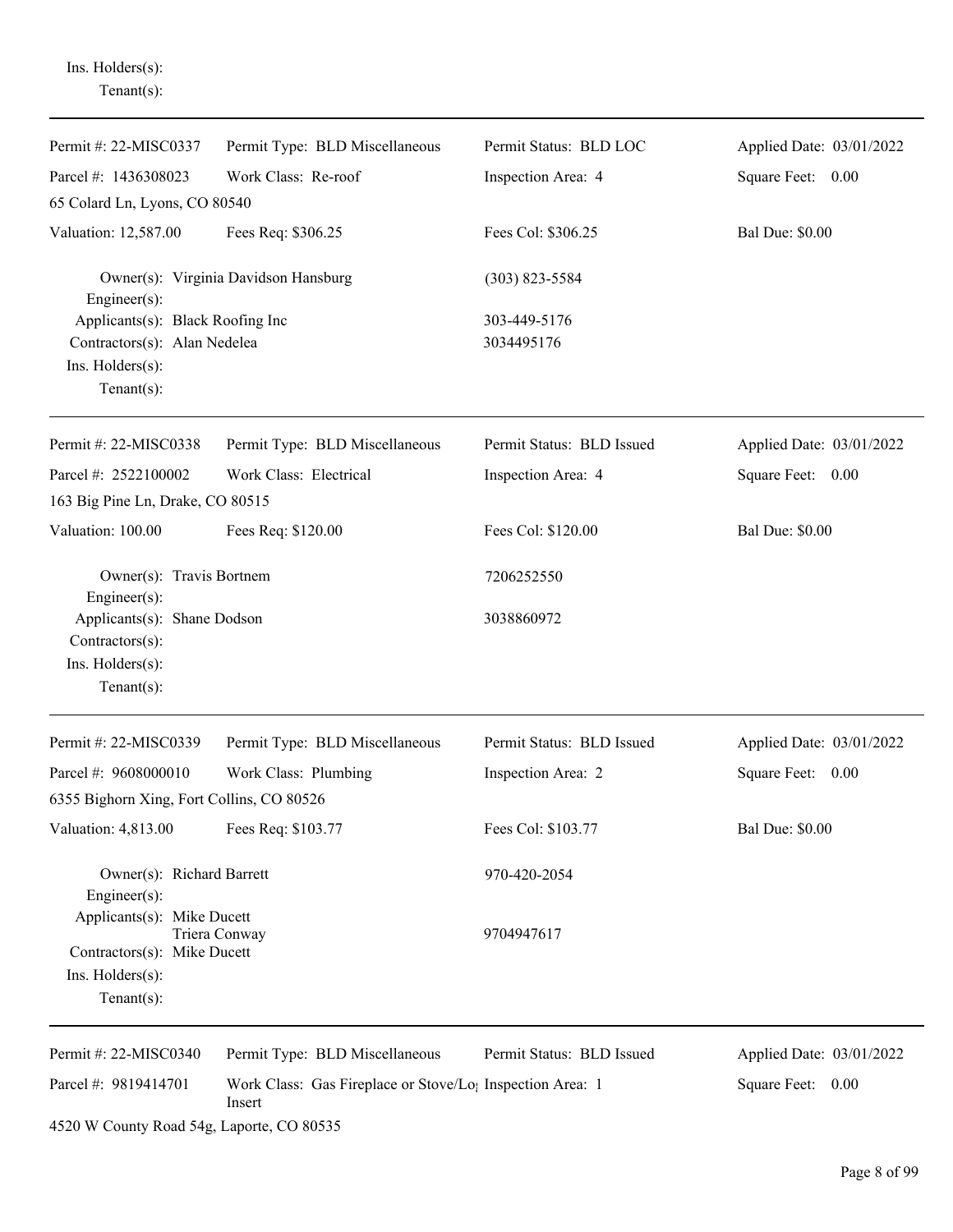| Valuation: 4,000.00                                                                                                     | Fees Req: \$83.02                                      | Fees Col: \$83.02         | <b>Bal Due: \$0.00</b>   |
|-------------------------------------------------------------------------------------------------------------------------|--------------------------------------------------------|---------------------------|--------------------------|
| Owner(s): Matthew Simpson<br>Engineer $(s)$ :                                                                           |                                                        | $(970) 556 - 9078$        |                          |
| Applicants(s): Mark Humphrey<br>Contractors(s): Mark Humphrey<br>Ins. Holders(s):<br>Tenant $(s)$ :                     |                                                        | 7194828599<br>7194828599  |                          |
| Permit #: 22-MISC0341                                                                                                   | Permit Type: BLD Miscellaneous                         | Permit Status: BLD Issued | Applied Date: 03/01/2022 |
| Parcel #: 8720245901                                                                                                    | Work Class: Plumbing                                   | Inspection Area: 2        | Square Feet: 0.00        |
| 2307 Midpoint Dr, Fort Collins, CO 80525                                                                                |                                                        |                           |                          |
| Valuation: 2,500.00                                                                                                     | Fees Req: \$62.27                                      | Fees Col: \$62.27         | <b>Bal Due: \$0.00</b>   |
| Engineer(s):<br>Applicants(s): Ron Pierce<br><b>Brian Smith</b><br>Contractors(s):<br>Ins. Holders(s):<br>$Tenant(s)$ : | Owner(s): Board of County Commissioner of Larimer Cour | 3036611709                |                          |
| Permit #: 22-MISC0342                                                                                                   | Permit Type: BLD Miscellaneous                         | Permit Status: BLD LOC    | Applied Date: 03/01/2022 |
| Parcel #: 9604205018                                                                                                    | Work Class: Re-roof                                    | Inspection Area: 2        | Square Feet: 0.00        |
| 2722 Westridge Ct, Fort Collins, CO 80526                                                                               |                                                        |                           |                          |
| Valuation: 9,237.00                                                                                                     | Fees Req: \$244.64                                     | Fees Col: \$244.64        | <b>Bal Due: \$0.00</b>   |
| Owner(s): Gregory Griffin<br>Engineer $(s)$ :                                                                           |                                                        | 970-290-4800              |                          |
| Applicants(s): Loveland Roofing LLC<br>Contractors(s): Scott Krenning<br>Ins. Holders(s):<br>Tenant $(s)$ :             |                                                        | 9705996196<br>9705996196  |                          |
| Permit #: 22-MISC0343                                                                                                   | Permit Type: BLD Miscellaneous                         | Permit Status: BLD Issued | Applied Date: 03/01/2022 |
| Parcel #: 8528000020                                                                                                    | Work Class: Electrical                                 | Inspection Area: 3        | Square Feet: 0.00        |
| 2318 S County Road 9, Loveland, CO 80537                                                                                |                                                        |                           |                          |
| Valuation: 18,500.00                                                                                                    | Fees Req: \$297.60                                     | Fees Col: \$297.60        | <b>Bal Due: \$0.00</b>   |
| Owner(s): Robert Smith<br>Engineer(s):                                                                                  |                                                        | 970-223-5533              |                          |
| Applicants(s): Kaden Clark-Guthrie<br>Contractors(s):<br>Ins. Holders(s):<br>Tenant $(s)$ :                             |                                                        | 7205202475                |                          |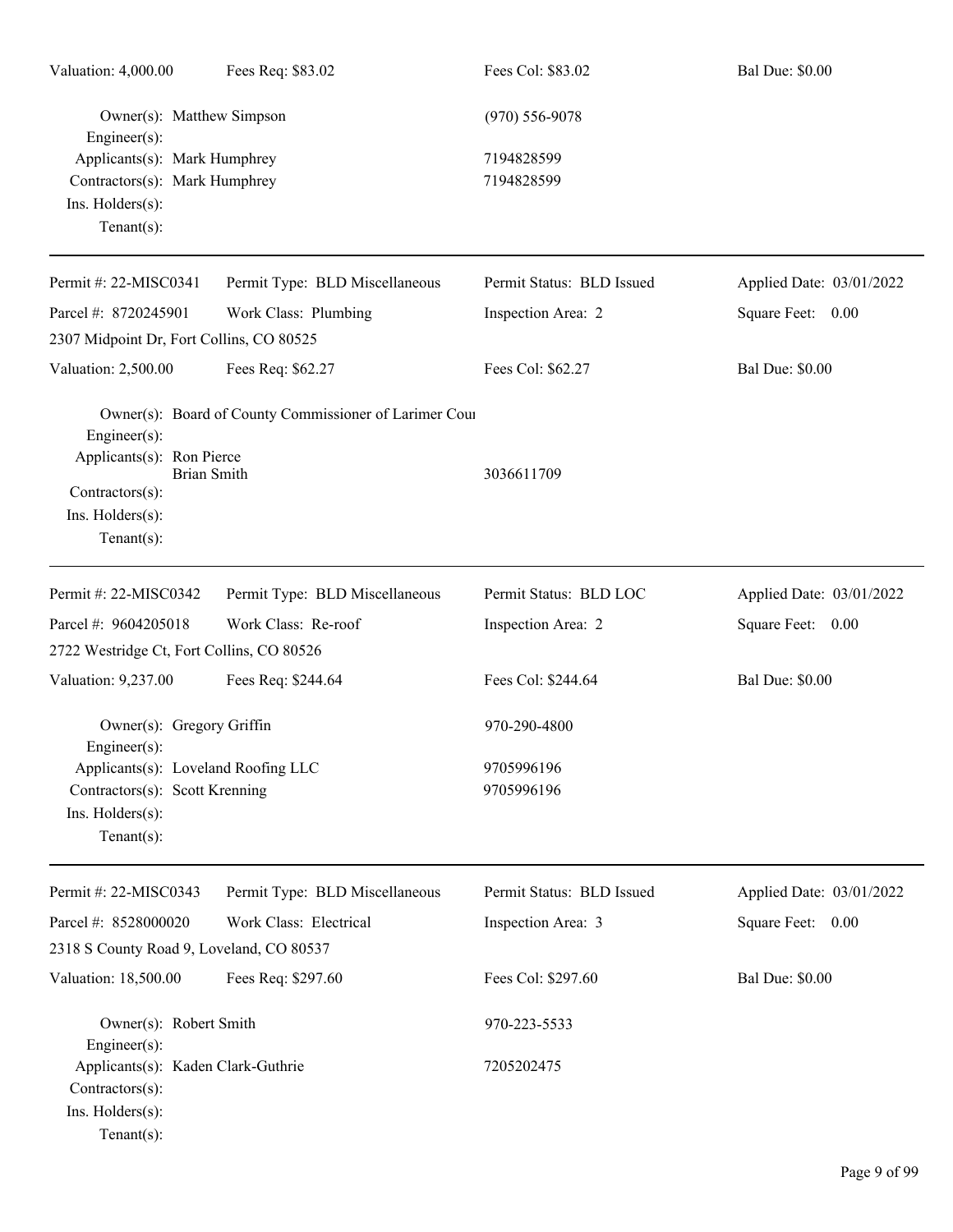| Permit #: 22-MISC0344                                                                                              | Permit Type: BLD Miscellaneous | Permit Status: BLD LOC    | Applied Date: 03/02/2022 |
|--------------------------------------------------------------------------------------------------------------------|--------------------------------|---------------------------|--------------------------|
| Parcel #: 2407306033                                                                                               | Work Class: Electrical         | Inspection Area: 4        | Square Feet: 0.00        |
| 1643 Black Squirrel Dr, Estes Park, CO 80517                                                                       |                                |                           |                          |
| Valuation: 100.00                                                                                                  | Fees Req: \$60.00              | Fees Col: \$60.00         | <b>Bal Due: \$0.00</b>   |
| Owner(s): Tim Musslewhite<br>Engineer(s):<br>Applicants(s): Tim Musslewhite<br>Contractors(s):<br>Ins. Holders(s): |                                |                           |                          |
| $Tenant(s)$ :                                                                                                      |                                |                           |                          |
| Permit #: 22-MISC0345                                                                                              | Permit Type: BLD Miscellaneous | Permit Status: BLD LOC    | Applied Date: 03/02/2022 |
| Parcel #: 9812308701                                                                                               | Work Class: Gas Piping         | Inspection Area: 1        | Square Feet: 0.00        |
| 5817 N County Road 15, Fort Collins, CO 80524                                                                      |                                |                           |                          |
| Valuation: 100.00                                                                                                  | Fees Req: \$105.57             | Fees Col: \$105.57        | <b>Bal Due: \$0.00</b>   |
| Owner(s): Robbyn Wood<br>Engineer(s):                                                                              |                                |                           |                          |
| Applicants(s): Russel Griffin                                                                                      |                                | 970-223-1433              |                          |
| Contractors(s): Russel Griffin<br>Ins. Holders(s):<br>$Tenant(s)$ :                                                |                                | 970-223-1433              |                          |
| Permit #: 22-MISC0346                                                                                              | Permit Type: BLD Miscellaneous | Permit Status: BLD LOC    | Applied Date: 03/02/2022 |
| Parcel #: 9731109007                                                                                               | Work Class: Mechanical         | Inspection Area: 2        | Square Feet: 0.00        |
| 3701 Soderburg Dr, Fort Collins, CO 80526                                                                          |                                |                           |                          |
| Valuation: 18,950.00                                                                                               | Fees Req: \$454.21             | Fees Col: \$454.21        | <b>Bal Due: \$0.00</b>   |
| Owner(s): Jason Margolies<br>Engineer(s):                                                                          |                                | $(480)$ 233-0675          |                          |
| Applicants(s): Karen Arnold<br>Contractors(s): William Kusmik<br>Ins. Holders(s):<br>$Tenant(s)$ :                 |                                | 9704844440<br>9705670184  |                          |
| Permit #: 22-MISC0347                                                                                              | Permit Type: BLD Miscellaneous | Permit Status: BLD Issued | Applied Date: 03/02/2022 |
| Parcel #: 8707210009                                                                                               | Work Class: Re-roof            | Inspection Area: 2        | Square Feet: 0.00        |
| 1401 Duff Dr #100-800, Fort Collins, CO 80524                                                                      |                                |                           |                          |
| Valuation: 96,634.50                                                                                               | Fees Req: \$1,471.26           | Fees Col: \$1,471.26      | <b>Bal Due: \$0.00</b>   |

Owner(s): JB Stewart Engineer(s):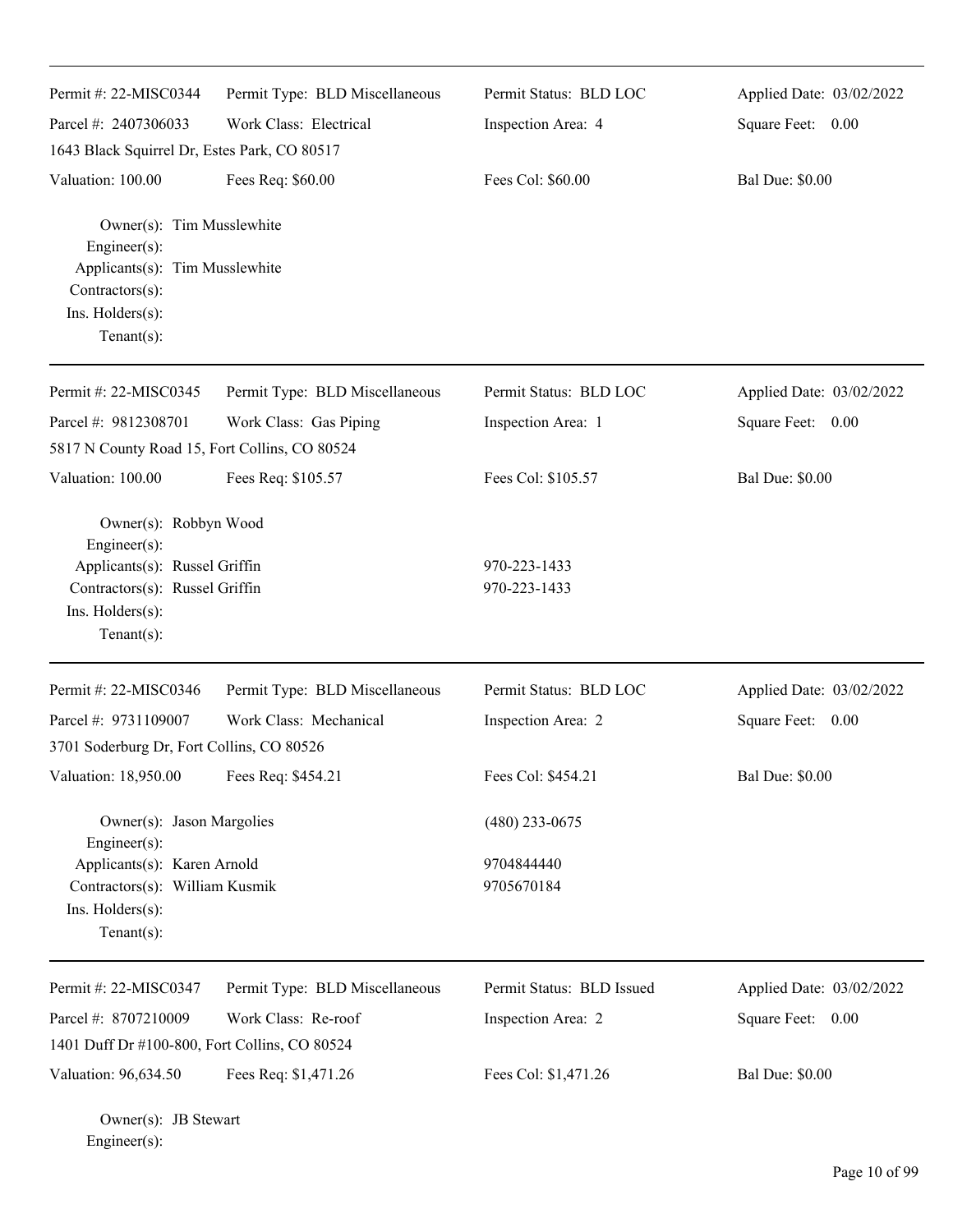| Permit #: 22-MISC0348                                                                                       | Permit Type: BLD Miscellaneous      | Permit Status: BLD LOC    | Applied Date: 03/03/2022 |
|-------------------------------------------------------------------------------------------------------------|-------------------------------------|---------------------------|--------------------------|
| Parcel #: 9517100027                                                                                        | Work Class: Mechanical              | Inspection Area: 3        | Square Feet: 0.00        |
| 1212 Butte Rd #1, Loveland, CO 80537                                                                        |                                     |                           |                          |
| Valuation: 2,550.00                                                                                         | Fees Req: \$62.27                   | Fees Col: \$62.27         | <b>Bal Due: \$0.00</b>   |
| Owner(s): Maria Carrillo<br>Engineer $(s)$ :                                                                |                                     | $(970) 820 - 7885$        |                          |
| Applicants(s): William Froehlich<br>Contractors(s): William Froehlich<br>Ins. Holders(s):<br>Tenant $(s)$ : |                                     | 9702861020<br>9702861020  |                          |
| Permit #: 22-MISC0349                                                                                       | Permit Type: BLD Miscellaneous      | Permit Status: BLD Issued | Applied Date: 03/03/2022 |
| Parcel #: 3410115006                                                                                        | Work Class: Electrical              | Inspection Area: 4        | Square Feet: 0.00        |
| 3225 Eiger Trl, Estes Park, CO 80517                                                                        |                                     |                           |                          |
| Valuation: 8,500.00                                                                                         | Fees Req: \$201.60                  | Fees Col: \$201.60        | <b>Bal Due: \$0.00</b>   |
| Owner(s): Joan Foster<br>Engineer(s):                                                                       |                                     | 5123505506                |                          |
| Applicants(s): Leroy Forsgren<br>Joan Foster<br>Contractors(s):<br>Ins. Holders(s):<br>Tenant $(s)$ :       |                                     | 3035983719<br>5123505506  |                          |
| Permit #: 22-MISC0350                                                                                       | Permit Type: BLD Miscellaneous      | Permit Status: BLD Issued | Applied Date: 03/03/2022 |
| Parcel #: 9819206017                                                                                        | Work Class: Mechanical              | Inspection Area: 1        | Square Feet:<br>0.00     |
| 4625 Kiva Dr, Laporte, CO 80535                                                                             |                                     |                           |                          |
| Valuation: 4,010.50                                                                                         | Fees Req: \$103.77                  | Fees Col: \$103.77        | <b>Bal Due: \$0.00</b>   |
| Engineer $(s)$ :                                                                                            | Owner(s): Lee Dean/ Lora Lee Carter | 970-221-4382              |                          |
| Applicants(s): Tim Swan                                                                                     |                                     | 970-215-5870              |                          |
| Contractors(s): Tim Swan<br>Ins. Holders(s):<br>Tenant $(s)$ :                                              |                                     | 970-215-5870              |                          |
| Permit #: 22-MISC0351                                                                                       | Permit Type: BLD Miscellaneous      | Permit Status: BLD LOC    | Applied Date: 03/04/2022 |
| Parcel #: 9832408012                                                                                        | Work Class: Re-roof                 | Inspection Area: 1        | Square Feet: 0.00        |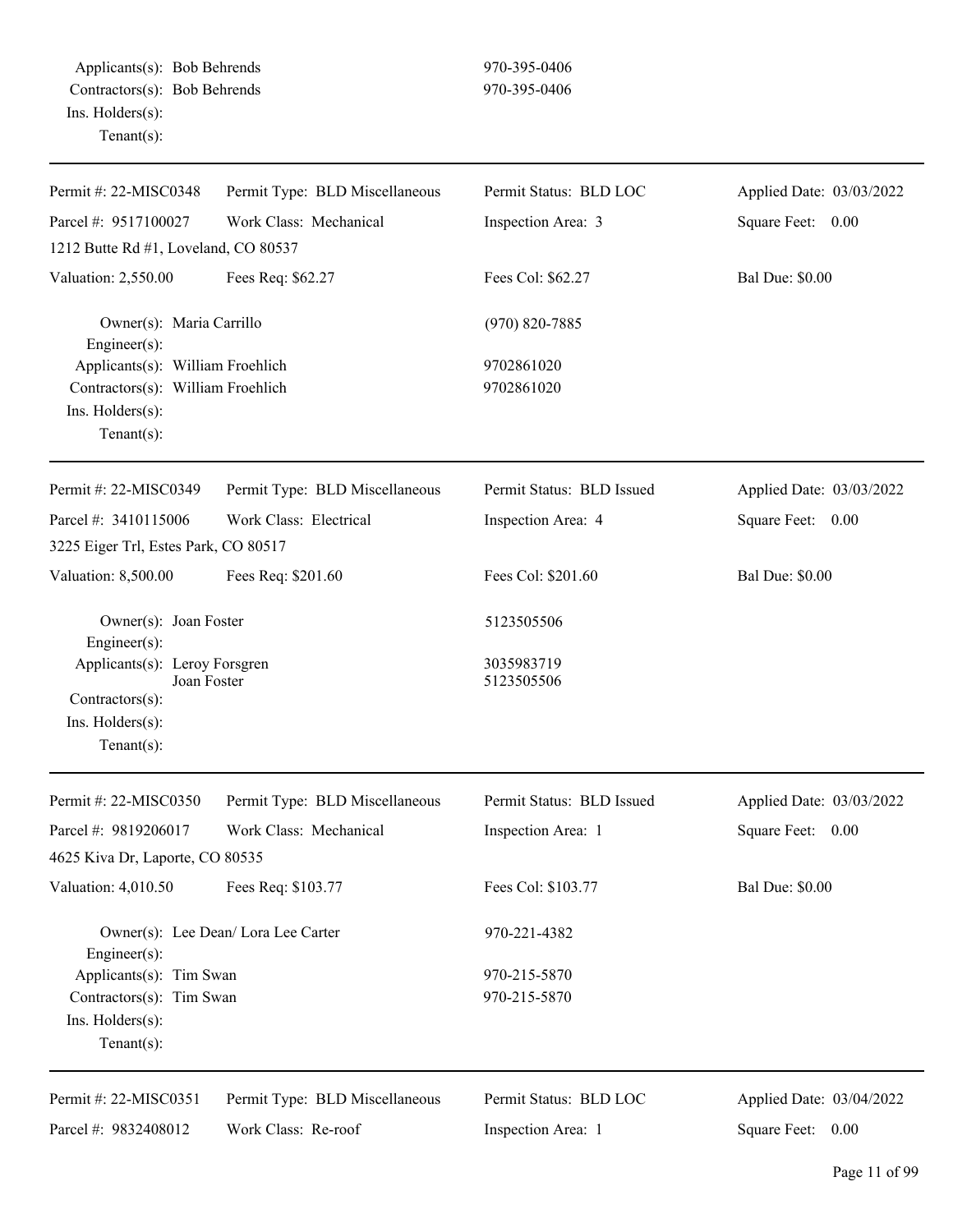| 1801 N Overland Trl, Fort Collins, CO 80521 |                           |                          |
|---------------------------------------------|---------------------------|--------------------------|
| Fees Req: \$390.62                          | Fees Col: \$390.62        | <b>Bal Due: \$0.00</b>   |
| Owner(s): Three Cs LLC                      |                           |                          |
| Applicants(s): Todd Petitt                  | 970-663-5966              |                          |
| Contractors(s): Todd Petitt                 | 970-663-5966              |                          |
|                                             |                           |                          |
| Permit Type: BLD Miscellaneous              | Permit Status: BLD Issued | Applied Date: 03/04/2022 |
| Work Class: Mechanical                      | Inspection Area: 1        | Square Feet: 0.00        |
| 2215 N Overland Trl, Fort Collins, CO 80521 |                           |                          |
| Fees Req: \$145.26                          | Fees Col: \$145.26        | <b>Bal Due: \$0.00</b>   |
| Owner(s): Dennis Nater                      | 9703109140                |                          |
| Applicants(s): Glenn Frank                  | 970-484-4552              |                          |
| Contractors(s): Glenn Frank                 | 970-484-4552              |                          |
|                                             |                           |                          |
|                                             |                           |                          |
| Permit Type: BLD Miscellaneous              | Permit Status: BLD Issued | Applied Date: 03/07/2022 |
| Work Class: Plumbing                        | Inspection Area: 3        | Square Feet: 0.00        |
| 3973 Nations Way, Berthoud, CO 80513        |                           |                          |
| Fees Req: \$83.02                           | Fees Col: \$83.02         | <b>Bal Due: \$0.00</b>   |
| Owner(s): Paula Cutillo                     | 9706895304                |                          |
| Applicants(s): Glenn Frank                  | 970-484-4552              |                          |
| Contractors(s): Glenn Frank                 | 970-484-4552              |                          |
|                                             |                           |                          |
|                                             |                           |                          |
| Permit Type: BLD Miscellaneous              | Permit Status: BLD LOC    | Applied Date: 03/07/2022 |
| Work Class: Electrical                      | Inspection Area: 3        | Square Feet: 0.00        |
| 6709 W County Road 20, Loveland, CO 80537   |                           |                          |
| Fees Req: \$120.00                          | Fees Col: \$120.00        | <b>Bal Due: \$0.00</b>   |
| Owner(s): Jane Eller                        | $(000) 000 - 0000$        |                          |
| Applicants(s): Gerald Palaszewski           | 9702243242                |                          |
|                                             |                           |                          |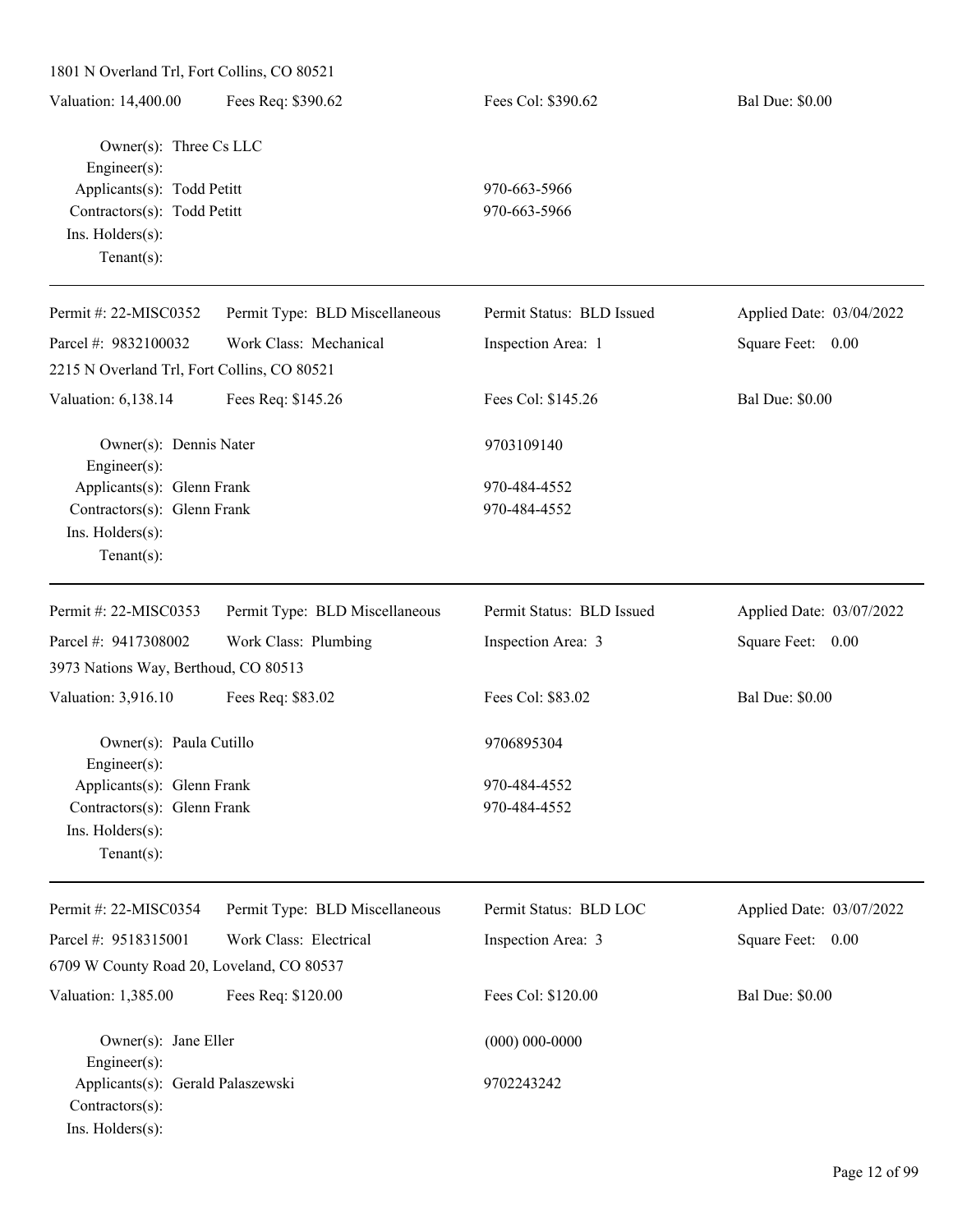| Permit #: 22-MISC0355                         | Permit Type: BLD Miscellaneous                                     | Permit Status: BLD Void   | Applied Date: 03/07/2022 |
|-----------------------------------------------|--------------------------------------------------------------------|---------------------------|--------------------------|
| Parcel #:                                     | Work Class: Mechanical                                             | Inspection Area:          | Square Feet: 0.00        |
| 45026 County Road 15, Ft Collins, CO 80524    |                                                                    |                           |                          |
| Valuation: 3,990.00                           | Fees Req: \$83.02                                                  | Fees Col: \$83.02         | <b>Bal Due: \$0.00</b>   |
| Owner(s): Bret McCollum<br>Engineer(s):       |                                                                    | $(503)$ 382-9097          |                          |
| Applicants(s): Mark Lancaster                 |                                                                    | 9705560544                |                          |
| Contractors(s): Mark Lancaster                | Mark Lancaster                                                     | 9705560544<br>9705560544  |                          |
| $Ins.$ Holders $(s)$ :<br>Tenant $(s)$ :      |                                                                    |                           |                          |
| Permit #: 22-MISC0356                         | Permit Type: BLD Miscellaneous                                     | Permit Status: BLD Issued | Applied Date: 03/07/2022 |
| Parcel #: 8713000012                          | Work Class: Re-roof                                                | Inspection Area: 2        | Square Feet: 0.00        |
| 6520 E County Road 44, Fort Collins, CO 80524 |                                                                    |                           |                          |
| Valuation: 75,000.00                          | Fees Req: \$1,222.67                                               | Fees Col: \$1,222.67      | <b>Bal Due: \$0.00</b>   |
| Owner(s): Ed Boldt<br>Engineer(s):            |                                                                    | $(970)$ 481-8266          |                          |
| Applicants(s): Kelly Addington                |                                                                    | 970-635-1833              |                          |
| Contractors(s): Kelly Addington               |                                                                    | 970-635-1833              |                          |
| Ins. Holders(s):                              |                                                                    |                           |                          |
| Tenant $(s)$ :                                |                                                                    |                           |                          |
| Permit #: 22-MISC0357                         | Permit Type: BLD Miscellaneous                                     | Permit Status: BLD Void   | Applied Date: 03/07/2022 |
| Parcel #: 9424000016                          | Work Class: Mechanical                                             | Inspection Area: 3        | Square Feet:<br>0.00     |
| 208 1st St, Berthoud, CO 80513                |                                                                    |                           |                          |
| Valuation: 8,166.17                           | Fees Req: \$246.75                                                 | Fees Col: \$246.75        | <b>Bal Due: \$0.00</b>   |
| Engineer(s):                                  | Owner(s): Brooks Jason Matthew/Covert Barbara Ann Fam 970-420-6739 |                           |                          |
| Applicants(s): Glenn Frank                    |                                                                    | 970-484-4552              |                          |
| Contractors(s): Glenn Frank                   |                                                                    | 970-484-4552              |                          |
| Ins. Holders(s):                              |                                                                    |                           |                          |
| Tenant $(s)$ :                                |                                                                    |                           |                          |
| Permit #: 22-MISC0358                         | Permit Type: BLD Miscellaneous                                     | Permit Status: BLD Issued | Applied Date: 03/07/2022 |
| Parcel #: 1626323024                          | Work Class: Re-roof                                                | Inspection Area: 4        | Square Feet: 0.00        |
| 1536 Palisade Mountain Dr, Drake, CO 80515    |                                                                    |                           |                          |
| Valuation: 21,746.00                          | Fees Req: \$487.45                                                 | Fees Col: \$487.45        | <b>Bal Due: \$0.00</b>   |

## Tenant(s):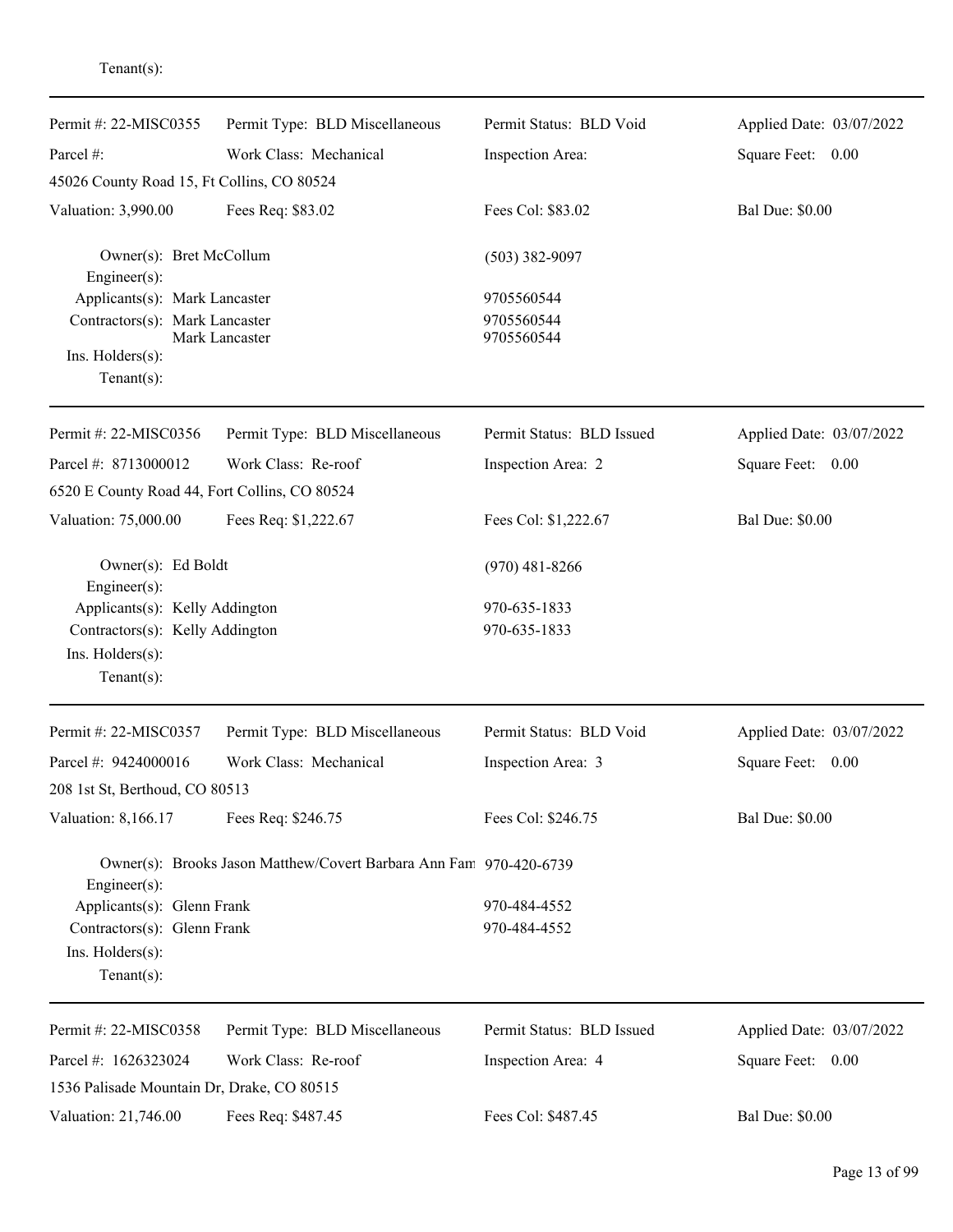|                        | Owner(s): Tom Pehrson                 |
|------------------------|---------------------------------------|
| $Engineering(s)$ :     |                                       |
|                        | Applicants(s): William Goldsberry Jr  |
|                        | Contractors(s): William Goldsberry Jr |
| $Ins.$ Holders $(s)$ : |                                       |
| $Tenant(s)$ :          |                                       |
|                        |                                       |

970-667-3454

970-593-3080 970-593-3080

| Permit #: 22-MISC0359                                                                            | Permit Type: BLD Miscellaneous | Permit Status: BLD Issued | Applied Date: 03/07/2022 |
|--------------------------------------------------------------------------------------------------|--------------------------------|---------------------------|--------------------------|
| Parcel #: 9535423001                                                                             | Work Class: Re-roof            | Inspection Area: 3        | Square Feet: 0.00        |
| 253 42nd St SW A, Loveland, CO 80537                                                             |                                |                           |                          |
| Valuation: 60,000.00                                                                             | Fees Req: \$1,052.15           | Fees Col: \$1,052.15      | <b>Bal Due: \$0.00</b>   |
| Owner(s): Flywheel Campion LLC<br>Engineer(s):                                                   |                                | 7203522611                |                          |
| Applicants(s): Jessica Judd                                                                      |                                | 3177101727                |                          |
| Contractors(s): Jessica Judd<br>Ins. Holders(s):<br>$Tenant(s)$ :                                |                                | 3177101727                |                          |
| Permit #: 22-MISC0360                                                                            | Permit Type: BLD Miscellaneous | Permit Status: BLD Issued | Applied Date: 03/07/2022 |
| Parcel #: 9535422001                                                                             | Work Class: Re-roof            | Inspection Area: 3        | Square Feet: 0.00        |
| 225 42nd St SW A, Loveland, CO 80537                                                             |                                |                           |                          |
| Valuation: 40,000.00                                                                             | Fees Req: \$780.77             | Fees Col: \$780.77        | <b>Bal Due: \$0.00</b>   |
| Owner(s): Flywheel Campion LLC<br>Engineer(s):                                                   |                                | 7203522611                |                          |
| Applicants(s): Jessica Judd<br>Contractors(s): Jessica Judd<br>Ins. Holders(s):<br>$Tenant(s)$ : |                                | 3177101727<br>3177101727  |                          |
| Permit #: 22-MISC0361                                                                            | Permit Type: BLD Miscellaneous | Permit Status: BLD Issued | Applied Date: 03/07/2022 |
| Parcel #: 9535424003                                                                             | Work Class: Re-roof            | Inspection Area: 3        | Square Feet: 0.00        |
| 255 42nd St SW C, Loveland, CO 80537                                                             |                                |                           |                          |
| Valuation: 60,000.00                                                                             | Fees Req: \$1,052.15           | Fees Col: \$1,052.15      | <b>Bal Due: \$0.00</b>   |
| Owner(s): Flywheel Campion LLC<br>Engineer $(s)$ :                                               |                                | 7203522611                |                          |
| Applicants(s): Jessica Judd                                                                      |                                | 3177101727                |                          |
| Contractors(s): Jessica Judd<br>Ins. Holders(s):<br>Tenant(s):                                   |                                | 3177101727                |                          |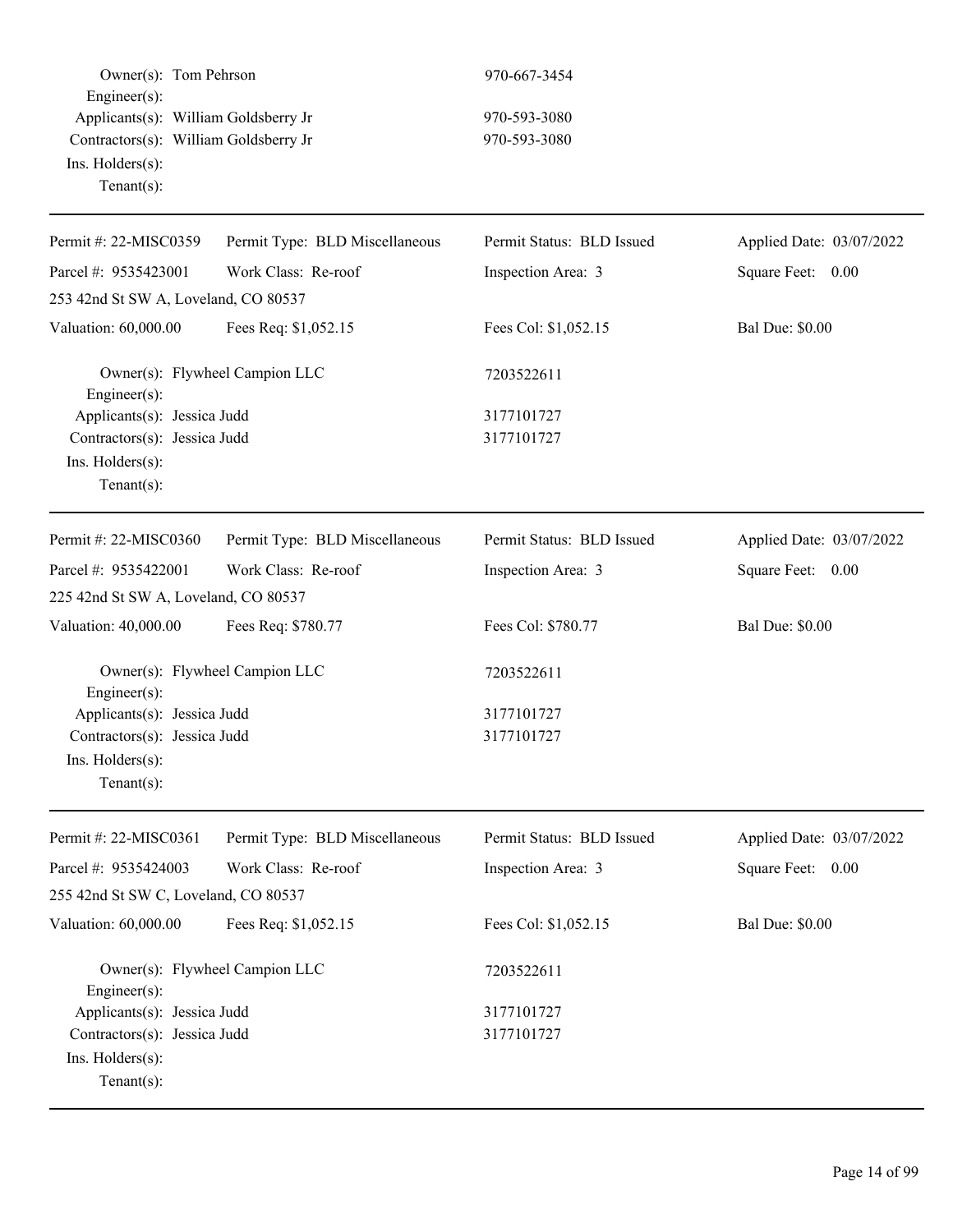| Permit #: 22-MISC0362<br>Parcel #:                                   | Permit Type: BLD Miscellaneous<br>Work Class: Electrical | Permit Status: BLD Withdrawn<br>Inspection Area: | Applied Date: 03/08/2022<br>Square Feet: 0.00 |
|----------------------------------------------------------------------|----------------------------------------------------------|--------------------------------------------------|-----------------------------------------------|
| 601 Pinewood Lane, Estes Park, CO 80517                              |                                                          |                                                  |                                               |
| Valuation: 0.00                                                      | Fees Req: \$60.00                                        | Fees Col: \$60.00                                | <b>Bal Due: \$0.00</b>                        |
| Owner(s): Don Darling<br>$Engineering(s)$ :                          |                                                          | 970-586-1047                                     |                                               |
| Applicants(s): Don Darling<br>Contractors(s):                        | Frank Zeilinger                                          | 970-586-1047<br>4439390511                       |                                               |
| $Ins.$ Holders $(s)$ :<br>Tenant $(s)$ :                             |                                                          |                                                  |                                               |
| Permit #: 22-MISC0363                                                | Permit Type: BLD Miscellaneous                           | Permit Status: BLD LOC                           | Applied Date: 03/08/2022                      |
| Parcel #: 8826408006                                                 | Work Class: Gas Piping                                   | Inspection Area: 1                               | Square Feet: 0.00                             |
| 3111 Taliesin Way, Fort Collins, CO 80524                            |                                                          |                                                  |                                               |
| Valuation: 2,000.00                                                  | Fees Req: \$113.93                                       | Fees Col: \$113.93                               | <b>Bal Due: \$0.00</b>                        |
| Owner(s): Ronald Baretta<br>$Engineering(s)$ :                       |                                                          | 970-658-6759                                     |                                               |
| Applicants(s): Douglas Medina<br>Contractors(s):<br>Ins. Holders(s): |                                                          |                                                  |                                               |
| Tenant $(s)$ :                                                       |                                                          |                                                  |                                               |
| Permit #: 22-MISC0364                                                | Permit Type: BLD Miscellaneous                           | Permit Status: BLD LOC                           | Applied Date: 03/08/2022                      |
| Parcel #: 8505410002                                                 | Work Class: Gas Piping                                   | Inspection Area: 2                               | Square Feet: 0.00                             |
| 3209 Valley Oak Dr, Loveland, CO 80538                               |                                                          |                                                  |                                               |
| Valuation: 2,000.00                                                  | Fees Req: \$113.93                                       | Fees Col: \$113.93                               | <b>Bal Due: \$0.00</b>                        |
| Owner(s): Tate Lundy<br>Engineer $(s)$ :                             |                                                          | $(970)$ 443-3016                                 |                                               |
| Applicants(s): Douglas Medina<br>Contractors(s):<br>Ins. Holders(s): |                                                          | 970-658-6759                                     |                                               |
| Tenant $(s)$ :                                                       |                                                          |                                                  |                                               |
| Permit #: 22-MISC0365                                                | Permit Type: BLD Miscellaneous                           | Permit Status: BLD Issued                        | Applied Date: 03/08/2022                      |
| Parcel #: 0810100930                                                 | Work Class: Electrical                                   | Inspection Area: 1                               | Square Feet: 0.00                             |
| 6619 N County Road 29C, Bellvue, CO 80512                            |                                                          |                                                  |                                               |
| Valuation: 72,798.00                                                 | Fees Req: \$818.86                                       | Fees Col: \$818.86                               | <b>Bal Due: \$0.00</b>                        |

Owner(s): Northern Colorado Water/Conservancy District Engineer(s):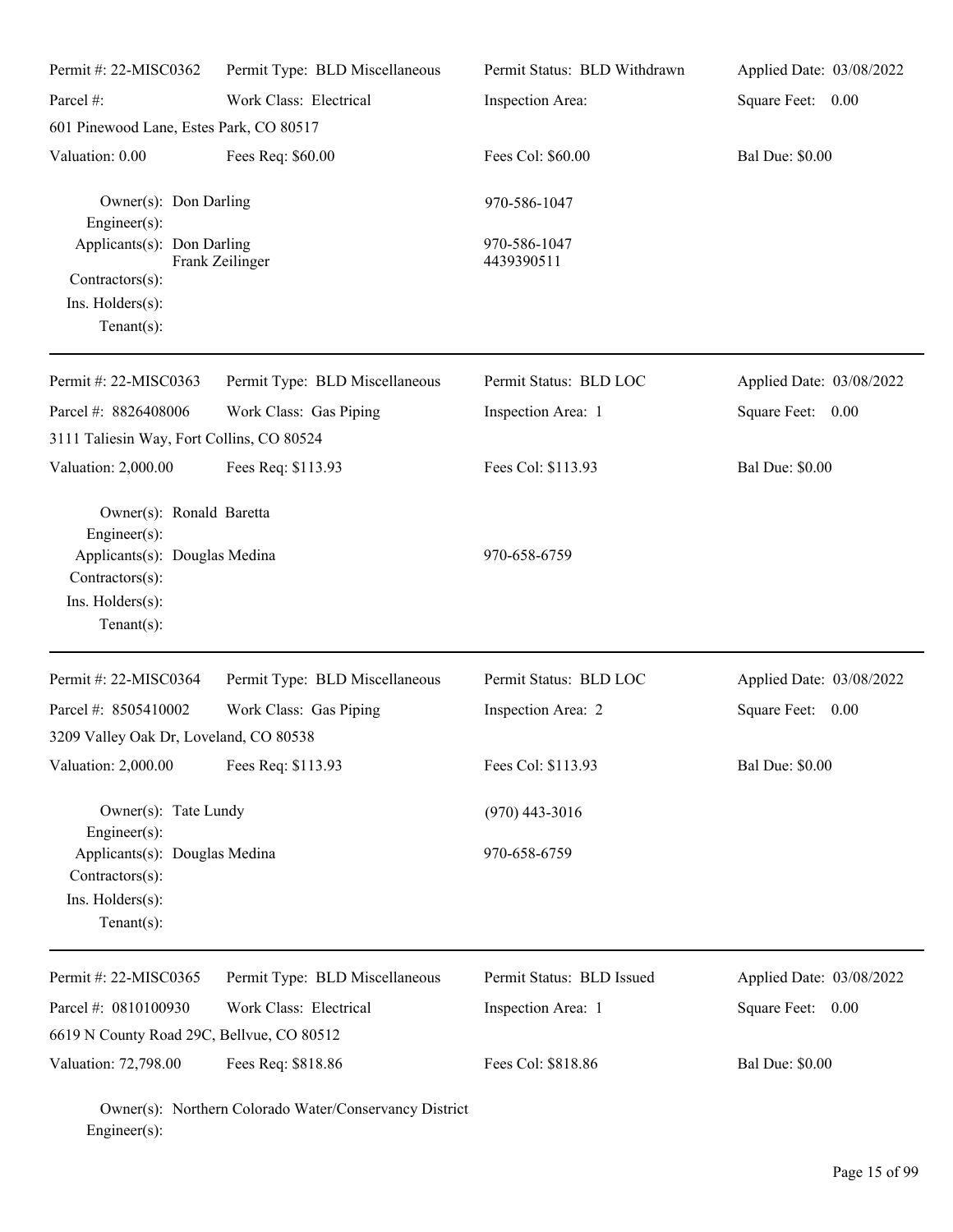| Permit #: 22-MISC0366                                                                                     | Permit Type: BLD Miscellaneous | Permit Status: BLD LOC    | Applied Date: 03/08/2022 |
|-----------------------------------------------------------------------------------------------------------|--------------------------------|---------------------------|--------------------------|
| Parcel #: 9934000031                                                                                      | Work Class: Electrical         | Inspection Area: 1        | Square Feet: 0.00        |
| 7799 Livestock Ln, Fort Collins, CO 80524                                                                 |                                |                           |                          |
| Valuation: 6,000.00                                                                                       | Fees Req: \$177.60             | Fees Col: \$177.60        | <b>Bal Due: \$0.00</b>   |
| Owner(s): Macy Weitzel<br>Engineer $(s)$ :                                                                |                                | 6144416229                |                          |
| Applicants(s): Scott Lazarowicz<br>Contractors(s):<br>Ins. Holders(s):<br>Tenant $(s)$ :                  |                                | 970-567-7593              |                          |
| Permit #: 22-MISC0367                                                                                     | Permit Type: BLD Miscellaneous | Permit Status: BLD Issued | Applied Date: 03/08/2022 |
| Parcel #: 0501405021                                                                                      | Work Class: Re-roof            | Inspection Area: 2        | Square Feet:<br>0.00     |
| 2908 Elevado Ct, Loveland, CO 80538                                                                       |                                |                           |                          |
| Valuation: 13,337.37                                                                                      | Fees Req: \$325.31             | Fees Col: \$325.31        | <b>Bal Due: \$0.00</b>   |
| Owner(s): Michael Haddad<br>Engineer $(s)$ :                                                              |                                | $(217) 840 - 1963$        |                          |
| Applicants(s): Wes Hill                                                                                   |                                | 970-667-6777              |                          |
| Contractors(s): Wes Hill<br>Ins. Holders(s):<br>Tenant $(s)$ :                                            |                                | 970-667-6777              |                          |
| Permit #: 22-MISC0368                                                                                     | Permit Type: BLD Miscellaneous | Permit Status: BLD LOC    | Applied Date: 03/09/2022 |
| Parcel #: 9804407005                                                                                      | Work Class: Re-roof            | Inspection Area: 1        | Square Feet:<br>0.00     |
| 7101 N County Road 19, Fort Collins, CO 80524                                                             |                                |                           |                          |
| Valuation: 10,861.42                                                                                      | Fees Req: \$267.21             | Fees Col: \$267.21        | <b>Bal Due: \$0.00</b>   |
| Owner(s): Bruce Cummings<br>Engineer(s):<br>Applicants(s): Ricardo Ortiz<br>Contractors(s): Ricardo Ortiz |                                | 9706170000<br>9706170000  |                          |
| Ins. Holders(s):<br>Tenant $(s)$ :                                                                        |                                |                           |                          |

Permit #: 22-MISC0369 Parcel #: 9507214001 Permit Type: BLD Miscellaneous Work Class: Electrical

Permit Status: BLD Issued Inspection Area: 2

Applied Date: 03/09/2022 Square Feet: 0.00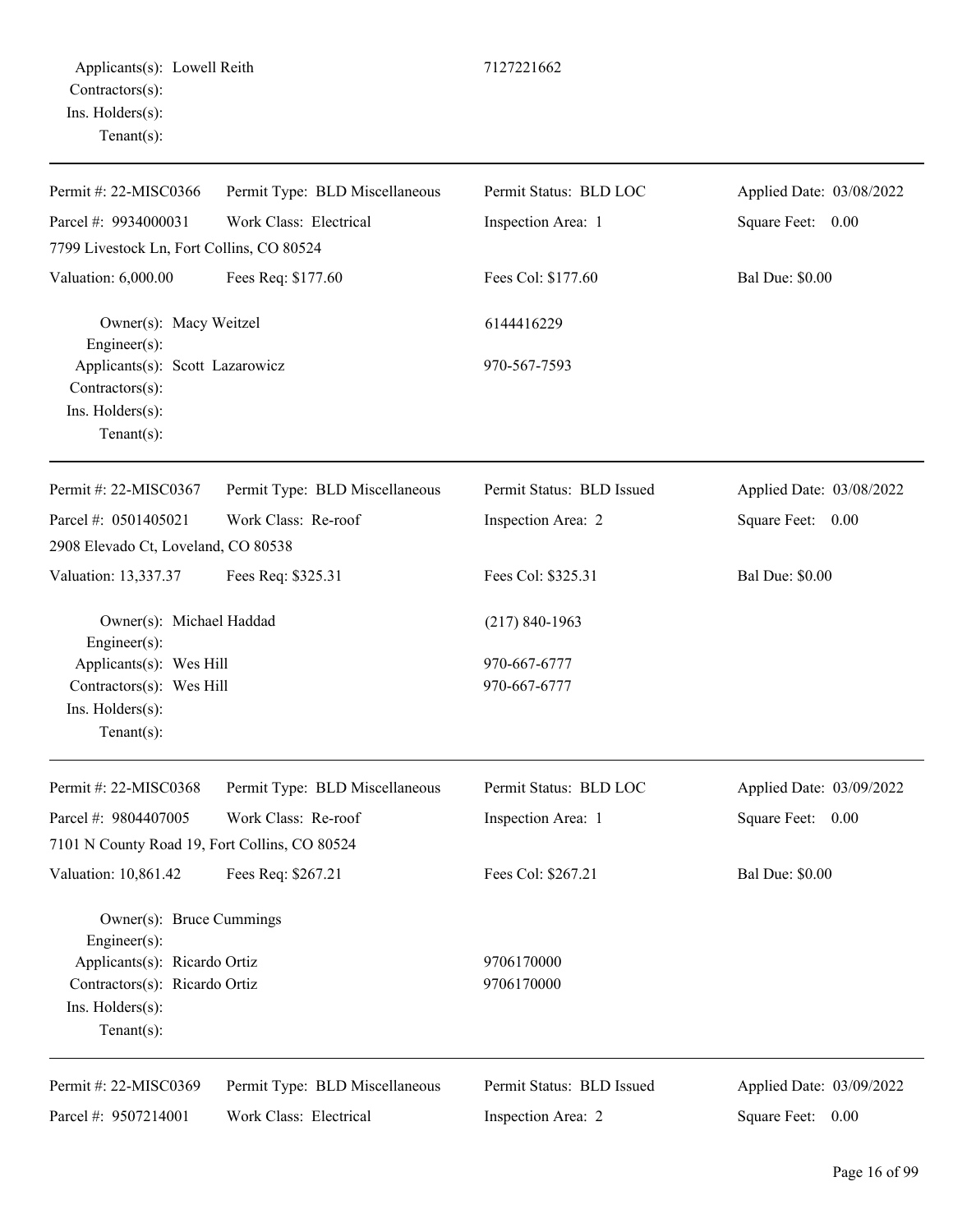| 6320 Shockman Ln, Loveland, CO 80538                                                                                                   |                                |                                  |                          |
|----------------------------------------------------------------------------------------------------------------------------------------|--------------------------------|----------------------------------|--------------------------|
| Valuation: 4,000.00                                                                                                                    | Fees Req: \$158.40             | Fees Col: \$158.40               | <b>Bal Due: \$0.00</b>   |
| Owner(s): Cal Gableman<br>Engineer(s):<br>Applicants(s): David Shepherd<br>Contractors(s):<br>Ins. Holders(s):<br>$Tenant(s)$ :        | Ronald Miller                  | $(970)$ 342-1640<br>307-710-1274 |                          |
| Permit #: 22-MISC0370                                                                                                                  | Permit Type: BLD Miscellaneous | Permit Status: BLD Issued        | Applied Date: 03/09/2022 |
| Parcel #: 1428105126                                                                                                                   | Work Class: Mechanical         | Inspection Area: 4               | Square Feet: 0.00        |
| 28 Ute Crossing Ct, Lyons, CO 80540                                                                                                    |                                |                                  |                          |
| Valuation: 9,900.00                                                                                                                    | Fees Req: \$207.50             | Fees Col: \$207.50               | <b>Bal Due: \$0.00</b>   |
| Owner(s): Desiree Larson<br>Engineer(s):                                                                                               |                                | $(303)$ 772-2490                 |                          |
| Applicants(s): Beth Cullum<br>Contractors(s): Devin Cullum<br>Ins. Holders(s):<br>Tenant $(s)$ :                                       |                                | 970-484-4552<br>303-548-8128     |                          |
| Permit #: 22-MISC0371                                                                                                                  | Permit Type: BLD Miscellaneous | Permit Status: BLD LOC           | Applied Date: 03/09/2022 |
| Parcel #: 2925205112                                                                                                                   | Work Class: Electrical         | Inspection Area: 5               | Square Feet: 0.00        |
| 285 Saint Elias Dr, Livermore, CO 80536                                                                                                |                                |                                  |                          |
| Valuation: 4,500.00                                                                                                                    | Fees Req: \$163.20             | Fees Col: \$163.20               | <b>Bal Due: \$0.00</b>   |
| Owner(s): Jack Everett<br>$Engineering(s)$ :<br>Applicants(s): Douglas Medina<br>Contractors(s):<br>Ins. Holders(s):<br>Tenant $(s)$ : |                                | 970-658-6759                     |                          |
| Permit #: 22-MISC0372                                                                                                                  | Permit Type: BLD Miscellaneous | Permit Status: BLD Issued        | Applied Date: 03/09/2022 |
| Parcel #: 3933313005                                                                                                                   | Work Class: Demolition         | Inspection Area: 1               | Square Feet: 0.00        |
| 656 Rustic Rd, Bellvue, CO 80512                                                                                                       |                                |                                  |                          |
| Valuation: 20,000.00                                                                                                                   | Fees Req: \$51.64              | Fees Col: \$51.64                | <b>Bal Due: \$0.00</b>   |
| Owner(s): Paul Miller<br>Engineer $(s)$ :                                                                                              |                                | 970-227-6333                     |                          |
| Applicants(s): Robert Pichi                                                                                                            |                                | 970-224-5581                     |                          |
| Contractors(s): Robert Pichi<br>Ins. Holders(s):                                                                                       |                                | 970-224-5581                     |                          |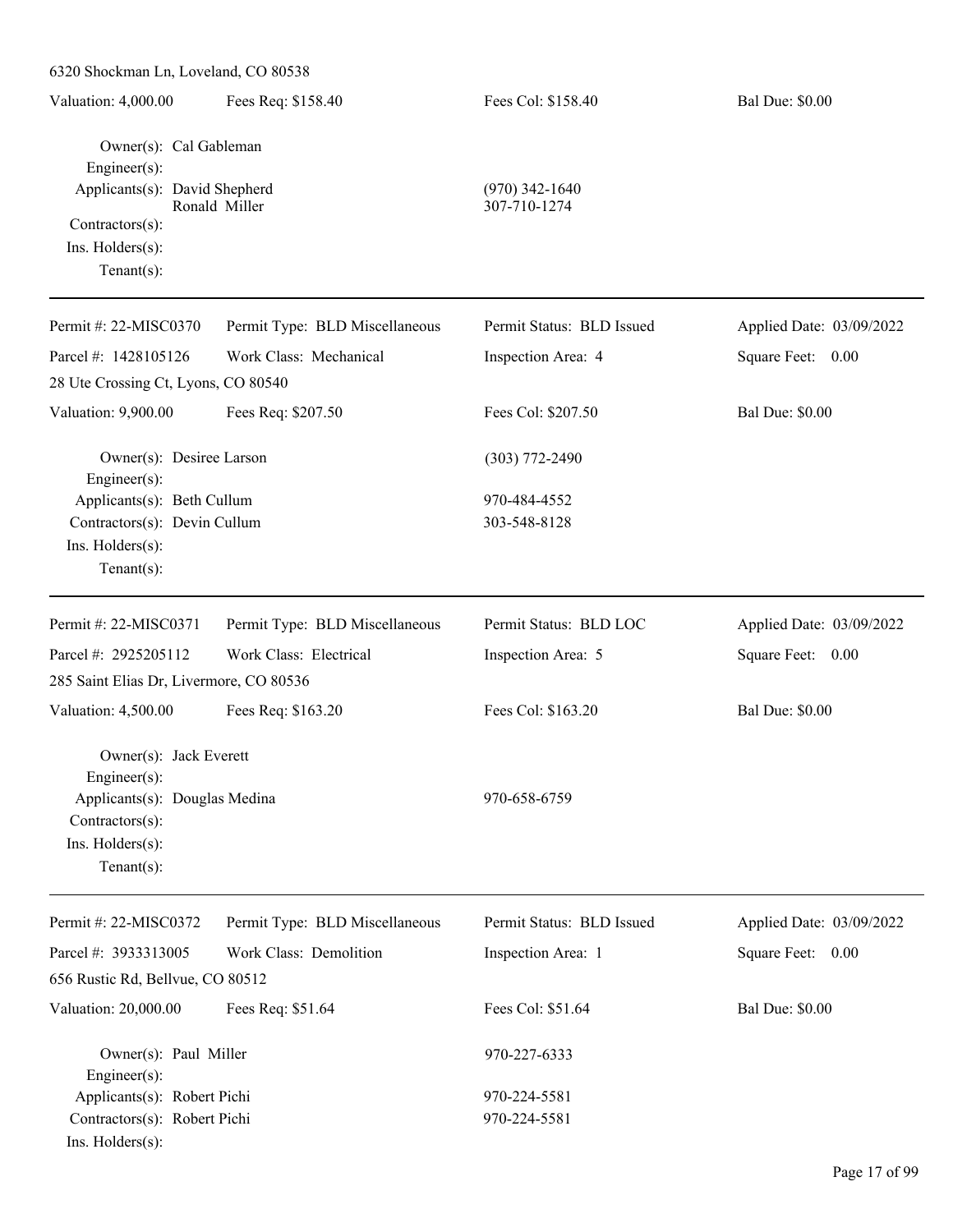| Permit #: 22-MISC0373                                                                                        | Permit Type: BLD Miscellaneous | Permit Status: BLD Issued              | Applied Date: 03/09/2022 |
|--------------------------------------------------------------------------------------------------------------|--------------------------------|----------------------------------------|--------------------------|
| Parcel #: 9709205007                                                                                         | Work Class: Re-roof            | Inspection Area: 2                     | Square Feet: 0.00        |
| 322 N Sunset St, Fort Collins, CO 80521                                                                      |                                |                                        |                          |
| Valuation: 3,500.00                                                                                          | Fees Req: \$125.31             | Fees Col: \$125.31                     | <b>Bal Due: \$0.00</b>   |
| Owner(s): Tony Norby<br>$Engineering(s)$ :                                                                   |                                | 9702279030                             |                          |
| Applicants(s): Tony Norby<br>Contractors(s):<br>Ins. Holders(s):<br>$Tenant(s)$ :                            |                                | 9702279030                             |                          |
| Permit #: 22-MISC0374                                                                                        | Permit Type: BLD Miscellaneous | Permit Status: BLD Issued              | Applied Date: 03/09/2022 |
| Parcel #: 0413405015                                                                                         | Work Class: Re-roof            | Inspection Area: 3                     | Square Feet: 0.00        |
| 912 Schofield Rd, Berthoud, CO 80513                                                                         |                                |                                        |                          |
| Valuation: 40,000.00                                                                                         | Fees Req: \$780.77             | Fees Col: \$780.77                     | <b>Bal Due: \$0.00</b>   |
| Owner(s): Mary Pizzuti<br>Engineer(s):                                                                       |                                | 970-532-2823                           |                          |
| Applicants(s): Tanner Grass                                                                                  |                                | 720-201-7933                           |                          |
| Contractors(s): Tanner Grass<br>Ins. Holders(s):<br>$Tenant(s)$ :                                            |                                | 720-201-7933                           |                          |
|                                                                                                              |                                |                                        |                          |
| Permit #: 22-MISC0375                                                                                        | Permit Type: BLD Miscellaneous | Permit Status: BLD LOC                 | Applied Date: 03/09/2022 |
| Parcel #: 2914305100                                                                                         | Work Class: Re-roof            | Inspection Area: 5                     | Square Feet: 0.00        |
| 127 Mount Sniktau Ct, Livermore, CO 80536                                                                    |                                |                                        |                          |
| Valuation: 7,560.00                                                                                          | Fees Req: \$205.79             | Fees Col: \$205.79                     | <b>Bal Due: \$0.00</b>   |
| Owner(s): Greg Welsh<br>$Engineering(s)$ :                                                                   |                                | $(302)$ 544-0716                       |                          |
| Applicants(s): Jeramiah Larsen<br>Contractors(s): Jeramiah Larsen<br>$Ins.$ Holders $(s)$ :<br>$Tenant(s)$ : | Anchor Roofing LLC             | 9706660321<br>9706926037<br>9706660321 |                          |
| Permit #: 22-MISC0376                                                                                        | Permit Type: BLD Miscellaneous | Permit Status: BLD Issued              | Applied Date: 03/09/2022 |
| Parcel #: 9709317010                                                                                         | Work Class: Mechanical         | Inspection Area: 2                     | Square Feet: 0.00        |
| 2810 W Olive St, Fort Collins, CO 80521                                                                      |                                |                                        |                          |
| Valuation: 3,057.00                                                                                          | Fees Req: \$83.02              | Fees Col: \$83.02                      | <b>Bal Due: \$0.00</b>   |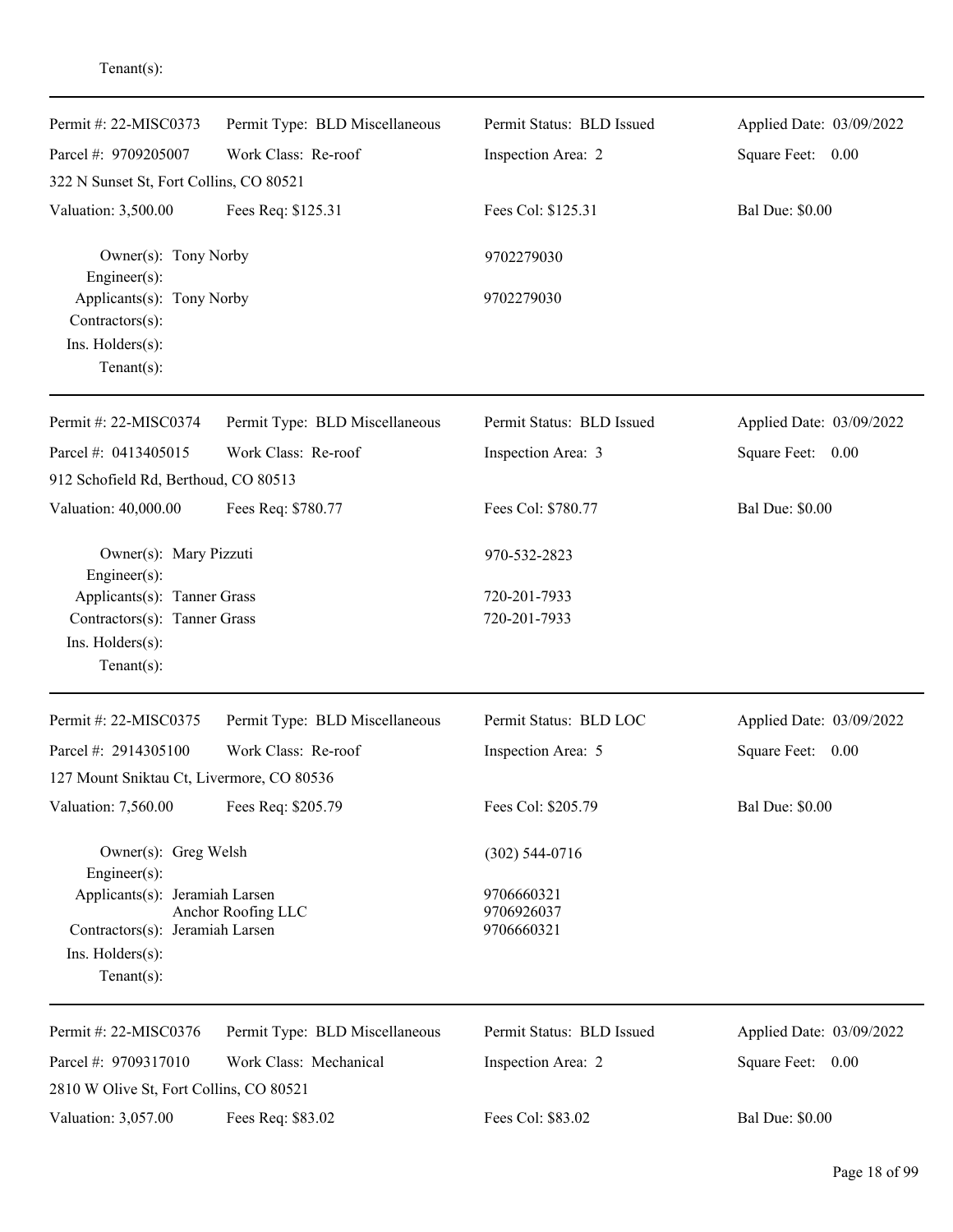| Owner(s): At Home Estates LLC<br>Engineer(s):                                     |                                | $(970)$ 377-1626       |                          |
|-----------------------------------------------------------------------------------|--------------------------------|------------------------|--------------------------|
| Applicants(s): Dennis Shortridge                                                  |                                | 970-493-3272           |                          |
| Contractors(s): Dennis Shortridge                                                 |                                | 970-493-3272           |                          |
| Ins. Holders(s):<br>Tenant $(s)$ :                                                |                                |                        |                          |
| Permit #: 22-MISC0377                                                             | Permit Type: BLD Miscellaneous | Permit Status: BLD LOC | Applied Date: 03/09/2022 |
| Parcel #: 0401000045                                                              | Work Class: Mechanical         | Inspection Area: 3     | Square Feet: 0.00        |
| 5578 Sandia Ln, Berthoud, CO 80513                                                |                                |                        |                          |
| Valuation: 9,153.10                                                               | Fees Req: \$207.50             | Fees Col: \$207.50     | <b>Bal Due: \$0.00</b>   |
| Owner(s): Jim Porter<br>Engineer(s):                                              |                                | $(970)$ 214-2065       |                          |
| Applicants(s): Morgan Lopez                                                       |                                | 9702156539             |                          |
| Contractors(s): Mark Lancaster                                                    |                                | 9705560544             |                          |
| Ins. Holders(s):<br>$Tenant(s)$ :                                                 |                                |                        |                          |
| Permit #: 22-MISC0378                                                             | Permit Type: BLD Miscellaneous | Permit Status: BLD LOC | Applied Date: 03/09/2022 |
| Parcel #: 0401000045                                                              | Work Class: Plumbing           | Inspection Area: 3     | Square Feet: 0.00        |
| 5578 Sandia Ln, Berthoud, CO 80513                                                |                                |                        |                          |
| Valuation: 4,139.30                                                               | Fees Req: \$103.77             | Fees Col: \$103.77     | <b>Bal Due: \$0.00</b>   |
| Owner(s): Jim Porter<br>Engineer(s):                                              |                                | $(970)$ 214-2065       |                          |
| Applicants(s): Morgan Lopez                                                       |                                | 9702156539             |                          |
| Contractors(s): Mark Lancaster                                                    |                                | 9705560544             |                          |
| $Ins.$ Holders $(s)$ :<br>Tenant $(s)$ :                                          |                                |                        |                          |
| Permit #: 22-MISC0379                                                             | Permit Type: BLD Miscellaneous | Permit Status: BLD LOC | Applied Date: 03/09/2022 |
| Parcel #: 9733100031                                                              | Work Class: Electrical         | Inspection Area: 2     | Square Feet: 0.00        |
| 3717 S Taft Hill Rd 65, Fort Collins, CO 80526                                    |                                |                        |                          |
| Valuation: 650.00                                                                 | Fees Req: \$120.00             | Fees Col: \$120.00     | <b>Bal Due: \$0.00</b>   |
| Owner(s): Dora Basurto                                                            |                                | $(970)$ 430-8785       |                          |
| Engineer(s):<br>Applicants(s): Mark Taylor<br>Contractors(s):<br>Ins. Holders(s): |                                | 3032630437             |                          |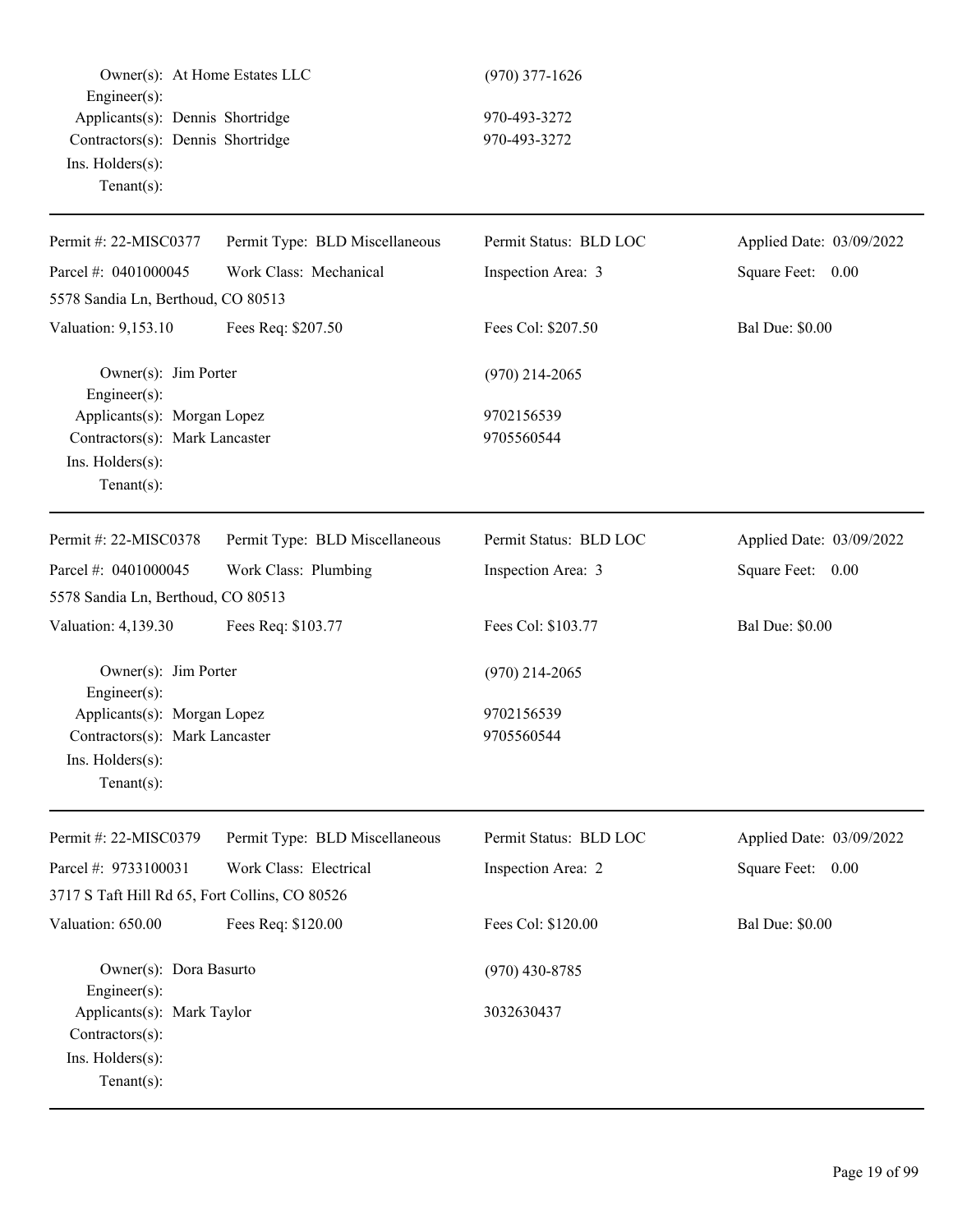| Permit#: 22-MISC0380                                                                | Permit Type: BLD Miscellaneous                    | Permit Status: BLD LOC    | Applied Date: 03/09/2022 |
|-------------------------------------------------------------------------------------|---------------------------------------------------|---------------------------|--------------------------|
| Parcel #: 9733100030                                                                | Work Class: Electrical                            | Inspection Area: 2        | Square Feet: 0.00        |
|                                                                                     | 2300 W County Road 38 273, Fort Collins, CO 80526 |                           |                          |
| Valuation: 650.00                                                                   | Fees Req: \$120.00                                | Fees Col: \$120.00        | <b>Bal Due: \$0.00</b>   |
| Owner(s): Dora Basurto<br>$Engineering(s)$ :                                        |                                                   | $(970)$ 430-8785          |                          |
| Applicants(s): Mark Taylor<br>Contractors(s):<br>Ins. Holders(s):<br>Tenant $(s)$ : |                                                   | 3032630437                |                          |
| Permit #: 22-MISC0381                                                               | Permit Type: BLD Miscellaneous                    | Permit Status: BLD Issued | Applied Date: 03/10/2022 |
| Parcel #: 9704100003                                                                | Work Class: Mechanical                            | Inspection Area: 1        | Square Feet: 0.00        |
| 1421 N Taft Hill Rd, Fort Collins, CO 80521                                         |                                                   |                           |                          |
| Valuation: 8,229.50                                                                 | Fees Req: \$186.75                                | Fees Col: \$186.75        | <b>Bal Due: \$0.00</b>   |
| Owner(s): Kenneth Hopkins<br>Engineer $(s)$ :                                       |                                                   | 970-631-0331              |                          |
| Applicants(s): Morgan Lopez                                                         |                                                   | 9702156539                |                          |
| Contractors(s): Mark Lancaster                                                      |                                                   | 9705560544                |                          |
| Ins. Holders(s):<br>$Tenant(s)$ :                                                   |                                                   |                           |                          |
| Permit #: 22-MISC0382                                                               | Permit Type: BLD Miscellaneous                    | Permit Status: BLD Issued | Applied Date: 03/10/2022 |
| Parcel #: 8929205008                                                                | Work Class: Plumbing                              | Inspection Area: 1        | Square Feet: 0.00        |
| 9325 Olsen Ct, Wellington, CO 80549                                                 |                                                   |                           |                          |
| Valuation: 4,272.04 Fees Req: \$103.77                                              |                                                   | Fees Col: \$103.77        | <b>Bal Due: \$0.00</b>   |
| Owner(s): Barbara Panepinto<br>Engineer(s):                                         |                                                   | $(970)$ 568-3838          |                          |
| Applicants(s): Glenn Frank                                                          |                                                   | 970-484-4552              |                          |
| Contractors(s): Glenn Frank                                                         |                                                   | 970-484-4552              |                          |
| Ins. Holders(s):<br>Tenant $(s)$ :                                                  |                                                   |                           |                          |
| Permit #: 22-MISC0383                                                               | Permit Type: BLD Miscellaneous                    | Permit Status: BLD Issued | Applied Date: 03/10/2022 |
| Parcel #: 8619214002                                                                | Work Class: Plumbing                              | Inspection Area: 2        | Square Feet: 0.00        |
| 7753 Vantage View Pl, Fort Collins, CO 80525                                        |                                                   |                           |                          |
| Valuation: 3,772.00                                                                 | Fees Req: \$83.02                                 | Fees Col: \$83.02         | <b>Bal Due: \$0.00</b>   |
| Owner(s): Andrew Stewart<br>Engineer $(s)$ :                                        |                                                   | $(303)$ 877-9525          |                          |
| Applicants(s): Jeff Gallagher                                                       |                                                   | 970-461-2412              |                          |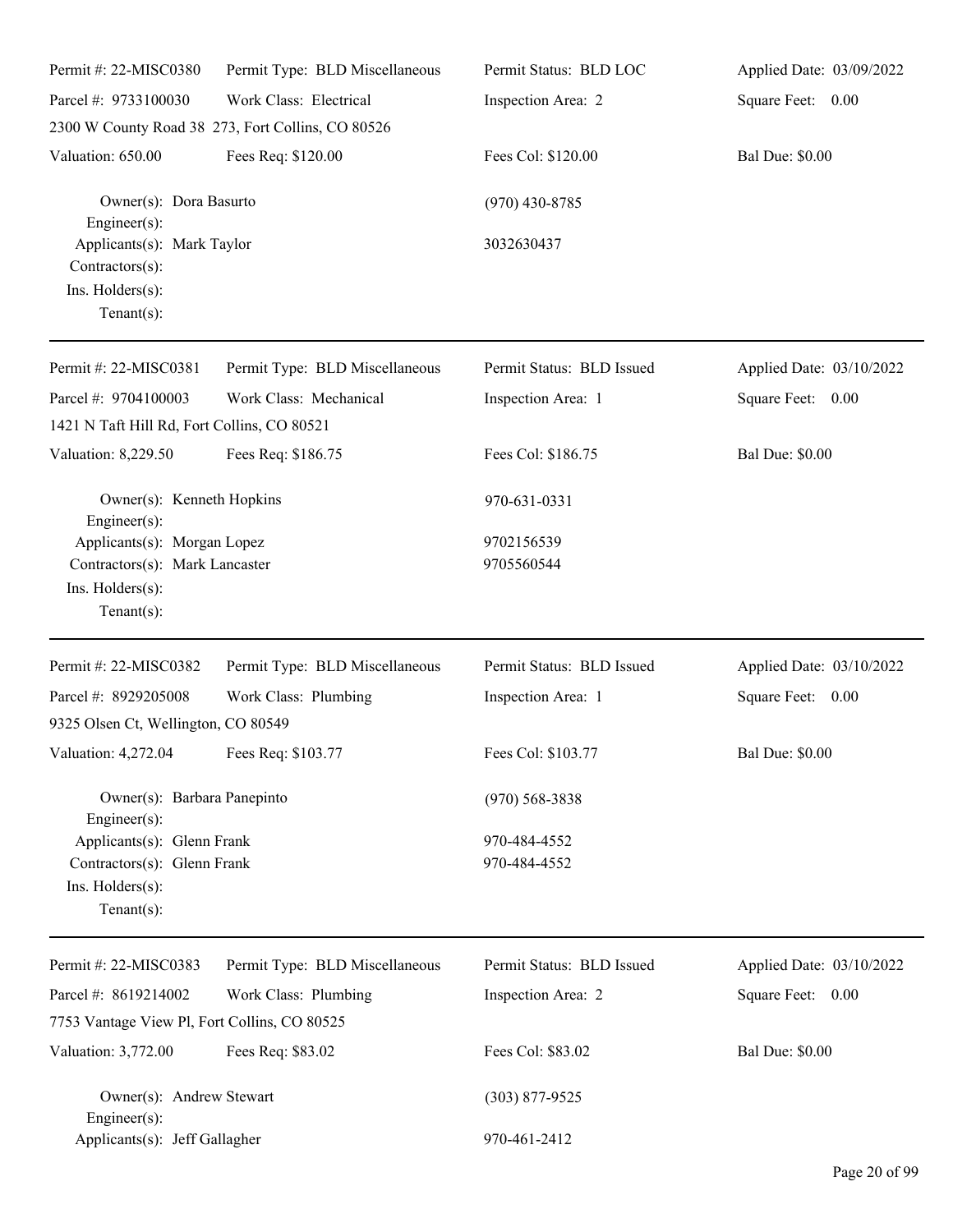| Contractors(s): Jeff Gallagher |  |
|--------------------------------|--|
| Ins. Holders(s):               |  |
| $Tenant(s)$ :                  |  |

Permit #: 22-MISC0384

970-461-2412

Parcel #: 2407306033 Work Class: Gas Piping Inspection Area: 4 Square Feet: 0.00 1643 Black Squirrel Dr, Estes Park, CO 80517 Valuation: 300.00 Fees Req: \$105.57 Fees Col: \$105.57 Bal Due: \$0.00 Owner(s): Tim Musslewhite Engineer(s): Applicants(s): Tim Musslewhite Contractors(s): Ins. Holders(s): Tenant(s): Permit #: 22-MISC0385 Parcel #: 8707313903 Permit Type: BLD Miscellaneous Work Class: Plumbing Permit Status: BLD Withdrawn Inspection Area: Applied Date: 03/10/2022 Square Feet: 0.00 1424 E Mulberry St, Fort Collins, CO 80524 Valuation: 5,450.00 Fees Req: Fees Col: Fees Col: Bal Due: Owner(s): Fort Collins Elks 804 Protective Order Elks 9704933777 Engineer(s): Applicants(s): Mr Rooter Plumbing 9706670058 Contractors(s): Ins. Holders(s): Tenant(s): Permit #: 22-MISC0386 Parcel #: 8914000045 Permit Type: BLD Miscellaneous Work Class: Re-roof Permit Status: BLD LOC Inspection Area: 1 Applied Date: 03/10/2022 Square Feet: 0.00 5703 Rusty Spur Ln, Wellington, CO 80549 Valuation: 15,000.00 Fees Req: \$348.02 Fees Col: \$348.02 Bal Due: \$0.00 Owner(s): Marilyn Morse (970) 631-9997 Engineer(s): Applicants(s): Bridgette Gruenstein 9706900958 Contractors(s): Jeffrey Wolf 970-493-7472 Ins. Holders(s): Tenant(s): Permit #: 22-MISC0387 Parcel #: 9136000045 Permit Type: BLD Miscellaneous Work Class: Mechanical Permit Status: BLD Issued Applied Date: 03/10/2022

20884 Cattle Dr, Wellington, CO 80549

Inspection Area: 1

Square Feet: 0.00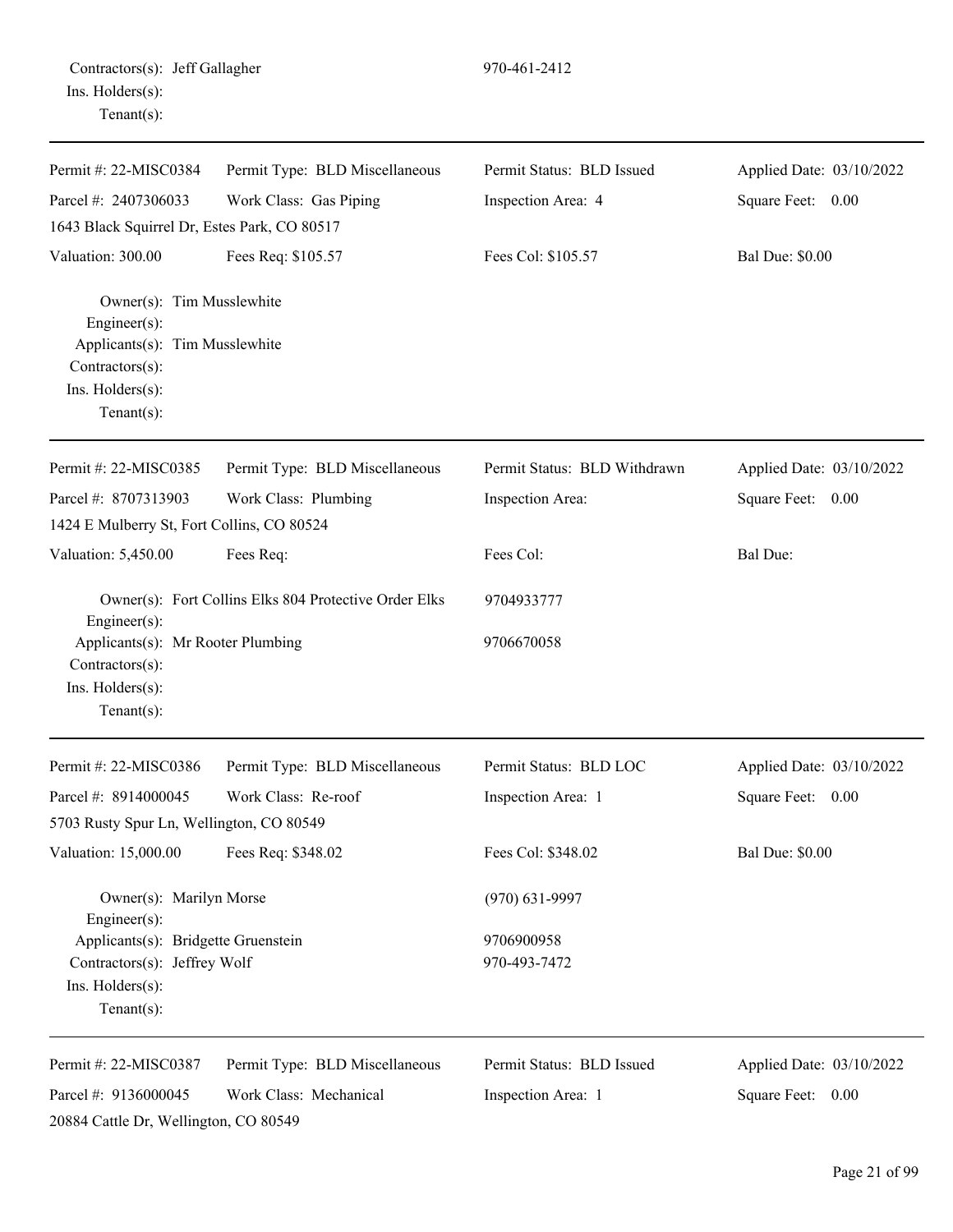| Valuation: 8,206.00                                                                                                                                    | Fees Req: \$246.75             | Fees Col: \$246.75           | <b>Bal Due: \$0.00</b>   |
|--------------------------------------------------------------------------------------------------------------------------------------------------------|--------------------------------|------------------------------|--------------------------|
| Owner(s): Jeff Standing<br>Engineer(s):<br>Applicants(s): IMS Heating & Air Inc<br>Contractors(s): Dwayne Shawver<br>Ins. Holders(s):<br>$Tenant(s)$ : |                                | 970-532-0123<br>970-532-0123 |                          |
| Permit #: 22-MISC0388                                                                                                                                  | Permit Type: BLD Miscellaneous | Permit Status: BLD Issued    | Applied Date: 03/10/2022 |
| Parcel #: 3932305031                                                                                                                                   | Work Class: Electrical         | Inspection Area: 1           | Square Feet: 0.00        |
| 165 Meadow Ln, Bellvue, CO 80512                                                                                                                       |                                |                              |                          |
| Valuation: 700.00                                                                                                                                      | Fees Req: \$120.00             | Fees Col: \$120.00           | <b>Bal Due: \$0.00</b>   |
| Owner(s): Eldon Maher III<br>Engineer(s):                                                                                                              |                                | $(970)$ 324-4504             |                          |
| Applicants(s): Patrick Conway<br>Contractors(s):<br>Ins. Holders(s):<br>Tenant $(s)$ :                                                                 |                                | 9705663803                   |                          |
| Permit #: 22-MISC0389                                                                                                                                  | Permit Type: BLD Miscellaneous | Permit Status: BLD Issued    | Applied Date: 03/10/2022 |
| Parcel #: 3035000007                                                                                                                                   | Work Class: Electrical         | Inspection Area: 5           | Square Feet: 0.00        |
| 14 Dowdy Ln, Red Feather Lakes, CO 80545                                                                                                               |                                |                              |                          |
| Valuation: 4,200.00                                                                                                                                    | Fees Req: \$160.32             | Fees Col: \$160.32           | <b>Bal Due: \$0.00</b>   |
| Owner(s): Amy Miller<br>Engineer(s):                                                                                                                   |                                | $(303)$ 981-4397             |                          |
| Applicants(s): Patrick Conway<br>Contractors(s):<br>Ins. Holders(s):<br>$Tenant(s)$ :                                                                  |                                | 9705663803                   |                          |
| Permit #: 22-MISC0390                                                                                                                                  | Permit Type: BLD Miscellaneous | Permit Status: BLD LOC       | Applied Date: 03/10/2022 |
| Parcel #: 9508408021<br>1708 Sunnyside Dr, Loveland, CO 80538                                                                                          | Work Class: Re-roof            | Inspection Area: 2           | Square Feet: 0.00        |
| Valuation: 16,409.69                                                                                                                                   | Fees Req: \$385.79             | Fees Col: \$385.79           | <b>Bal Due: \$0.00</b>   |
| Owner(s): Jane Muscarella<br>Engineer(s):                                                                                                              |                                | $(970) 692 - 0288$           |                          |
| Applicants(s): Wes Hill<br>Contractors(s): Wes Hill<br>Ins. Holders(s):<br>$Tenant(s)$ :                                                               |                                | 970-667-6777<br>970-667-6777 |                          |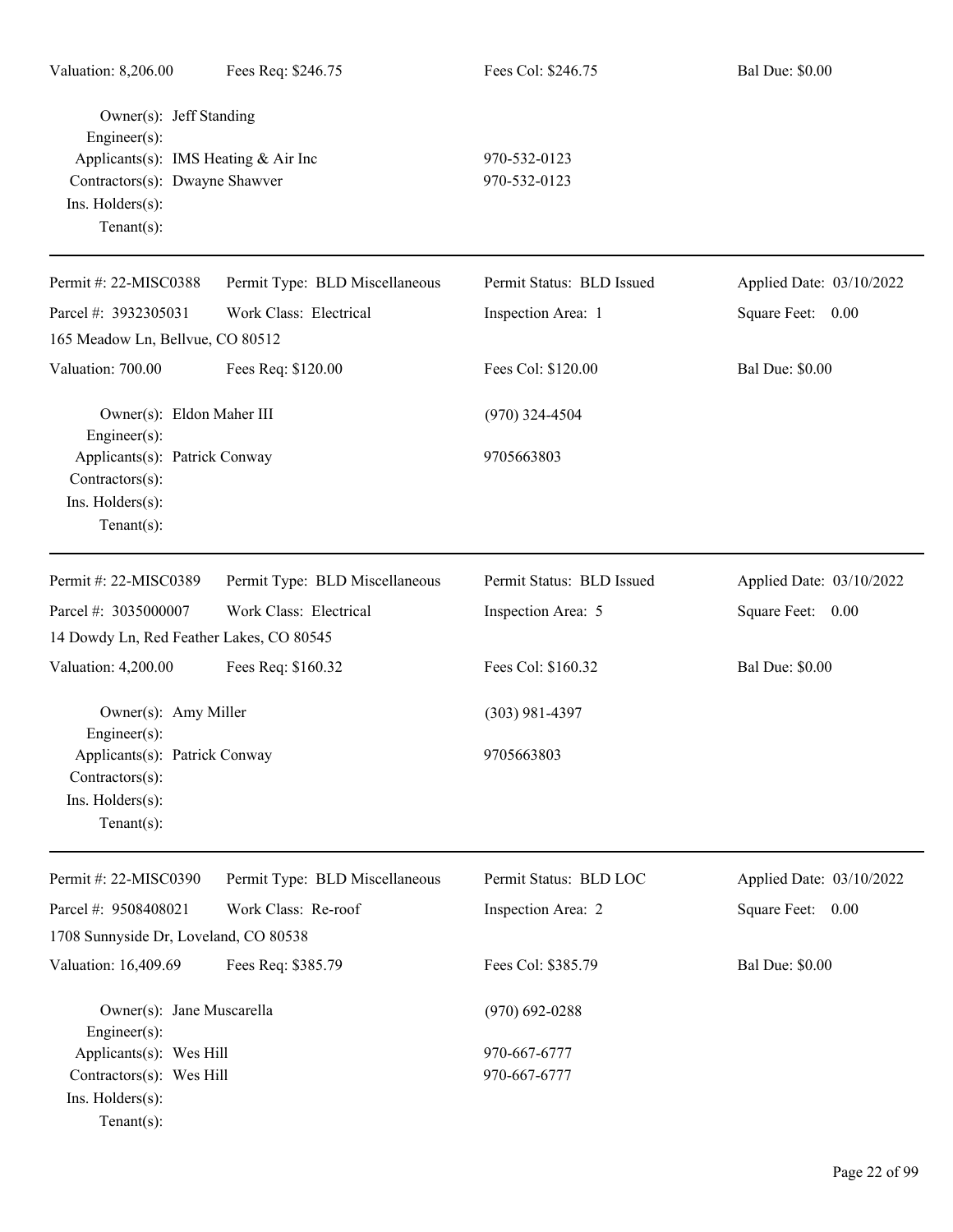| Permit #: 22-MISC0391                                                                                                  | Permit Type: BLD Miscellaneous                             | Permit Status: BLD Issued    | Applied Date: 03/11/2022 |
|------------------------------------------------------------------------------------------------------------------------|------------------------------------------------------------|------------------------------|--------------------------|
| Parcel #: 8505408004                                                                                                   | Work Class: Electrical                                     | Inspection Area: 2           | Square Feet: 0.00        |
| 3323 Valley Oak Dr, Loveland, CO 80538                                                                                 |                                                            |                              |                          |
| Valuation: 4,000.00                                                                                                    | Fees Req: \$158.40                                         | Fees Col: \$158.40           | <b>Bal Due: \$0.00</b>   |
| Owner(s): Joshua Nelson<br>Engineer(s):<br>Applicants(s): Mark Remmereid<br>Contractors(s):<br>Ins. $H$ olders $(s)$ : | Mark Remmereid                                             | 970-339-1900<br>970-339-1900 |                          |
| $Tenant(s)$ :                                                                                                          |                                                            |                              |                          |
| Permit #: 22-MISC0392                                                                                                  | Permit Type: BLD Miscellaneous                             | Permit Status: BLD LOC       | Applied Date: 03/11/2022 |
| Parcel #: 9403107015                                                                                                   | Work Class: Mechanical                                     | Inspection Area: 3           | Square Feet: 0.00        |
| 1609 Crestridge Dr, Loveland, CO 80537                                                                                 |                                                            |                              |                          |
| Valuation: 4,900.00                                                                                                    | Fees Req: \$103.77                                         | Fees Col: \$103.77           | <b>Bal Due: \$0.00</b>   |
| Owner(s): Howard Schmidt<br>Engineer(s):                                                                               |                                                            | $(970)$ 663-6283             |                          |
| Contractors(s):                                                                                                        | Applicants(s): DNI Heating AC Refrigeration<br>Beth Cullum | 9706677757<br>970-484-4552   |                          |
| Ins. Holders(s):                                                                                                       |                                                            |                              |                          |
| Tenant $(s)$ :                                                                                                         |                                                            |                              |                          |
| Permit #: 22-MISC0393                                                                                                  | Permit Type: BLD Miscellaneous                             | Permit Status: BLD Issued    | Applied Date: 03/11/2022 |
| Parcel #: 8114000022                                                                                                   | Work Class: Electrical                                     | Inspection Area: 1           | Square Feet: 0.00        |
| 6322 E County Road 92, Carr, CO 80612                                                                                  |                                                            |                              |                          |
| Valuation: 53,625.00                                                                                                   | Fees Req: \$634.80                                         | Fees Col: \$634.80           | <b>Bal Due: \$0.00</b>   |
| $Engineering(s)$ :                                                                                                     | Owner(s): Nothern Colorado Water Association               | 9705661003                   |                          |
| Applicants(s): Gerald Palaszewski<br>Contractors(s):<br>$Ins.$ Holders $(s)$ :<br>Tenant $(s)$ :                       | George Stolz                                               | 9702243242<br>9706697609     |                          |
| Permit #: 22-MISC0394                                                                                                  | Permit Type: BLD Miscellaneous                             | Permit Status: BLD Issued    | Applied Date: 03/11/2022 |
| Parcel #: 8710000014<br>4412 E Mulberry St #385, Fort Collins, CO 80524                                                | Work Class: Re-roof                                        | Inspection Area: 2           | Square Feet: 0.00        |
| Valuation: 6,375.00                                                                                                    | Fees Req: \$184.99                                         | Fees Col: \$184.99           | <b>Bal Due: \$0.00</b>   |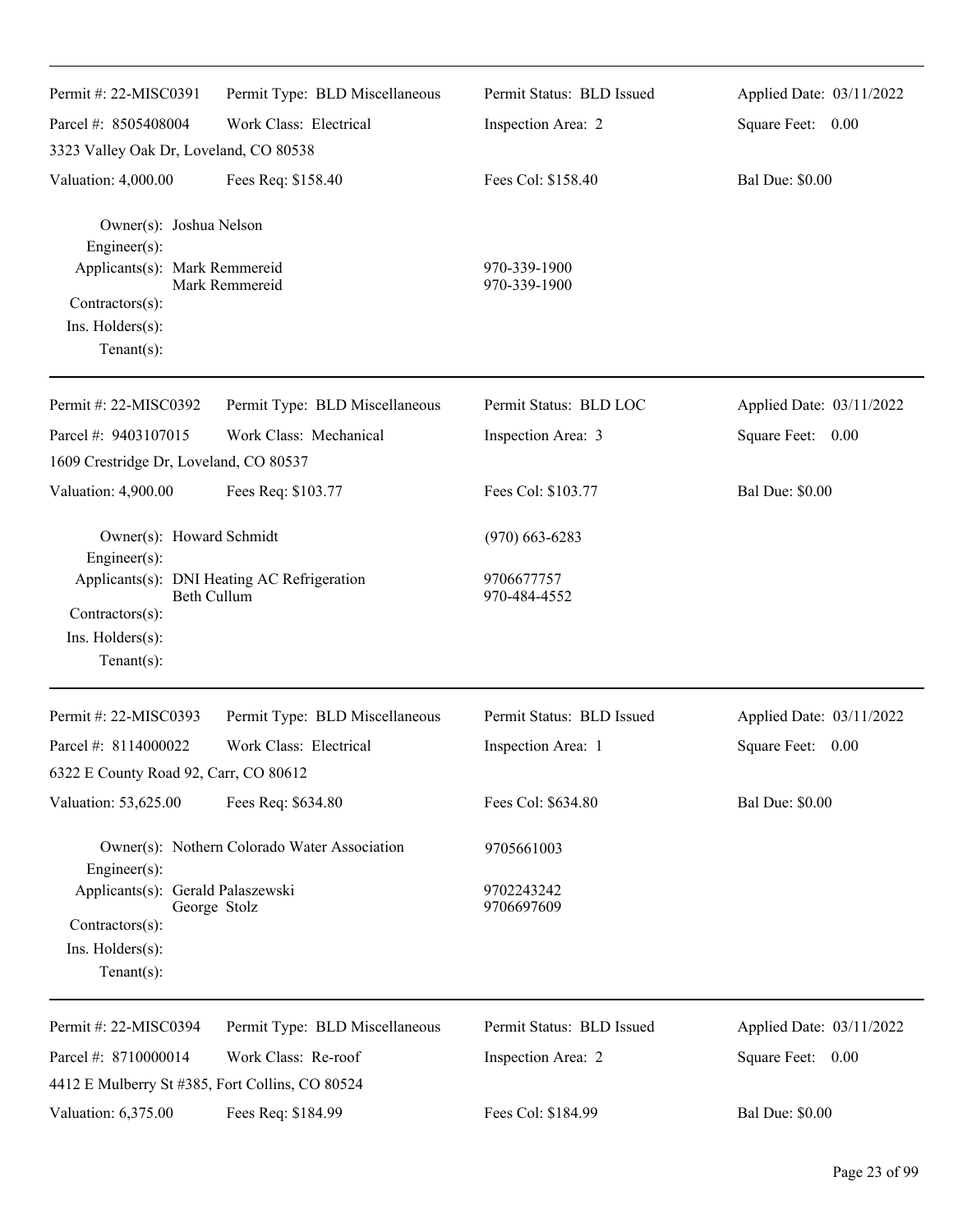| Owner(s): Elizabeth Brant<br>$Engineer(s)$ :                                                   |                                | $(970)$ 413-2652          |                          |
|------------------------------------------------------------------------------------------------|--------------------------------|---------------------------|--------------------------|
| Applicants(s): Constantine Anest<br>Contractors(s):<br>Ins. Holders(s):<br>Tenant $(s)$ :      |                                | 3086724455                |                          |
| Permit #: 22-MISC0395                                                                          | Permit Type: BLD Miscellaneous | Permit Status: BLD LOC    | Applied Date: 03/11/2022 |
| Parcel #: 8716200041                                                                           | Work Class: Electrical         | Inspection Area: 2        | Square Feet: 0.00        |
| 3109 E Mulberry St #12, Fort Collins, CO 80524                                                 |                                |                           |                          |
| Valuation: 1,800.00                                                                            | Fees Req: \$120.00             | Fees Col: \$120.00        | <b>Bal Due: \$0.00</b>   |
| Owner(s): Alan Tucker<br>Engineer $(s)$ :                                                      |                                | 3039490585                |                          |
| Applicants(s): Arnold Knoll<br>Contractors(s):<br>Ins. Holders(s):<br>Tenant $(s)$ :           |                                | 9702132055                |                          |
| Permit #: 22-MISC0396                                                                          | Permit Type: BLD Miscellaneous | Permit Status: BLD Issued | Applied Date: 03/11/2022 |
| Parcel #: 8716200041                                                                           | Work Class: Electrical         | Inspection Area: 2        | Square Feet: 0.00        |
| 3109 E Mulberry St #8, Fort Collins, CO 80524                                                  |                                |                           |                          |
| Valuation: 1,000.00                                                                            | Fees Req: \$120.00             | Fees Col: \$120.00        | <b>Bal Due: \$0.00</b>   |
| Owner(s): Alan Tucker<br>Engineer $(s)$ :                                                      |                                | 3039490585                |                          |
| Applicants(s): Arnold Knoll<br>$Contractors(s)$ :<br>Ins. $H$ olders $(s)$ :<br>Tenant $(s)$ : | Arnold Knoll                   | 9702132055<br>9702132055  |                          |
| Permit #: 22-MISC0397                                                                          | Permit Type: BLD Miscellaneous | Permit Status: BLD Issued | Applied Date: 03/11/2022 |
| Parcel #: 8716200041<br>3109 E Mulberry St #11, Fort Collins, CO 80524                         | Work Class: Electrical         | Inspection Area: 2        | Square Feet: 0.00        |
| Valuation: 1,000.00                                                                            | Fees Req: \$120.00             | Fees Col: \$120.00        | <b>Bal Due: \$0.00</b>   |
| Owner(s): Alan Tucker<br>Engineer(s):                                                          |                                | 3039490585                |                          |
| Applicants(s): Arnold Knoll<br>Contractors(s):<br>Ins. Holders(s):<br>$Tenant(s)$ :            | Arnold Knoll                   | 9702132055<br>9702132055  |                          |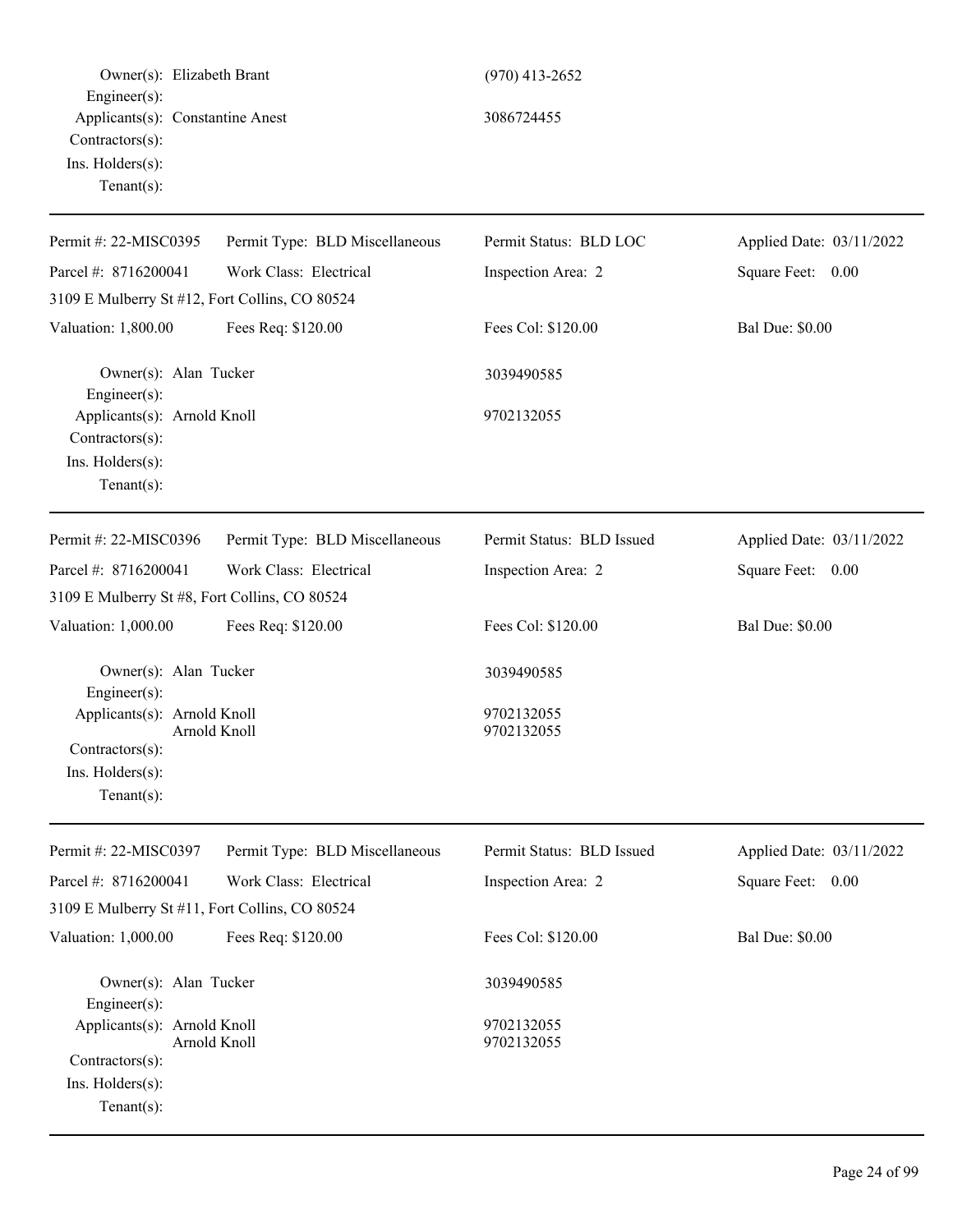| Permit #: 22-MISC0398                                                                                                                 | Permit Type: BLD Miscellaneous      | Permit Status: BLD LOC       | Applied Date: 03/11/2022 |
|---------------------------------------------------------------------------------------------------------------------------------------|-------------------------------------|------------------------------|--------------------------|
| Parcel #: 8716200041                                                                                                                  | Work Class: Electrical              | Inspection Area: 2           | Square Feet: 0.00        |
| 3109 E Mulberry St #21, Fort Collins, CO 80524                                                                                        |                                     |                              |                          |
| Valuation: 1,000.00                                                                                                                   | Fees Req: \$120.00                  | Fees Col: \$120.00           | <b>Bal Due: \$0.00</b>   |
| Owner(s): Alan Tucker<br>Engineer(s):                                                                                                 |                                     | 3039490585                   |                          |
| Applicants(s): Arnold Knoll                                                                                                           | Arnold Knoll                        | 9702132055<br>9702132055     |                          |
| Contractors(s):<br>Ins. Holders(s):<br>$Tenant(s)$ :                                                                                  |                                     |                              |                          |
| Permit #: 22-MISC0399                                                                                                                 | Permit Type: BLD Miscellaneous      | Permit Status: BLD Issued    | Applied Date: 03/11/2022 |
| Parcel #: 9705406001                                                                                                                  | Work Class: Mechanical              | Inspection Area: 1           | Square Feet: 0.00        |
| 3149 Stargazer Ct, Fort Collins, CO 80521                                                                                             |                                     |                              |                          |
| Valuation: 19,108.03                                                                                                                  | Fees Req: \$474.96                  | Fees Col: \$474.96           | <b>Bal Due: \$0.00</b>   |
| $Owner(s)$ :<br>$Engineering(s)$ :<br>Applicants(s): Glenn Frank<br>Contractors(s): Glenn Frank<br>Ins. Holders(s):<br>Tenant $(s)$ : | Scott Scherbarth Living Trust (.50) | 970-484-4552<br>970-484-4552 |                          |
| Permit #: 22-MISC0400                                                                                                                 | Permit Type: BLD Miscellaneous      | Permit Status: BLD LOC       | Applied Date: 03/11/2022 |
| Parcel #: 9733116014                                                                                                                  | Work Class: Mechanical              | Inspection Area: 2           | Square Feet:<br>0.00     |
| 3734 Dalton Dr, Fort Collins, CO 80526                                                                                                |                                     |                              |                          |
| Valuation: 2,325.00                                                                                                                   | Fees Req: \$62.27                   | Fees Col: \$62.27            | <b>Bal Due: \$0.00</b>   |
| Owner(s): Mari Mutter<br>$Engineering(s)$ :                                                                                           |                                     | $(970)$ 217-2480             |                          |
| Applicants(s): William Froehlich<br>Contractors(s): William Froehlich<br>Ins. Holders(s):<br>$Tenant(s)$ :                            |                                     | 9702861020<br>9702861020     |                          |
| Permit #: 22-MISC0401                                                                                                                 | Permit Type: BLD Miscellaneous      | Permit Status: BLD Issued    | Applied Date: 03/11/2022 |
| Parcel #: 9624405005                                                                                                                  | Work Class: Mechanical              | Inspection Area: 2           | Square Feet: 0.00        |
| 901 Turman Dr, Fort Collins, CO 80525                                                                                                 |                                     |                              |                          |
| Valuation: 20,329.18                                                                                                                  | Fees Req: \$495.71                  | Fees Col: \$495.71           | <b>Bal Due: \$0.00</b>   |
| Owner(s): Joel McLane<br>$Engineer(s)$ :                                                                                              |                                     | 9702174921                   |                          |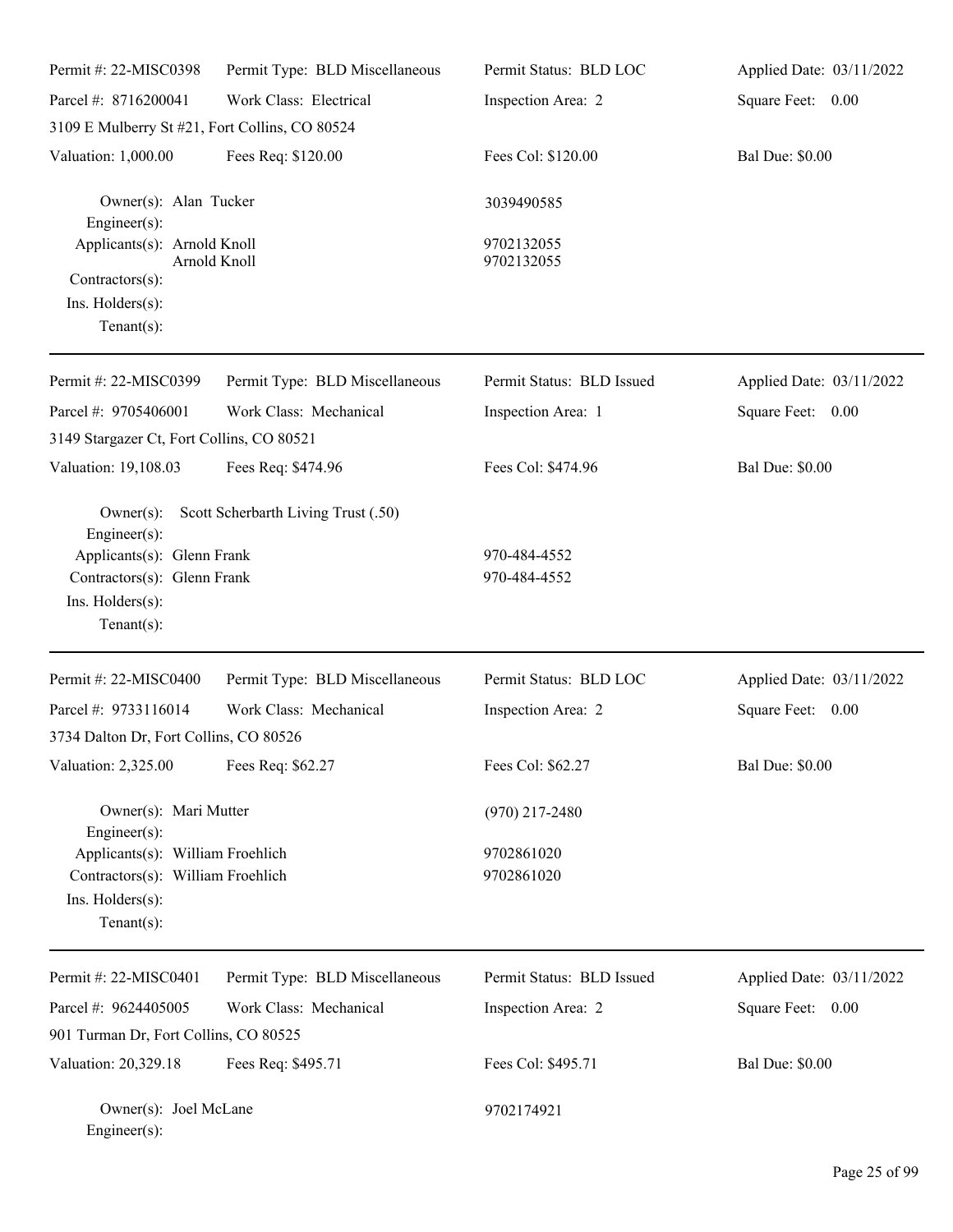| $1 \sqrt{2}$                                     |                                |                           |                          |
|--------------------------------------------------|--------------------------------|---------------------------|--------------------------|
| Permit #: 22-MISC0402                            | Permit Type: BLD Miscellaneous | Permit Status: BLD Issued | Applied Date: 03/11/2022 |
| Parcel #: $9624405005$                           | Work Class: Plumbing           | Inspection Area: 2        | Square Feet: 0.00        |
| 901 Turman Dr, Fort Collins, CO 80525            |                                |                           |                          |
| Valuation: 10,164.59                             | Fees Req: \$228.24             | Fees Col: \$228.24        | <b>Bal Due: \$0.00</b>   |
| Owner(s): Joel McLane                            |                                | 9702174921                |                          |
| $Engineering(s)$ :<br>Applicants(s): Glenn Frank |                                | 970-484-4552              |                          |
| Contractors(s): Glenn Frank                      |                                | 970-484-4552              |                          |
| $Ins.$ Holders $(s)$ :                           |                                |                           |                          |
| $Tenant(s)$ :                                    |                                |                           |                          |
| Permit #: $22-MISCO403$                          | Permit Type: BLD Miscellaneous | Permit Status: BLD LOC    | Applied Date: 03/11/2022 |
| Parcel #: $8811305005$                           | Work Class: Gas Piping         | Inspection Area: 1        | Square Feet: 0.00        |

5362 Inspiration Dr, Fort Collins, CO 80524

|                          | Owner(s): Scott Park | 9704438843   |  |
|--------------------------|----------------------|--------------|--|
| $Enginer(s)$ :           |                      |              |  |
| Applicants(s): Josh Fair |                      | 970-999-2598 |  |
|                          | Douglas Medina       | 970-658-6759 |  |
| $Contractors(s)$ :       |                      |              |  |
| Ins. $H$ olders $(s)$ :  |                      |              |  |
| Tenant $(s)$ :           |                      |              |  |

Valuation: 2,000.00 Fees Req: \$113.93 Fees Col: \$113.93 Bal Due: \$0.00

| Permit #: $22-MISCO404$            | Permit Type: BLD Miscellaneous | Permit Status: BLD Issued | Applied Date: 03/11/2022 |
|------------------------------------|--------------------------------|---------------------------|--------------------------|
| Parcel #: 9829407009               | Work Class: Mechanical         | Inspection Area: 1        | Square Feet:<br>0.00     |
| 3012 Coats Dr A, Laporte, CO 80535 |                                |                           |                          |
| Valuation: 3,059.00                | Fees Req: \$83.02              | Fees Col: \$83.02         | <b>Bal Due: \$0.00</b>   |
| Owner(s): Sandra Bryner            |                                |                           |                          |
| Engineer $(s)$ :                   |                                |                           |                          |
| Applicants(s): Robert Weisser      |                                | 970-493-2050              |                          |
| Contractors(s): Robert Weisser     |                                | 970-493-2050              |                          |
| $Ins.$ Holders $(s)$ :             |                                |                           |                          |
| Tenant $(s)$ :                     |                                |                           |                          |
| Permit #: 22-MISC0405              | Permit Type: BLD Miscellaneous | Permit Status: BLD LOC    | Applied Date: 03/11/2022 |
| Parcel #: 8716200041               | Work Class: Electrical         | Inspection Area: 2        | Square Feet:<br>0.00     |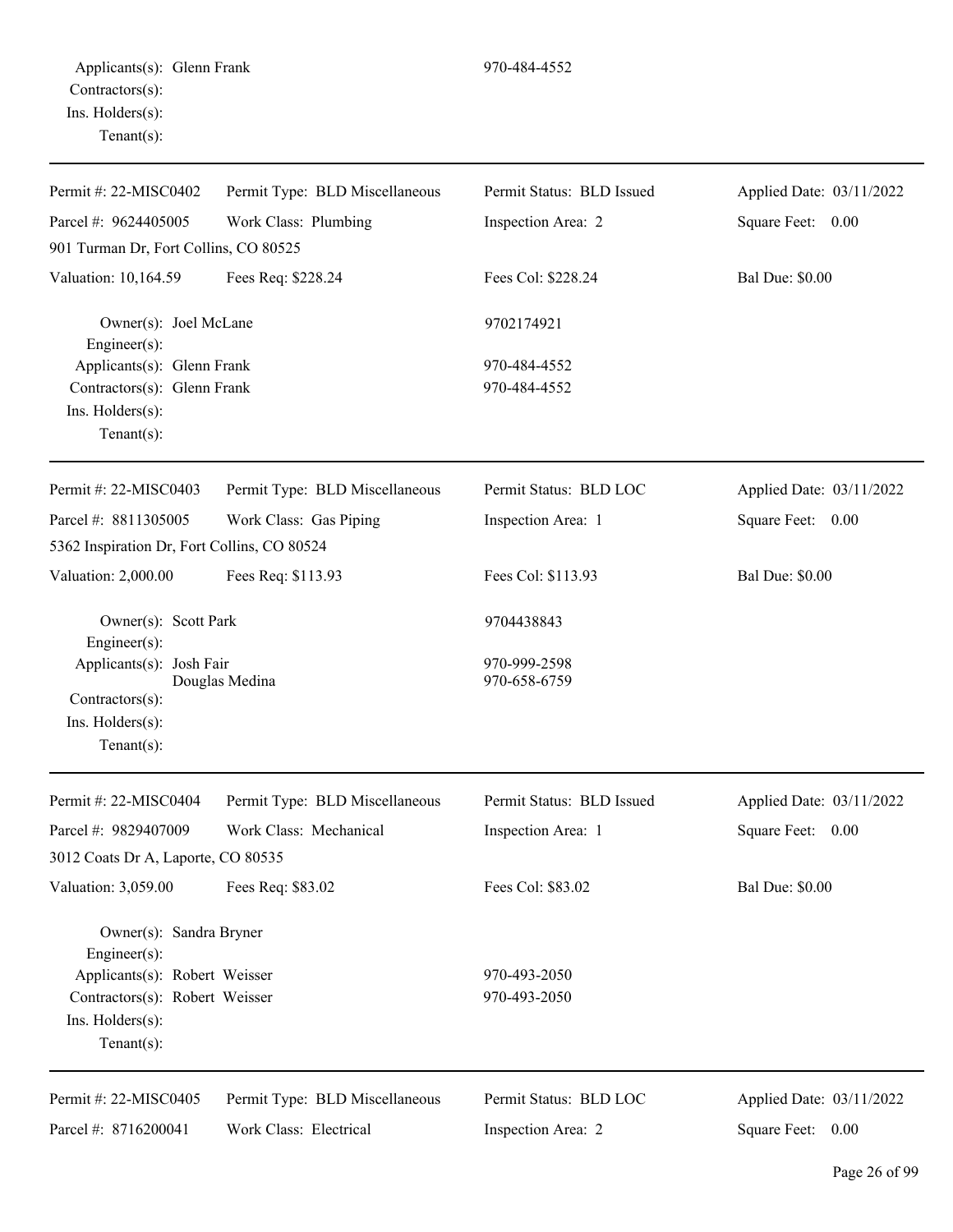3109 E Mulberry St #19, Fort Collins, CO 80524 Valuation: 1,000.00 Fees Req: \$120.00 Fees Col: \$120.00 Bal Due: \$0.00 Owner(s): Alan Tucker 3039490585 Engineer(s): Applicants(s): Arnold Knoll 9702132055 Arnold Knoll 9702132055 Contractors(s): Ins. Holders(s): Tenant(s): Permit #: 22-MISC0406 Parcel #: 9535000018 Permit Type: BLD Miscellaneous Work Class: Re-roof Permit Status: BLD LOC Inspection Area: 3 Applied Date: 03/11/2022 Square Feet: 0.00 748 W County Road 16, Loveland, CO 80537 Valuation: 19,000.00 Fees Req: \$428.28 Fees Col: \$428.28 Bal Due: \$0.00 Owner(s): Jeffrey Litchford Engineer(s): Applicants(s): Courtney Stoffel 970-888-1699 Contractors(s): Courtney Stoffel 970-888-1699 Ins. Holders(s): Tenant(s): Permit #: 22-MISC0407 Parcel #: 9507400038 Permit Type: BLD Miscellaneous Work Class: Re-roof Permit Status: BLD LOC Inspection Area: 2 Applied Date: 03/11/2022 Square Feet: 0.00 5431 W Highway 34, Loveland, CO 80537 Valuation: 17,750.00 Fees Req: \$407.21 Fees Col: \$407.21 Bal Due: \$0.00 Owner(s): Ida Suppes Engineer(s): Applicants(s): Jerry Wildin 970-667-1269 Contractors(s): Jerry Wildin 970-667-1269 Ins. Holders(s): Tenant(s): Permit #: 22-MISC0408 Parcel #: Permit Type: BLD Miscellaneous Work Class: Electrical Permit Status: BLD Withdrawn Inspection Area: Applied Date: 03/11/2022 Square Feet: 0.00 TBD Stratton Park Rd Lot 5, Bellvue, CO 80512 Valuation: 0.00 Fees Req: Fees Col: Fees Col: Bal Due: Owner(s): Jennifer Mueller Engineer(s): Applicants(s): Jennifer Mueller Jennifer Mueller Contractors(s):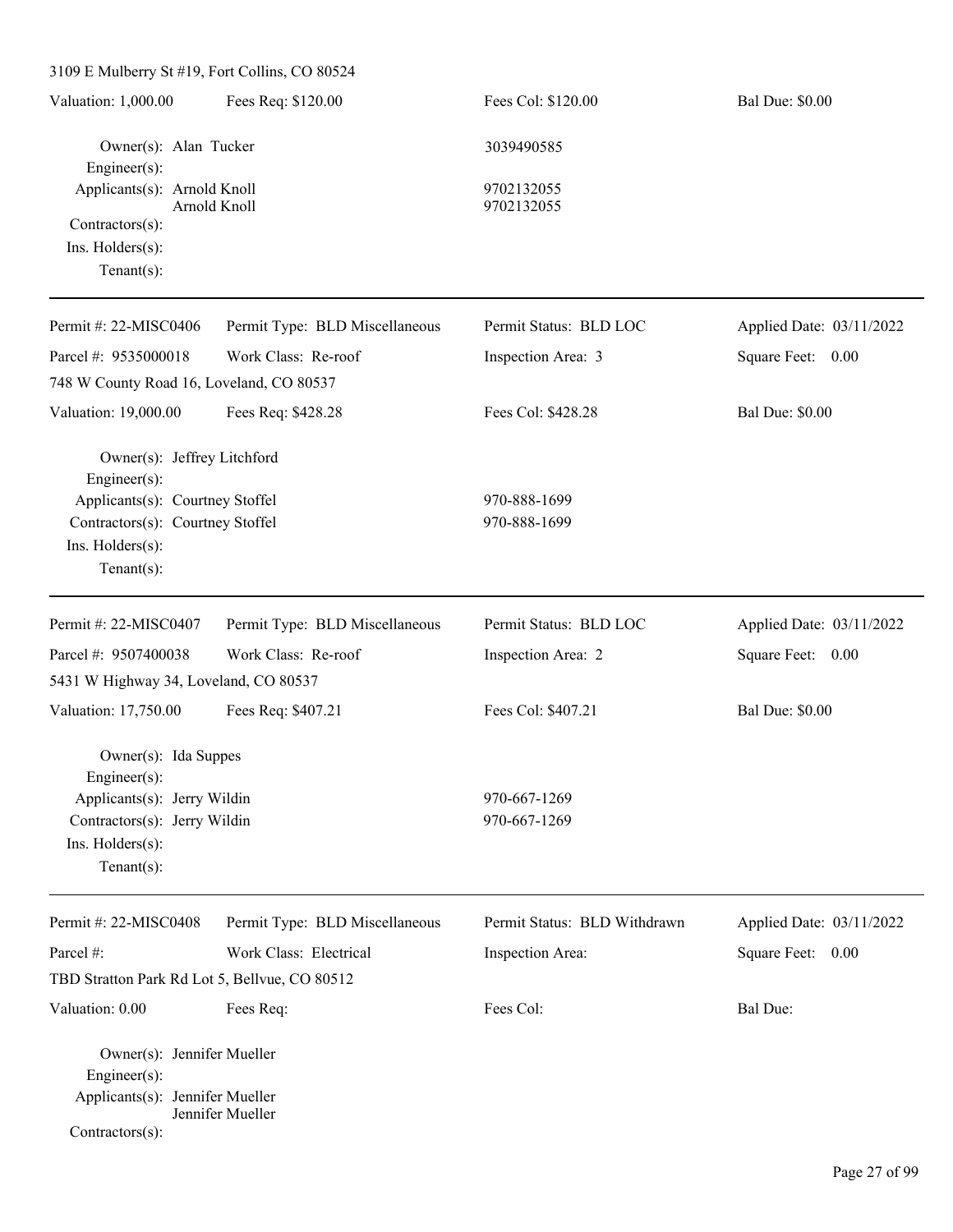Ins. Holders(s): Tenant(s):

| Permit #: 22-MISC0409                                                                            | Permit Type: BLD Miscellaneous                                 | Permit Status: BLD LOC    | Applied Date: 03/12/2022 |
|--------------------------------------------------------------------------------------------------|----------------------------------------------------------------|---------------------------|--------------------------|
| Parcel #: 8534405006                                                                             | Work Class: Electrical                                         | Inspection Area: 3        | Square Feet: 0.00        |
| 6006 Quiet View Ct, Loveland, CO 80537                                                           |                                                                |                           |                          |
| Valuation: 500.00                                                                                | Fees Req: \$120.00                                             | Fees Col: \$120.00        | <b>Bal Due: \$0.00</b>   |
| Owner(s): Michael Unrein<br>Engineer(s):                                                         |                                                                | 9703814204                |                          |
| Applicants(s): Michael Unrein<br>Contractors(s):<br>Ins. Holders(s):<br>$Tenant(s)$ :            |                                                                | 9703814204                |                          |
| Permit #: 22-MISC0410                                                                            | Permit Type: BLD Miscellaneous                                 | Permit Status: BLD LOC    | Applied Date: 03/14/2022 |
| Parcel #: 9536400035                                                                             | Work Class: Re-roof                                            | Inspection Area: 3        | Square Feet: 0.00        |
| 1101 42nd St SE, Loveland, CO 80537                                                              |                                                                |                           |                          |
| Valuation: 7,800.00                                                                              | Fees Req: \$206.76                                             | Fees Col: \$206.76        | <b>Bal Due: \$0.00</b>   |
| Owner(s): Jesse Phillips<br>$Engineering(s)$ :                                                   |                                                                | $(970) 567 - 0703$        |                          |
| Applicants(s): Adam Trainor<br>Contractors(s): Adam Trainor<br>Ins. Holders(s):<br>$Tenant(s)$ : |                                                                | 9705152264<br>9705152264  |                          |
| Permit #: 22-MISC0411                                                                            | Permit Type: BLD Miscellaneous                                 | Permit Status: BLD LOC    | Applied Date: 03/14/2022 |
| Parcel #: 0512207703                                                                             | Work Class: Gas Piping                                         | Inspection Area: 2        | Square Feet:<br>0.00     |
| 7639 W Highway 34, Loveland, CO 80537                                                            |                                                                |                           |                          |
| Valuation: 2,000.00                                                                              | Fees Req: \$53.93                                              | Fees Col: \$53.93         | <b>Bal Due: \$0.00</b>   |
| Owner(s): Chris Mason<br>Engineer(s):                                                            |                                                                | $(970)$ 381-7026          |                          |
| Applicants(s): Richard Dowling                                                                   |                                                                | 970-667-0300              |                          |
| Contractors(s): Richard Dowling<br>Ins. Holders(s):<br>Tenant $(s)$ :                            |                                                                | 970-667-0300              |                          |
| Permit #: 22-MISC0412                                                                            | Permit Type: BLD Miscellaneous                                 | Permit Status: BLD Issued | Applied Date: 03/14/2022 |
| Parcel #: 3021329024                                                                             | Work Class: Inspect Perm Foundation - Inspection Area: 5<br>MH |                           | Square Feet: 0.00        |
| 830 Nokomis Rd, Red Feather Lakes, CO 80545                                                      |                                                                |                           |                          |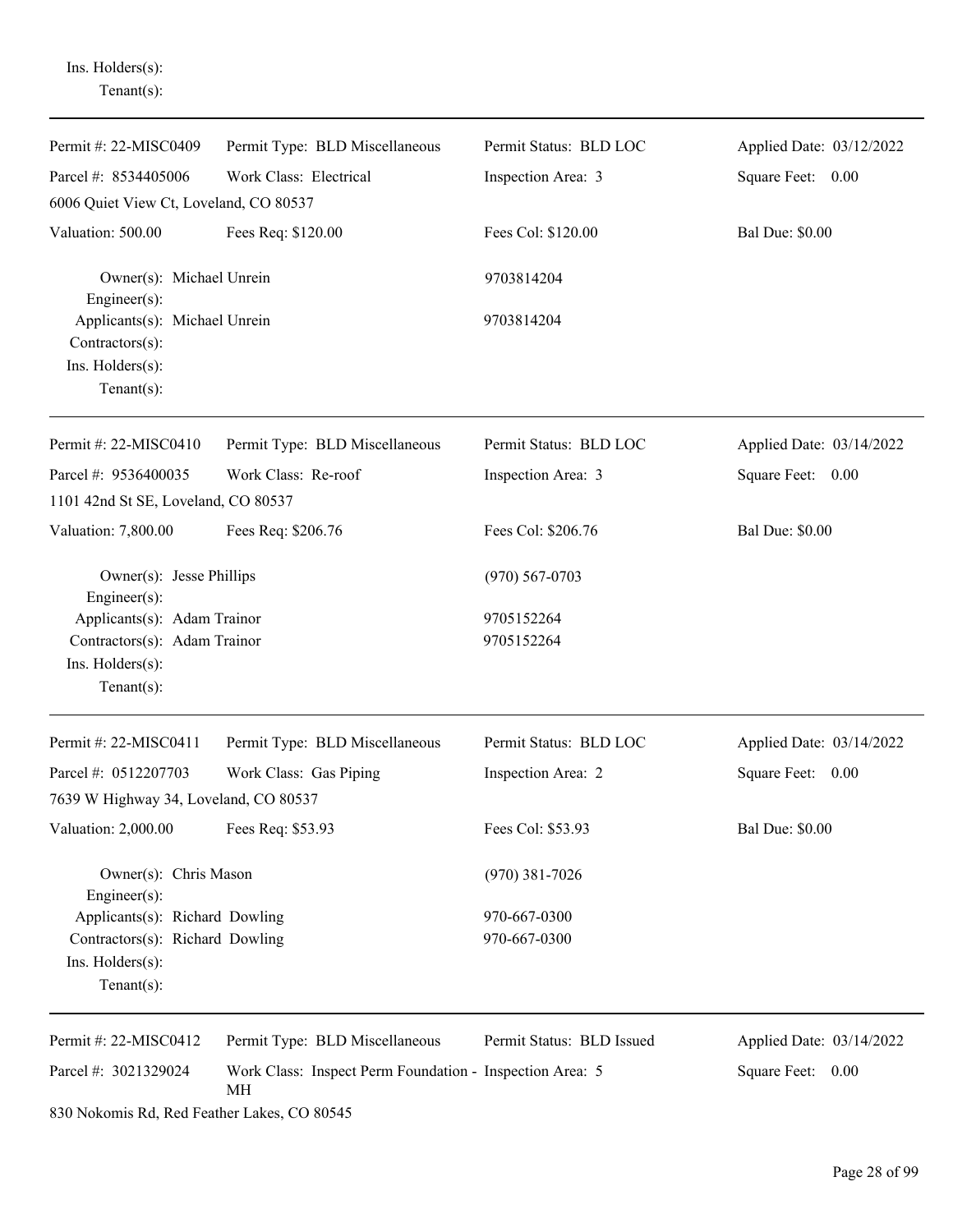| Valuation: 5,300.00                                                                                                                   | Fees Req: \$51.64                                                               | Fees Col: \$51.64         | <b>Bal Due: \$0.00</b>   |
|---------------------------------------------------------------------------------------------------------------------------------------|---------------------------------------------------------------------------------|---------------------------|--------------------------|
| Owner(s): Ronald Harrington<br>Engineer(s):<br>Applicants(s): Stephen Morgan<br>Contractors(s):<br>Ins. Holders(s):<br>Tenant $(s)$ : |                                                                                 | $(303)$ 253-3249          |                          |
| Permit #: 22-MISC0413                                                                                                                 | Permit Type: BLD Miscellaneous                                                  | Permit Status: BLD Issued | Applied Date: 03/14/2022 |
| Parcel #: 8621105019                                                                                                                  | Work Class: Mechanical                                                          | Inspection Area: 2        | Square Feet: 0.00        |
| 7831 Eagle Ranch Rd, Fort Collins, CO 80528                                                                                           |                                                                                 |                           |                          |
| Valuation: 1,267.00                                                                                                                   | Fees Req: \$53.93                                                               | Fees Col: \$53.93         | <b>Bal Due: \$0.00</b>   |
| Owner(s): Klaus Krizanovic<br>Engineer(s):                                                                                            |                                                                                 | 9707972502                |                          |
| Applicants(s): Jeff Richard                                                                                                           |                                                                                 | 970-223-8873              |                          |
| Contractors(s): Jeff Richard                                                                                                          |                                                                                 | 970-223-8873              |                          |
| Ins. Holders(s):<br>Tenant $(s)$ :                                                                                                    |                                                                                 |                           |                          |
| Permit #: 22-MISC0414                                                                                                                 | Permit Type: BLD Miscellaneous                                                  | Permit Status: BLD Issued | Applied Date: 03/14/2022 |
| Parcel #: 9508306021                                                                                                                  | Work Class: Mechanical                                                          | Inspection Area: 2        | Square Feet: 0.00        |
| 1313 Westridge Dr, Loveland, CO 80537                                                                                                 |                                                                                 |                           |                          |
| Valuation: 2,854.00                                                                                                                   | Fees Req: \$62.27                                                               | Fees Col: \$62.27         | <b>Bal Due: \$0.00</b>   |
| Owner(s): Heather Fjare<br>Engineer(s):                                                                                               |                                                                                 | 9705417518                |                          |
| Applicants(s): Northern Colorado Air Inc                                                                                              |                                                                                 | 970-223-8873              |                          |
| Contractors(s): Jeff Richard                                                                                                          |                                                                                 | 970-223-8873              |                          |
| Ins. Holders(s):<br>$Tenant(s)$ :                                                                                                     |                                                                                 |                           |                          |
| Permit #: 22-MISC0415                                                                                                                 | Permit Type: BLD Miscellaneous                                                  | Permit Status: BLD LOC    | Applied Date: 03/14/2022 |
| Parcel #: 9825413107                                                                                                                  | Work Class: Gas Fireplace or Stove/Lo <sub>1</sub> Inspection Area: 1<br>Insert |                           | Square Feet: 0.00        |
| 609 Richards Lake Rd, Fort Collins, CO 80524                                                                                          |                                                                                 |                           |                          |
| Valuation: 9,000.00                                                                                                                   | Fees Req: \$186.75                                                              | Fees Col: \$186.75        | <b>Bal Due: \$0.00</b>   |
| Owner(s): Peter Thrasher<br>Engineer(s):                                                                                              |                                                                                 | 9702313570                |                          |
| Applicants(s): Catherina Reynolds                                                                                                     |                                                                                 | 9702137962                |                          |
| Contractors(s): Jeffrey Reynolds                                                                                                      |                                                                                 | 970-213-7962              |                          |
| Ins. Holders(s):<br>$Tenant(s)$ :                                                                                                     |                                                                                 |                           |                          |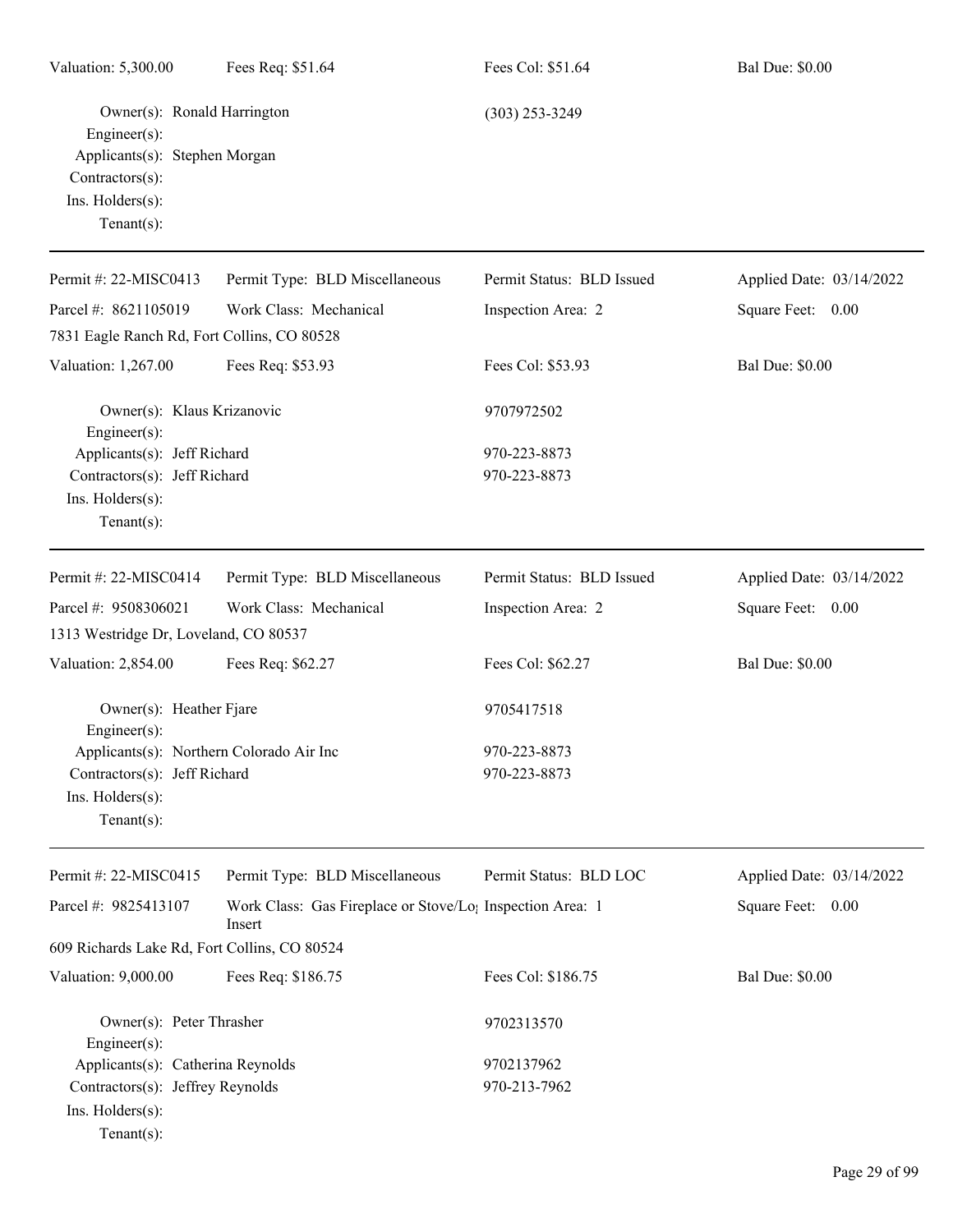| Permit #: 22-MISC0416                                                                               | Permit Type: BLD Miscellaneous | Permit Status: BLD Issued | Applied Date: 03/14/2022 |
|-----------------------------------------------------------------------------------------------------|--------------------------------|---------------------------|--------------------------|
| Parcel #: 8711300006                                                                                | Work Class: Re-roof            | Inspection Area: 2        | Square Feet: 0.00        |
| 5108 E Highway 14, Fort Collins, CO 80524                                                           |                                |                           |                          |
| Valuation: 35,480.00                                                                                | Fees Req: \$716.79             | Fees Col: \$716.79        | <b>Bal Due: \$0.00</b>   |
| Owner(s): Lois Termeer<br>Engineer(s):                                                              |                                | 9706890394                |                          |
| Applicants(s): Craig Schultz<br>Contractors(s): Craig Schultz<br>Ins. Holders(s):<br>Tenant $(s)$ : |                                | 9702863014<br>9702863014  |                          |
| Permit #: 22-MISC0417                                                                               | Permit Type: BLD Miscellaneous | Permit Status: BLD Issued | Applied Date: 03/15/2022 |
| Parcel #: 8716200041                                                                                | Work Class: Electrical         | Inspection Area: 2        | Square Feet: 0.00        |
| 3109 E Mulberry St #11, Fort Collins, CO 80524                                                      |                                |                           |                          |
| Valuation: 1,000.00                                                                                 | Fees Req: \$120.00             | Fees Col: \$120.00        | <b>Bal Due: \$0.00</b>   |
| Owner(s): Alan Tucker<br>Engineer(s):                                                               |                                | 3039490585                |                          |
| Applicants(s): Alan Tucker<br>Arnold Knoll<br>Contractors(s):<br>Ins. Holders(s):<br>Tenant $(s)$ : |                                | 3039490585<br>9702132055  |                          |
| Permit #: 22-MISC0418                                                                               | Permit Type: BLD Miscellaneous | Permit Status: BLD Issued | Applied Date: 03/15/2022 |
| Parcel #: 8716200041                                                                                | Work Class: Electrical         | Inspection Area: 2        | Square Feet:<br>0.00     |
| 3109 E Mulberry St #5, Fort Collins, CO 80524                                                       |                                |                           |                          |
| Valuation: 1,000.00                                                                                 | Fees Req: \$120.00             | Fees Col: \$120.00        | <b>Bal Due: \$0.00</b>   |
| Owner(s): Alan Tucker<br>Engineer(s):                                                               |                                | 3039490585                |                          |
| Applicants(s): Arnold Knoll<br>Arnold Knoll                                                         |                                | 9702132055<br>9702132055  |                          |
| Contractors(s):<br>Ins. Holders(s):<br>Tenant $(s)$ :                                               |                                |                           |                          |
| Permit #: 22-MISC0419                                                                               | Permit Type: BLD Miscellaneous | Permit Status: BLD LOC    | Applied Date: 03/15/2022 |
| Parcel #: 8716200041                                                                                | Work Class: Electrical         | Inspection Area: 2        | Square Feet: 0.00        |
| 3109 E Mulberry St #20, Fort Collins, CO 80524                                                      |                                |                           |                          |
| Valuation: 1,000.00                                                                                 | Fees Req: \$120.00             | Fees Col: \$120.00        | <b>Bal Due: \$0.00</b>   |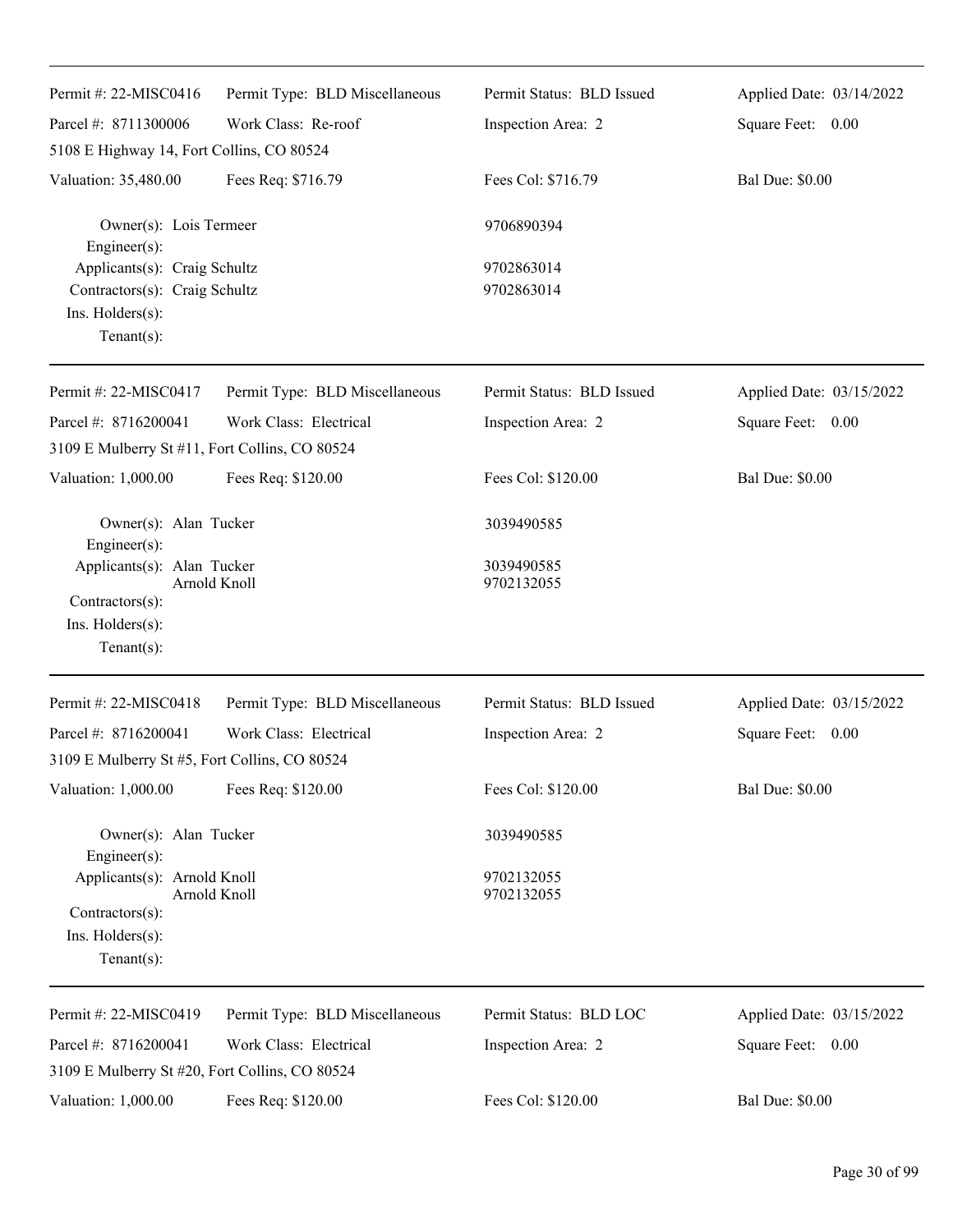| Owner(s): Alan Tucker<br>Engineer(s):<br>Applicants(s): Arnold Knoll<br>Contractors(s):<br>Ins. Holders(s):<br>Tenant $(s)$ : | Arnold Knoll                   | 3039490585<br>9702132055<br>9702132055 |                          |
|-------------------------------------------------------------------------------------------------------------------------------|--------------------------------|----------------------------------------|--------------------------|
| Permit #: 22-MISC0420                                                                                                         | Permit Type: BLD Miscellaneous | Permit Status: BLD LOC                 | Applied Date: 03/15/2022 |
| Parcel #: 8716200041                                                                                                          | Work Class: Electrical         | Inspection Area: 2                     | Square Feet: 0.00        |
| 3109 E Mulberry St #22, Fort Collins, CO 80524                                                                                |                                |                                        |                          |
| Valuation: 1,200.00                                                                                                           | Fees Req: \$120.00             | Fees Col: \$120.00                     | <b>Bal Due: \$0.00</b>   |
| Owner(s): Alan Tucker<br>Engineer(s):                                                                                         |                                | 3039490585                             |                          |
| Applicants(s): Arnold Knoll<br>Contractors(s):<br>Ins. Holders(s):<br>Tenant $(s)$ :                                          |                                | 9702132055                             |                          |
| Permit #: 22-MISC0421                                                                                                         | Permit Type: BLD Miscellaneous | Permit Status: BLD Issued              | Applied Date: 03/15/2022 |
| Parcel #: 8716200041                                                                                                          | Work Class: Electrical         | Inspection Area: 2                     | Square Feet: 0.00        |
| 3109 E Mulberry St #23, Fort Collins, CO 80524                                                                                |                                |                                        |                          |
| Valuation: 1,200.00                                                                                                           | Fees Req: \$120.00             | Fees Col: \$120.00                     | <b>Bal Due: \$0.00</b>   |
| Owner(s): Alan Tucker<br>Engineer(s):<br>Applicants(s): Arnold Knoll<br>Contractors(s):<br>Ins. Holders(s):<br>Tenant $(s)$ : | Arnold Knoll                   | 3039490585<br>9702132055<br>9702132055 |                          |
| Permit #: 22-MISC0422                                                                                                         | Permit Type: BLD Miscellaneous | Permit Status: BLD Issued              | Applied Date: 03/15/2022 |
| Parcel #: 2929000015                                                                                                          | Work Class: Mechanical         | Inspection Area: 5                     | Square Feet: 0.00        |
| 5433 N Rim Rd, Livermore, CO 80536                                                                                            |                                |                                        |                          |
| Valuation: 5,842.00                                                                                                           | Fees Req: \$124.51             | Fees Col: \$124.51                     | <b>Bal Due: \$0.00</b>   |
| Owner(s): Emily Richardson<br>Engineer(s):                                                                                    |                                | $(970)$ 347-7505                       |                          |
| Applicants(s): Morgan Lopez<br>Contractors(s): Mark Lancaster<br>Ins. Holders(s):<br>Tenant $(s)$ :                           | Mark Lancaster                 | 9702156539<br>9705560544<br>9705560544 |                          |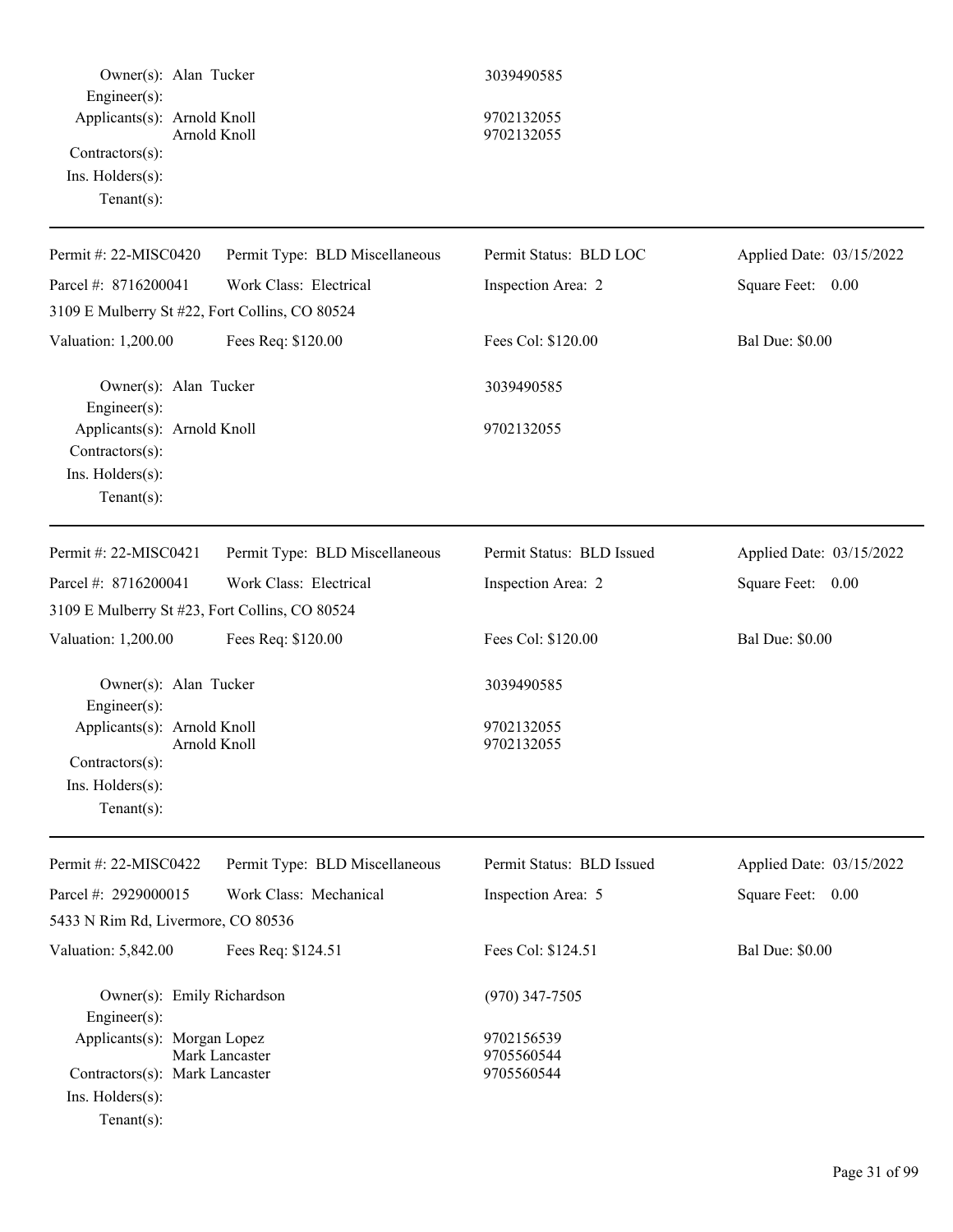| Permit #: $22-MISCO423$<br>Parcel #: 9427409014                                                      | Permit Type: BLD Miscellaneous<br>Work Class: Gas Piping | Permit Status: BLD LOC<br>Inspection Area: 3 | Applied Date: 03/15/2022<br>Square Feet: 0.00 |
|------------------------------------------------------------------------------------------------------|----------------------------------------------------------|----------------------------------------------|-----------------------------------------------|
| 1186 Parkstone Ct, Berthoud, CO 80513                                                                |                                                          |                                              |                                               |
| Valuation: 3,000.00                                                                                  | Fees Req: \$122.27                                       | Fees Col: \$122.27                           | <b>Bal Due: \$0.00</b>                        |
| Owner(s): Mark Proctor<br>Engineer(s):                                                               |                                                          | 7203945421                                   |                                               |
| Applicants(s): Douglas Medina<br>Contractors(s): Josh Fair<br>Ins. Holders(s):<br>Tenant $(s)$ :     |                                                          | 970-658-6759<br>970-999-2598                 |                                               |
| Permit #: 22-MISC0424                                                                                | Permit Type: BLD Miscellaneous                           | Permit Status: BLD LOC                       | Applied Date: 03/15/2022                      |
| Parcel #: 1801305045<br>37 Poudre River Rd, Bellvue, CO 80512                                        | Work Class: Mechanical                                   | Inspection Area: 1                           | Square Feet: 0.00                             |
| Valuation: 4,248.00                                                                                  | Fees Req: \$103.77                                       | Fees Col: \$103.77                           | <b>Bal Due: \$0.00</b>                        |
| Owner(s): Chris Whalen<br>Engineer(s):                                                               |                                                          | $(970)$ 495-1335                             |                                               |
| Applicants(s): Mark Lancaster<br>Contractors(s): Mark Lancaster<br>Ins. Holders(s):<br>$Tenant(s)$ : |                                                          | 9705560544<br>9705560544                     |                                               |
| Permit #: 22-MISC0425                                                                                | Permit Type: BLD Miscellaneous                           | Permit Status: BLD Issued                    | Applied Date: 03/15/2022                      |
| Parcel #: 0819000044<br>11900 Rist Canyon Rd, Bellvue, CO 80512                                      | Work Class: Boiler                                       | Inspection Area: 1                           | Square Feet: 0.00                             |
| Valuation: 13,777.00                                                                                 | Fees Req: \$290.48                                       | Fees Col: \$290.48                           | <b>Bal Due: \$0.00</b>                        |
| Owner(s): Lyle Benson<br>Engineer(s):                                                                |                                                          | $(303)$ 932-2090                             |                                               |
| Applicants(s): Morgan Lopez<br>Contractors(s):<br>Ins. Holders(s):<br>$Tenant(s)$ :                  | Mark Lancaster                                           | 9702156539<br>9705560544                     |                                               |
| Permit #: 22-MISC0426                                                                                | Permit Type: BLD Miscellaneous                           | Permit Status: BLD LOC                       | Applied Date: 03/15/2022                      |
| Parcel #: 8922000018<br>4812 E County Road 66, Wellington, CO 80549                                  | Work Class: Electrical                                   | Inspection Area: 1                           | Square Feet: 0.00                             |
| Valuation: 0.00                                                                                      | Fees Req: \$60.00                                        | Fees Col: \$60.00                            | <b>Bal Due: \$0.00</b>                        |

Owner(s): Bubba John West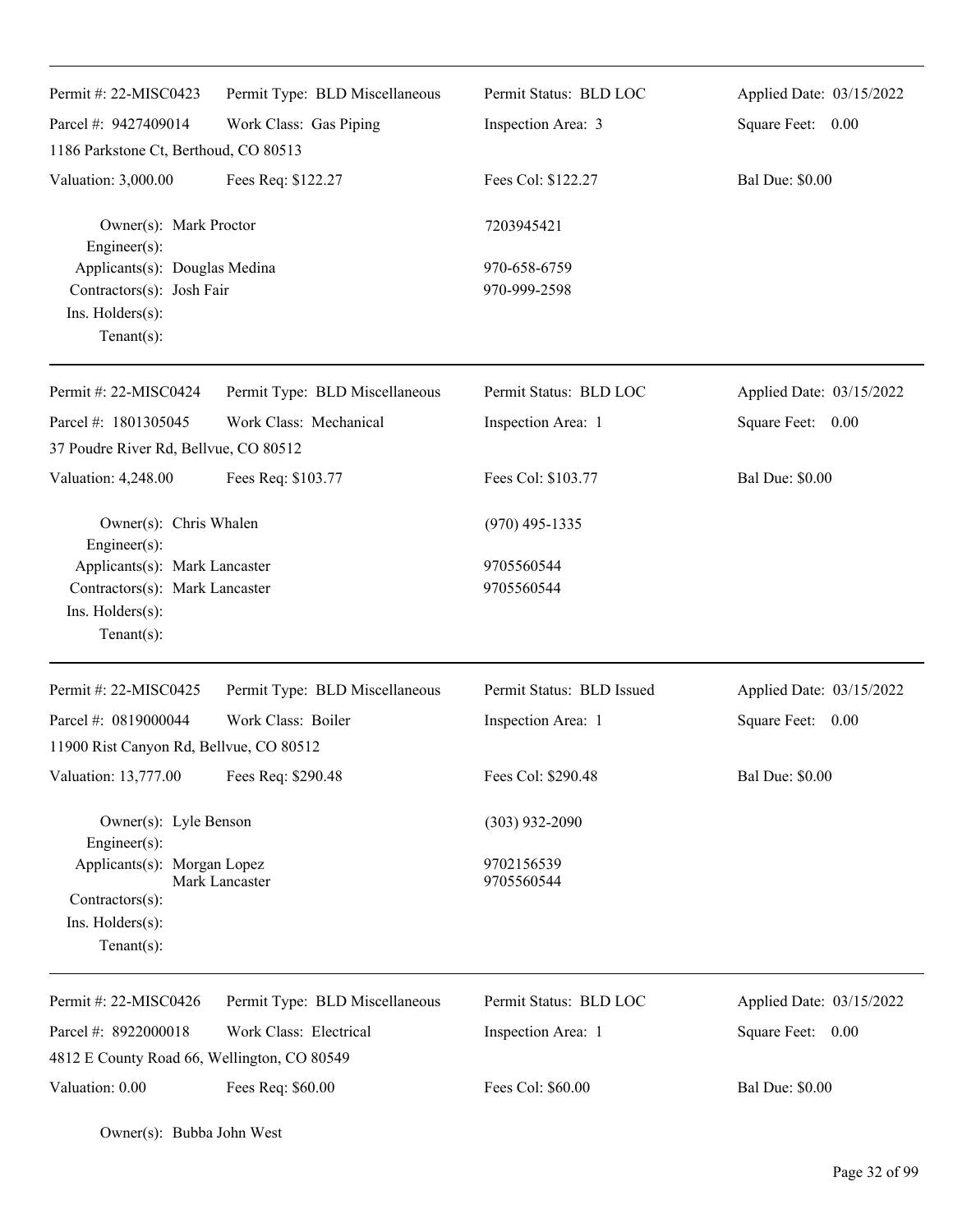Engineer(s): Applicants(s): Bubba John West Contractors(s): Ins. Holders(s): Tenant(s):

| Permit #: 22-MISC0427                                                                            | Permit Type: BLD Miscellaneous                                           | Permit Status: BLD Issued | Applied Date: 03/15/2022 |  |
|--------------------------------------------------------------------------------------------------|--------------------------------------------------------------------------|---------------------------|--------------------------|--|
| Parcel #: 9526300015                                                                             | Work Class: Electrical                                                   | Inspection Area: 3        | Square Feet: 0.00        |  |
| 2128 S Taft Ave, Loveland, CO 80537                                                              |                                                                          |                           |                          |  |
| Valuation: 1,500.00                                                                              | Fees Req: \$120.00                                                       | Fees Col: \$120.00        | <b>Bal Due: \$0.00</b>   |  |
| Owner(s): Travis Chambers<br>Engineer(s):                                                        |                                                                          | 97059321500               |                          |  |
| Applicants(s): Travis Chambers<br>Contractors(s):<br>Ins. Holders(s):<br>Tenant $(s)$ :          |                                                                          | 97059321500               |                          |  |
| Permit #: 22-MISC0428                                                                            | Permit Type: BLD Miscellaneous                                           | Permit Status: BLD Void   | Applied Date: 03/16/2022 |  |
| Parcel #:                                                                                        |                                                                          |                           |                          |  |
| 18 891 Moraine Ave 18, Estes Park, CO 80517                                                      | Work Class: Plumbing                                                     | Inspection Area:          | Square Feet: 0.00        |  |
| Valuation: 2,800.00                                                                              | Fees Req:                                                                | Fees Col:                 | Bal Due:                 |  |
| Owner(s): Lindsay Lamsom<br>Engineer(s):                                                         |                                                                          | 9705862388                |                          |  |
| Applicants(s): Jim Bird<br>Derek Shepard<br>Contractors(s):<br>Ins. Holders(s):<br>$Tenant(s)$ : |                                                                          | 9704805040<br>9705860970  |                          |  |
| Permit #: 22-MISC0429                                                                            | Permit Type: BLD Miscellaneous                                           | Permit Status: BLD LOC    | Applied Date: 03/16/2022 |  |
| Parcel #: 0401000032                                                                             | Work Class: Mechanical                                                   | Inspection Area: 3        | Square Feet: 0.00        |  |
| 4604 S County Road 29, Loveland, CO 80537                                                        |                                                                          |                           |                          |  |
| Valuation: 18,900.00                                                                             | Fees Req: \$394.21                                                       | Fees Col: \$394.21        | <b>Bal Due: \$0.00</b>   |  |
| Owner(s): Gary Griffith<br>Engineer(s):                                                          | Applicants(s): One Hour Heating & Air Conditioning dba Autl 970-663-4002 | $(970)$ 775-5424          |                          |  |
| Contractors(s): Jason Shivo<br>Ins. Holders(s):<br>Tenant $(s)$ :                                |                                                                          | 9707757005                |                          |  |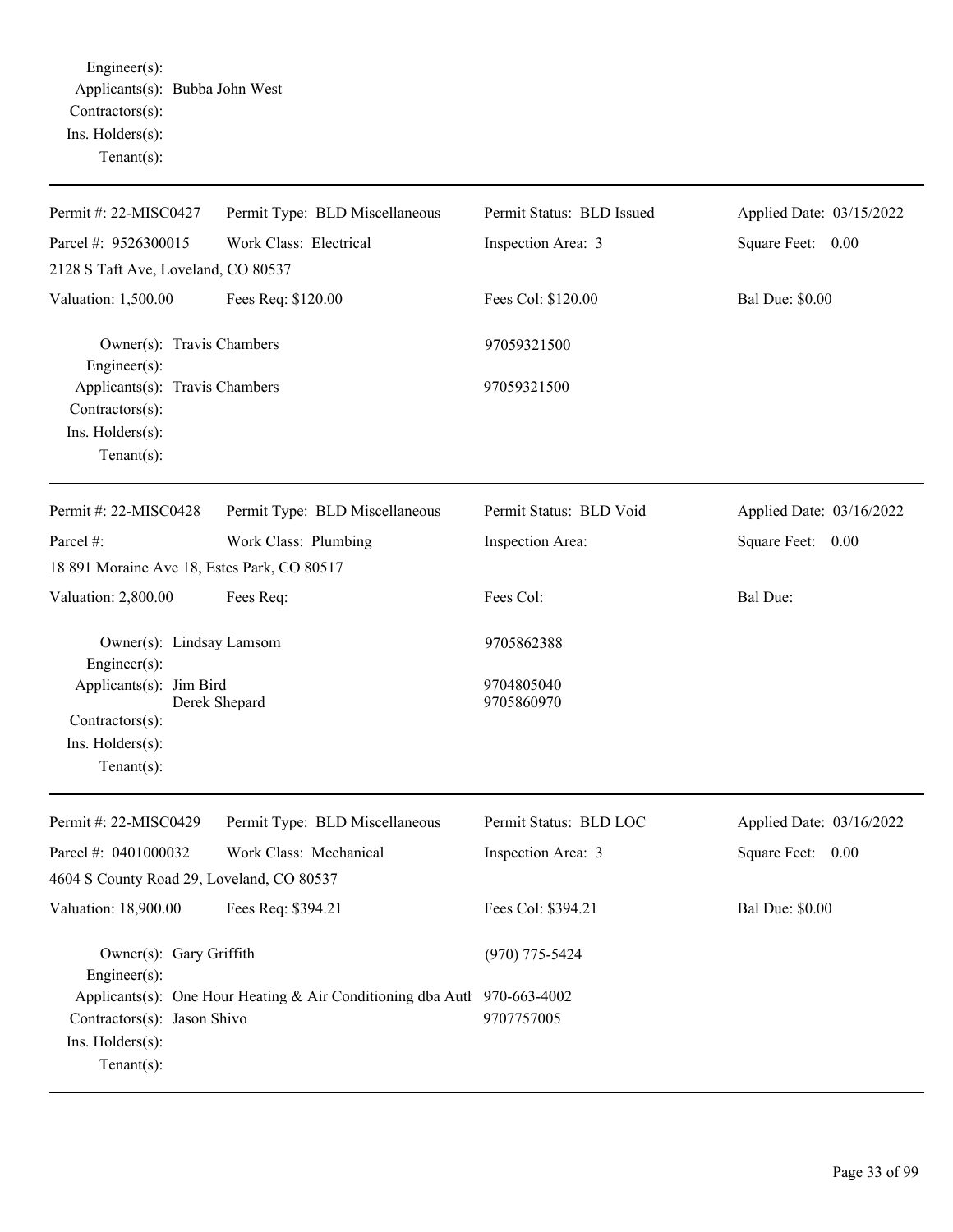| Permit #: 22-MISC0430                                                                                 | Permit Type: BLD Miscellaneous                                                  | Permit Status: BLD Issued    | Applied Date: 03/16/2022 |
|-------------------------------------------------------------------------------------------------------|---------------------------------------------------------------------------------|------------------------------|--------------------------|
| Parcel #: 9709306032                                                                                  | Work Class: Re-roof                                                             | Inspection Area: 2           | Square Feet: 0.00        |
| 113 N Sunset St, Fort Collins, CO 80521                                                               |                                                                                 |                              |                          |
| Valuation: 11,285.47                                                                                  | Fees Req: \$284.96                                                              | Fees Col: \$284.96           | <b>Bal Due: \$0.00</b>   |
| Owner(s): Timothy Roberts<br>Engineer(s):                                                             |                                                                                 | 970-218-9926                 |                          |
| Applicants(s): Wes Hill<br>Contractors(s): Wes Hill<br>Ins. Holders(s):<br>Tenant $(s)$ :             |                                                                                 | 970-667-6777<br>970-667-6777 |                          |
| Permit#: 22-MISC0431                                                                                  | Permit Type: BLD Miscellaneous                                                  | Permit Status: BLD LOC       | Applied Date: 03/16/2022 |
| Parcel #: 8614309014<br>5425 Taylor Ln, Fort Collins, CO 80528                                        | Work Class: Mechanical                                                          | Inspection Area: 2           | Square Feet: 0.00        |
| Valuation: 4,048.98                                                                                   | Fees Req: \$163.77                                                              | Fees Col: \$163.77           | <b>Bal Due: \$0.00</b>   |
| Owner(s): Jeremy Moreno<br>Engineer(s):                                                               |                                                                                 | 720-984-4689                 |                          |
| Applicants(s): Robert Weisser<br>Contractors(s):<br>Ins. Holders(s):<br>Tenant $(s)$ :                |                                                                                 | 970-493-2050                 |                          |
| Permit #: 22-MISC0432                                                                                 | Permit Type: BLD Miscellaneous                                                  | Permit Status: BLD LOC       | Applied Date: 03/16/2022 |
| Parcel #: 9819109007                                                                                  | Work Class: Electrical                                                          | Inspection Area: 1           | Square Feet: 0.00        |
| 4203 Moccasin Cir, Laporte, CO 80535                                                                  |                                                                                 |                              |                          |
| Valuation: 3,200.00                                                                                   | Fees Req: \$150.72                                                              | Fees Col: \$150.72           | <b>Bal Due: \$0.00</b>   |
| Owner(s): Jesse Bates                                                                                 |                                                                                 | $(501) 681 - 2675$           |                          |
| Engineer(s):<br>Applicants(s): Paul Matthews<br>Contractors(s):<br>Ins. Holders(s):<br>Tenant $(s)$ : |                                                                                 | 9704854540                   |                          |
| Permit #: 22-MISC0433                                                                                 | Permit Type: BLD Miscellaneous                                                  | Permit Status: BLD LOC       | Applied Date: 03/16/2022 |
| Parcel #: 9703105002                                                                                  | Work Class: Gas Fireplace or Stove/Lo <sub>1</sub> Inspection Area: 1<br>Insert |                              | Square Feet: 0.00        |
| 1203 Harris Dr, Fort Collins, CO 80524                                                                |                                                                                 |                              |                          |
| Valuation: 5,592.39                                                                                   | Fees Req: \$124.51                                                              | Fees Col: \$124.51           | <b>Bal Due: \$0.00</b>   |
| Owner(s): Benjamin King<br>$Enginer(s)$ :                                                             |                                                                                 | 9702272460                   |                          |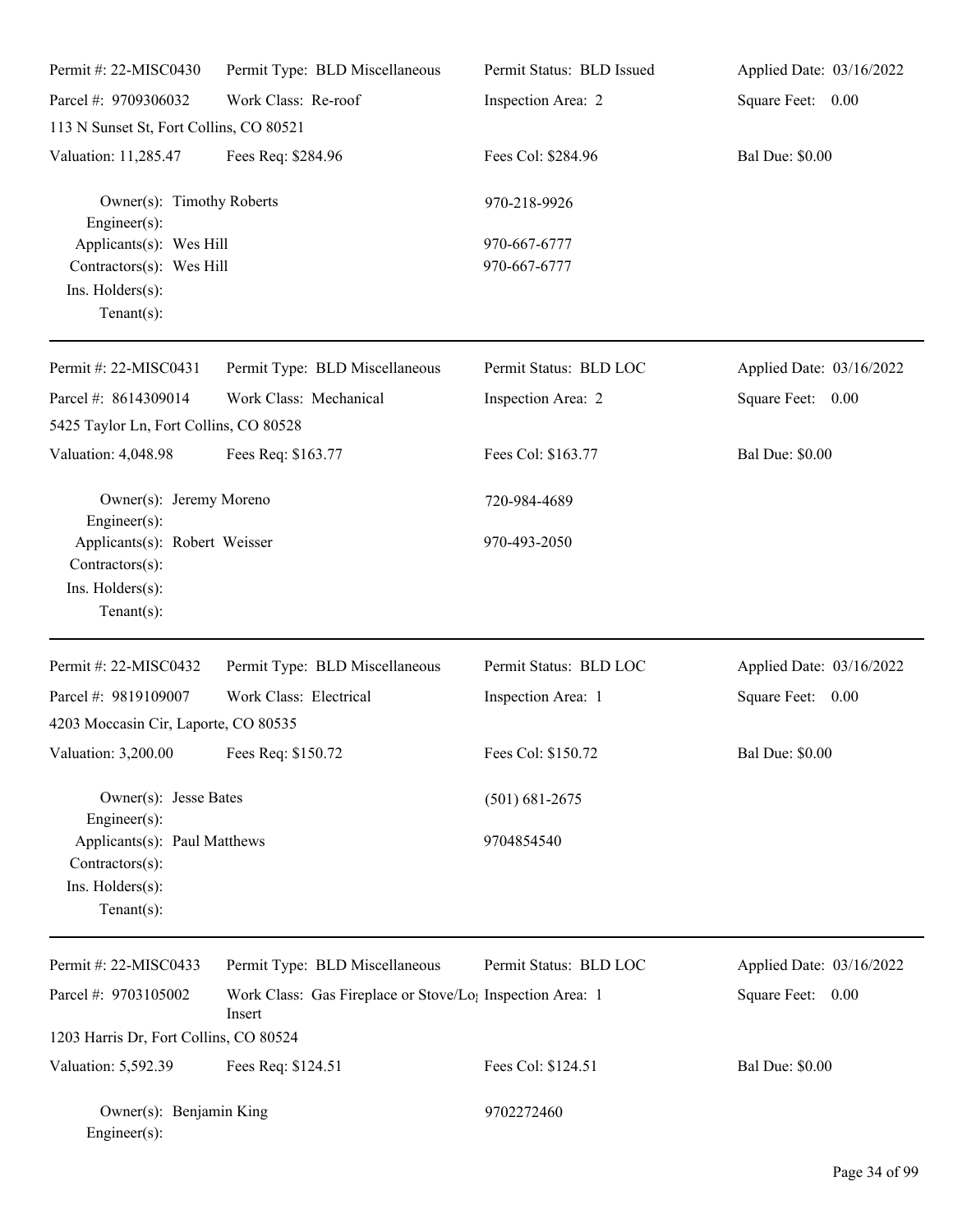| Permit #: 22-MISC0434                                                                 | Permit Type: BLD Miscellaneous | Permit Status: BLD Issued    | Applied Date: 03/16/2022 |  |
|---------------------------------------------------------------------------------------|--------------------------------|------------------------------|--------------------------|--|
| Parcel #: 9431207001                                                                  | Work Class: Re-roof            | Inspection Area: 3           | Square Feet: 0.00        |  |
| 2101 S County Road 23e, Berthoud, CO 80513                                            |                                |                              |                          |  |
| Valuation: 12,675.00                                                                  | Fees Req: \$306.60             | Fees Col: \$306.60           | <b>Bal Due: \$0.00</b>   |  |
| Owner(s): Jason Gregg<br>Marsha Gregg<br>Engineer(s):                                 |                                | $(303)$ 709-4920             |                          |  |
| Applicants(s): Scott Brasington                                                       |                                | 720-684-5500                 |                          |  |
| Contractors(s): Scott Brasington                                                      |                                | 720-684-5500                 |                          |  |
| Ins. Holders(s):<br>Tenant $(s)$ :                                                    |                                |                              |                          |  |
| Permit #: 22-MISC0435                                                                 |                                | Permit Status: BLD Withdrawn | Applied Date: 03/16/2022 |  |
|                                                                                       | Permit Type: BLD Miscellaneous |                              |                          |  |
| Parcel #: 9803000004                                                                  | Work Class: Electrical         | Inspection Area:             | Square Feet: 0.00        |  |
| 1837 W County Road 60e, Fort Collins, CO 80524                                        |                                |                              |                          |  |
| Valuation: 3,000.00                                                                   | Fees Req: \$148.80             | Fees Col: \$148.80           | <b>Bal Due: \$0.00</b>   |  |
| Owner(s): Patrick McCann<br>Engineer(s):                                              |                                | 9702195795                   |                          |  |
| Applicants(s): Brad Miller<br>Contractors(s):<br>Ins. Holders(s):<br>Tenant $(s)$ :   | Cody Whitlock                  | 9702868176<br>9702195857     |                          |  |
| Permit #: 22-MISC0436                                                                 | Permit Type: BLD Miscellaneous | Permit Status: BLD Issued    | Applied Date: 03/16/2022 |  |
| Parcel #: 8922000017                                                                  | Work Class: Electrical         | Inspection Area: 1           | Square Feet:<br>0.00     |  |
| 10218 NE Frontage Rd, Wellington, CO 80549                                            |                                |                              |                          |  |
| Valuation: 8,000.00                                                                   | Fees Req: \$196.80             | Fees Col: \$196.80           | <b>Bal Due: \$0.00</b>   |  |
| Owner(s): Julia Robideaux<br>Engineer(s):                                             |                                | 9704027156                   |                          |  |
| Applicants(s): Cameron Tietz<br>Contractors(s):<br>Ins. Holders(s):<br>Tenant $(s)$ : |                                | 970-685-2809                 |                          |  |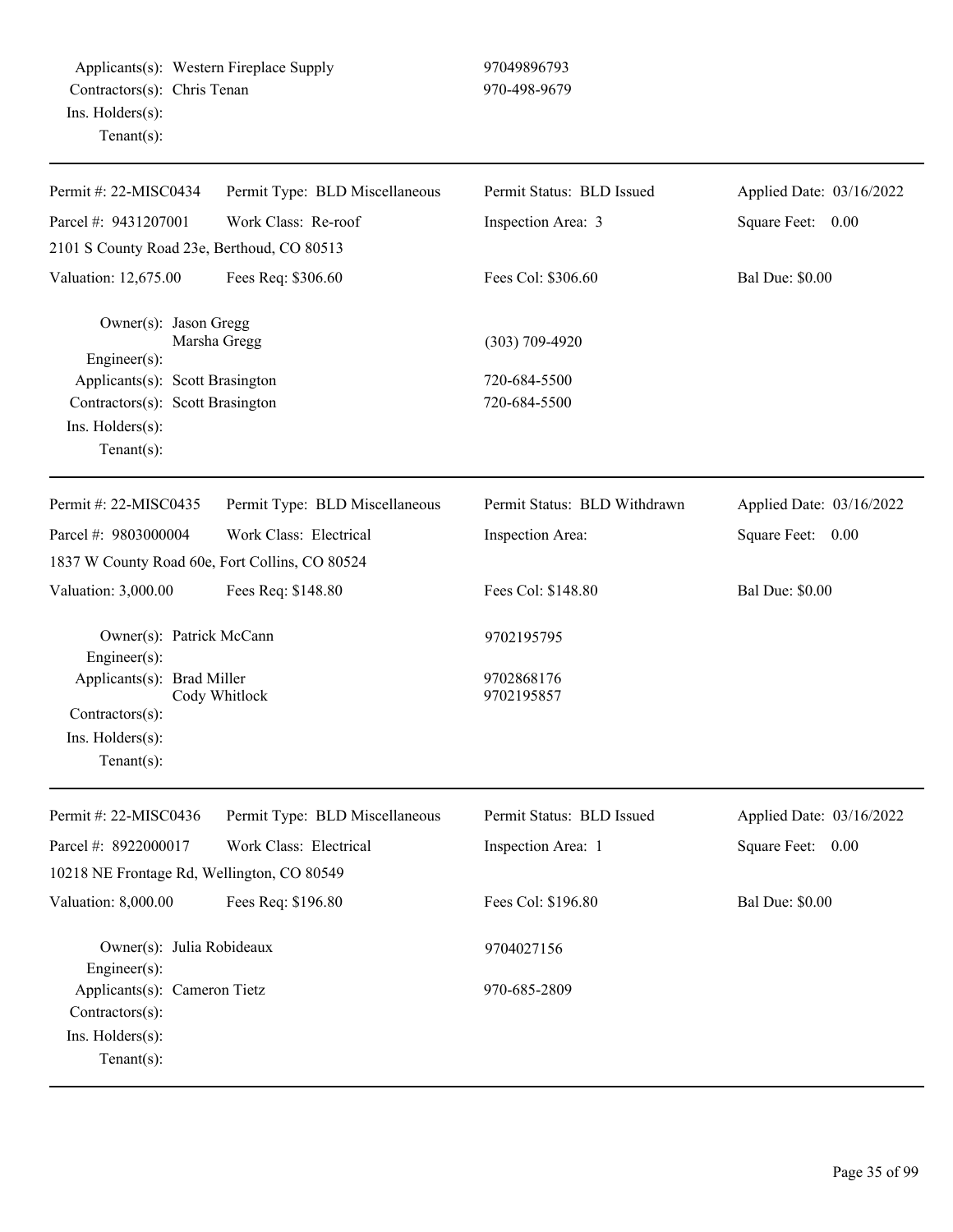| Permit #: 22-MISC0437                                                                                       | Permit Type: BLD Miscellaneous | Permit Status: BLD Issued              | Applied Date: 03/17/2022 |
|-------------------------------------------------------------------------------------------------------------|--------------------------------|----------------------------------------|--------------------------|
| Parcel #: 9709104023                                                                                        | Work Class: Re-roof            | Inspection Area: 2                     | Square Feet: 0.00        |
| 237 N Taft Hill Rd, Fort Collins, CO 80521                                                                  |                                |                                        |                          |
| Valuation: 11,825.00                                                                                        | Fees Req: \$287.12             | Fees Col: \$287.12                     | <b>Bal Due: \$0.00</b>   |
| Owner(s): Laura Davis<br>Engineer $(s)$ :                                                                   |                                | 970.310.5041                           |                          |
| Applicants(s): Constantine Anest<br>Contractors(s): Constantine Anest<br>Ins. Holders(s):<br>Tenant $(s)$ : |                                | 3086724455<br>3086724455               |                          |
| Permit #: 22-MISC0438                                                                                       | Permit Type: BLD Miscellaneous | Permit Status: BLD Issued              | Applied Date: 03/17/2022 |
| Parcel #: 9531108002                                                                                        | Work Class: Mechanical         | Inspection Area: 3                     | Square Feet: 0.00        |
| 5620 Wild Plum Dr, Loveland, CO 80537                                                                       |                                |                                        |                          |
| Valuation: 9,800.45                                                                                         | Fees Req: \$207.50             | Fees Col: \$207.50                     | <b>Bal Due: \$0.00</b>   |
| Owner(s): Justin Counts<br>Engineer $(s)$ :                                                                 |                                | $(720)$ 237-4514                       |                          |
| Applicants(s): Morgan Lopez<br>Contractors(s): Mark Lancaster<br>Ins. Holders(s):<br>Tenant $(s)$ :         | Mark Lancaster                 | 9702156539<br>9705560544<br>9705560544 |                          |
| Permit #: 22-MISC0439                                                                                       | Permit Type: BLD Miscellaneous | Permit Status: BLD Issued              | Applied Date: 03/17/2022 |
| Parcel #: 8715000005<br>797 Sunchase Dr, Fort Collins, CO 80524                                             | Work Class: Plumbing           | Inspection Area: 2                     | Square Feet:<br>0.00     |
| Valuation: 1,892.00                                                                                         | Fees Req: \$53.93              | Fees Col: \$53.93                      | <b>Bal Due: \$0.00</b>   |
| Owner(s): Harry Withall<br>$Engineering(s)$ :                                                               |                                | $(970)$ 222-5086                       |                          |
| Applicants(s): Glenn Frank                                                                                  |                                | 970-484-4552                           |                          |
| Contractors(s): Glenn Frank<br>Ins. Holders(s):<br>Tenant $(s)$ :                                           |                                | 970-484-4552                           |                          |
| Permit #: 22-MISC0440                                                                                       | Permit Type: BLD Miscellaneous | Permit Status: BLD LOC                 | Applied Date: 03/17/2022 |
| Parcel #: 1921000021                                                                                        | Work Class: Demolition         | Inspection Area: 5                     | Square Feet: 0.00        |
| 162 Sara Ln, Livermore, CO 80536                                                                            |                                |                                        |                          |
| Valuation: 3,000.00                                                                                         | Fees Req: \$51.64              | Fees Col: \$51.64                      | <b>Bal Due: \$0.00</b>   |
| Owner(s): John Sheflin<br>Amy Sheflin                                                                       |                                | 3038183358<br>303-378-3267             |                          |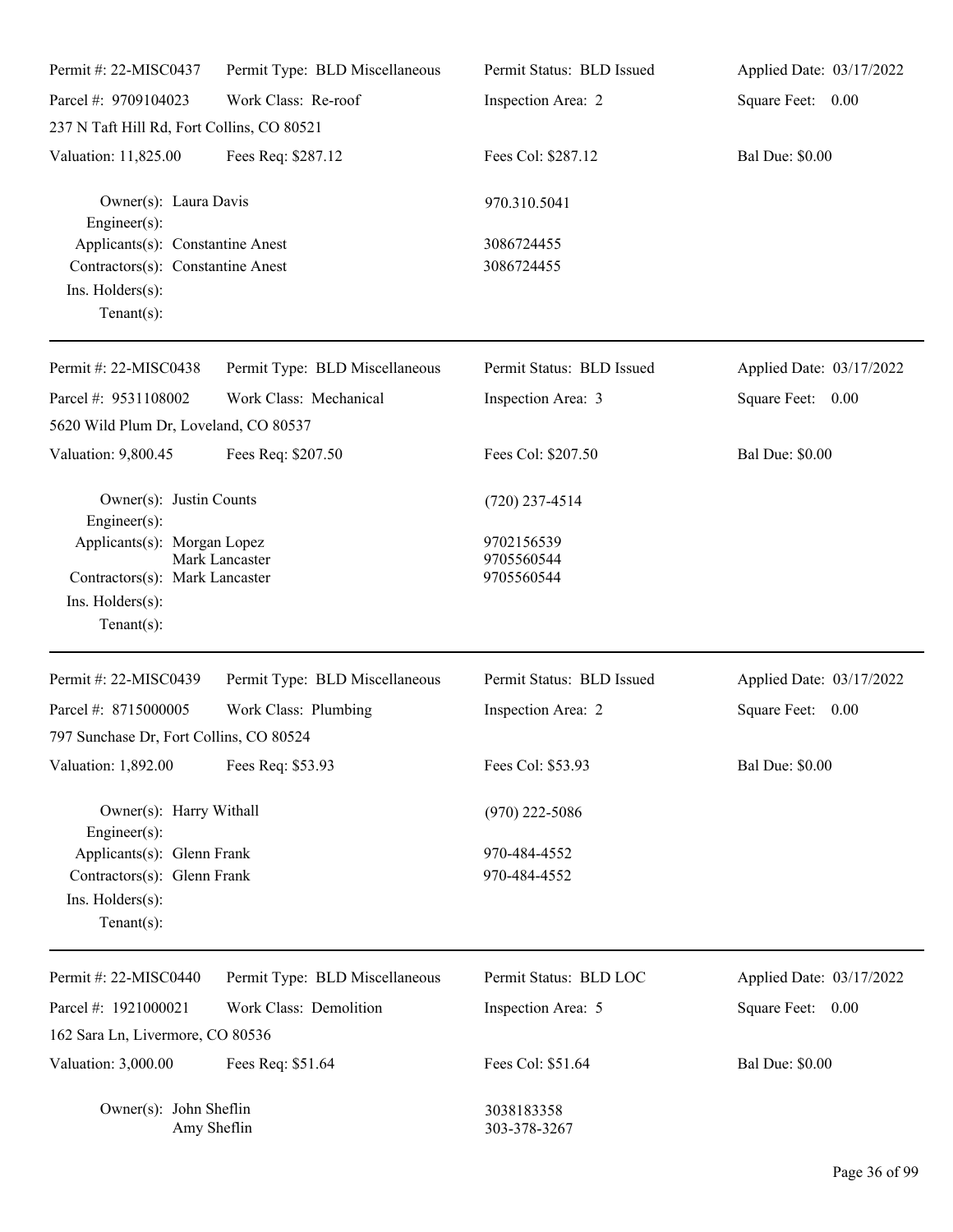Engineer(s): Applicants(s): Cory Regan 9703814311 Cory Regan 9703814311 Contractors(s): Cory Regan 9703814311 Ins. Holders(s): Tenant(s):

| Permit #: 22-MISC0441                                                             | Permit Type: BLD Miscellaneous | Permit Status: BLD Issued              | Applied Date: 03/17/2022 |
|-----------------------------------------------------------------------------------|--------------------------------|----------------------------------------|--------------------------|
| Parcel #: 1626319015                                                              | Work Class: Mechanical         | Inspection Area: 4                     | Square Feet: 0.00        |
| 57 Buff Ct, Drake, CO 80515                                                       |                                |                                        |                          |
| Valuation: 8,313.00                                                               | Fees Req: \$186.75             | Fees Col: \$186.75                     | <b>Bal Due: \$0.00</b>   |
| Owner(s): Francis Lindquist<br>Engineer $(s)$ :                                   |                                | $(970)$ 635-3053                       |                          |
| Applicants(s): Morgan Lopez<br>Contractors(s): Mark Lancaster                     | Mark Lancaster                 | 9702156539<br>9705560544<br>9705560544 |                          |
| Ins. Holders(s):<br>Tenant $(s)$ :                                                |                                |                                        |                          |
| Permit #: 22-MISC0442                                                             | Permit Type: BLD Miscellaneous | Permit Status: BLD Issued              | Applied Date: 03/17/2022 |
| Parcel #: 9830420026                                                              | Work Class: Electrical         | Inspection Area: 1                     | Square Feet: 0.00        |
| 3413 Killarney Ct, Laporte, CO 80535                                              |                                |                                        |                          |
| Valuation: 3,000.00                                                               | Fees Req: \$148.80             | Fees Col: \$148.80                     | <b>Bal Due: \$0.00</b>   |
| Owner(s): Sarah McTate<br>$Engineering(s)$ :                                      | Michael McTate                 | 5408184610<br>5408184610               |                          |
| Applicants(s): Dan Newman<br>Contractors(s):<br>Ins. Holders(s):<br>$Tenant(s)$ : |                                | 9709992762                             |                          |
| Permit #: 22-MISC0443                                                             | Permit Type: BLD Miscellaneous | Permit Status: BLD LOC                 | Applied Date: 03/17/2022 |
| Parcel #: 0501107003                                                              | Work Class: Re-roof            | Inspection Area: 2                     | Square Feet: 0.00        |
| 6709 Ridge Valley Ct, Loveland, CO 80538                                          |                                |                                        |                          |
| Valuation: 939.84                                                                 | Fees Req: \$55.39              | Fees Col: \$55.39                      | <b>Bal Due: \$0.00</b>   |
| Owner(s): Mary Briske<br>Engineer $(s)$ :                                         |                                | $(970)$ 669-8048                       |                          |
| Applicants(s): Wes Hill                                                           |                                | 970-667-6777                           |                          |
| Contractors(s): Wes Hill<br>Ins. Holders(s):<br>Tenant $(s)$ :                    |                                | 970-667-6777                           |                          |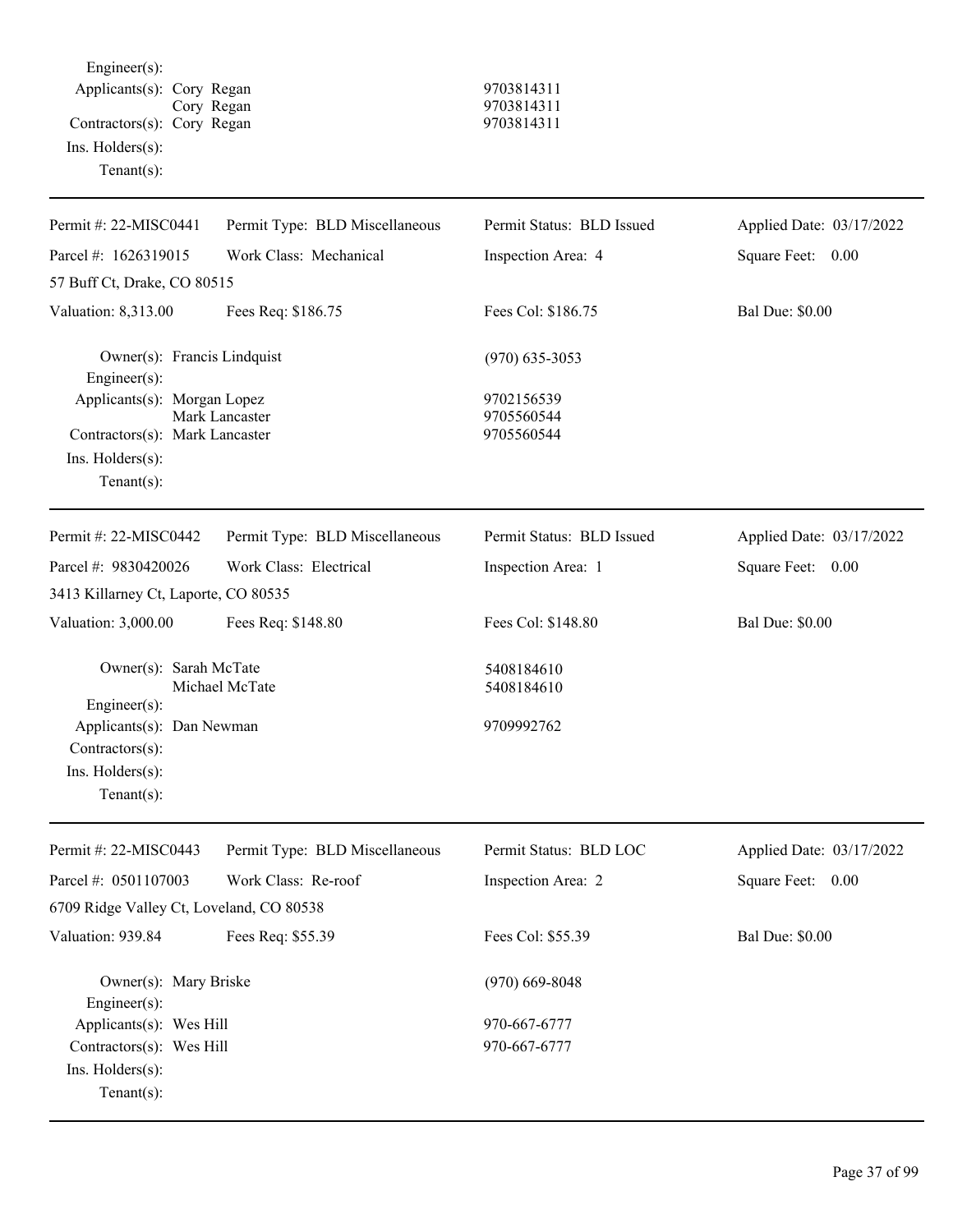| Permit #: 22-MISC0444                                                                                                                          | Permit Type: BLD Miscellaneous | Permit Status: BLD LOC       | Applied Date: 03/18/2022 |
|------------------------------------------------------------------------------------------------------------------------------------------------|--------------------------------|------------------------------|--------------------------|
| Parcel #: 9731325001                                                                                                                           | Work Class: Re-roof            | Inspection Area: 2           | Square Feet: 0.00        |
| 4301 Kano Dr, Fort Collins, CO 80526                                                                                                           |                                |                              |                          |
| Valuation: 22,320.00                                                                                                                           | Fees Req: \$505.80             | Fees Col: \$505.80           | <b>Bal Due: \$0.00</b>   |
| Owner(s): Jodie Sabin<br>$Engineering(s)$ :<br>Applicants(s): Jonde Holmes<br>Contractors(s): Tim Kramer<br>Ins. Holders(s):<br>Tenant $(s)$ : |                                | 9703531389<br>9703961389     |                          |
| Permit #: 22-MISC0445                                                                                                                          | Permit Type: BLD Miscellaneous | Permit Status: BLD Issued    | Applied Date: 03/18/2022 |
| Parcel #: 9825206003<br>3408 Terry Lake Rd, Fort Collins, CO 80524                                                                             | Work Class: Mechanical         | Inspection Area: 1           | Square Feet: 0.00        |
| Valuation: 3,675.00                                                                                                                            | Fees Req: \$83.02              | Fees Col: \$83.02            | <b>Bal Due: \$0.00</b>   |
| Owner(s): Sarah Wallen<br>$Engineering(s)$ :                                                                                                   |                                | $(970)$ 484-0229             |                          |
| Applicants(s): David Ruff<br>Contractors(s):<br>Ins. Holders(s):<br>Tenant $(s)$ :                                                             |                                | 9702263619                   |                          |
| Permit #: 22-MISC0446                                                                                                                          | Permit Type: BLD Miscellaneous | Permit Status: BLD LOC       | Applied Date: 03/18/2022 |
| Parcel #: 8710415050<br>232 Camino Del Mundo, Fort Collins, CO 80524                                                                           | Work Class: Mechanical         | Inspection Area: 2           | Square Feet: 0.00        |
| Valuation: 11,509.19                                                                                                                           | Fees Req: \$248.99             | Fees Col: \$248.99           | <b>Bal Due: \$0.00</b>   |
| Owner(s): Luke Lucas<br>Engineer(s):                                                                                                           |                                | 9704815479                   |                          |
| Applicants(s): Glenn Frank<br>Contractors(s):<br>Ins. Holders(s):<br>Tenant $(s)$ :                                                            |                                | 970-484-4552                 |                          |
| Permit #: 22-MISC0447                                                                                                                          | Permit Type: BLD Miscellaneous | Permit Status: BLD Withdrawn | Applied Date: 03/18/2022 |
| Parcel #: 0625400023                                                                                                                           | Work Class: Electrical         | Inspection Area: 2           | Square Feet: 0.00        |
| 6025 Otero Ave, Loveland, CO 80538                                                                                                             |                                |                              |                          |
| Valuation: 1,900.00                                                                                                                            | Fees Req: \$120.00             | Fees Col: \$120.00           | <b>Bal Due: \$0.00</b>   |
| Owner(s): Kari Boxleitner<br>Engineer $(s)$ :<br>Applicants(s): Brent Eggers                                                                   |                                | 9706691883                   |                          |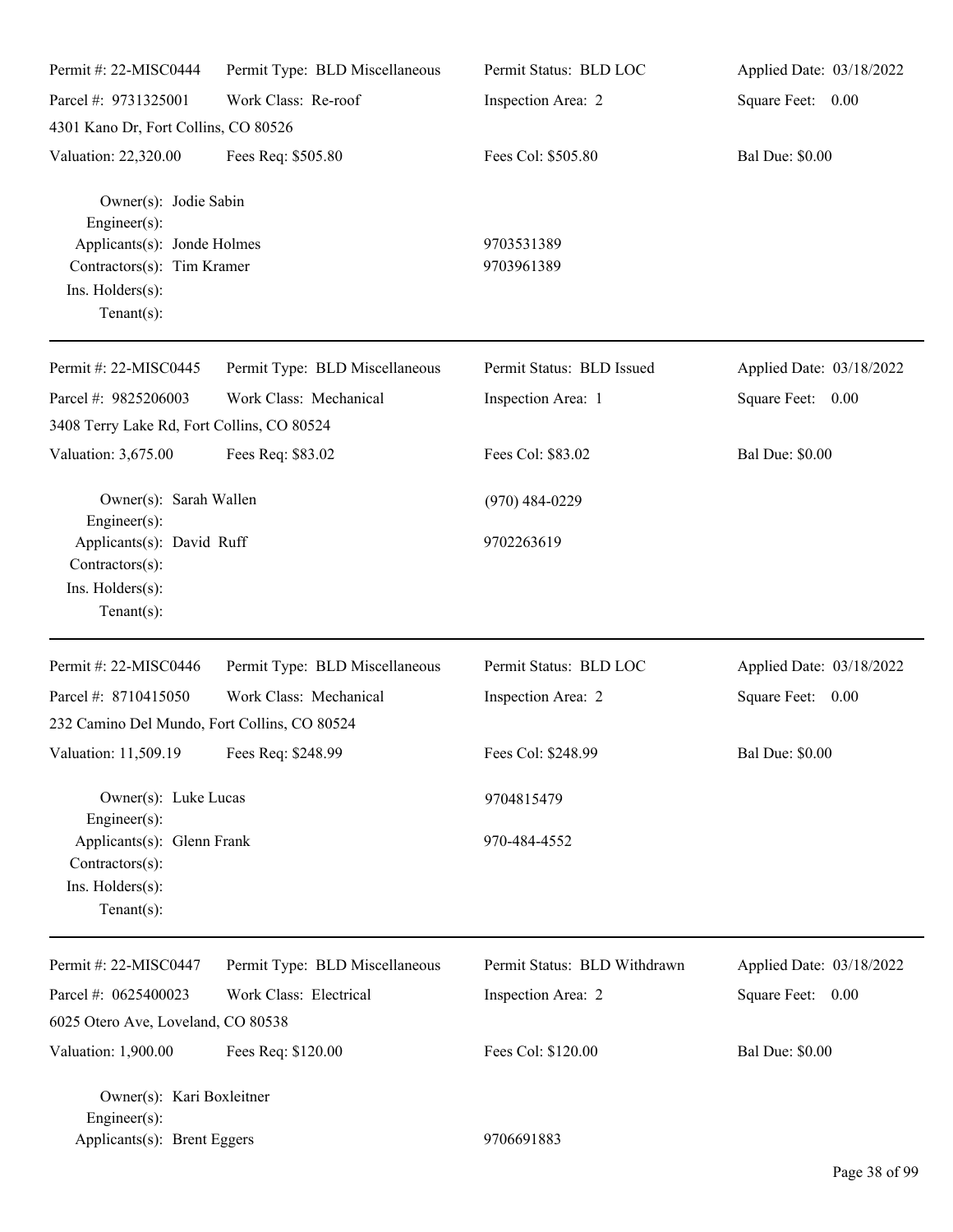Contractors(s): Ins. Holders(s): Tenant(s):

| Permit #: 22-MISC0448                                               | Permit Type: BLD Miscellaneous | Permit Status: BLD LOC     | Applied Date: 03/18/2022 |
|---------------------------------------------------------------------|--------------------------------|----------------------------|--------------------------|
| Parcel #: 0601105187                                                | Work Class: Re-roof            | Inspection Area: 2         | Square Feet: 0.00        |
| 5001 Overhill Dr, Fort Collins, CO 80526                            |                                |                            |                          |
| Valuation: 3,900.00                                                 | Fees Req: \$126.90             | Fees Col: \$126.90         | <b>Bal Due: \$0.00</b>   |
| Owner(s): Nick Clark<br>Engineer(s):                                |                                | $(970)$ 238-6075           |                          |
| Applicants(s): Adrian Trevizo                                       |                                | 9705811453                 |                          |
| Contractors(s): Adrian Trevizo                                      |                                | 9705811453                 |                          |
| Ins. Holders(s):<br>$Tenant(s)$ :                                   |                                |                            |                          |
|                                                                     |                                |                            |                          |
| Permit #: 22-MISC0449                                               | Permit Type: BLD Miscellaneous | Permit Status: BLD LOC     | Applied Date: 03/19/2022 |
| Parcel #: 9824306010                                                | Work Class: Mechanical         | Inspection Area: 1         | Square Feet: 0.00        |
| 4016 N Highway 1, Fort Collins, CO 80524                            |                                |                            |                          |
| Valuation: 9,715.00                                                 | Fees Req: \$267.50             | Fees Col: \$267.50         | <b>Bal Due: \$0.00</b>   |
| Owner(s): Tom Fitch<br>$Engineering(s)$ :                           |                                | $(970)$ 449-9975           |                          |
| Applicants(s): Zach Parriott<br>Contractors(s):<br>Ins. Holders(s): |                                | 4025172217                 |                          |
| $Tenant(s)$ :                                                       |                                |                            |                          |
| Permit #: 22-MISC0450                                               | Permit Type: BLD Miscellaneous | Permit Status: BLD LOC     | Applied Date: 03/20/2022 |
| Parcel #: 8805400013                                                | Work Class: Re-roof            | Inspection Area: 1         | Square Feet: 0.00        |
| 7013 N Highway 1, Wellington, CO 80549                              |                                |                            |                          |
| Valuation: 14,000.00                                                | Fees Req: \$327.95             | Fees Col: \$327.95         | <b>Bal Due: \$0.00</b>   |
| Owner(s): Viola Nixon<br>Engineer(s):                               |                                | $(901)$ 409-1118           |                          |
| Applicants(s): Wolf Roofing                                         |                                | 970-493-7472               |                          |
| Contractors(s): Jeffrey Wolf                                        | <b>Bridgette Gruenstein</b>    | 9706900958<br>970-493-7472 |                          |
| Ins. $H$ olders $(s)$ :                                             |                                |                            |                          |
| Tenant $(s)$ :                                                      |                                |                            |                          |
| Permit #: 22-MISC0451                                               | Permit Type: BLD Miscellaneous | Permit Status: BLD Issued  | Applied Date: 03/20/2022 |
| Parcel #: 9521200035                                                | Work Class: Electrical         | Inspection Area: 3         | Square Feet: 0.00        |
| 312 S County Road 21, Loveland, CO 80537                            |                                |                            |                          |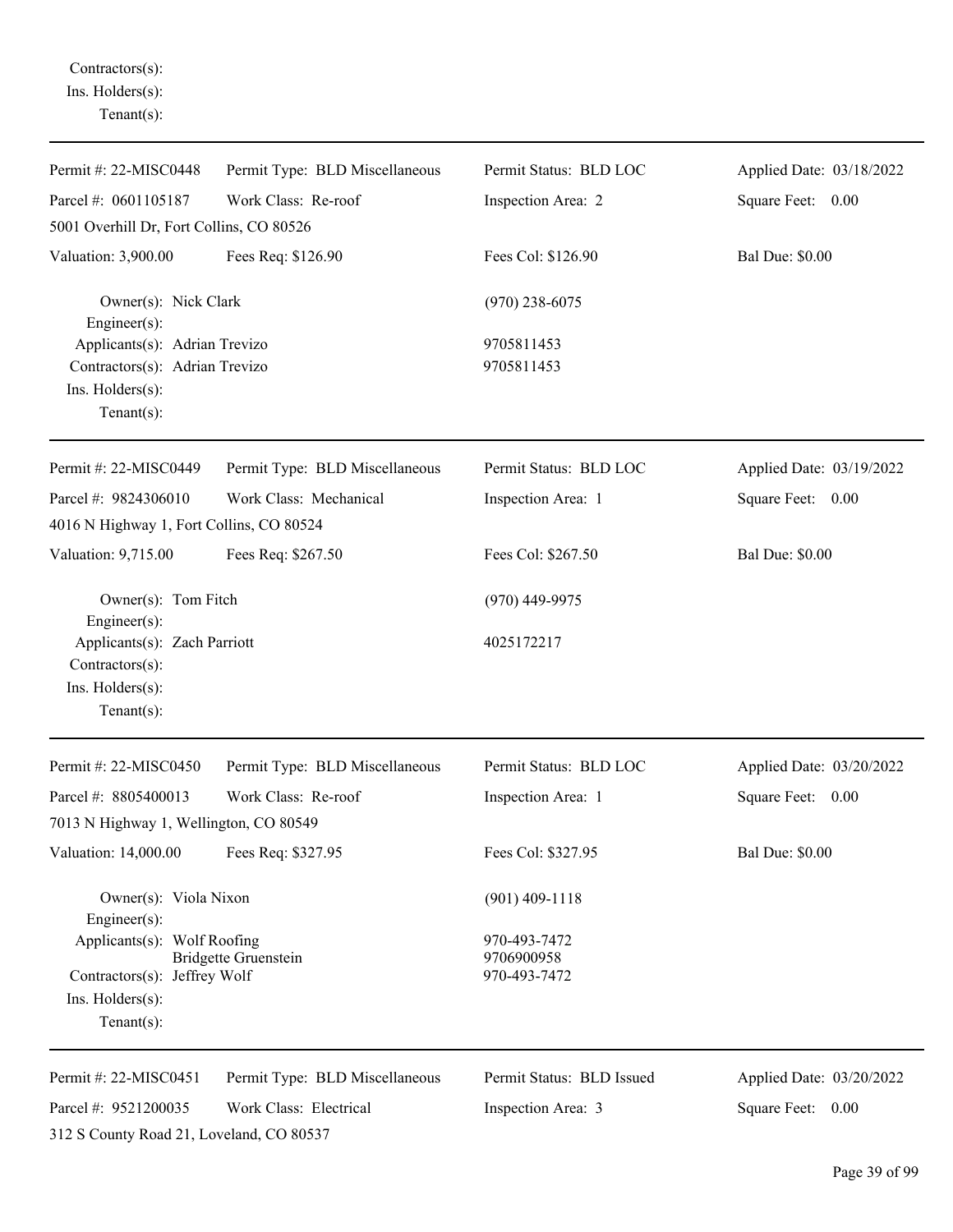| Valuation: 880.00                                                                                                                | Fees Req: \$120.00             | Fees Col: \$120.00        | <b>Bal Due: \$0.00</b>   |
|----------------------------------------------------------------------------------------------------------------------------------|--------------------------------|---------------------------|--------------------------|
| Owner(s): Lily Prack<br>$Engineering(s)$ :<br>Applicants(s): Jon Taylor<br>Contractors(s):<br>Ins. Holders(s):<br>Tenant $(s)$ : |                                | 3037760755                |                          |
| Permit #: 22-MISC0452                                                                                                            | Permit Type: BLD Miscellaneous | Permit Status: BLD LOC    | Applied Date: 03/21/2022 |
| Parcel #: 9636206010<br>305 E 50th St, Loveland, CO 80538                                                                        | Work Class: Re-roof            | Inspection Area: 2        | Square Feet: 0.00        |
| Valuation: 6,825.00                                                                                                              | Fees Req: \$186.81             | Fees Col: \$186.81        | <b>Bal Due: \$0.00</b>   |
| Owner(s): Whitney Newman<br>Engineer(s):                                                                                         | <b>Brandon Bassett</b>         | 970-420-3006              |                          |
| Applicants(s): James Simpson<br>Contractors(s):<br>Ins. Holders(s):<br>Tenant $(s)$ :                                            |                                | 970-207-0000              |                          |
| Permit #: 22-MISC0453                                                                                                            | Permit Type: BLD Miscellaneous | Permit Status: BLD Issued | Applied Date: 03/21/2022 |
| Parcel #: 8708200043<br>401 N Timberline Rd #307, Fort Collins, CO 80524                                                         | Work Class: Mechanical         | Inspection Area: 2        | Square Feet: 0.00        |
| Valuation: 4,414.00                                                                                                              | Fees Req: \$103.77             | Fees Col: \$103.77        | <b>Bal Due: \$0.00</b>   |
| Owner(s): Kimberly Clark<br>Engineer(s):                                                                                         |                                | $(970)$ 310-0707          |                          |
| Applicants(s): Mike Ducett<br>Contractors(s): Mike Ducett<br>Ins. Holders(s):<br>Tenant $(s)$ :                                  | Triera Conway                  | 9704947617                |                          |
| Permit #: 22-MISC0454                                                                                                            | Permit Type: BLD Miscellaneous | Permit Status: BLD Issued | Applied Date: 03/21/2022 |
| Parcel #: 0601105121<br>5216 Rim Rock Ln, Fort Collins, CO 80526                                                                 | Work Class: Plumbing           | Inspection Area: 2        | Square Feet: 0.00        |
| Valuation: 6,651.61                                                                                                              | Fees Req: \$145.26             | Fees Col: \$145.26        | <b>Bal Due: \$0.00</b>   |
| Owner(s): Tom Taber<br>$Engineering(s)$ :                                                                                        |                                | 9704819777                |                          |
| Applicants(s): Glenn Frank<br>Contractors(s):<br>Ins. Holders(s):                                                                |                                | 970-484-4552              |                          |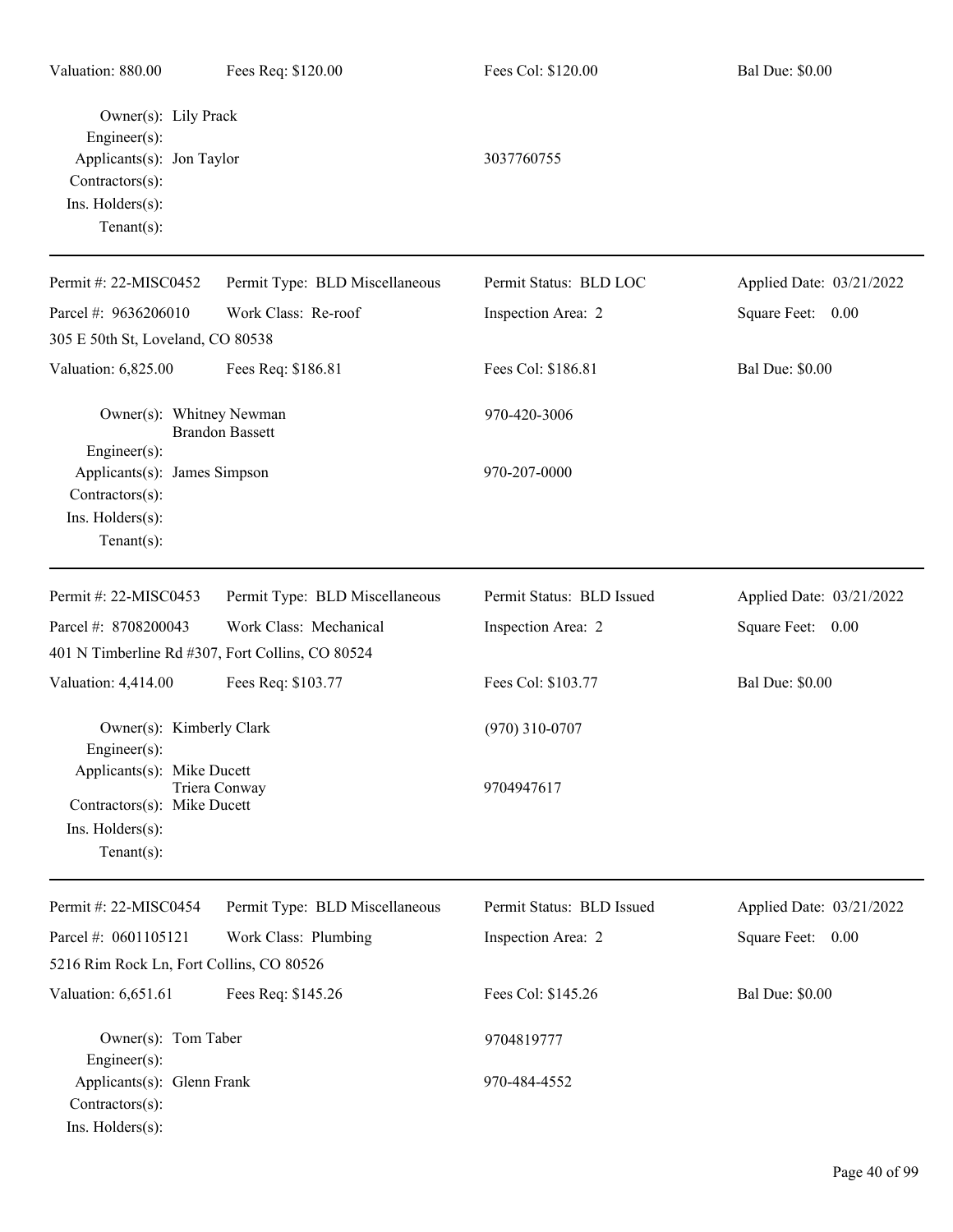| Permit #: 22-MISC0455                                                                                                              | Permit Type: BLD Miscellaneous                          | Permit Status: BLD LOC       | Applied Date: 03/21/2022 |
|------------------------------------------------------------------------------------------------------------------------------------|---------------------------------------------------------|------------------------------|--------------------------|
| Parcel #: 0534000040                                                                                                               | Work Class: Re-roof                                     | Inspection Area: 3           | Square Feet: 0.00        |
| 3305 Cactus Ct, Loveland, CO 80537                                                                                                 |                                                         |                              |                          |
| Valuation: 8,700.00                                                                                                                | Fees Req: \$226.43                                      | Fees Col: \$226.43           | <b>Bal Due: \$0.00</b>   |
| Owner(s): Peggy Martin<br>Engineer(s):                                                                                             |                                                         | $(970)$ 391-1745             |                          |
| Applicants(s): Troy Nordic                                                                                                         |                                                         | 970-226-2266                 |                          |
| Contractors(s): Troy Nordic<br>Ins. Holders(s):<br>Tenant $(s)$ :                                                                  |                                                         | 970-226-2266                 |                          |
| Permit #: 22-MISC0456                                                                                                              | Permit Type: BLD Miscellaneous                          | Permit Status: BLD Issued    | Applied Date: 03/21/2022 |
| Parcel #: 9525005701                                                                                                               | Work Class: Re-roof                                     | Inspection Area: 3           | Square Feet: 0.00        |
| 1209 E County Road 16e, Loveland, CO 80537                                                                                         |                                                         |                              |                          |
| Valuation: 25,000.00                                                                                                               | Fees Req: \$548.67                                      | Fees Col: \$548.67           | <b>Bal Due: \$0.00</b>   |
| Owner(s): David Lorenz<br>Engineer $(s)$ :<br>Applicants(s): David Lorenz<br>Contractors(s):<br>Ins. Holders(s):<br>Tenant $(s)$ : |                                                         |                              |                          |
| Permit#: 22-MISC0457                                                                                                               | Permit Type: BLD Miscellaneous                          | Permit Status: BLD Issued    | Applied Date: 03/21/2022 |
| Parcel #: 3401418057                                                                                                               | Work Class: Re-roof                                     | Inspection Area: 4           | Square Feet:<br>0.00     |
| 816 Ponderosa Ln, Estes Park, CO 80517                                                                                             |                                                         |                              |                          |
| Valuation: 10,526.00                                                                                                               | Fees Req: \$265.86                                      | Fees Col: \$265.86           | <b>Bal Due: \$0.00</b>   |
| Owner(s): Peter Reuman<br>$Engineering(s)$ :                                                                                       |                                                         | 970-619-0514                 |                          |
| Contractors(s): Sam Williams<br>Ins. Holders(s):<br>Tenant $(s)$ :                                                                 | Applicants(s): Lion Home Service dba Denali Roofing LLC | 970-660-4417<br>9706604417   |                          |
| Permit #: 22-MISC0458                                                                                                              | Permit Type: BLD Miscellaneous                          | Permit Status: BLD Withdrawn | Applied Date: 03/21/2022 |
| Parcel #:                                                                                                                          | Work Class: Plumbing                                    | Inspection Area:             | Square Feet: 0.00        |
| 125 Circle Drive, Fort Collins, CO 80524                                                                                           |                                                         |                              |                          |
| Valuation: 7,795.00                                                                                                                | Fees Req: \$166.00                                      | Fees Col: \$166.00           | <b>Bal Due: \$0.00</b>   |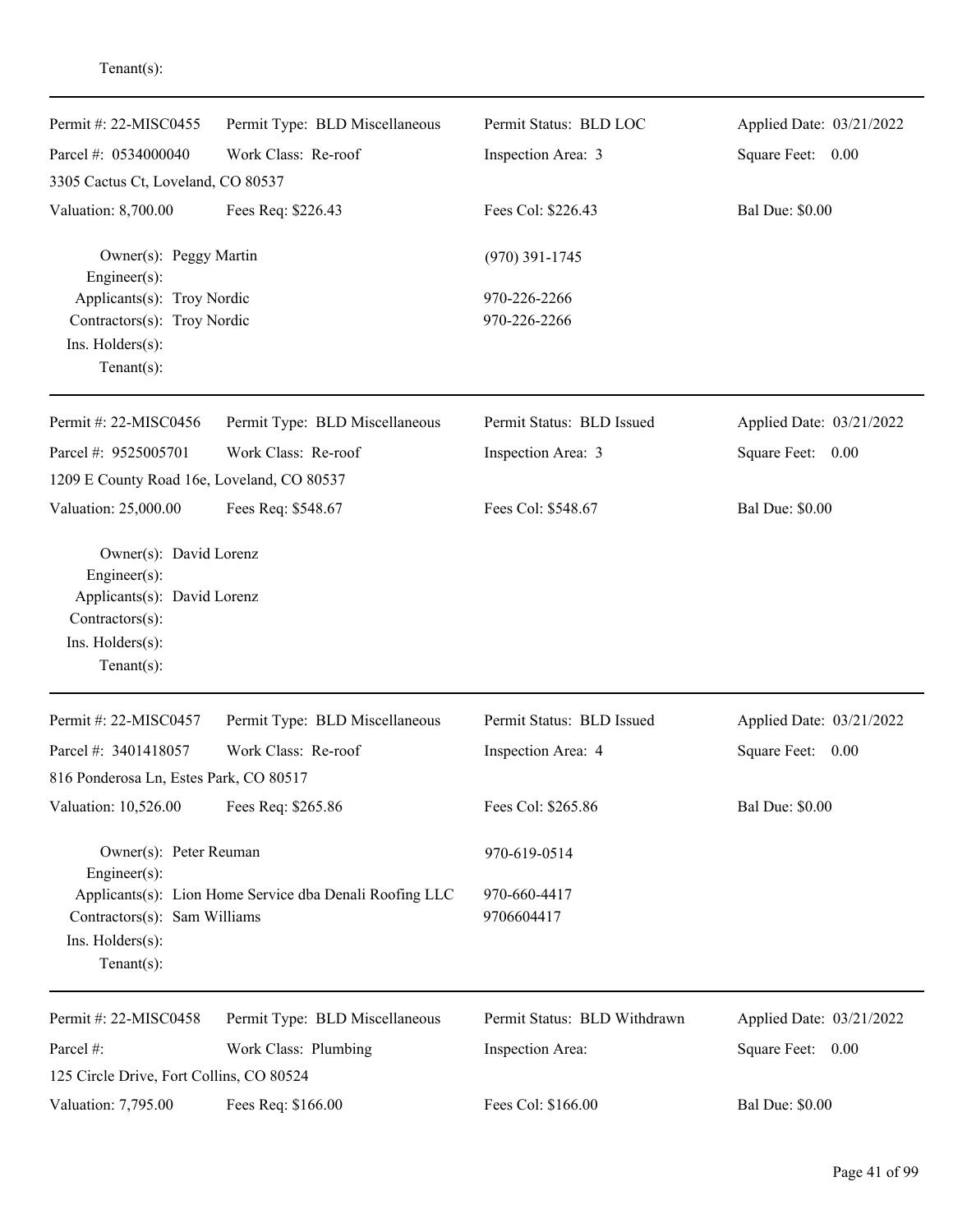Owner(s): Justin Mort 9708181613 Engineer(s): Applicants(s): Justin Mort 9708181613 Contractors(s): Ins. Holders(s): Tenant(s): Permit #: 22-MISC0459 Parcel #: 0536200013 Permit Type: BLD Miscellaneous Work Class: Re-roof Permit Status: BLD Issued Inspection Area: 3 Applied Date: 03/21/2022 Square Feet: 0.00 3208 S County Road 29, Loveland, CO 80537 Valuation: 9,800.00 Fees Req: \$246.88 Fees Col: \$246.88 Bal Due: \$0.00 Owner(s): Wahid Omar 7203459700 Engineer(s): Applicants(s): Michael Grosboll 9705678637 Contractors(s): Michael Grosboll 9705678637 Ins. Holders(s): Tenant(s): Permit #: 22-MISC0460 Parcel #: 9826127003 Permit Type: BLD Miscellaneous Work Class: Mechanical Permit Status: BLD Issued Inspection Area: 1 Applied Date: 03/21/2022 Square Feet: 0.00 3649 Harbor Way, Fort Collins, CO 80524 Valuation: 2,950.00 Fees Req: \$62.27 Fees Col: \$62.27 Bal Due: \$0.00 Owner(s): Robert Barcell (303) 638-9067 Engineer(s): Applicants(s): Michael Culp 970-203-9954 Contractors(s): Michael Culp 970-203-9954 Ins. Holders(s): Tenant(s): Permit #: 22-MISC0461 Parcel #: 0614300938 Permit Type: BLD Miscellaneous Work Class: Re-roof Permit Status: BLD Issued Inspection Area: 2 Applied Date: 03/21/2022 Square Feet: 0.00 8760 N County Road 27, Loveland, CO 80538 Valuation: 20,000.00 Fees Req: \$448.34 Fees Col: \$448.34 Bal Due: \$0.00 Owner(s): BUCKHORN PRESBYTERIAN CHURCH 9706672308 Engineer(s): Applicants(s): Courtney Stoffel 970-888-1699 Contractors(s): Courtney Stoffel 970-888-1699 Ins. Holders(s): Tenant(s):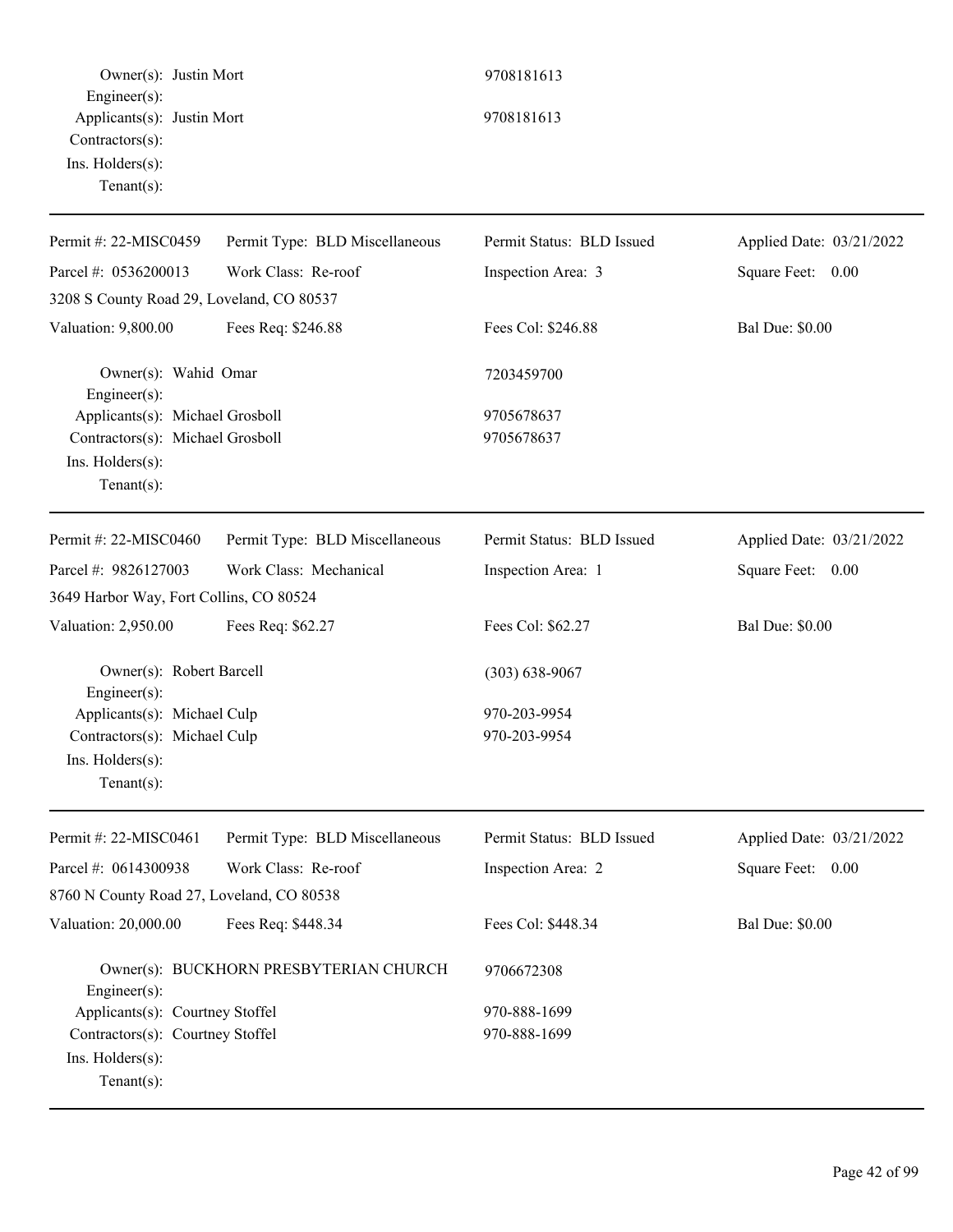| Permit #: 22-MISC0462                                                                                                                               | Permit Type: BLD Miscellaneous | Permit Status: BLD Issued                    | Applied Date: 03/21/2022 |
|-----------------------------------------------------------------------------------------------------------------------------------------------------|--------------------------------|----------------------------------------------|--------------------------|
| Parcel #: 0425106005                                                                                                                                | Work Class: Electrical         | Inspection Area: 3                           | Square Feet: 0.00        |
| 5308 Gary Dr, Berthoud, CO 80513                                                                                                                    |                                |                                              |                          |
| Valuation: 12,000.00                                                                                                                                | Fees Req: \$235.20             | Fees Col: \$235.20                           | <b>Bal Due: \$0.00</b>   |
| Owner(s): Larry J Rhodes<br>Engineer(s):<br>Applicants(s): Keith Lemmon                                                                             | Keith Lemmon                   | 970-532-1183                                 |                          |
| Contractors(s):                                                                                                                                     |                                |                                              |                          |
| Ins. $H$ olders $(s)$ :<br>Tenant $(s)$ :                                                                                                           |                                |                                              |                          |
| Permit #: 22-MISC0463                                                                                                                               | Permit Type: BLD Miscellaneous | Permit Status: BLD Issued                    | Applied Date: 03/21/2022 |
| Parcel #: 9508400041                                                                                                                                | Work Class: Re-roof            | Inspection Area: 2                           | Square Feet: 0.00        |
| 4221 W Eisenhower Blvd, Loveland, CO 80537                                                                                                          |                                |                                              |                          |
| Valuation: 23,813.00                                                                                                                                | Fees Req: \$527.85             | Fees Col: \$527.85                           | <b>Bal Due: \$0.00</b>   |
| Owner(s): $42$ from 21 LLC<br>Engineer(s):<br>Applicants(s): Robert Gazaway<br>Contractors(s): Robert Gazaway<br>Ins. Holders(s):<br>Tenant $(s)$ : | Robert Gazaway                 | 970-324-9895<br>970-324-9895<br>970-324-9895 |                          |
| Permit #: 22-MISC0464                                                                                                                               | Permit Type: BLD Miscellaneous | Permit Status: BLD Issued                    | Applied Date: 03/22/2022 |
| Parcel #: 8711305017<br>309 Orilla Del Lago, Fort Collins, CO 80524                                                                                 | Work Class: Plumbing           | Inspection Area: 2                           | Square Feet:<br>0.00     |
| Valuation: 2,021.79                                                                                                                                 | Fees Req: \$62.27              | Fees Col: \$62.27                            | <b>Bal Due: \$0.00</b>   |
| Owner(s): Mary Warring<br>Engineer(s):                                                                                                              |                                | $(970)$ 218-8218                             |                          |
| Applicants(s): Glenn Frank<br>Contractors(s):<br>Ins. Holders(s):<br>Tenant $(s)$ :                                                                 |                                | 970-484-4552                                 |                          |
| Permit #: 22-MISC0465                                                                                                                               | Permit Type: BLD Miscellaneous | Permit Status: BLD LOC                       | Applied Date: 03/22/2022 |
| Parcel #: 9531218002                                                                                                                                | Work Class: Mechanical         | Inspection Area: 3                           | Square Feet: 0.00        |
| 3017 Kyle Cir, Loveland, CO 80537                                                                                                                   |                                |                                              |                          |
| Valuation: 38,880.00                                                                                                                                | Fees Req: \$869.14             | Fees Col: \$869.14                           | <b>Bal Due: \$0.00</b>   |
| Owner(s): Marnie Fetzer<br>Engineer(s):                                                                                                             |                                | 7205455255                                   |                          |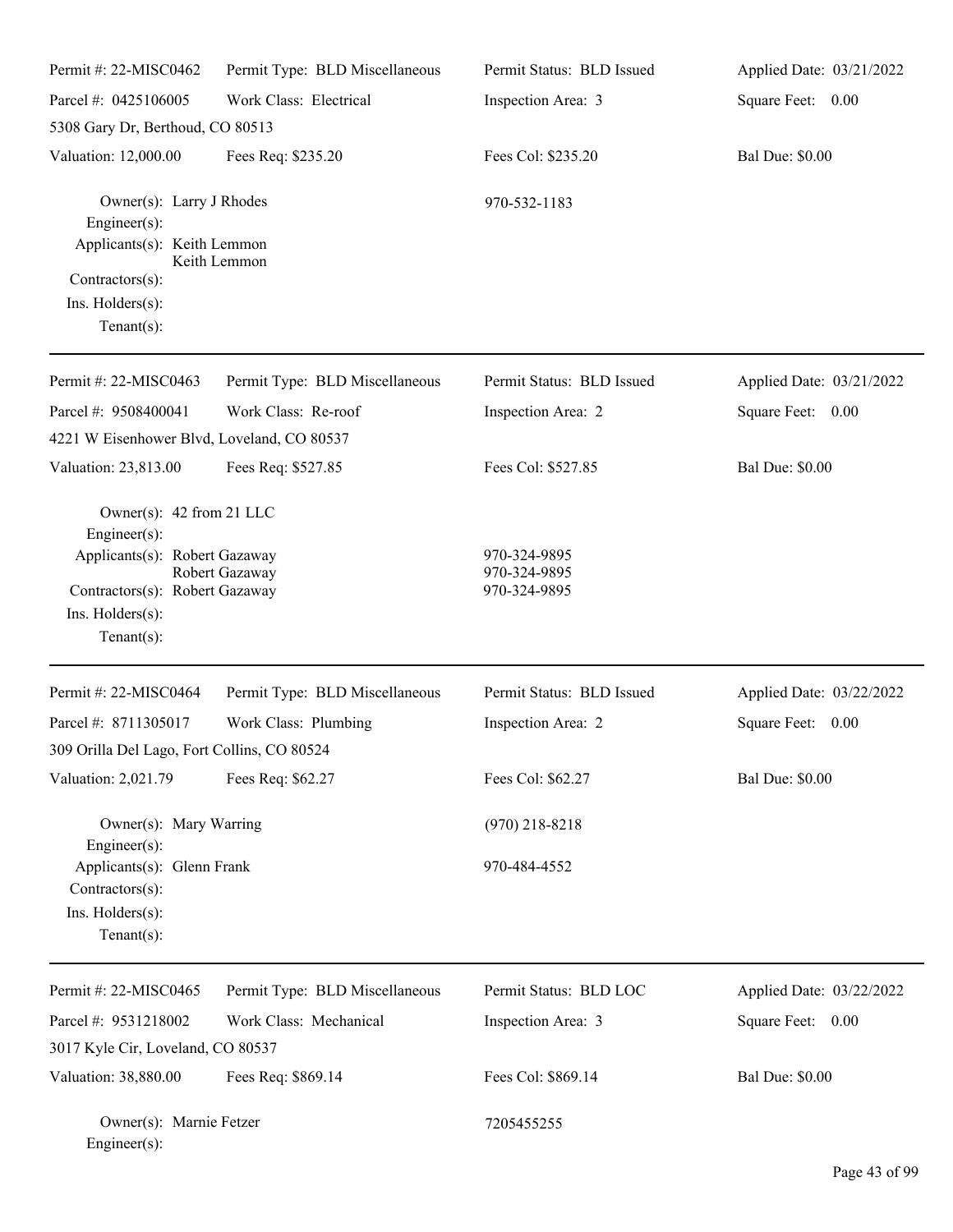| Permit #: 22-MISC0466                                                                                             | Permit Type: BLD Miscellaneous                                      | Permit Status: BLD Issued                    | Applied Date: 03/22/2022 |
|-------------------------------------------------------------------------------------------------------------------|---------------------------------------------------------------------|----------------------------------------------|--------------------------|
| Parcel #: 0501405017                                                                                              | Work Class: Re-roof                                                 | Inspection Area: 2                           | Square Feet: 0.00        |
| 3100 Elevado Ct, Loveland, CO 80538                                                                               |                                                                     |                                              |                          |
| Valuation: 10,250.00                                                                                              | Fees Req: \$264.75                                                  | Fees Col: \$264.75                           | <b>Bal Due: \$0.00</b>   |
| Owner(s): Jeanne Jorgenson<br>Engineer(s):                                                                        |                                                                     | 9703084586                                   |                          |
| Contractors(s): Sam Williams<br>Ins. Holders(s):<br>$Tenant(s)$ :                                                 | Applicants(s): Lion Home Service dba Denali Roofing LLC             | 970-660-4417<br>9706604417                   |                          |
| Permit #: 22-MISC0467                                                                                             | Permit Type: BLD Miscellaneous                                      | Permit Status: BLD LOC                       | Applied Date: 03/22/2022 |
| Parcel #: 9836406007                                                                                              | Work Class: Gas Piping                                              | Inspection Area: 1                           | Square Feet: 0.00        |
| 2006 Westview Rd, Fort Collins, CO 80524                                                                          |                                                                     |                                              |                          |
| Valuation: 2,000.00                                                                                               | Fees Req: \$113.93                                                  | Fees Col: \$113.93                           | <b>Bal Due: \$0.00</b>   |
| Owner(s): Jean Clement<br>Engineer $(s)$ :                                                                        |                                                                     | 6096513896                                   |                          |
| Applicants(s): Douglas Medina                                                                                     |                                                                     | 970-658-6759                                 |                          |
| Contractors(s): Josh Fair<br>Ins. Holders(s):<br>Tenant $(s)$ :                                                   |                                                                     | 970-999-2598                                 |                          |
| Permit #: 22-MISC0468                                                                                             | Permit Type: BLD Miscellaneous                                      | Permit Status: BLD Issued                    | Applied Date: 03/22/2022 |
| Parcel #: 2529100905                                                                                              | Work Class: Gas Fireplace or Stove/Lo; Inspection Area: 4<br>Insert |                                              | Square Feet: 0.00        |
| 2200 Mall Rd, Estes Park, CO 80517                                                                                |                                                                     |                                              |                          |
| Valuation: 4,000.00                                                                                               | Fees Req: \$143.02                                                  | Fees Col: \$143.02                           | <b>Bal Due: \$0.00</b>   |
| Owner(s): Estes Park Baptist Church<br>Engineer(s):                                                               |                                                                     | 9704811072                                   |                          |
| Applicants(s): James Docter<br>James Docter<br>Contractors(s): James Docter<br>Ins. Holders(s):<br>Tenant $(s)$ : |                                                                     | 970-586-3033<br>970-586-3033<br>970-586-3033 |                          |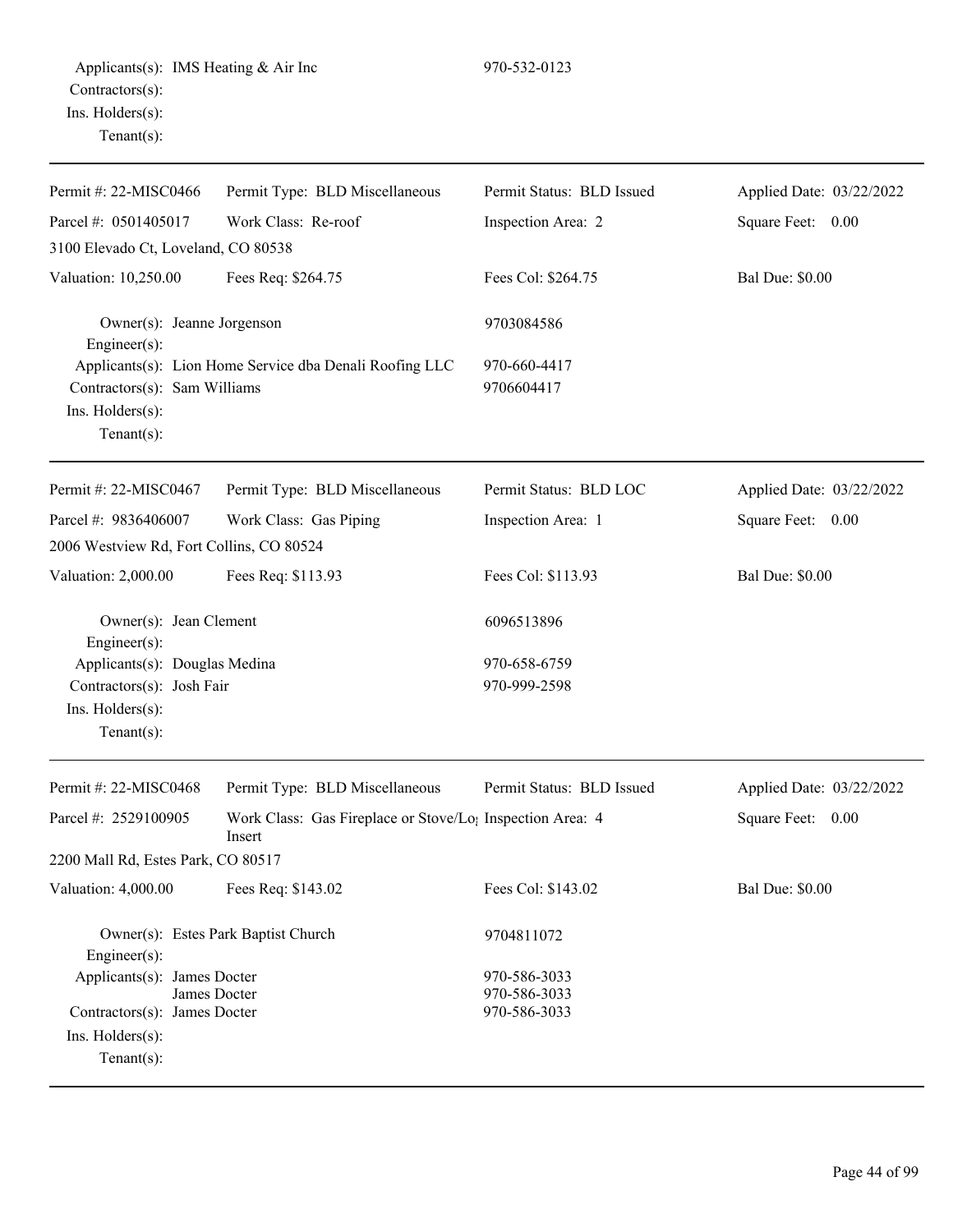| Permit #: 22-MISC0469                                                                                                                       | Permit Type: BLD Miscellaneous | Permit Status: BLD LOC                               | Applied Date: 03/22/2022 |
|---------------------------------------------------------------------------------------------------------------------------------------------|--------------------------------|------------------------------------------------------|--------------------------|
| Parcel #: 2936405222                                                                                                                        | Work Class: Mechanical         | Inspection Area: 5                                   | Square Feet: 0.00        |
| 51 Milner Mountain Ct, Livermore, CO 80536                                                                                                  |                                |                                                      |                          |
| Valuation: 4,755.00                                                                                                                         | Fees Req: \$163.77             | Fees Col: \$163.77                                   | <b>Bal Due: \$0.00</b>   |
| Owner(s): Jerrell Huckobey<br>$Engineering(s)$ :                                                                                            |                                | $(916) 508 - 5096$                                   |                          |
| Applicants(s): Grant McVay<br>Contractors(s): Grant McVay<br>Ins. Holders(s):<br>Tenant $(s)$ :                                             |                                | 9704930866<br>9704930866                             |                          |
| Permit #: 22-MISC0470                                                                                                                       | Permit Type: BLD Miscellaneous | Permit Status: BLD Issued                            | Applied Date: 03/22/2022 |
| Parcel #: 0601105305<br>4721 Cliff View Ln, Fort Collins, CO 80526                                                                          | Work Class: Mechanical         | Inspection Area: 2                                   | Square Feet: 0.00        |
| Valuation: 22,000.00                                                                                                                        | Fees Req: \$456.45             | Fees Col: \$456.45                                   | <b>Bal Due: \$0.00</b>   |
| Owner(s): Leslie Blaul<br>Mark Blaul<br>$Engineering(s)$ :<br>Applicants(s): Grant McVay<br>Contractors(s): Grant McVay<br>Ins. Holders(s): |                                | 7735756133<br>7735756133<br>9704930866<br>9704930866 |                          |
| Tenant $(s)$ :                                                                                                                              |                                |                                                      |                          |
| Permit #: 22-MISC0471                                                                                                                       | Permit Type: BLD Miscellaneous | Permit Status: BLD Issued                            | Applied Date: 03/23/2022 |
| Parcel #: 9415005701<br>1124 Meadowlark Dr, Berthoud, CO 80513                                                                              | Work Class: Electrical         | Inspection Area: 3                                   | Square Feet: 0.00        |
| Valuation: 1,000.00                                                                                                                         | Fees Req: \$120.00             | Fees Col: \$120.00                                   | <b>Bal Due: \$0.00</b>   |
| Owner(s): Eric Novotny<br>$Engineering(s)$ :                                                                                                |                                | 9705670066                                           |                          |
| Applicants(s): Eric Novotny<br>Contractors(s):<br>Ins. Holders(s):<br>Tenant $(s)$ :                                                        |                                | 9705670066                                           |                          |
| Permit #: 22-MISC0472                                                                                                                       | Permit Type: BLD Miscellaneous | Permit Status: BLD Issued                            | Applied Date: 03/23/2022 |
| Parcel #: 9626000004                                                                                                                        | Work Class: Mechanical         | Inspection Area: 2                                   | Square Feet: 0.00        |
| 221 W 57th St 30A, Loveland, CO 80538                                                                                                       |                                |                                                      |                          |
| Valuation: 20,000.00                                                                                                                        | Fees Req: \$414.96             | Fees Col: \$414.96                                   | <b>Bal Due: \$0.00</b>   |
| Owner(s): Troy Fluharty<br>$Engineer(s)$ :                                                                                                  |                                | $(970)$ 381-6947                                     |                          |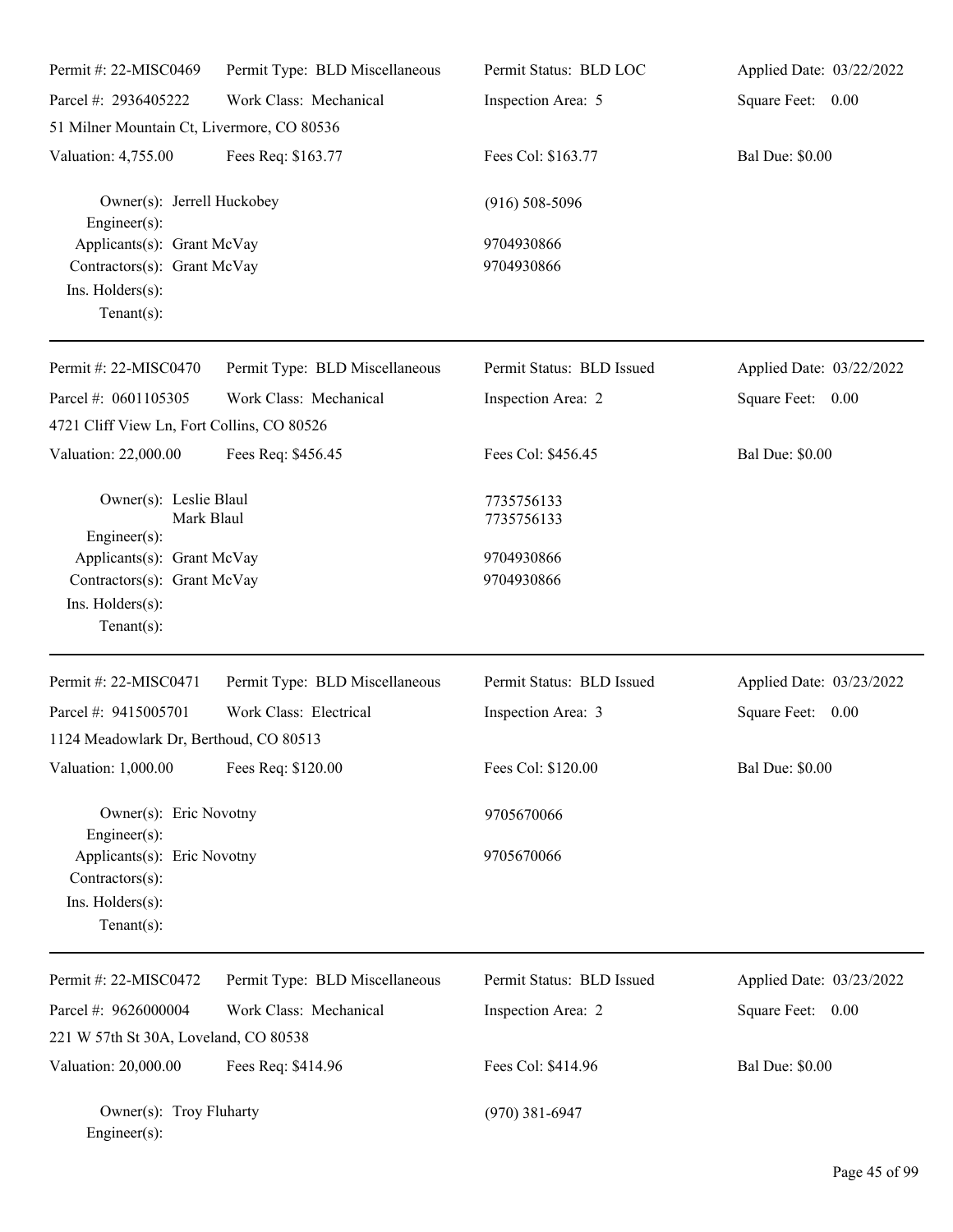| Permit #: 22-MISC0473                                                                                                                         | Permit Type: BLD Miscellaneous | Permit Status: BLD LOC       | Applied Date: 03/23/2022 |
|-----------------------------------------------------------------------------------------------------------------------------------------------|--------------------------------|------------------------------|--------------------------|
| Parcel #: 9834000046                                                                                                                          | Work Class: Mechanical         | Inspection Area: 1           | Square Feet: 0.00        |
| 1910 Lakeside Resort Ln, Fort Collins, CO 80524                                                                                               |                                |                              |                          |
| Valuation: 2,708.48                                                                                                                           | Fees Req: \$122.27             | Fees Col: \$122.27           | <b>Bal Due: \$0.00</b>   |
| Owner(s): Kampgrounds of America<br>Engineer $(s)$ :                                                                                          |                                |                              |                          |
| Applicants(s): Robert Weisser                                                                                                                 |                                | 970-493-2050                 |                          |
| Contractors(s): Robert Weisser<br>Ins. Holders(s):<br>Tenant $(s)$ :                                                                          |                                | 970-493-2050                 |                          |
| Permit #: 22-MISC0474                                                                                                                         | Permit Type: BLD Miscellaneous | Permit Status: BLD Withdrawn | Applied Date: 03/23/2022 |
| Parcel #: 8622317009                                                                                                                          | Work Class: Electrical         | Inspection Area:             | Square Feet: 0.00        |
| 8112 Taylor Ct, Fort Collins, CO 80528                                                                                                        |                                |                              |                          |
| Valuation: 36,697.00                                                                                                                          | Fees Req: \$472.29             | Fees Col: \$472.29           | <b>Bal Due: \$0.00</b>   |
| Owner(s): Socorro Ornelas<br>Engineer(s):<br>Applicants(s): Jennifer Brantley<br>Contractors(s):<br>Ins. Holders(s):<br>$Tenant(s)$ :         |                                | $(970)$ 412-6000             |                          |
| Permit #: 22-MISC0475                                                                                                                         | Permit Type: BLD Miscellaneous | Permit Status: BLD LOC       | Applied Date: 03/23/2022 |
| Parcel #: 1626205002                                                                                                                          | Work Class: Plumbing           | Inspection Area: 4           | Square Feet: 0.00        |
| 55 Chipmunk Pl, Drake, CO 80515                                                                                                               |                                |                              |                          |
| Valuation: 4,500.00                                                                                                                           | Fees Req: \$103.77             | Fees Col: \$103.77           | <b>Bal Due: \$0.00</b>   |
| Owner(s): * 55 Chipmunk LLC<br>Engineer(s):<br>Applicants(s): Mark Whaley<br>Contractors(s): Mark Whaley<br>Ins. Holders(s):<br>$Tenant(s)$ : |                                | 3035911322<br>3035911322     |                          |
| Permit #: 22-MISC0476                                                                                                                         | Permit Type: BLD Miscellaneous | Permit Status: BLD Issued    | Applied Date: 03/23/2022 |
| Parcel #: 9402200026                                                                                                                          | Work Class: Electrical         | Inspection Area: 3           | 0.00<br>Square Feet:     |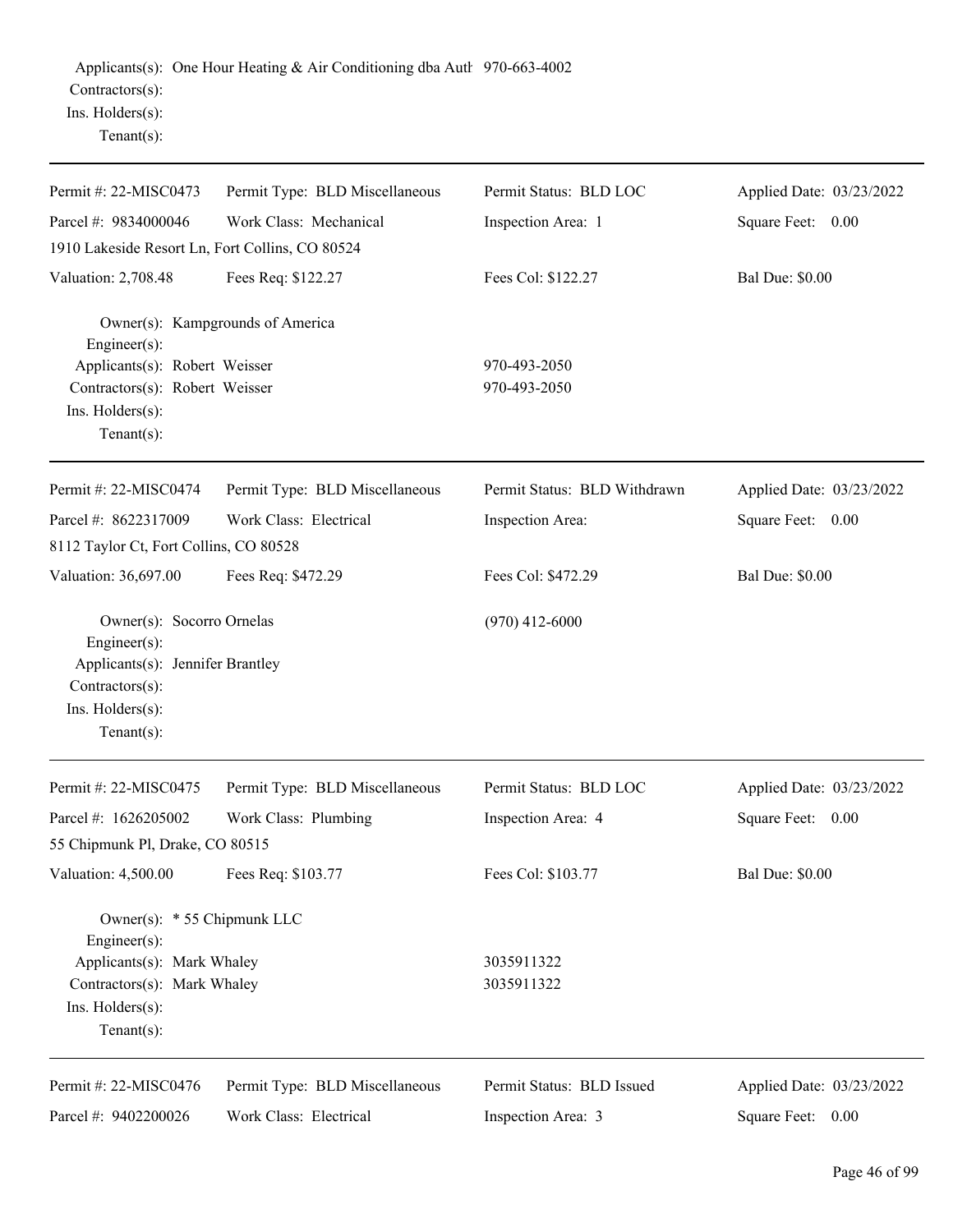| 504 42nd St SW, Loveland, CO 80537                |                                                                                 |                                        |                          |
|---------------------------------------------------|---------------------------------------------------------------------------------|----------------------------------------|--------------------------|
| Valuation: 1,200.00                               | Fees Req: \$120.00                                                              | Fees Col: \$120.00                     | <b>Bal Due: \$0.00</b>   |
| Owner(s): David Gochnour<br>Engineer(s):          |                                                                                 | $(970)$ 402-7216                       |                          |
| Applicants(s): Jared Hanes                        | Leroy Forsgren<br>Above All Plumbing                                            | 9705324432<br>3035983719<br>9705324432 |                          |
| Contractors(s):                                   |                                                                                 |                                        |                          |
| Ins. Holders(s):                                  |                                                                                 |                                        |                          |
| Tenant $(s)$ :                                    |                                                                                 |                                        |                          |
| Permit #: 22-MISC0477                             | Permit Type: BLD Miscellaneous                                                  | Permit Status: BLD Issued              | Applied Date: 03/23/2022 |
| Parcel #: 9508418119                              | Work Class: Electrical                                                          | Inspection Area: 2                     | Square Feet: 0.00        |
| 2101 Morning Dr, Loveland, CO 80538               |                                                                                 |                                        |                          |
| Valuation: 4,122.00                               | Fees Req: \$159.57                                                              | Fees Col: \$159.57                     | <b>Bal Due: \$0.00</b>   |
| Owner(s): Christina Harrison<br>Engineer(s):      |                                                                                 |                                        |                          |
| Applicants(s): Mikel Lujan                        |                                                                                 | 9702256464                             |                          |
| Contractors(s):                                   |                                                                                 |                                        |                          |
| Ins. Holders(s):                                  |                                                                                 |                                        |                          |
| $Tenant(s)$ :                                     |                                                                                 |                                        |                          |
| Permit #: 22-MISC0478                             | Permit Type: BLD Miscellaneous                                                  | Permit Status: BLD LOC                 | Applied Date: 03/23/2022 |
| Parcel #: 8716306010                              | Work Class: Gas Fireplace or Stove/Lo <sub>1</sub> Inspection Area: 2<br>Insert |                                        | Square Feet: 0.00        |
| 1013 Greenfields Ct, Fort Collins, CO 80524       |                                                                                 |                                        |                          |
| Valuation: 400.00                                 | Fees Req: \$105.57                                                              | Fees Col: \$105.57                     | <b>Bal Due: \$0.00</b>   |
| Owner(s): David Pinedo<br>Engineer(s):            |                                                                                 | 9702155376                             |                          |
| Applicants(s): David Pinedo                       |                                                                                 | 9702155376                             |                          |
| Contractors(s):                                   |                                                                                 |                                        |                          |
| Ins. Holders(s):                                  |                                                                                 |                                        |                          |
| Tenant $(s)$ :                                    |                                                                                 |                                        |                          |
| Permit #: 22-MISC0479                             | Permit Type: BLD Miscellaneous                                                  | Permit Status: BLD Void                | Applied Date: 03/24/2022 |
| Parcel #: 8711300018                              | Work Class: Plumbing                                                            | Inspection Area: 2                     | Square Feet: 0.00        |
| 5116 E Highway 14, Fort Collins, CO 80524         |                                                                                 |                                        |                          |
| Valuation: 5,500.00                               | Fees Req: \$124.51                                                              | Fees Col: \$124.51                     | <b>Bal Due: \$0.00</b>   |
| Owner(s): Peggy Skibo<br>Greg Skibo               |                                                                                 | 970-310-5304                           |                          |
| Engineer(s):<br>Applicants(s): Mr Rooter Plumbing |                                                                                 | 9706670058                             |                          |
|                                                   |                                                                                 |                                        |                          |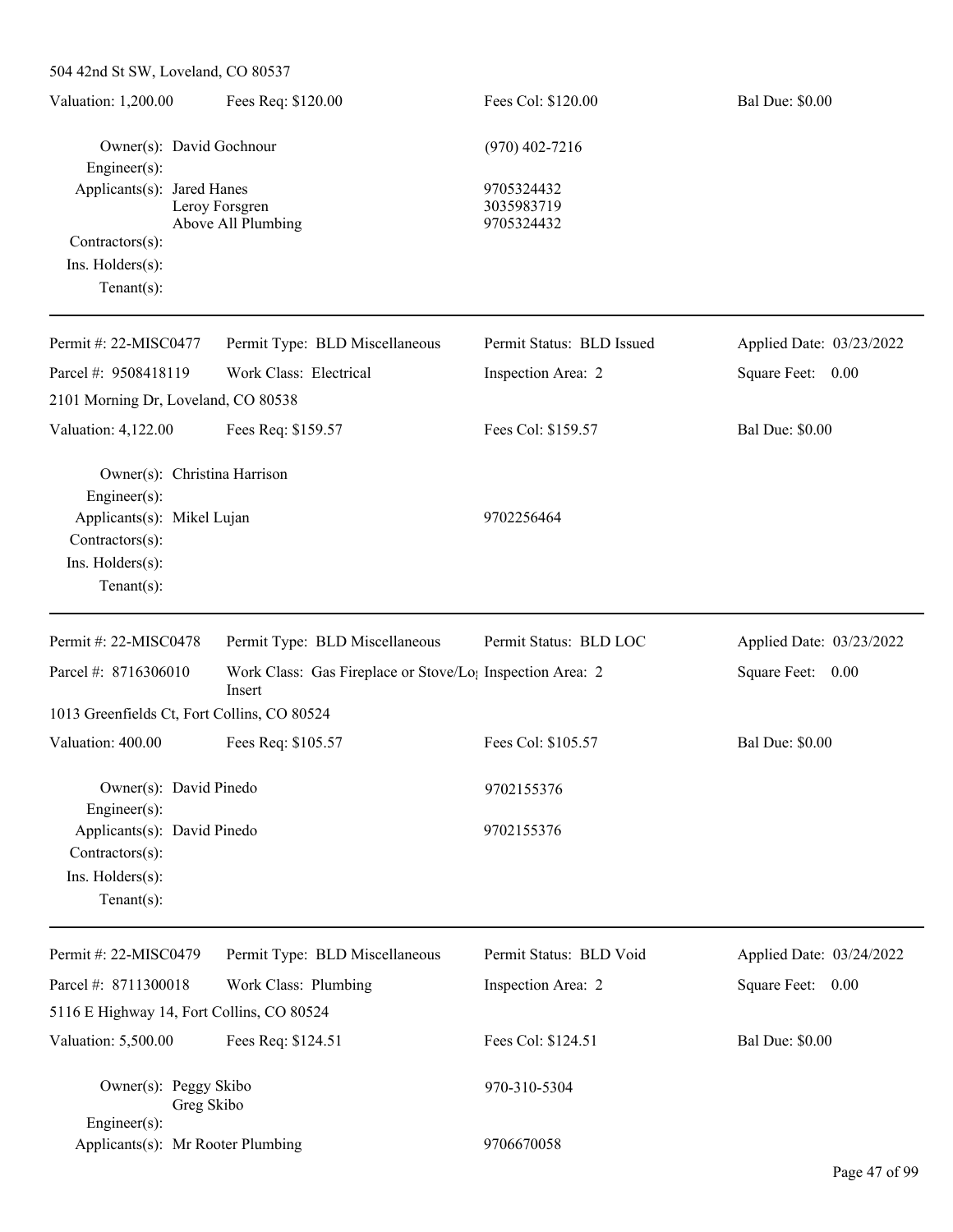Contractors(s): Ins. Holders(s): Tenant(s):

| Permit #: 22-MISC0480                                                               | Permit Type: BLD Miscellaneous                                                  | Permit Status: BLD Issued | Applied Date: 03/24/2022 |
|-------------------------------------------------------------------------------------|---------------------------------------------------------------------------------|---------------------------|--------------------------|
| Parcel #: 3404200022                                                                | Work Class: Electrical                                                          | Inspection Area: 4        | Square Feet: 0.00        |
| 449 Longhouse Way, Estes Park, CO 80511                                             |                                                                                 |                           |                          |
| Valuation: 4,000.00                                                                 | Fees Req: \$158.40                                                              | Fees Col: \$158.40        | <b>Bal Due: \$0.00</b>   |
| Engineer(s):                                                                        | Owner(s): YMCA Of The Rockies/Estes Park Center Assoc 9704812663                |                           |                          |
| Applicants(s): Matt Lafon<br>Contractors(s):<br>Ins. Holders(s):<br>Tenant $(s)$ :  |                                                                                 | 9707753994                |                          |
| Permit #: 22-MISC0481                                                               | Permit Type: BLD Miscellaneous                                                  | Permit Status: BLD Issued | Applied Date: 03/24/2022 |
| Parcel #: 8706205005<br>1208 Forest Hills Ln, Fort Collins, CO 80524                | Work Class: Boiler                                                              | Inspection Area: 1        | Square Feet: 0.00        |
| Valuation: 19,369.97                                                                | Fees Req: \$414.96                                                              | Fees Col: \$414.96        | <b>Bal Due: \$0.00</b>   |
| Owner(s): Brian Parsonnet<br>Engineer(s):                                           |                                                                                 | 970-567-4445              |                          |
| Applicants(s): Glenn Frank<br>Contractors(s):<br>Ins. Holders(s):<br>Tenant $(s)$ : |                                                                                 | 970-484-4552              |                          |
| Permit #: 22-MISC0482                                                               | Permit Type: BLD Miscellaneous                                                  | Permit Status: BLD Issued | Applied Date: 03/24/2022 |
| Parcel #: 8831313083                                                                | Work Class: Gas Fireplace or Stove/Lo <sub>1</sub> Inspection Area: 1<br>Insert |                           | Square Feet: 0.00        |
| 1322 Miramont Dr, Fort Collins, CO 80524                                            |                                                                                 |                           |                          |
| Valuation: 4,925.00                                                                 | Fees Req: \$103.77                                                              | Fees Col: \$103.77        | <b>Bal Due: \$0.00</b>   |
| Owner(s): John Mayea<br>Engineer(s):<br>Applicants(s): Alan Erps<br>Contractors(s): |                                                                                 | 970-690-5969              |                          |
| Ins. Holders(s):<br>Tenant $(s)$ :                                                  |                                                                                 |                           |                          |
| Permit #: 22-MISC0483                                                               | Permit Type: BLD Miscellaneous                                                  | Permit Status: BLD Issued | Applied Date: 03/24/2022 |
| Parcel #: 3402200985<br>2120 Marys Lake Rd, Estes Park, CO 80517                    | Work Class: Electrical                                                          | Inspection Area: 4        | Square Feet: 0.00        |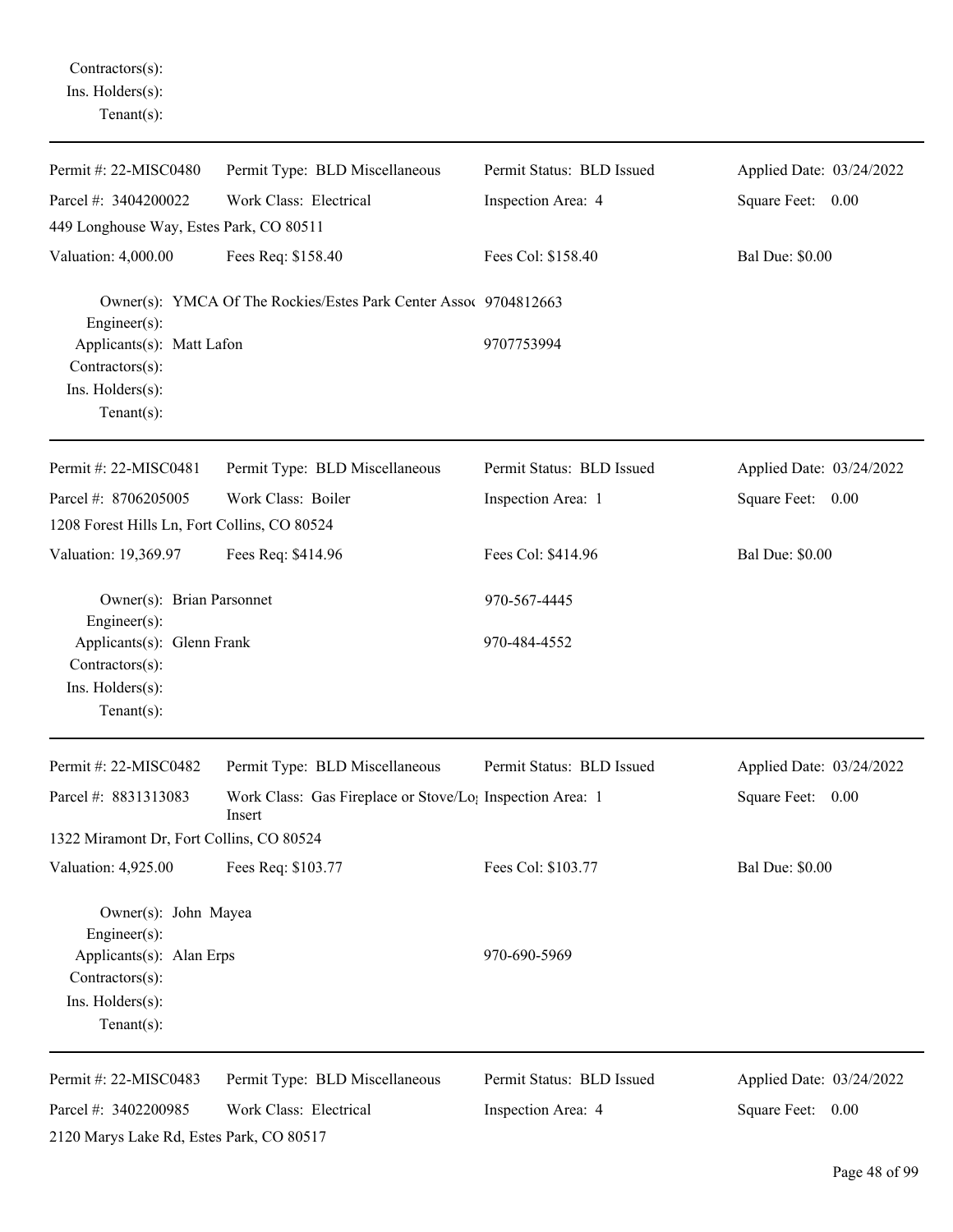| Valuation: 61,000.00                                                                                 | Fees Req: \$705.60                                                       | Fees Col: \$705.60           | <b>Bal Due: \$0.00</b>   |  |
|------------------------------------------------------------------------------------------------------|--------------------------------------------------------------------------|------------------------------|--------------------------|--|
| Owner(s): Bureau of Reclamation<br>Zenda Smith<br>$Engineering(s)$ :                                 |                                                                          | 9704615410<br>9703425723     |                          |  |
| Applicants(s): James Sanders<br>$Contractors(s)$ :<br>Ins. Holders(s):<br>Tenant $(s)$ :             |                                                                          | 9708524480                   |                          |  |
| Permit #: 22-MISC0484                                                                                | Permit Type: BLD Miscellaneous                                           | Permit Status: BLD LOC       | Applied Date: 03/24/2022 |  |
| Parcel #: 9903000038                                                                                 | Work Class: Electrical                                                   | Inspection Area: 1           | Square Feet: 0.00        |  |
| 1349 Star Ridge Ct, Wellington, CO 80549                                                             |                                                                          |                              |                          |  |
| Valuation: 6,500.00                                                                                  | Fees Req: \$182.40                                                       | Fees Col: \$182.40           | <b>Bal Due: \$0.00</b>   |  |
| Engineer(s):                                                                                         | Owner(s): Pat Rhoten Family Revoc Trust                                  | 7143661740                   |                          |  |
| Applicants(s): Kyle Raybon<br>Contractors(s):<br>Ins. Holders(s):<br>$Tenant(s)$ :                   |                                                                          | 9705903839                   |                          |  |
| Permit #: 22-MISC0485                                                                                | Permit Type: BLD Miscellaneous                                           | Permit Status: BLD LOC       | Applied Date: 03/25/2022 |  |
| Parcel #: 8717119250                                                                                 | Work Class: Mechanical                                                   | Inspection Area: 2           | Square Feet: 0.00        |  |
| 2611 Darren St, Fort Collins, CO 80524                                                               |                                                                          |                              |                          |  |
| Valuation: 2,135.78                                                                                  | Fees Req: \$122.27                                                       | Fees Col: \$122.27           | <b>Bal Due: \$0.00</b>   |  |
| Owner(s): Brett Greer<br>Engineer(s):                                                                |                                                                          | 970-443-0572                 |                          |  |
| Applicants(s): Robert Weisser<br>Contractors(s): Robert Weisser<br>Ins. Holders(s):<br>$Tenant(s)$ : |                                                                          | 970-493-2050<br>970-493-2050 |                          |  |
| Permit #: 22-MISC0486                                                                                | Permit Type: BLD Miscellaneous                                           | Permit Status: BLD Issued    | Applied Date: 03/25/2022 |  |
| Parcel #: 9626000004                                                                                 | Work Class: Mechanical                                                   | Inspection Area: 2           | Square Feet: 0.00        |  |
| 221 W 57th St 71A, Loveland, CO 80538                                                                |                                                                          |                              |                          |  |
| Valuation: 13,000.00                                                                                 | Fees Req: \$269.74                                                       | Fees Col: \$269.74           | <b>Bal Due: \$0.00</b>   |  |
| Owner(s): Judith Ward<br>$Engineering(s)$ :                                                          |                                                                          | $(785)$ 202-2020             |                          |  |
| Contractors(s):<br>Ins. Holders(s):<br>$Tenant(s)$ :                                                 | Applicants(s): One Hour Heating & Air Conditioning dba Autl 970-663-4002 |                              |                          |  |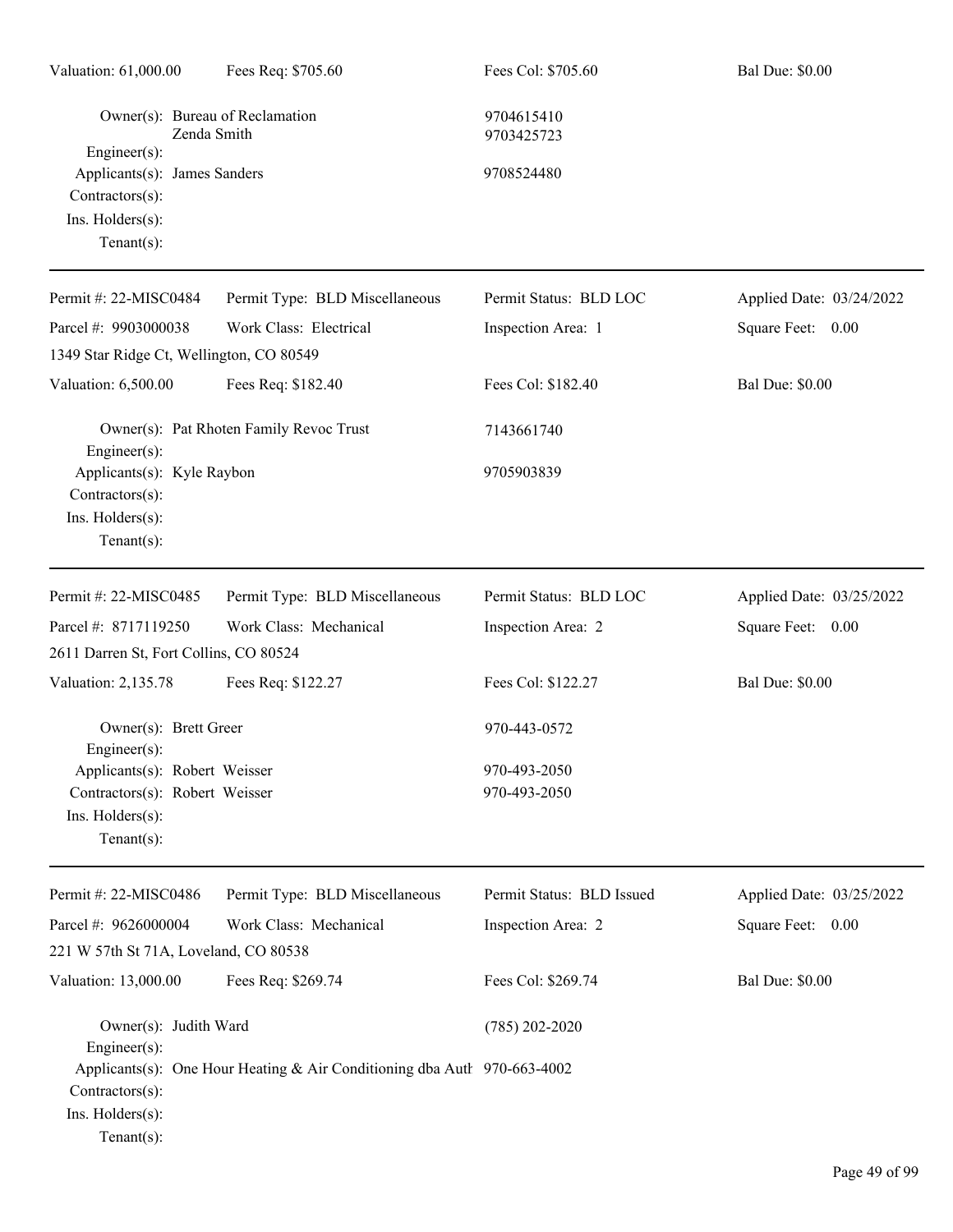| Permit #: 22-MISC0487                                                                                                                                           | Permit Type: BLD Miscellaneous                  | Permit Status: BLD Issued    | Applied Date: 03/25/2022 |
|-----------------------------------------------------------------------------------------------------------------------------------------------------------------|-------------------------------------------------|------------------------------|--------------------------|
| Parcel #: 9709108040                                                                                                                                            | Work Class: Mechanical                          | Inspection Area: 2           | Square Feet: 0.00        |
| 605 N Impala Dr, Fort Collins, CO 80521                                                                                                                         |                                                 |                              |                          |
| Valuation: 18,443.49                                                                                                                                            | Fees Req: \$394.21                              | Fees Col: \$394.21           | <b>Bal Due: \$0.00</b>   |
| Engineer(s):<br>Applicants(s): Glenn Frank<br>Contractors(s): Glenn Frank<br>Ins. Holders(s):<br>Tenant $(s)$ :                                                 | Owner(s): Alez Auer Family 2017 Revocable Trust | 970-484-4552<br>970-484-4552 |                          |
| Permit #: 22-MISC0488                                                                                                                                           | Permit Type: BLD Miscellaneous                  | Permit Status: BLD Issued    | Applied Date: 03/25/2022 |
| Parcel #: 9825209051<br>3508 Shore Rd, Fort Collins, CO 80524                                                                                                   | Work Class: Mechanical                          | Inspection Area: 1           | Square Feet: 0.00        |
| Valuation: 12,174.03                                                                                                                                            | Fees Req: \$269.74                              | Fees Col: \$269.74           | <b>Bal Due: \$0.00</b>   |
| Owner(s): Jim Van Gorder<br>Engineer(s):<br>Applicants(s): Glenn Frank<br>Contractors(s): Glenn Frank<br>Ins. Holders(s):<br>Tenant $(s)$ :                     |                                                 | 970-484-4552<br>970-484-4552 |                          |
| Permit #: 22-MISC0489                                                                                                                                           | Permit Type: BLD Miscellaneous                  | Permit Status: BLD Issued    | Applied Date: 03/25/2022 |
| Parcel #: 9520405003                                                                                                                                            | Work Class: Plumbing                            | Inspection Area: 3           | Square Feet: 0.00        |
| 4109 Redbird Pl, Loveland, CO 80537                                                                                                                             |                                                 |                              |                          |
| Valuation: 1,800.00                                                                                                                                             | Fees Req: \$53.93                               | Fees Col: \$53.93            | <b>Bal Due: \$0.00</b>   |
| Owner(s): Cynthia Dean<br>Dean Patrick<br>Engineer(s):<br>Applicants(s): Angela Lehr<br>Kye Lehr<br>Contractors(s):<br>$Ins.$ Holders $(s)$ :<br>Tenant $(s)$ : |                                                 | 7193323247<br>7193323247     |                          |
| Permit #: 22-MISC0490                                                                                                                                           | Permit Type: BLD Miscellaneous                  | Permit Status: BLD Issued    | Applied Date: 03/25/2022 |
| Parcel #: 9506309702                                                                                                                                            | Work Class: Re-roof                             | Inspection Area: 2           | Square Feet: 0.00        |
| 6425 W 35th St, Loveland, CO 80538                                                                                                                              |                                                 |                              |                          |
| Valuation: 10,148.00                                                                                                                                            | Fees Req: \$264.35                              | Fees Col: \$264.35           | <b>Bal Due: \$0.00</b>   |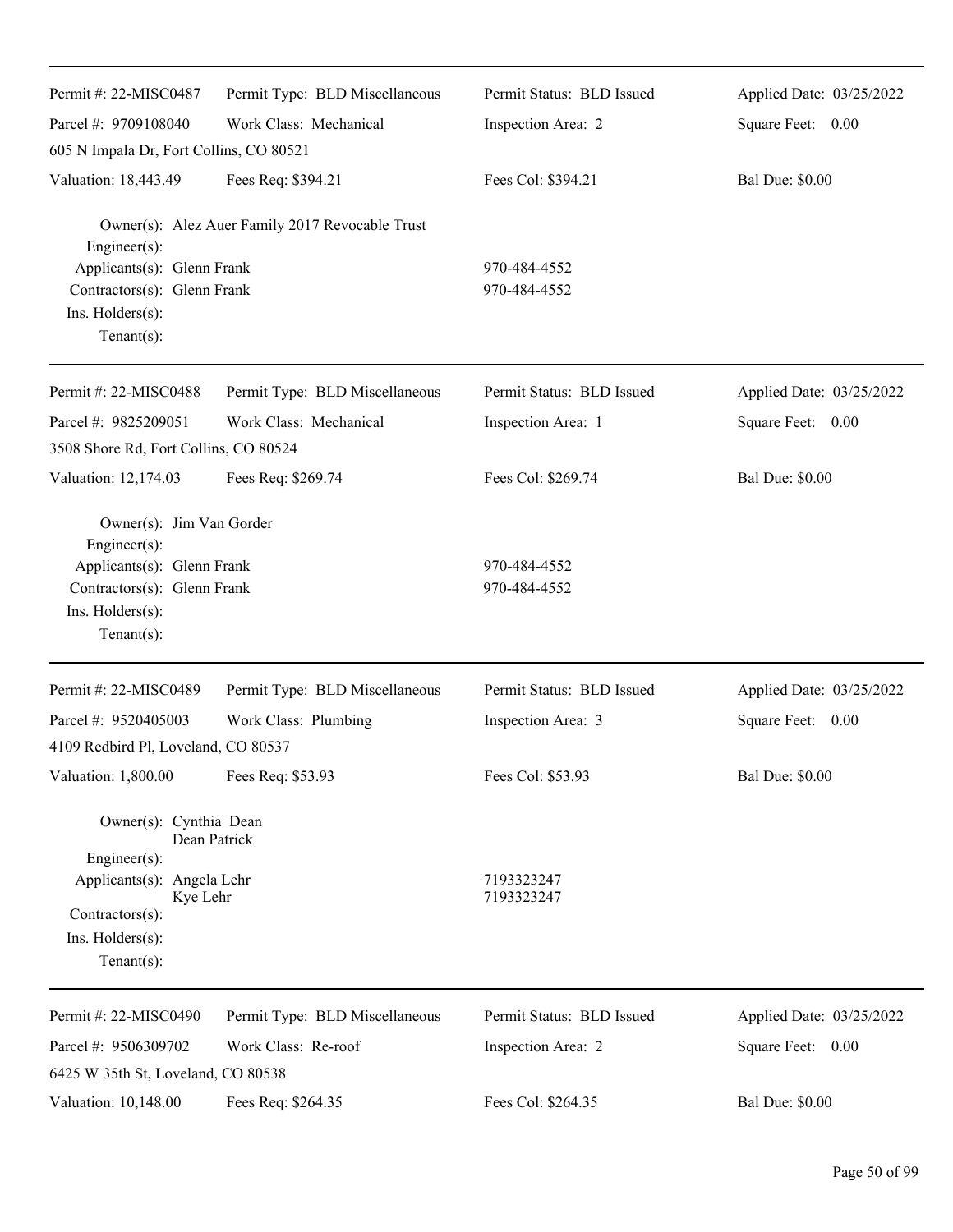| Owner(s): Charles Hautamaki<br>$Engineering(s)$ :<br>Applicants(s): John Stevens<br>Contractors(s): John Stevens<br>Ins. Holders(s):<br>Tenant $(s)$ : | Bonnie Hautamaki<br>John Stevens | 9703913977<br>9704512531<br>9704512531<br>9704512531 |                          |
|--------------------------------------------------------------------------------------------------------------------------------------------------------|----------------------------------|------------------------------------------------------|--------------------------|
| Permit #: 22-MISC0491                                                                                                                                  | Permit Type: BLD Miscellaneous   | Permit Status: BLD Issued                            | Applied Date: 03/25/2022 |
| Parcel #: 8534006702<br>4020 S County Road 7, Loveland, CO 80537                                                                                       | Work Class: Gas Piping           | Inspection Area: 3                                   | Square Feet: 0.00        |
| Valuation: 8,657.69                                                                                                                                    | Fees Req: \$298.39               | Fees Col: \$298.39                                   | <b>Bal Due: \$0.00</b>   |
| Owner(s): Judy Gladstone<br>$Engineering(s)$ :                                                                                                         |                                  | 9706857591                                           |                          |
| Applicants(s): Judy Gladstone<br>Contractors(s):<br>Ins. Holders(s):<br>Tenant $(s)$ :                                                                 |                                  | 9706857591                                           |                          |
| Permit #: 22-MISC0492                                                                                                                                  | Permit Type: BLD Miscellaneous   | Permit Status: BLD LOC                               | Applied Date: 03/25/2022 |
| Parcel #: 9517200035                                                                                                                                   | Work Class: Re-roof              | Inspection Area: 3                                   | Square Feet: 0.00        |
| 5022 W Eisenhower Blvd, Loveland, CO 80537                                                                                                             |                                  |                                                      |                          |
| Valuation: 10,950.00                                                                                                                                   | Fees Req: \$267.56               | Fees Col: \$267.56                                   | <b>Bal Due: \$0.00</b>   |
| Owner(s): Linda Cline<br>Engineer(s):                                                                                                                  |                                  | $(720)$ 980-7586                                     |                          |
| Applicants(s): Stevan Adjemian                                                                                                                         |                                  | 7207357663                                           |                          |
| Contractors(s): Stevan Adjemian<br>Ins. Holders(s):<br>Tenant $(s)$ :                                                                                  |                                  | 7207357663                                           |                          |
| Permit #: 22-MISC0493                                                                                                                                  | Permit Type: BLD Miscellaneous   | Permit Status: BLD LOC                               | Applied Date: 03/25/2022 |
| Parcel #: 9835400046                                                                                                                                   | Work Class: Mechanical           | Inspection Area: 1                                   | Square Feet: 0.00        |
| 2025 N College Ave 136, Fort Collins, CO 80524                                                                                                         |                                  |                                                      |                          |
| Valuation: 2,550.00                                                                                                                                    | Fees Req: \$62.27                | Fees Col: \$62.27                                    | <b>Bal Due: \$0.00</b>   |
| Owner(s): Lidia Alderete<br>$Engineering(s)$ :                                                                                                         |                                  | 9705992097                                           |                          |
| Applicants(s): William Froehlich                                                                                                                       |                                  | 9702861020                                           |                          |
| Contractors(s): William Froehlich<br>Ins. Holders(s):<br>Tenant $(s)$ :                                                                                |                                  | 9702861020                                           |                          |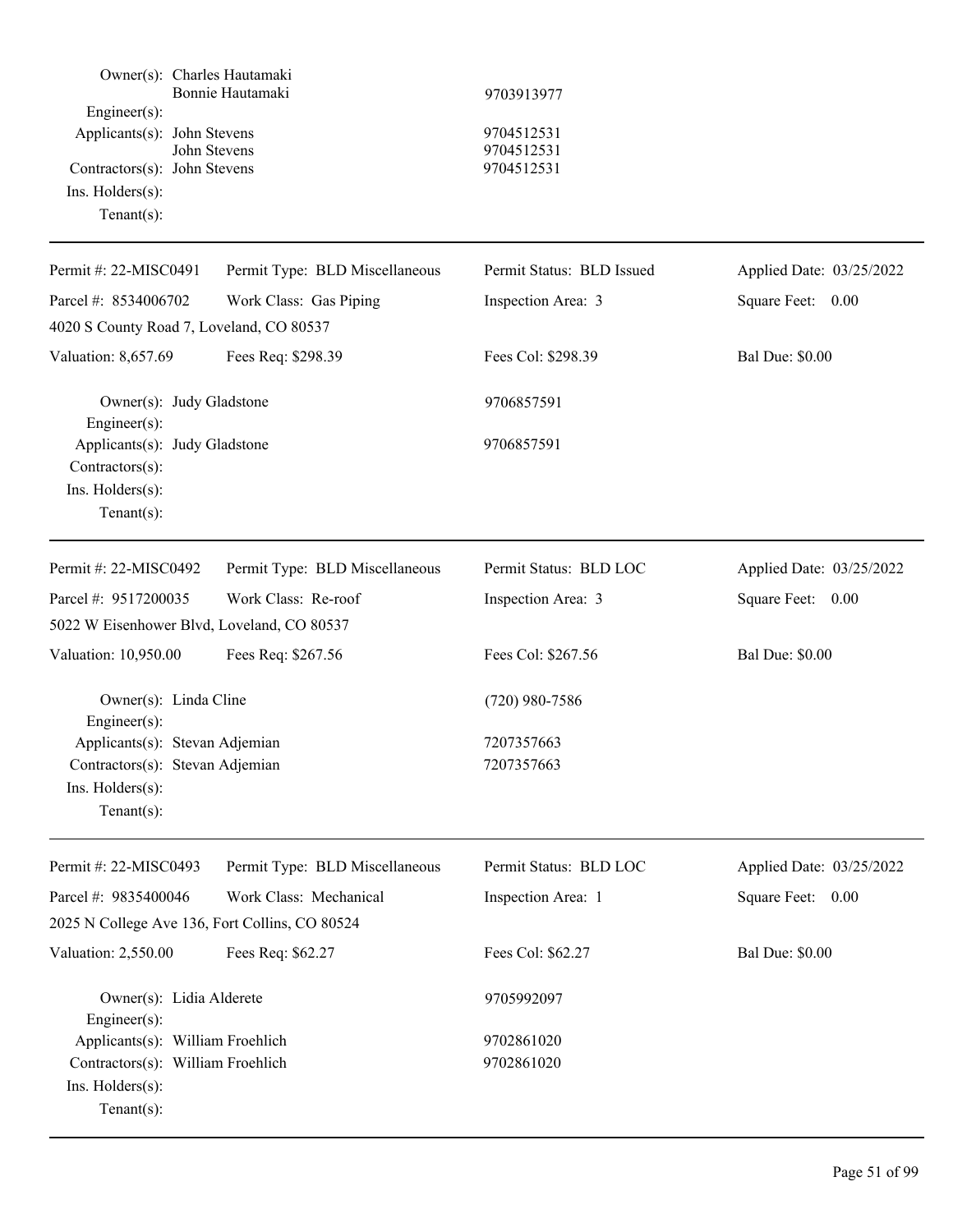| Permit #: 22-MISC0494                                 | Permit Type: BLD Miscellaneous                                             | Permit Status: BLD LOC    | Applied Date: 03/25/2022 |
|-------------------------------------------------------|----------------------------------------------------------------------------|---------------------------|--------------------------|
| Parcel #: 0623200019                                  | Work Class: Mechanical                                                     | Inspection Area: 2        | Square Feet: 0.00        |
| 8001 Enchantment Ridge Ln, Loveland, CO 80538         |                                                                            |                           |                          |
| Valuation: 23,900.00                                  | Fees Req: \$497.94                                                         | Fees Col: \$497.94        | <b>Bal Due: \$0.00</b>   |
| Owner(s): David Bartine<br>Engineer $(s)$ :           |                                                                            | $(970)$ 669-3151          |                          |
| Contractors(s):<br>Ins. Holders(s):<br>Tenant $(s)$ : | Applicants(s): One Hour Heating & Air Conditioning dba Autl $970-663-4002$ |                           |                          |
| Permit #: 22-MISC0495                                 | Permit Type: BLD Miscellaneous                                             | Permit Status: BLD LOC    | Applied Date: 03/27/2022 |
| Parcel #: 9624408010                                  | Work Class: Electrical                                                     | Inspection Area: 2        | Square Feet: 0.00        |
| 934 Cub, Fort Collins, CO                             |                                                                            |                           |                          |
| Valuation: 0.00                                       | Fees Req: \$60.00                                                          | Fees Col: \$60.00         | <b>Bal Due: \$0.00</b>   |
| Owner(s): 8348 Four Points Ct                         |                                                                            | 3035913598                |                          |
| Engineer $(s)$ :<br>Applicants(s): Eric Carlson       |                                                                            | 970-286-4286              |                          |
| Eric Carlson                                          |                                                                            | 970-286-4286              |                          |
| Contractors(s):<br>Ins. Holders(s):<br>Tenant $(s)$ : |                                                                            |                           |                          |
| Permit#: 22-MISC0496                                  | Permit Type: BLD Miscellaneous                                             | Permit Status: BLD Issued | Applied Date: 03/28/2022 |
| Parcel #: 9426300010                                  | Work Class: Electrical                                                     | Inspection Area: 3        | Square Feet: 0.00        |
| 1528 S County Road 17, Berthoud, CO 80513             |                                                                            |                           |                          |
| Valuation: 12,500.00                                  | Fees Req: \$240.00                                                         | Fees Col: \$240.00        | <b>Bal Due: \$0.00</b>   |
| $Engineering(s)$ :                                    | Owner(s): Larry Lempka Family Farm LLC                                     | $(970)$ 381-8238          |                          |
| Applicants(s): Ben Kitzman<br>Contractors(s):         |                                                                            | 9705392799                |                          |
| Ins. Holders(s):<br>Tenant $(s)$ :                    |                                                                            |                           |                          |
| Permit #: 22-MISC0497                                 | Permit Type: BLD Miscellaneous                                             | Permit Status: BLD LOC    | Applied Date: 03/28/2022 |
| Parcel #: 9829105003                                  | Work Class: Re-roof                                                        | Inspection Area: 1        | Square Feet: 0.00        |
| 3320 Burns St, Laporte, CO 80535                      |                                                                            |                           |                          |
| Valuation: 5,226.00                                   | Fees Req: \$164.33                                                         | Fees Col: \$164.33        | <b>Bal Due: \$0.00</b>   |
|                                                       |                                                                            |                           |                          |

Owner(s): David Reynolds Engineer(s):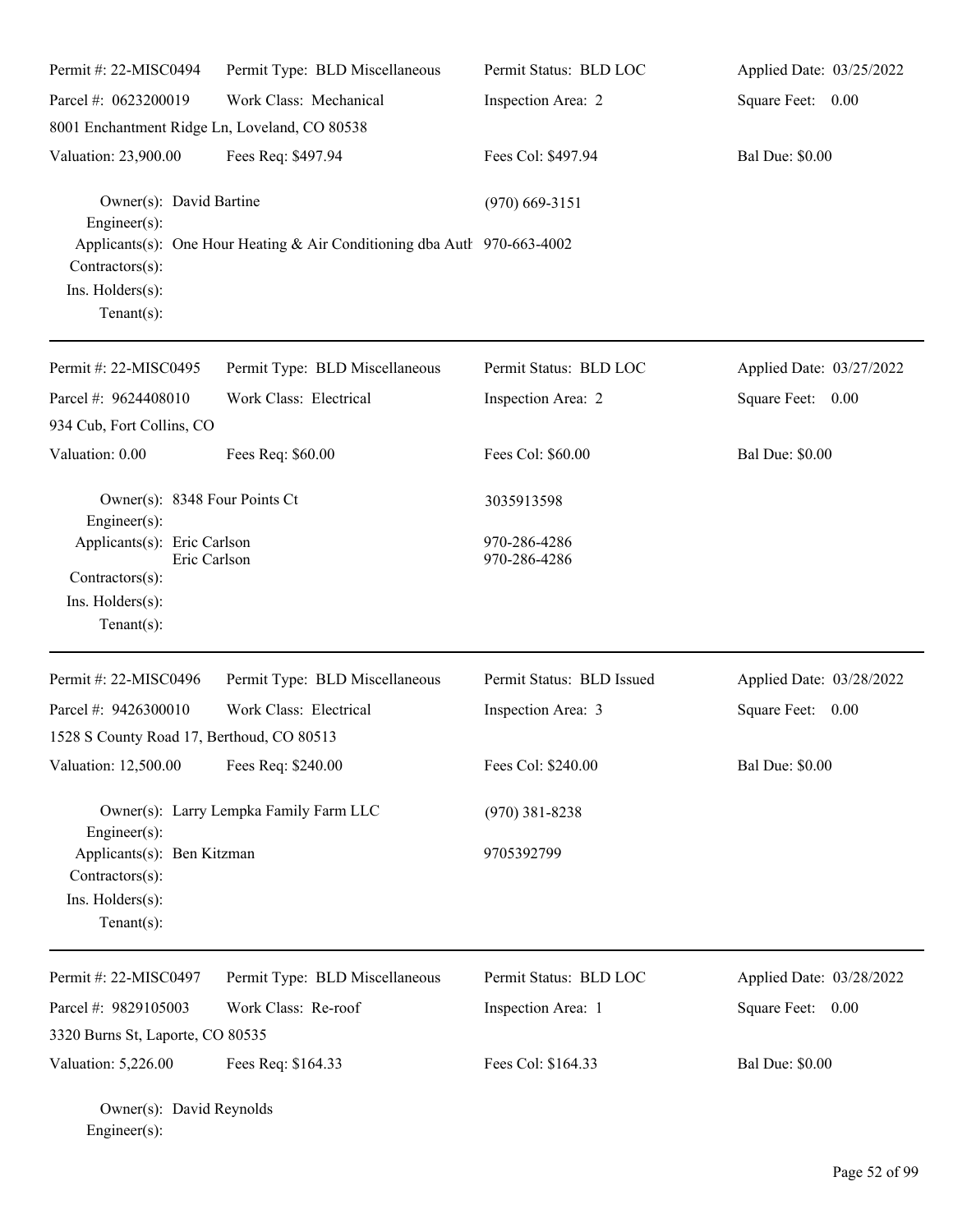| Permit #: 22-MISC0498                          | Permit Type: BLD Miscellaneous                                           | Permit Status: BLD Issued | Applied Date: 03/28/2022 |
|------------------------------------------------|--------------------------------------------------------------------------|---------------------------|--------------------------|
| Parcel #: 1626107002                           | Work Class: Mechanical                                                   | Inspection Area: 4        | Square Feet: 0.00        |
| 48 Wren Pl, Drake, CO 80515                    |                                                                          |                           |                          |
| Valuation: 17,700.00                           | Fees Req: \$433.47                                                       | Fees Col: \$433.47        | <b>Bal Due: \$0.00</b>   |
| Owner(s): Monty Britton<br>Engineer(s):        |                                                                          | $(970)$ 663-5899          |                          |
| $Contractors(s)$ :                             | Applicants(s): One Hour Heating & Air Conditioning dba Autl 970-663-4002 |                           |                          |
| Ins. Holders(s):<br>Tenant $(s)$ :             |                                                                          |                           |                          |
| Permit #: 22-MISC0499                          | Permit Type: BLD Miscellaneous                                           | Permit Status: BLD LOC    | Applied Date: 03/28/2022 |
| Parcel #: 9531305008                           | Work Class: Re-roof                                                      | Inspection Area: 3        | Square Feet: 0.00        |
| 3907 Pregel Ct, Loveland, CO 80537             |                                                                          |                           |                          |
| Valuation: 16,000.00                           | Fees Req: \$368.07                                                       | Fees Col: \$368.07        | <b>Bal Due: \$0.00</b>   |
| Owner(s): Michael Rottinghaus<br>Engineer(s):  |                                                                          | $(970)$ 481-5380          |                          |
| Applicants(s): Roof Link                       |                                                                          | 3037097484                |                          |
| Contractors(s): Ike Jon Nissen                 |                                                                          | 4805893355                |                          |
| Ins. Holders(s):                               |                                                                          |                           |                          |
| $Tenant(s)$ :                                  |                                                                          |                           |                          |
| Permit #: 22-MISC0500                          | Permit Type: BLD Miscellaneous                                           | Permit Status: BLD LOC    | Applied Date: 03/28/2022 |
| Parcel #: 9835400046                           | Work Class: Re-roof                                                      | Inspection Area: 1        | Square Feet: 0.00        |
| 2025 N College Ave 123, Fort Collins, CO 80524 |                                                                          |                           |                          |
| Valuation: 7,897.56                            | Fees Req: \$207.15                                                       | Fees Col: \$207.15        | <b>Bal Due: \$0.00</b>   |
| Engineer(s):                                   | Owner(s): * Legacy Home Sales LLC                                        |                           |                          |
| Applicants(s): Robert Roberson                 |                                                                          | 9703933520                |                          |
| Contractors(s): Robert Roberson                |                                                                          | 9703933520                |                          |
| Ins. Holders(s):<br>$Tenant(s)$ :              |                                                                          |                           |                          |
| Permit #: 22-MISC0501                          | Permit Type: BLD Miscellaneous                                           | Permit Status: BLD Issued | Applied Date: 03/28/2022 |
| Parcel #: 3435200909                           | Work Class: Boiler                                                       | Inspection Area: 4        | Square Feet: 0.00        |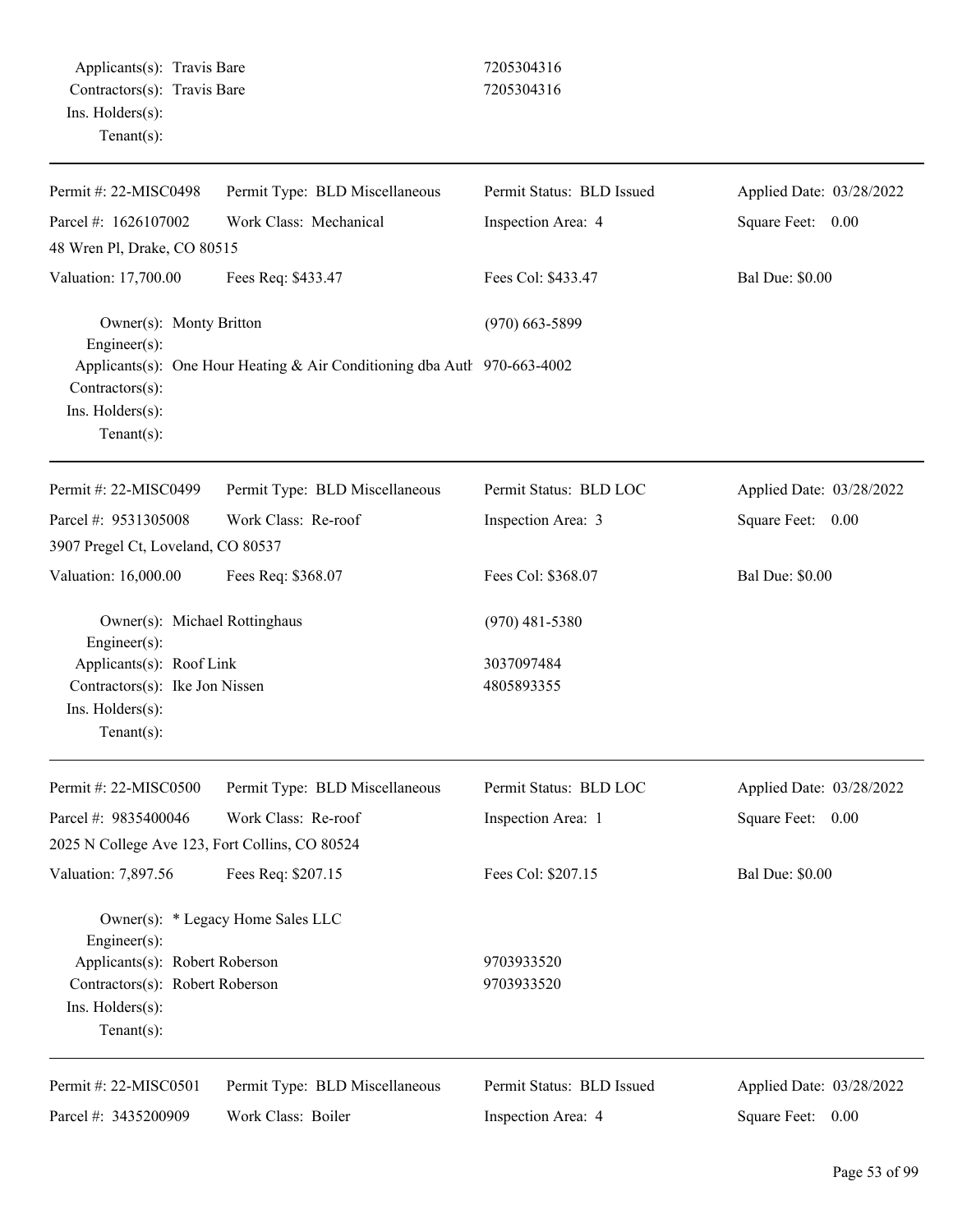7400 Highway 7, Estes Park, CO 80517 Valuation: 13,157.00 Fees Req: \$290.48 Fees Col: \$290.48 Bal Due: \$0.00 Owner(s): Annunciation Heights 9705865689 Engineer(s): Applicants(s): Gary Lee 970-586-1085 Contractors(s): Gary Lee 970-586-1085 Ins. Holders(s): Tenant(s): Permit #: 22-MISC0502 Parcel #: 8021000011 Permit Type: BLD Miscellaneous Work Class: Gas Fireplace or Stove/Log Inspection Area: 1 Insert Permit Status: BLD Issued Applied Date: 03/28/2022 Square Feet: 0.00 16185 N County Road 7, Wellington, CO 80549 Valuation: 1,000.00 Fees Req: \$53.93 Fees Col: \$53.93 Bal Due: \$0.00 Owner(s): Troyer Angel Engineer(s): Applicants(s): Troyer Angel Contractors(s): Ins. Holders(s): Tenant(s): Permit #: 22-MISC0503 Parcel #: 9535305030 Permit Type: BLD Miscellaneous Work Class: Re-roof Permit Status: BLD Void Inspection Area: 3 Applied Date: 03/28/2022 Square Feet: 0.00 3513 Bomar Ave, Loveland, CO 80537 Valuation: 6,625.15 Fees Req: \$186.00 Fees Col: \$0.00 Bal Due: \$186.00 Owner(s): Jadel Properties Inc Engineer(s): Applicants(s): NOCO Roofing 9704818712 Contractors(s): Troy Jennings 9704818712 Ins. Holders(s): Tenant(s): Permit #: 22-MISC0504 Parcel #: 9535305030 Permit Type: BLD Miscellaneous Work Class: Re-roof Permit Status: BLD LOC Inspection Area: 3 Applied Date: 03/28/2022 Square Feet: 0.00 3513 Bomar Ave, Loveland, CO 80537 Valuation: 6,624.72 Fees Req: \$186.00 Fees Col: \$186.00 Bal Due: \$0.00 Owner(s): Jadel Properties Inc Engineer(s): Applicants(s): NOCO Roofing 9704818712 Contractors(s): Troy Jennings 9704818712 Ins. Holders(s):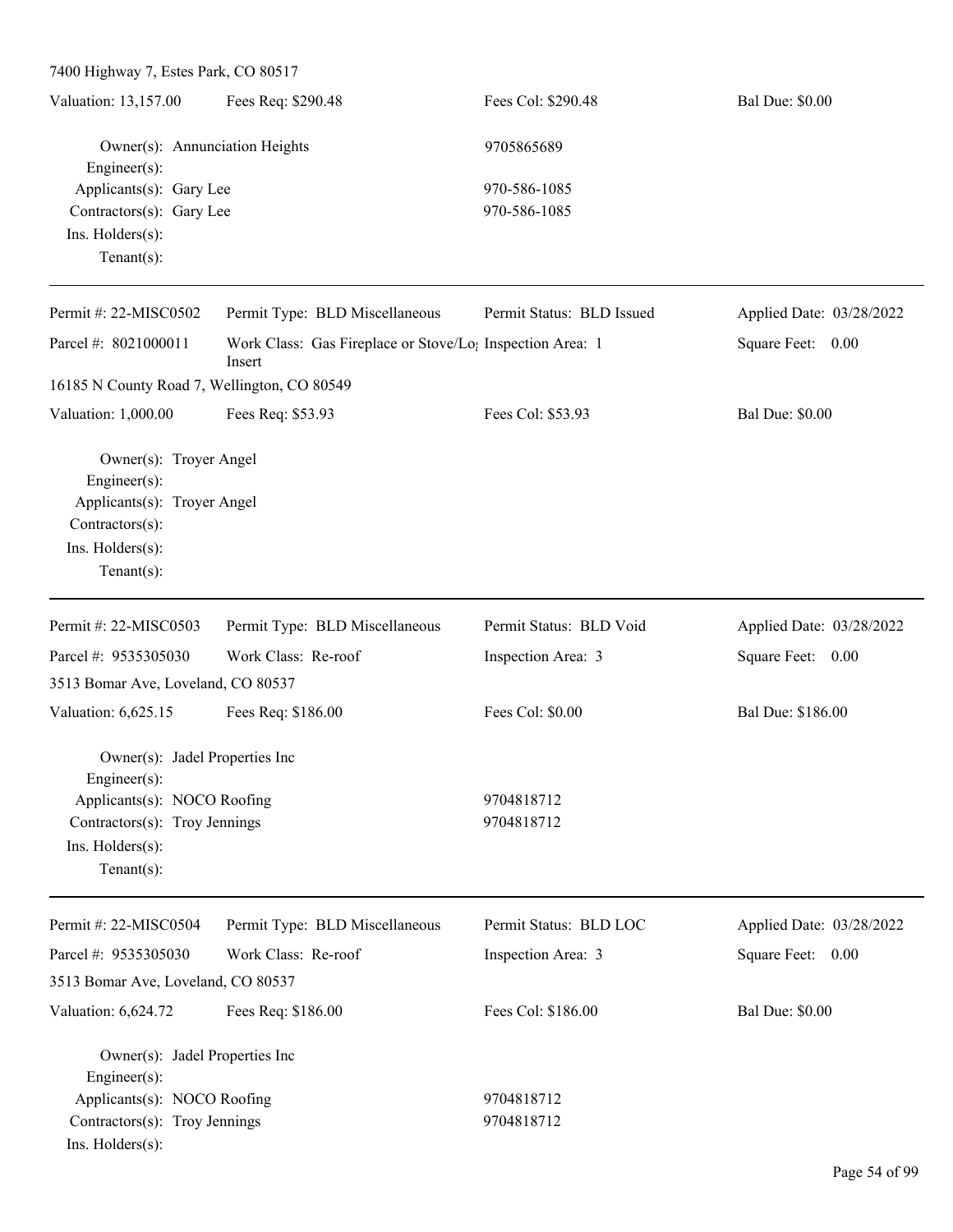| enant s |  |
|---------|--|
|         |  |
|         |  |

| Permit #: 22-MISC0505                                                                                         | Permit Type: BLD Miscellaneous                                                  | Permit Status: BLD Issued  | Applied Date: 03/28/2022 |
|---------------------------------------------------------------------------------------------------------------|---------------------------------------------------------------------------------|----------------------------|--------------------------|
| Parcel #: 9804208701                                                                                          | Work Class: Gas Fireplace or Stove/Lo <sub>1</sub> Inspection Area: 1<br>Insert |                            | Square Feet: 0.00        |
| 3051 Guinea Hill Ct, Fort Collins, CO 80524                                                                   |                                                                                 |                            |                          |
| Valuation: 6,500.00                                                                                           | Fees Req: \$145.26                                                              | Fees Col: \$145.26         | <b>Bal Due: \$0.00</b>   |
| Owner(s): Michael Laselle<br>$Engineering(s)$ :                                                               |                                                                                 | $(970)$ 669-0417           |                          |
| Applicants(s): Catherina Reynolds<br>Contractors(s): Jeffrey Reynolds<br>Ins. Holders(s):<br>Tenant $(s)$ :   |                                                                                 | 9702137962<br>970-213-7962 |                          |
| Permit #: 22-MISC0506                                                                                         | Permit Type: BLD Miscellaneous                                                  | Permit Status: BLD Issued  | Applied Date: 03/28/2022 |
| Parcel #: 2531206030                                                                                          | Work Class: Plumbing                                                            | Inspection Area: 4         | Square Feet: 0.00        |
| 1209 Koral Ct, Estes Park, CO 80517                                                                           |                                                                                 |                            |                          |
| Valuation: 15,000.00                                                                                          | Fees Req: \$371.23                                                              | Fees Col: \$371.23         | <b>Bal Due: \$0.00</b>   |
| Owner(s): * Flinton Family Trust<br>Engineer $(s)$ :<br>Contractors(s):<br>Ins. Holders(s):<br>Tenant $(s)$ : | Applicants(s): Glacier Creek Construction Inc                                   | 970-586-1685               |                          |
| Permit #: 22-MISC0507                                                                                         | Permit Type: BLD Miscellaneous                                                  | Permit Status: BLD Issued  | Applied Date: 03/28/2022 |
| Parcel #: 9826119014                                                                                          | Work Class: Gas Fireplace or Stove/Lo <sub>1</sub> Inspection Area: 1<br>Insert |                            | Square Feet: 0.00        |
| 3535 Terry Point Dr, Fort Collins, CO 80524                                                                   |                                                                                 |                            |                          |
| Valuation: 18,000.00                                                                                          | Fees Req: \$373.47                                                              | Fees Col: \$373.47         | <b>Bal Due: \$0.00</b>   |
| Owner(s): James Detling<br>Engineer(s):                                                                       |                                                                                 | $(970)$ 407-1973           |                          |
| Applicants(s): Catherina Reynolds                                                                             |                                                                                 | 9702137962                 |                          |
| Contractors(s): Jeffrey Reynolds<br>Ins. Holders(s):<br>Tenant $(s)$ :                                        |                                                                                 | 970-213-7962               |                          |
| Permit #: 22-MISC0508                                                                                         | Permit Type: BLD Miscellaneous                                                  | Permit Status: BLD Issued  | Applied Date: 03/28/2022 |
| Parcel #: 3526406004                                                                                          | Work Class: Gas Piping                                                          | Inspection Area: 4         | Square Feet: 0.00        |
| 911 Juniper Ln, Estes Park, CO 80517                                                                          |                                                                                 |                            |                          |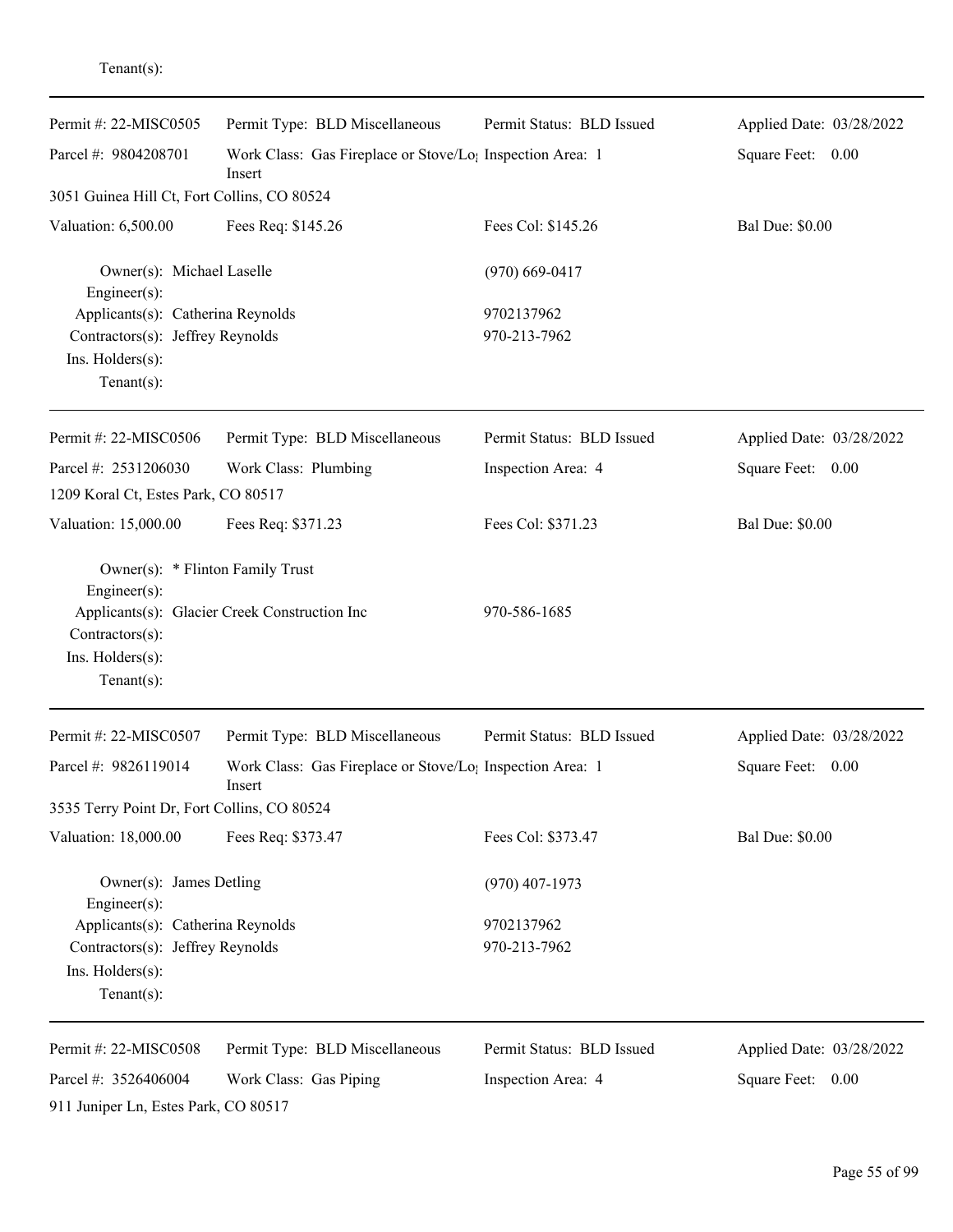| Valuation: 500.00                                                                                             | Fees Req: \$105.57             | Fees Col: \$105.57                     | <b>Bal Due: \$0.00</b>   |
|---------------------------------------------------------------------------------------------------------------|--------------------------------|----------------------------------------|--------------------------|
| Owner(s): Laura Miller                                                                                        | Michael Miller                 | 9702317258                             |                          |
| $Engineering(s)$ :<br>Applicants(s): Linda Schneider<br>Contractors(s):<br>Ins. Holders(s):<br>Tenant $(s)$ : |                                | 9702270998                             |                          |
| Permit #: 22-MISC0509                                                                                         | Permit Type: BLD Miscellaneous | Permit Status: BLD LOC                 | Applied Date: 03/28/2022 |
| Parcel #: 9530206005                                                                                          | Work Class: Re-roof            | Inspection Area: 3                     | Square Feet: 0.00        |
| 1787 Ridgecrest Dr, Loveland, CO 80537                                                                        |                                |                                        |                          |
| Valuation: 25,000.00                                                                                          | Fees Req: \$548.67             | Fees Col: \$548.67                     | <b>Bal Due: \$0.00</b>   |
| Owner(s): Jane Muhlenbruch-yee<br>Engineer $(s)$ :                                                            |                                | 9706678144                             |                          |
| Applicants(s): Brendan O'Keefe<br>Contractors(s): Jeremiah Broz<br>Ins. Holders(s):<br>Tenant $(s)$ :         | Jeremiah Broz                  | 9706910845<br>9706910845<br>9706910845 |                          |
| Permit #: 22-MISC0510                                                                                         | Permit Type: BLD Miscellaneous | Permit Status: BLD Void                | Applied Date: 03/28/2022 |
| Parcel #: 8715000018                                                                                          | Work Class: Plumbing           | Inspection Area: 2                     | Square Feet: 0.00        |
| 4733 E Mulberry St, Fort Collins, CO 805249274                                                                |                                |                                        |                          |
| Valuation: 7,592.00                                                                                           | Fees Req: \$166.00             | Fees Col: \$166.00                     | <b>Bal Due: \$0.00</b>   |
| Owner(s): Lloyd Kerr<br>$Engineering(s)$ :                                                                    |                                | $(970)$ 581-6511                       |                          |
| Applicants(s): Morgan Lopez<br>Contractors(s):<br>Ins. Holders(s):<br>Tenant $(s)$ :                          | Mark Lancaster                 | 9702156539<br>9705560544               |                          |
| Permit #: 22-MISC0511                                                                                         | Permit Type: BLD Miscellaneous | Permit Status: BLD Issued              | Applied Date: 03/28/2022 |
| Parcel #: 9836122002                                                                                          | Work Class: Mechanical         | Inspection Area: 1                     | Square Feet: 0.00        |
| 704 Knollwood Cir, Fort Collins, CO 80524                                                                     |                                |                                        |                          |
| Valuation: 5,472.92                                                                                           | Fees Req: \$124.51             | Fees Col: \$124.51                     | <b>Bal Due: \$0.00</b>   |
| Owner(s): Matthew Leman<br>Engineer(s):                                                                       |                                |                                        |                          |
| Applicants(s): Glenn Frank                                                                                    |                                | 970-484-4552                           |                          |
| Contractors(s): Glenn Frank<br>Ins. Holders(s):                                                               |                                | 970-484-4552                           |                          |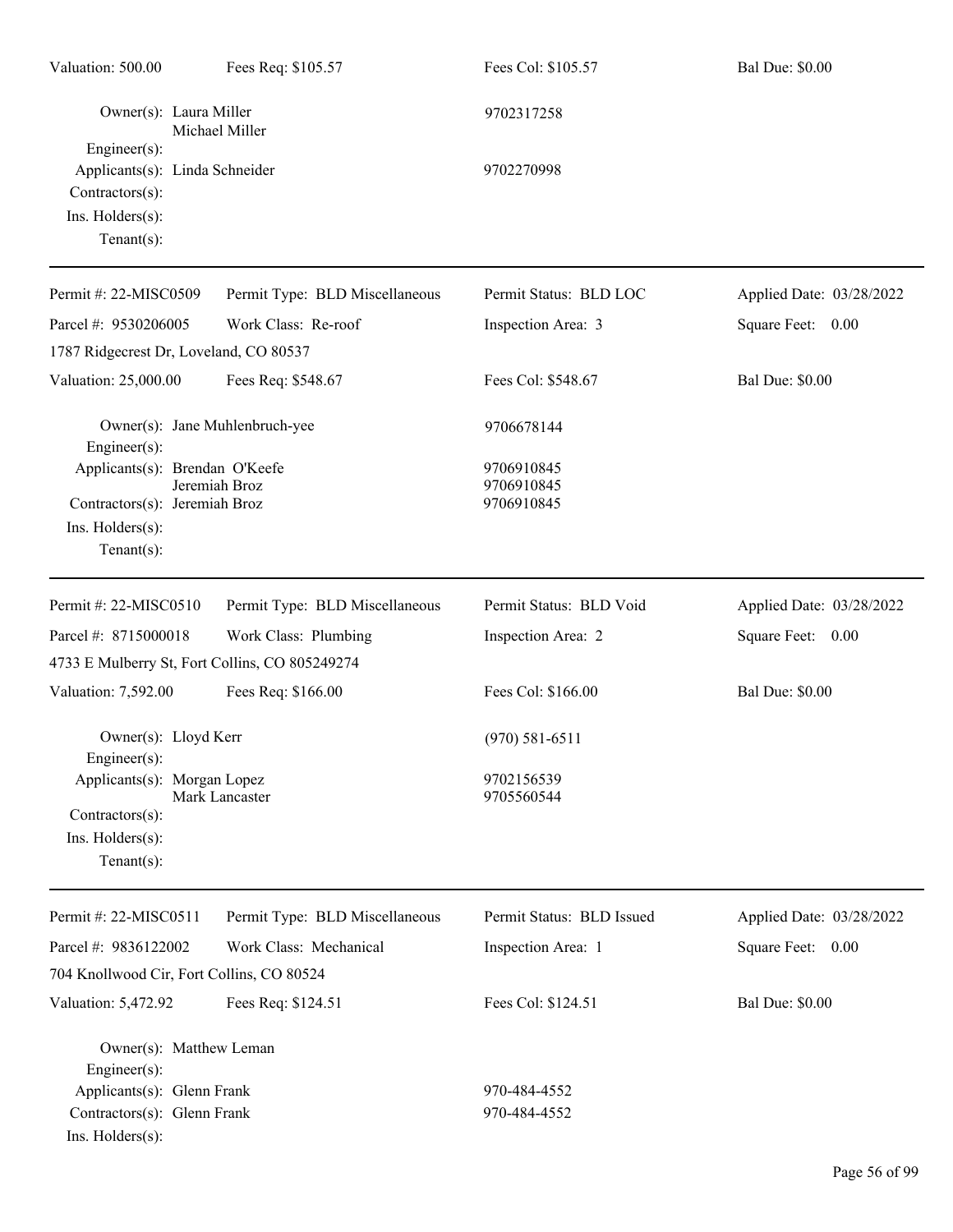| Permit #: 22-MISC0512                                                                                                      | Permit Type: BLD Miscellaneous                                                  | Permit Status: BLD Issued                | Applied Date: 03/28/2022 |
|----------------------------------------------------------------------------------------------------------------------------|---------------------------------------------------------------------------------|------------------------------------------|--------------------------|
| Parcel #: 9731307010                                                                                                       | Work Class: Gas Fireplace or Stove/Lo <sub>1</sub> Inspection Area: 2<br>Insert |                                          | Square Feet: 0.00        |
| 4816 Parkview Dr, Fort Collins, CO 80526                                                                                   |                                                                                 |                                          |                          |
| Valuation: 6,305.00                                                                                                        | Fees Req: \$205.26                                                              | Fees Col: \$205.26                       | <b>Bal Due: \$0.00</b>   |
| Owner(s): Doug Post<br>Engineer $(s)$ :                                                                                    |                                                                                 | 9709883887                               |                          |
| Applicants(s): Catherina Reynolds<br>Fyrepro Inc<br>Contractors(s): Jeffrey Reynolds<br>Ins. Holders(s):<br>Tenant $(s)$ : |                                                                                 | 9702137962<br>9702137962<br>970-213-7962 |                          |
| Permit #: 22-MISC0513                                                                                                      | Permit Type: BLD Miscellaneous                                                  | Permit Status: BLD LOC                   | Applied Date: 03/28/2022 |
| Parcel #: 9625300010                                                                                                       | Work Class: Mechanical                                                          | Inspection Area: 2                       | Square Feet: 0.00        |
| 5786 Brookside Ct, Loveland, CO 80538                                                                                      |                                                                                 |                                          |                          |
| Valuation: 2,550.00                                                                                                        | Fees Req: \$62.27                                                               | Fees Col: \$62.27                        | <b>Bal Due: \$0.00</b>   |
| Owner(s): Patricia Allen<br>$Engineering(s)$ :                                                                             |                                                                                 | $(970)$ 290-7797                         |                          |
| Applicants(s): William Froehlich<br>Contractors(s): William Froehlich<br>Ins. Holders(s):<br>Tenant $(s)$ :                |                                                                                 | 9702861020<br>9702861020                 |                          |
| Permit #: 22-MISC0514                                                                                                      | Permit Type: BLD Miscellaneous                                                  | Permit Status: BLD LOC                   | Applied Date: 03/28/2022 |
| Parcel #: 9626000005                                                                                                       | Work Class: Mechanical                                                          | Inspection Area: 2                       | Square Feet:<br>0.00     |
| 605 W 57th St 19, Loveland, CO 80538                                                                                       |                                                                                 |                                          |                          |
| Valuation: 2,550.00                                                                                                        | Fees Req: \$62.27                                                               | Fees Col: \$62.27                        | <b>Bal Due: \$0.00</b>   |
| Owner(s): Donna Sauer<br>$Engineering(s)$ :                                                                                |                                                                                 | $(970)$ 669-0753                         |                          |
| Applicants(s): William Froehlich                                                                                           |                                                                                 | 9702861020                               |                          |
| Contractors(s): William Froehlich<br>Ins. Holders(s):<br>Tenant $(s)$ :                                                    |                                                                                 | 9702861020                               |                          |
| Permit #: 22-MISC0515                                                                                                      | Permit Type: BLD Miscellaneous                                                  | Permit Status: BLD LOC                   | Applied Date: 03/28/2022 |
| Parcel #: 3036000060                                                                                                       | Work Class: Gas Fireplace or Stove/Lo <sub>1</sub> Inspection Area: 5<br>Insert |                                          | Square Feet: 0.00        |

106 Elk Valley Rd, Red Feather Lakes, CO 80545

Tenant(s):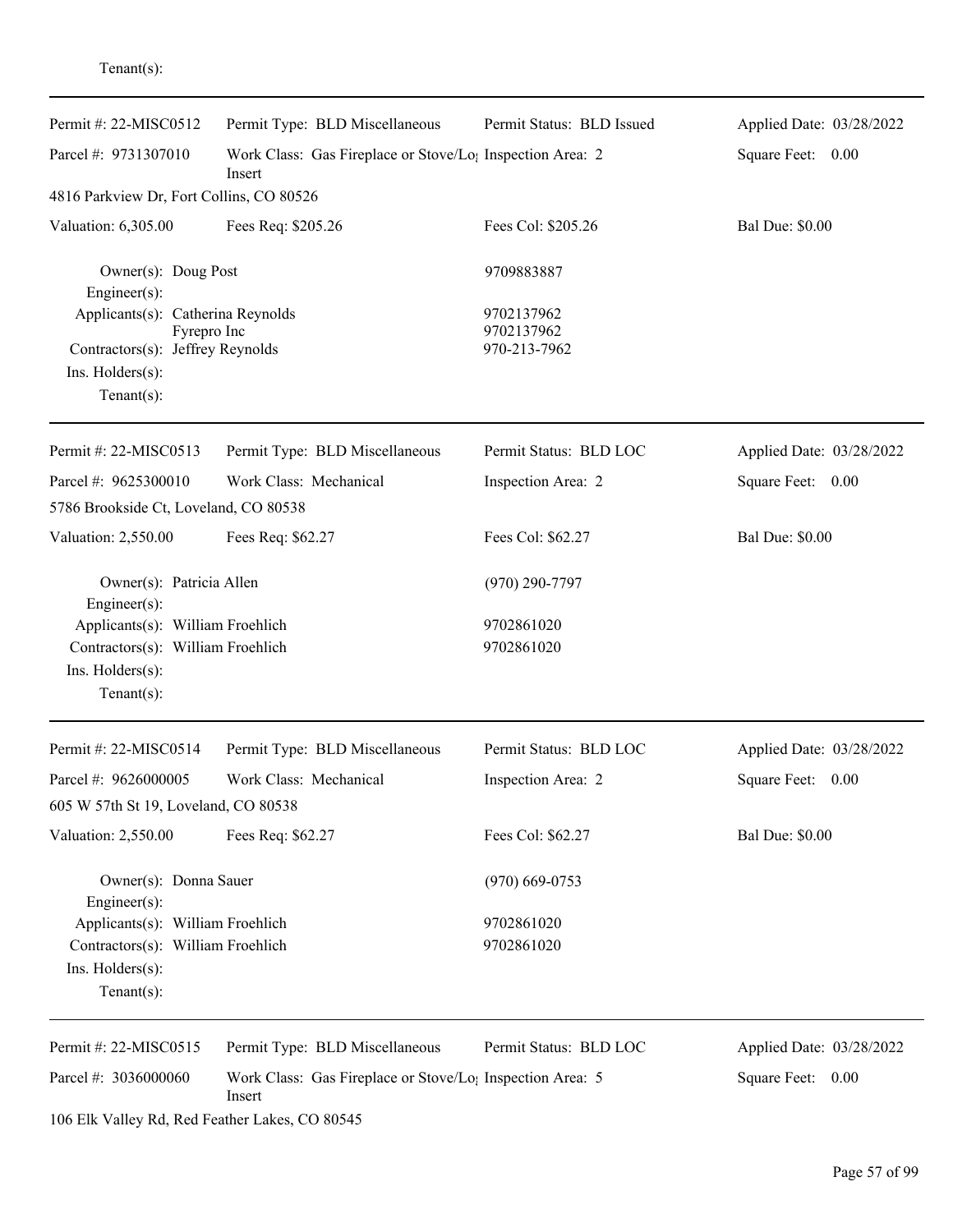| Valuation: 9,509.00                                                                                                                 | Fees Req: \$207.50             | Fees Col: \$207.50                                                   | <b>Bal Due: \$0.00</b>   |
|-------------------------------------------------------------------------------------------------------------------------------------|--------------------------------|----------------------------------------------------------------------|--------------------------|
| Owner(s): Keith Frank<br>$Engineering(s)$ :<br>Applicants(s): Alan Erps<br>$Contractors(s)$ :<br>Ins. Holders(s):<br>Tenant $(s)$ : |                                | $(928) 533 - 9529$<br>970-690-5969                                   |                          |
| Permit #: 22-MISC0516                                                                                                               | Permit Type: BLD Miscellaneous | Permit Status: BLD Issued                                            | Applied Date: 03/29/2022 |
| Parcel #: 2531206012                                                                                                                | Work Class: Re-roof            | Inspection Area: 4                                                   | Square Feet: 0.00        |
| 1151 Tall Pines Dr, Estes Park, CO 80517                                                                                            |                                |                                                                      |                          |
| Valuation: 12,500.00                                                                                                                | Fees Req: \$305.89             | Fees Col: \$305.89                                                   | <b>Bal Due: \$0.00</b>   |
| Owner(s): Dale Morris<br>Engineer(s):<br>Applicants(s): Kendal Kessler<br>Contractors(s): Kendal Kessler                            | Dennis Madison                 | $(303) 502 - 7273$<br>$(303) 502 - 7273$<br>9702276488<br>9702276488 |                          |
| Ins. Holders(s):<br>Tenant $(s)$ :                                                                                                  |                                |                                                                      |                          |
| Permit #: 22-MISC0517                                                                                                               | Permit Type: BLD Miscellaneous | Permit Status: BLD Issued                                            | Applied Date: 03/29/2022 |
| Parcel #: 0401000022                                                                                                                | Work Class: Electrical         | Inspection Area: 3                                                   | Square Feet: 0.00        |
| 6789 Homer Rd, Loveland, CO 80537                                                                                                   |                                |                                                                      |                          |
| Valuation: 500.00                                                                                                                   | Fees Req: \$120.00             | Fees Col: \$120.00                                                   | <b>Bal Due: \$0.00</b>   |
| Owner(s): Kerstin Parker<br>Engineer $(s)$ :                                                                                        |                                | $(720)$ 436-5496                                                     |                          |
| Applicants(s): Kerstin Parker<br>Contractors(s):<br>Ins. Holders(s):<br>Tenant $(s)$ :                                              |                                | $(720)$ 436-5496                                                     |                          |
| Permit #: 22-MISC0518                                                                                                               | Permit Type: BLD Miscellaneous | Permit Status: BLD LOC                                               | Applied Date: 03/29/2022 |
| Parcel #: 9531216002                                                                                                                | Work Class: Re-roof            | Inspection Area: 3                                                   | Square Feet: 0.00        |
| 6469 Wild Plum Dr, Loveland, CO 80537                                                                                               |                                |                                                                      |                          |
| Valuation: 22,304.85                                                                                                                | Fees Req: \$505.74             | Fees Col: \$505.74                                                   | <b>Bal Due: \$0.00</b>   |
| Owner(s): Amy Gurske<br>$Enginer(s)$ :                                                                                              |                                | 480-707-9316                                                         |                          |
| Applicants(s): John Sokoll                                                                                                          |                                | 9707448411                                                           |                          |
| Contractors(s): John Sokoll<br>Ins. Holders(s):<br>Tenant $(s)$ :                                                                   |                                | 9707448411                                                           |                          |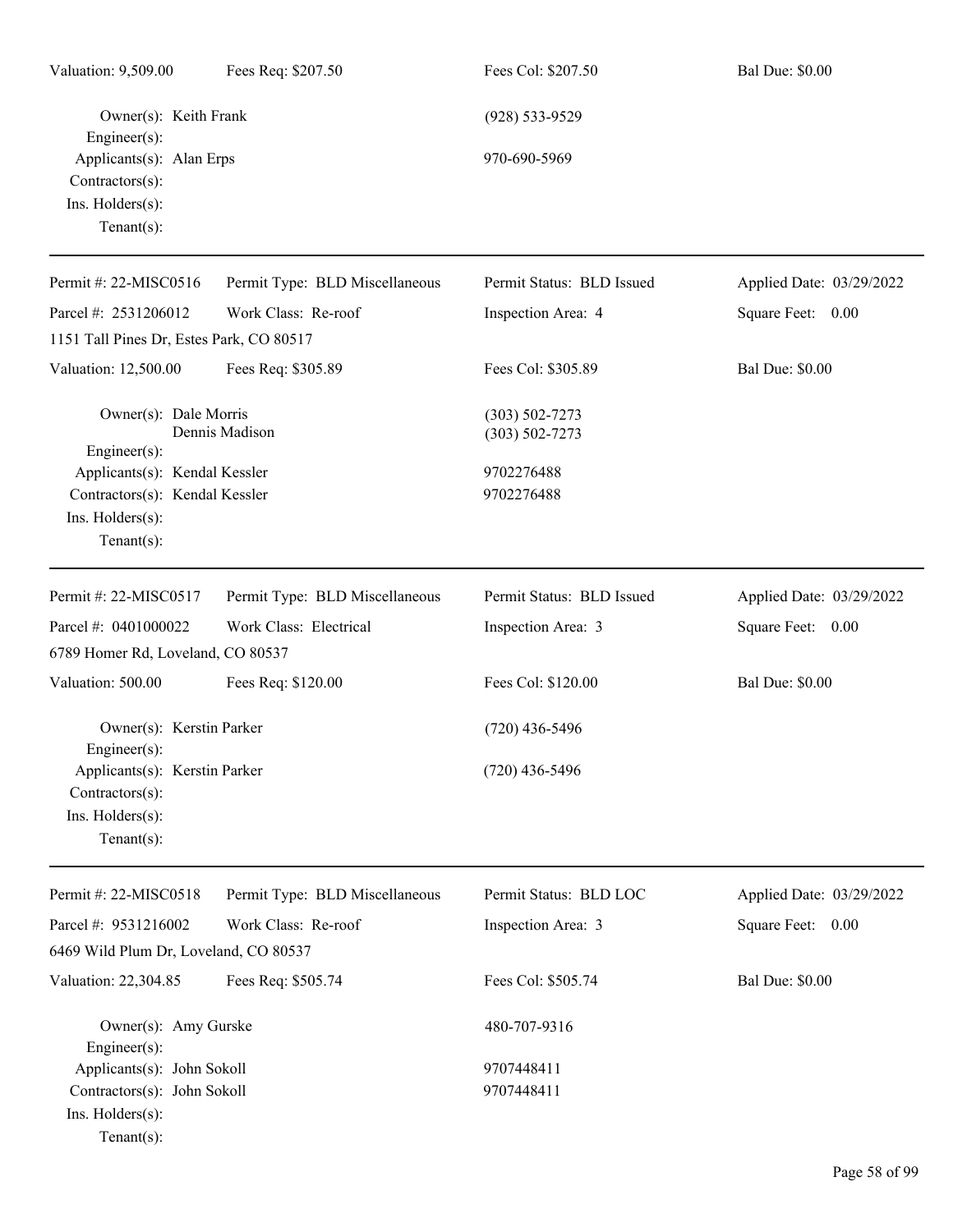| Permit #: 22-MISC0519                                                                         | Permit Type: BLD Miscellaneous | Permit Status: BLD LOC    | Applied Date: 03/29/2022 |
|-----------------------------------------------------------------------------------------------|--------------------------------|---------------------------|--------------------------|
| Parcel #: 9835400046                                                                          | Work Class: Re-roof            | Inspection Area: 1        | Square Feet: 0.00        |
| 2025 N College Ave 280, Fort Collins, CO 80524                                                |                                |                           |                          |
| Valuation: 4,000.00                                                                           | Fees Req: \$127.29             | Fees Col: \$127.29        | <b>Bal Due: \$0.00</b>   |
| Owner(s): Edmundo Jiminez<br>Engineer(s):<br>Applicants(s): Erik Jimenez<br>Contractors(s):   |                                | 9703427617                |                          |
| Ins. Holders(s):<br>Tenant $(s)$ :                                                            |                                |                           |                          |
| Permit #: 22-MISC0520                                                                         | Permit Type: BLD Miscellaneous | Permit Status: BLD LOC    | Applied Date: 03/29/2022 |
| Parcel #: 9403106017                                                                          | Work Class: Re-roof            | Inspection Area: 3        | Square Feet: 0.00        |
| 1517 Rancho Way, Loveland, CO 80537                                                           |                                |                           |                          |
| Valuation: 11,447.64                                                                          | Fees Req: \$285.60             | Fees Col: \$285.60        | <b>Bal Due: \$0.00</b>   |
| Owner(s): Brian Woods<br>Engineer(s):                                                         |                                | 3037464134                |                          |
| Applicants(s): John Sokoll                                                                    |                                | 9707448411                |                          |
| Contractors(s): John Sokoll                                                                   |                                | 9707448411                |                          |
| Ins. Holders(s):<br>Tenant $(s)$ :                                                            |                                |                           |                          |
| Permit #: 22-MISC0521                                                                         | Permit Type: BLD Miscellaneous | Permit Status: BLD Issued | Applied Date: 03/29/2022 |
| Parcel #: 9430311020                                                                          | Work Class: Demolition         | Inspection Area: 3        | Square Feet: 0.00        |
| 5101 Gary Dr, Berthoud, CO 80513                                                              |                                |                           |                          |
| Valuation: 1,000.00                                                                           | Fees Req: \$51.64              | Fees Col: \$51.64         | <b>Bal Due: \$0.00</b>   |
| Owner(s): Quinn Jackson<br>Engineer(s):                                                       |                                | $(970) 820 - 8013$        |                          |
| Applicants(s): Adam Trainor<br>Contractors(s): Adam Trainor<br>Ins. Holders(s):<br>Tenant(s): |                                | 9705152264<br>9705152264  |                          |
| Permit #: 22-MISC0522                                                                         | Permit Type: BLD Miscellaneous | Permit Status: BLD Issued | Applied Date: 03/29/2022 |
| Parcel #: 2924405014                                                                          | Work Class: Mechanical         |                           | Square Feet:<br>0.00     |
| 434 Montcalm Dr, Livermore, CO 80536                                                          |                                | Inspection Area: 5        |                          |
|                                                                                               |                                |                           |                          |
| Valuation: 11,400.00                                                                          | Fees Req: \$248.99             | Fees Col: \$248.99        | <b>Bal Due: \$0.00</b>   |
| Owner(s): Troy Bryant III<br>Engineer(s):                                                     |                                | $(970) 685 - 0974$        |                          |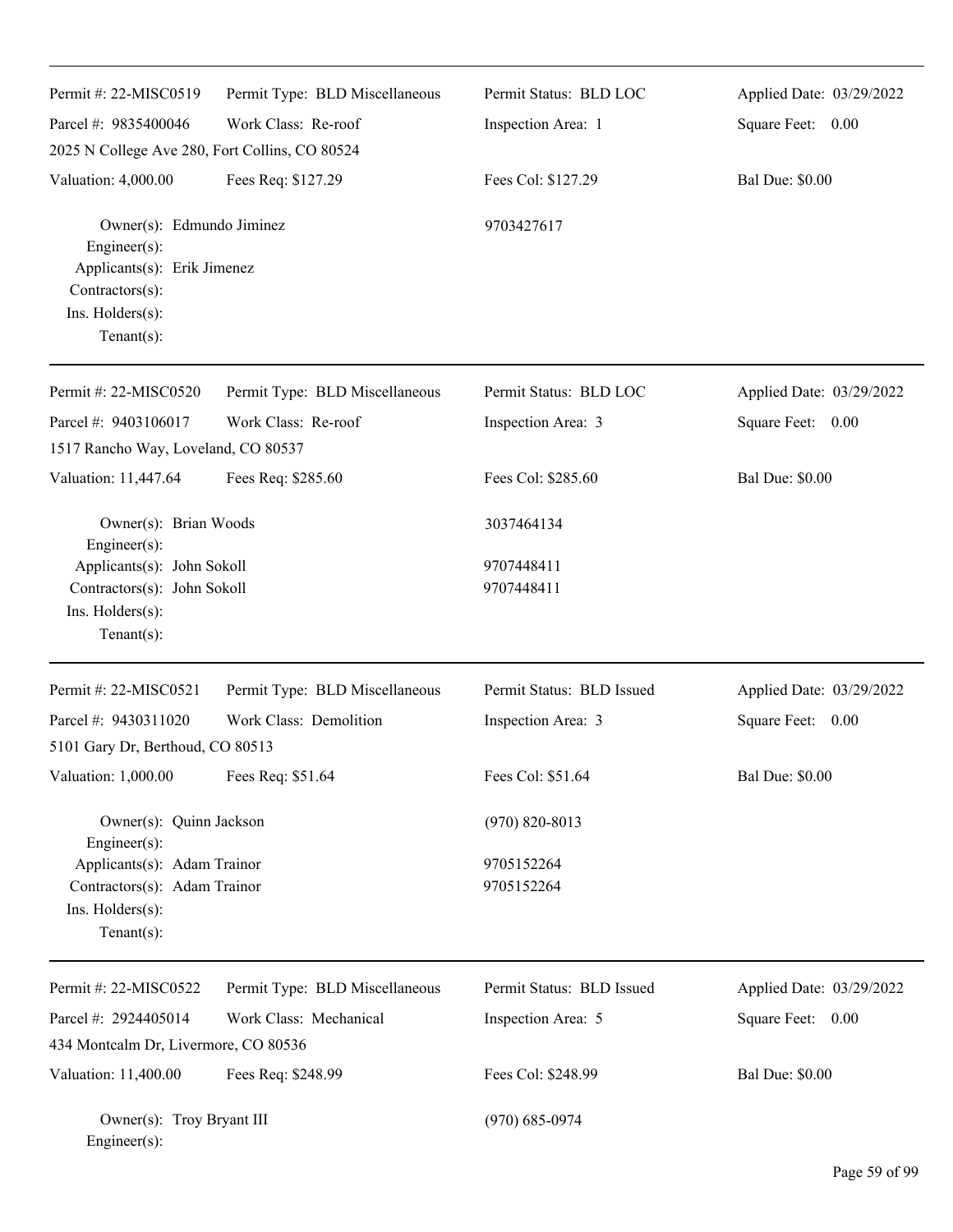| Permit #: 22-MISC0523                                                                                        | Permit Type: BLD Miscellaneous                                                  | Permit Status: BLD Issued   | Applied Date: 03/29/2022 |
|--------------------------------------------------------------------------------------------------------------|---------------------------------------------------------------------------------|-----------------------------|--------------------------|
| Parcel #: 9823113048                                                                                         | Work Class: Mechanical                                                          | Inspection Area: 1          | Square Feet: 0.00        |
| 4248 Eagle Lake S, Fort Collins, CO 80524                                                                    |                                                                                 |                             |                          |
| Valuation: 4,248.35                                                                                          | Fees Req: \$163.77                                                              | Fees Col: \$163.77          | <b>Bal Due: \$0.00</b>   |
| Owner(s): David Smith<br>Engineer(s):                                                                        |                                                                                 | $(970)$ 282-9067            |                          |
| Applicants(s): Robert Weisser                                                                                |                                                                                 | 970-493-2050                |                          |
| Contractors(s): Robert Weisser                                                                               |                                                                                 | 970-493-2050                |                          |
| Ins. Holders(s):<br>Tenant $(s)$ :                                                                           |                                                                                 |                             |                          |
| Permit #: 22-MISC0524                                                                                        | Permit Type: BLD Miscellaneous                                                  | Permit Status: BLD LOC      | Applied Date: 03/29/2022 |
| Parcel #: 9812105003                                                                                         | Work Class: Gas Fireplace or Stove/Lo <sub>1</sub> Inspection Area: 1<br>Insert |                             | Square Feet: 0.00        |
| 633 Gait Cir, Fort Collins, CO 80524                                                                         |                                                                                 |                             |                          |
| Valuation: 5,456.42                                                                                          | Fees Req: \$124.51                                                              | Fees Col: \$124.51          | <b>Bal Due: \$0.00</b>   |
| Owner(s): Joel Adams<br>$Engineering(s)$ :                                                                   |                                                                                 | 970-402-6358                |                          |
| Applicants(s): Western Fireplace Supply<br>Contractors(s): Chris Tenan<br>Ins. Holders(s):<br>Tenant $(s)$ : |                                                                                 | 97049896793<br>970-498-9679 |                          |
| Permit #: 22-MISC0525                                                                                        | Permit Type: BLD Miscellaneous                                                  | Permit Status: BLD Issued   | Applied Date: 03/29/2022 |
| Parcel #: 9624213008                                                                                         | Work Class: Plumbing                                                            | Inspection Area: 2          | Square Feet:<br>0.00     |
| 7856 Midland Ct, Fort Collins, CO 80525                                                                      |                                                                                 |                             |                          |
| Valuation: 6,260.00                                                                                          | Fees Req: \$145.26                                                              | Fees Col: \$145.26          | <b>Bal Due: \$0.00</b>   |
| Owner(s): Anne Hanify<br>Engineer(s):                                                                        |                                                                                 | 970-846-8476                |                          |
| Applicants(s): Timothy McCain<br>Contractors(s):<br>Ins. Holders(s):<br>Tenant $(s)$ :                       |                                                                                 | 6306154580                  |                          |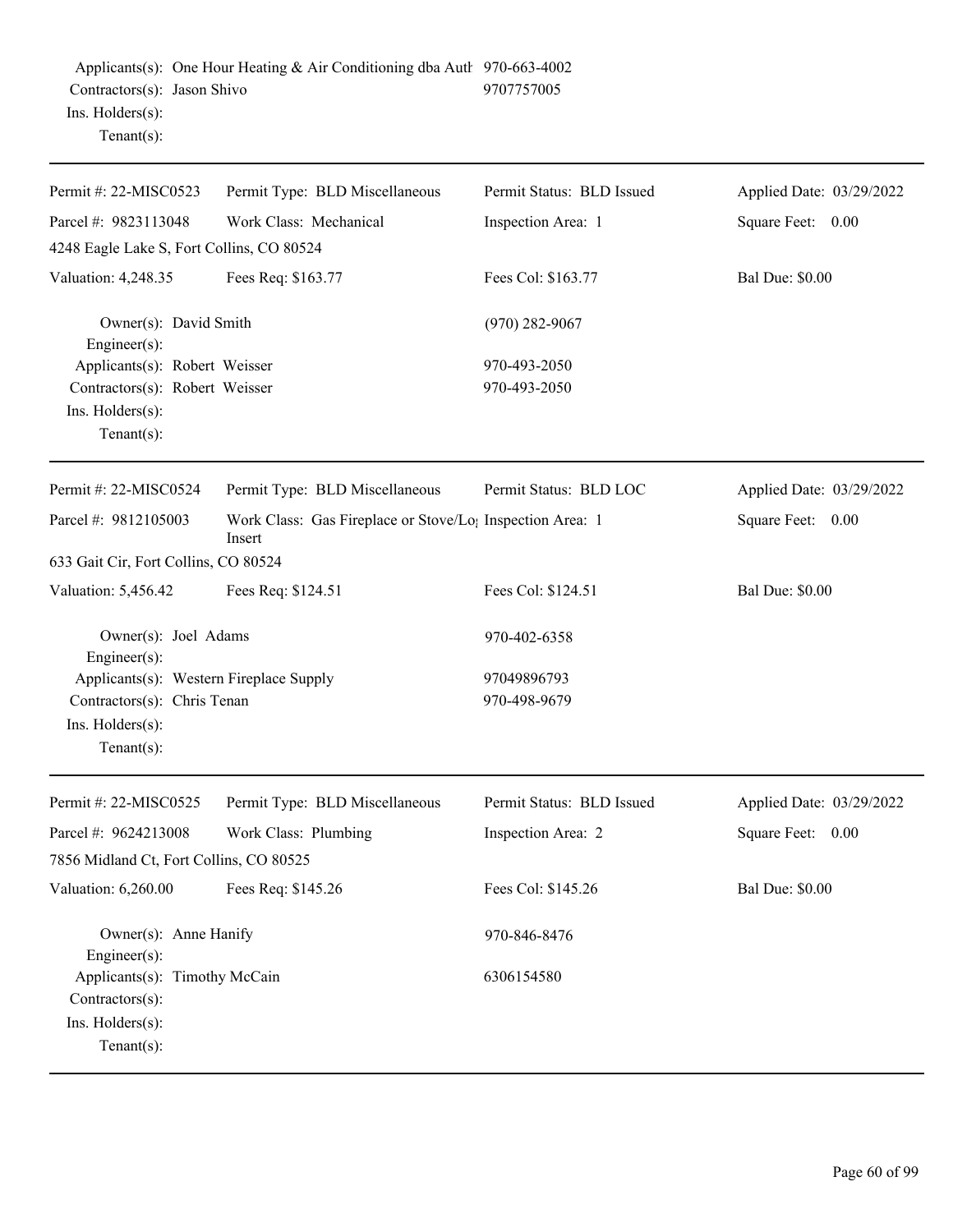| Permit #: 22-MISC0526                                                                                                                            | Permit Type: BLD Miscellaneous                                                  | Permit Status: BLD Issued | Applied Date: 03/29/2022 |
|--------------------------------------------------------------------------------------------------------------------------------------------------|---------------------------------------------------------------------------------|---------------------------|--------------------------|
| Parcel #: 3534100058                                                                                                                             | Work Class: Inspect Perm Foundation - Inspection Area: 4<br>MH                  |                           | Square Feet: 0.00        |
| 2033 Eagle Cliff Rd, Estes Park, CO 80517                                                                                                        |                                                                                 |                           |                          |
| Valuation: 0.00                                                                                                                                  | Fees Req: \$51.64                                                               | Fees Col: \$51.64         | <b>Bal Due: \$0.00</b>   |
| Owner(s): Richard Shilhan JR<br>Engineer $(s)$ :                                                                                                 |                                                                                 | $(970)$ 232-5308          |                          |
| Applicants(s): Lisa Shilhan<br>$Contractors(s)$ :<br>Ins. Holders(s):<br>Tenant $(s)$ :                                                          |                                                                                 | $(970)$ 232-5309          |                          |
| Permit #: 22-MISC0527                                                                                                                            | Permit Type: BLD Miscellaneous                                                  | Permit Status: BLD Issued | Applied Date: 03/30/2022 |
| Parcel #: 9812306701                                                                                                                             | Work Class: Mechanical                                                          | Inspection Area: 1        | Square Feet: 0.00        |
| 6112 N County Road 15, Fort Collins, CO 80524                                                                                                    |                                                                                 |                           |                          |
| Valuation: 18,413.00                                                                                                                             | Fees Req: \$394.21                                                              | Fees Col: \$394.21        | <b>Bal Due: \$0.00</b>   |
| Owner(s): Peter Gustafson<br>Engineer $(s)$ :<br>Applicants(s): IMS Heating & Air Inc<br>$Contractors(s)$ :<br>Ins. Holders(s):<br>$Tenant(s)$ : |                                                                                 | 970-532-0123              |                          |
| Permit #: 22-MISC0528                                                                                                                            | Permit Type: BLD Miscellaneous                                                  | Permit Status: BLD Void   | Applied Date: 03/30/2022 |
| Parcel #: 3410205002<br>3423 Eaglecliff Circle Dr, Estes Park, CO 80517                                                                          | Work Class: Electrical                                                          | Inspection Area: 4        | Square Feet:<br>$0.00\,$ |
| Valuation: 80,000.00                                                                                                                             | Fees Req:                                                                       | Fees Col:                 | <b>Bal Due:</b>          |
| Owner(s): Bob Iwanicki<br>$Engineering(s)$ :                                                                                                     |                                                                                 | 970-586-9342              |                          |
| Applicants(s): William Roach Jr<br>$Contractors(s)$ :<br>Ins. Holders(s):<br>Tenant $(s)$ :                                                      |                                                                                 | 9706528450                |                          |
| Permit #: 22-MISC0529                                                                                                                            | Permit Type: BLD Miscellaneous                                                  | Permit Status: BLD LOC    | Applied Date: 03/30/2022 |
| Parcel #: 9708100015                                                                                                                             | Work Class: Gas Fireplace or Stove/Lo <sub>1</sub> Inspection Area: 2<br>Insert |                           | Square Feet: 0.00        |
| 3134 Laporte Ave, Fort Collins, CO 80521                                                                                                         |                                                                                 |                           |                          |
| Valuation: 4,829.96                                                                                                                              | Fees Req: \$103.77                                                              | Fees Col: \$103.77        | <b>Bal Due: \$0.00</b>   |
| Owner(s): Alexander Alvarez                                                                                                                      |                                                                                 | 9709807417                |                          |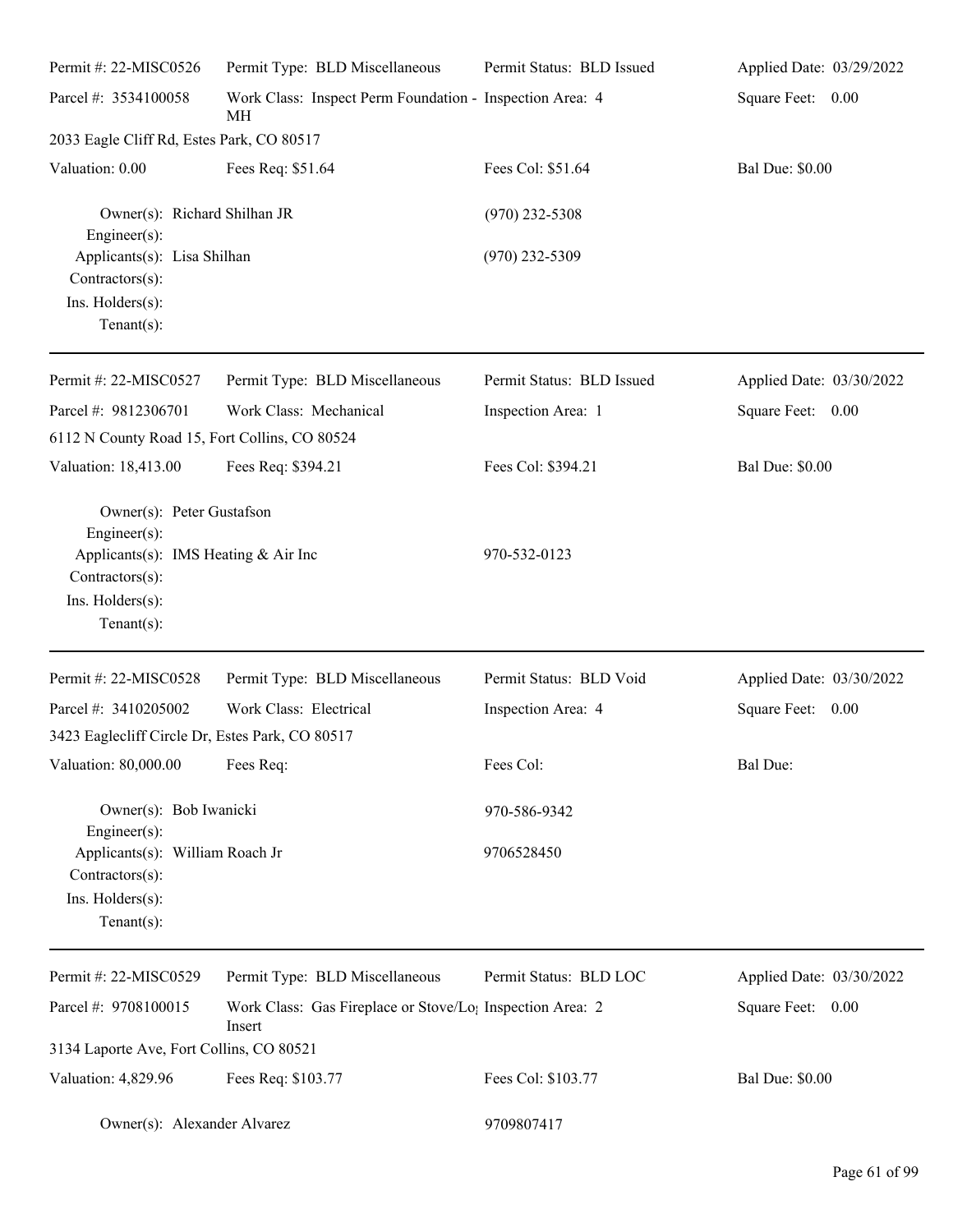Engineer(s): Applicants(s): Western Fireplace Supply 97049896793 Contractors(s): Chris Tenan 970-498-9679 Ins. Holders(s): Tenant(s):

| Permit #: 22-MISC0530                                                                                    | Permit Type: BLD Miscellaneous                                                  | Permit Status: BLD LOC      | Applied Date: 03/30/2022 |
|----------------------------------------------------------------------------------------------------------|---------------------------------------------------------------------------------|-----------------------------|--------------------------|
| Parcel #: 8735200013                                                                                     | Work Class: Gas Fireplace or Stove/Lo <sub>1</sub> Inspection Area: 2<br>Insert |                             | Square Feet: 0.00        |
| 4014 Kern St, Timnath, CO 80547                                                                          |                                                                                 |                             |                          |
| Valuation: 5,594.58                                                                                      | Fees Req: \$124.51                                                              | Fees Col: \$124.51          | <b>Bal Due: \$0.00</b>   |
| Owner(s): Christopher Alberico<br>Engineer(s):                                                           |                                                                                 | $(650)$ 773-4926            |                          |
| Applicants(s): Western Fireplace Supply<br>Contractors(s): Chris Tenan<br>Ins. Holders(s):<br>Tenant(s): |                                                                                 | 97049896793<br>970-498-9679 |                          |
| Permit #: 22-MISC0531                                                                                    | Permit Type: BLD Miscellaneous                                                  | Permit Status: BLD Issued   | Applied Date: 03/30/2022 |
| Parcel #: 2226000029                                                                                     | Work Class: Electrical                                                          | Inspection Area: 6          | Square Feet: 0.00        |
| 521 Raspberry Ln, Livermore, CO 80536                                                                    |                                                                                 |                             |                          |
| Valuation: 3,000.00                                                                                      | Fees Req: \$148.80                                                              | Fees Col: \$148.80          | <b>Bal Due: \$0.00</b>   |
| Owner(s): Kimberly Martin<br>Engineer(s):                                                                |                                                                                 | $(303)$ 261-7891            |                          |
| Applicants(s): Dalton Caruthers<br>Contractors(s):<br>Ins. Holders(s):<br>$Tenant(s)$ :                  |                                                                                 | 7193770887                  |                          |
| Permit #: 22-MISC0532                                                                                    | Permit Type: BLD Miscellaneous                                                  | Permit Status: BLD Issued   | Applied Date: 03/30/2022 |
| Parcel #: 9825216001                                                                                     | Work Class: Plumbing                                                            | Inspection Area: 1          | Square Feet: 0.00        |
| 3600 Terry Lake Rd, Fort Collins, CO 80524                                                               |                                                                                 |                             |                          |
| Valuation: 6,245.00                                                                                      | Fees Req: \$145.26                                                              | Fees Col: \$145.26          | <b>Bal Due: \$0.00</b>   |
| Owner(s): John Hoyt<br>Engineer(s):                                                                      |                                                                                 | $(970)$ 224-1469            |                          |
| Applicants(s): Balance Point Heating & A/C<br>Karen Arnold                                               |                                                                                 | 970-484-4440<br>9704844440  |                          |
| Contractors(s): William Kusmik                                                                           |                                                                                 | 9705670184                  |                          |
| Ins. $H$ olders $(s)$ :                                                                                  |                                                                                 |                             |                          |
| Tenant $(s)$ :                                                                                           |                                                                                 |                             |                          |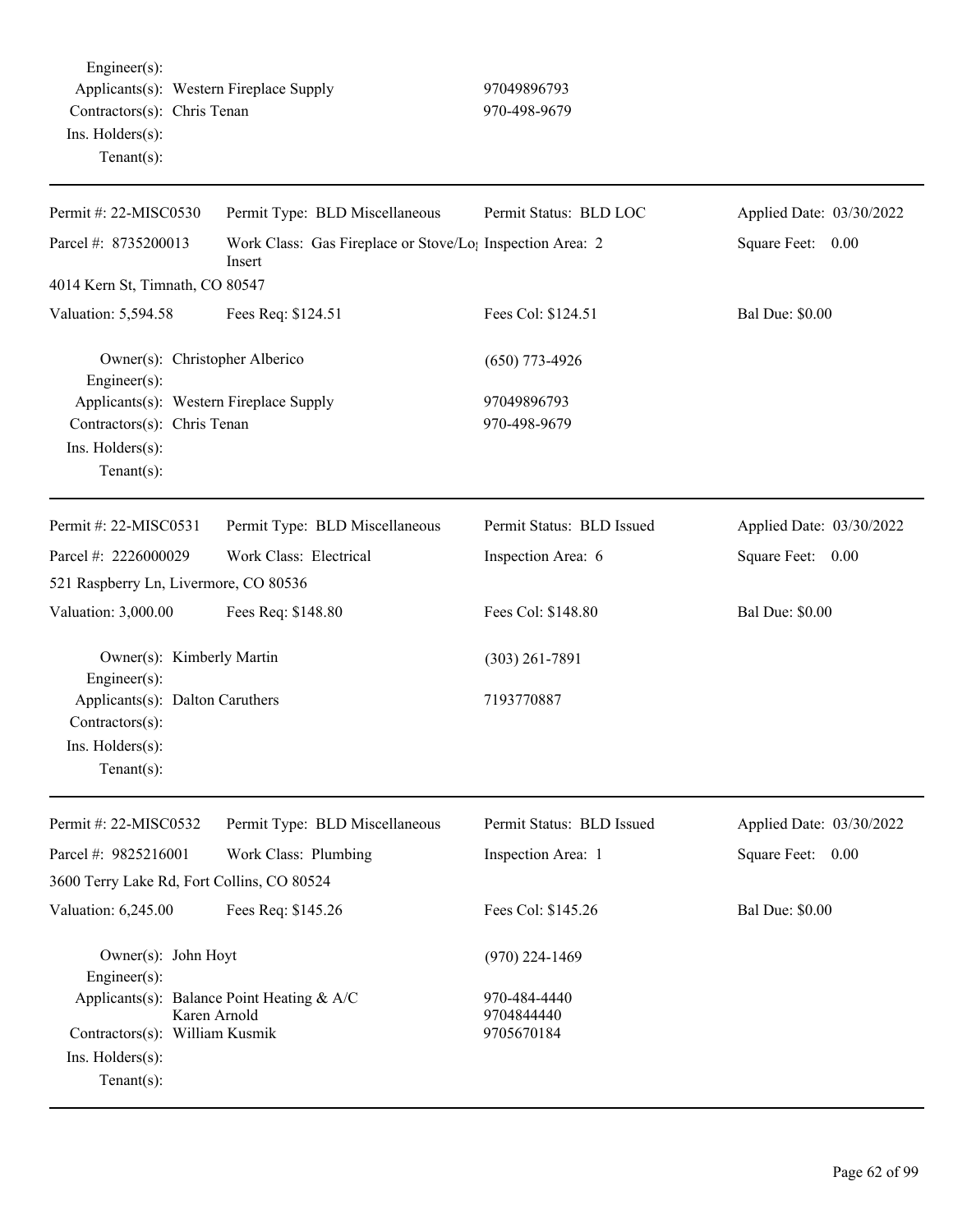| Permit #: 22-MISC0533                                                                   | Permit Type: BLD Miscellaneous        | Permit Status: BLD Issued | Applied Date: 03/30/2022 |
|-----------------------------------------------------------------------------------------|---------------------------------------|---------------------------|--------------------------|
| Parcel #: 9933000016                                                                    | Work Class: Electrical                | Inspection Area: 1        | Square Feet: 0.00        |
| 7930 N County Road 21, Fort Collins, CO 80524                                           |                                       |                           |                          |
| Valuation: 3,200.00                                                                     | Fees Req: \$150.72                    | Fees Col: \$150.72        | <b>Bal Due: \$0.00</b>   |
| Owner(s): Amanda Dye<br>Engineer(s):                                                    |                                       | $(970)$ 231-5036          |                          |
| Applicants(s): Tye Chadwick<br>Contractors(s):<br>Ins. Holders(s):<br>$Tenant(s)$ :     |                                       | 9705663523                |                          |
| Permit #: 22-MISC0534                                                                   | Permit Type: BLD Miscellaneous        | Permit Status: BLD LOC    | Applied Date: 03/30/2022 |
| Parcel #: 8717119153                                                                    | Work Class: Mechanical                | Inspection Area: 2        | Square Feet: 0.00        |
| 803 Countryside Dr, Fort Collins, CO 80524                                              |                                       |                           |                          |
| Valuation: 4,724.00                                                                     | Fees Req: \$163.77                    | Fees Col: \$163.77        | <b>Bal Due: \$0.00</b>   |
| Owner(s): Sarah Sallade<br>Engineer(s):                                                 |                                       | $(720)$ 318-7945          |                          |
| Applicants(s): IMS Heating & Air Inc                                                    |                                       | 970-532-0123              |                          |
| Contractors(s): Dwayne Shawver                                                          |                                       | 970-532-0123              |                          |
| Ins. Holders(s):<br>Tenant $(s)$ :                                                      |                                       |                           |                          |
| Permit #: 22-MISC0535                                                                   | Permit Type: BLD Miscellaneous        | Permit Status: BLD LOC    | Applied Date: 03/30/2022 |
| Parcel #: 8831409049                                                                    | Work Class: Electrical                | Inspection Area: 1        | Square Feet: 0.00        |
| 1832 Grenoble Ct, Fort Collins, CO 80524                                                |                                       |                           |                          |
| Valuation: 4,100.00 Fees Req: \$159.36                                                  |                                       | Fees Col: \$159.36        | <b>Bal Due: \$0.00</b>   |
| Owner(s): Marilyn Smith<br>Engineer(s):                                                 |                                       | $(970)$ 430-8385          |                          |
| Applicants(s): Joshua Peterson<br>Contractors(s):<br>Ins. Holders(s):<br>Tenant $(s)$ : | Joshua Peterson                       | 9705991872<br>9705991872  |                          |
| Permit #: 22-MISC0536                                                                   | Permit Type: BLD Miscellaneous        | Permit Status: BLD LOC    | Applied Date: 03/30/2022 |
| Parcel #: 3423200036                                                                    | Work Class: Mechanical                | Inspection Area: 4        | Square Feet: 0.00        |
| 5768 Highway 7, Estes Park, CO 80517                                                    |                                       |                           |                          |
| Valuation: 4,500.00                                                                     | Fees Req: \$103.77                    | Fees Col: \$103.77        | <b>Bal Due: \$0.00</b>   |
| Engineer(s):                                                                            | Owner(s): * Estes Park Property Trust | $(720)$ 352-4259          |                          |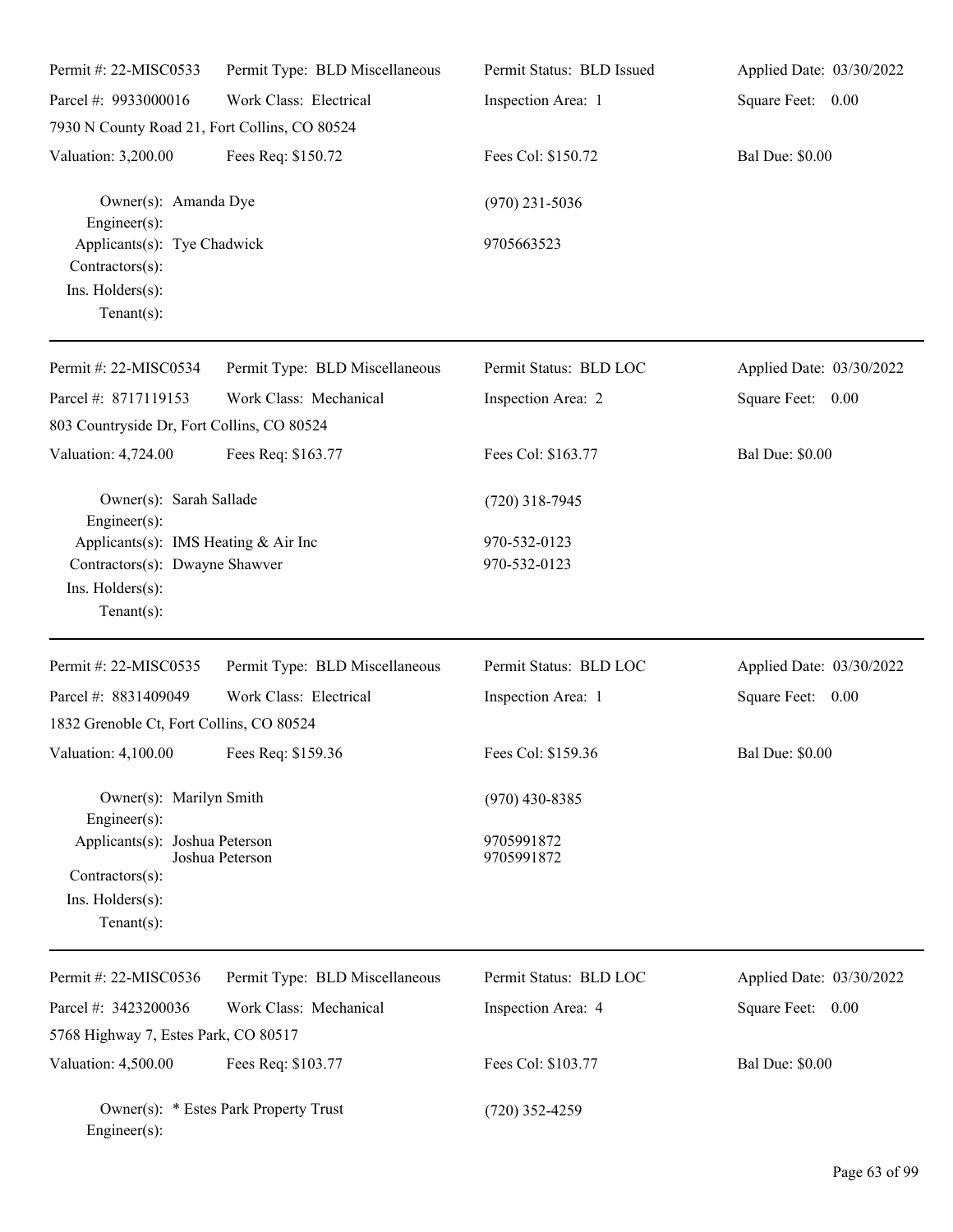| Permit #: 22-MISC0537                                                                 | Permit Type: BLD Miscellaneous         | Permit Status: BLD Withdrawn | Applied Date: 03/30/2022 |
|---------------------------------------------------------------------------------------|----------------------------------------|------------------------------|--------------------------|
| Parcel #: 3028400037                                                                  | Work Class: Electrical                 | Inspection Area: 5           | Square Feet:<br>0.00     |
| 153 Bogie Ave, Red Feather Lakes, CO 80545                                            |                                        |                              |                          |
| Valuation: 10,916.00                                                                  | Fees Req: \$224.79                     | Fees Col: \$224.79           | <b>Bal Due: \$0.00</b>   |
| Owner(s): Robyn Debey<br>Engineer(s):                                                 |                                        | 9704204610                   |                          |
| Applicants(s): Michele Rutt<br>Contractors(s):<br>Ins. Holders(s):<br>$Tenant(s)$ :   |                                        | 9706901944                   |                          |
| Permit #: 22-MISC0538                                                                 | Permit Type: BLD Miscellaneous         | Permit Status: BLD Issued    | Applied Date: 03/30/2022 |
| Parcel #: 1827105701                                                                  | Work Class: Mechanical                 | Inspection Area: 1           | Square Feet:<br>0.00     |
| 15506 Rist Canyon Rd, Bellvue, CO 80512                                               |                                        |                              |                          |
| Valuation: 0.00                                                                       | Fees Req:                              | Fees Col:                    | <b>Bal Due:</b>          |
| Owner(s): Bruce Etherton<br>Engineer(s):                                              |                                        | 6198404757                   |                          |
| Applicants(s): Bruce Etherton<br>Contractors(s):<br>Ins. Holders(s):<br>$Tenant(s)$ : |                                        | 6198404757                   |                          |
| Permit #: 22-MISC0539                                                                 | Permit Type: BLD Miscellaneous         | Permit Status: BLD LOC       | Applied Date: 03/31/2022 |
| Parcel #: 9834000046                                                                  | Work Class: Mechanical                 | Inspection Area: 1           | Square Feet: 0.00        |
| 1910 Lakeside Resort Ln, Fort Collins, CO 80524                                       |                                        |                              |                          |
| Valuation: 2,798.42                                                                   | Fees Req: \$122.27                     | Fees Col: \$122.27           | <b>Bal Due: \$0.00</b>   |
| $Engineering(s)$ :                                                                    | Owner(s): Fort Collins Lakeside CG LLC | 9704849880                   |                          |
| Applicants(s): Robert Weisser                                                         |                                        | 970-493-2050                 |                          |
| Contractors(s): Robert Weisser                                                        |                                        | 970-493-2050                 |                          |
| Ins. Holders(s):<br>$Tenant(s)$ :                                                     |                                        |                              |                          |
| Permit #: 22-MISC0540                                                                 | Permit Type: BLD Miscellaneous         | Permit Status: BLD Issued    | Applied Date: 03/31/2022 |
| Parcel #: 9829412017                                                                  | Work Class: Re-roof                    | Inspection Area: 1           | Square Feet: 0.00        |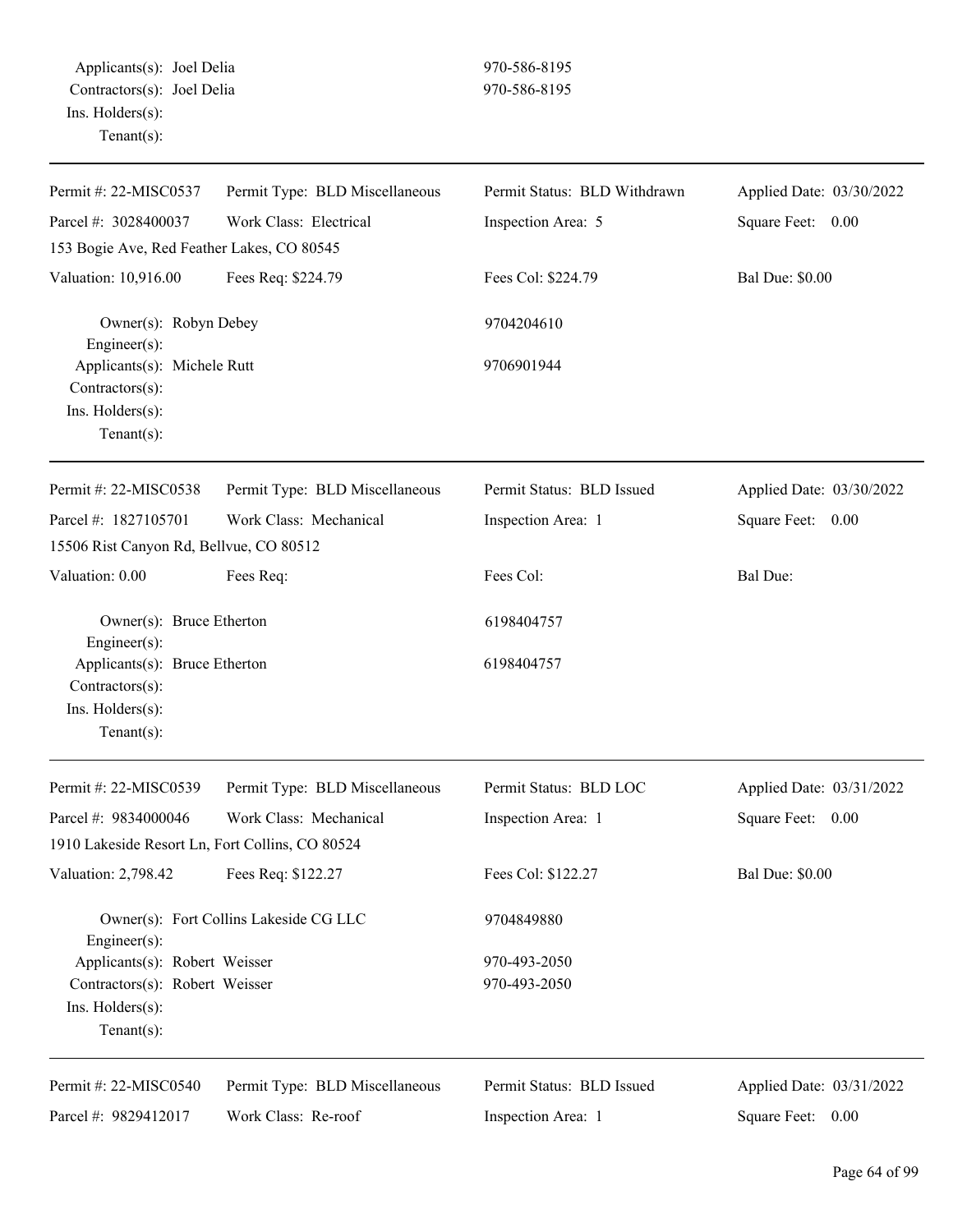| Fees Req: \$226.43<br>Fees Col: \$226.43<br><b>Bal Due: \$0.00</b><br>Valuation: 8,700.00 |  |
|-------------------------------------------------------------------------------------------|--|
| Owner(s): Jason Marks<br>$(970)$ 227-3220                                                 |  |
| Engineer $(s)$ :                                                                          |  |
| Applicants(s): Constantine Anest<br>3086724455                                            |  |
| Contractors(s): Constantine Anest<br>3086724455                                           |  |
| $Ins.$ Holders $(s)$ :                                                                    |  |
| Tenant $(s)$ :                                                                            |  |

| Permit #: 22-MISC0541                                                 | Permit Type: BLD Miscellaneous | Permit Status: BLD Issued | Applied Date: 03/31/2022 |
|-----------------------------------------------------------------------|--------------------------------|---------------------------|--------------------------|
| Parcel #: 9829412017                                                  | Work Class: Re-roof            | Inspection Area: 1        | 0.00<br>Square Feet:     |
| 2812 Gardner Pl, Laporte, CO 80535                                    |                                |                           |                          |
| Valuation: 1,800.00                                                   | Fees Req: \$79.49              | Fees Col: \$79.49         | <b>Bal Due: \$0.00</b>   |
| Owner(s): Jason Marks<br>$Engineering(s)$ :                           |                                | $(970)$ 227-3220          |                          |
| Applicants(s): Constantine Anest<br>Contractors(s): Constantine Anest |                                | 3086724455                |                          |
|                                                                       |                                | 3086724455                |                          |
| $Ins.$ Holders $(s)$ :                                                |                                |                           |                          |
| Tenant $(s)$ :                                                        |                                |                           |                          |
| Permit #: 22-MISC0542                                                 | Permit Type: BLD Miscellaneous | Permit Status: BLD LOC    | Applied Date: 03/31/2022 |
| Parcel #: 9519308012                                                  | Work Class: Re-roof            | Inspection Area: 3        | Square Feet: 0.00        |
| 951 Wheatridge Ct, Loveland, CO 80537                                 |                                |                           |                          |
| Valuation: 34,000.00                                                  | Fees Req: \$687.92             | Fees Col: \$687.92        | <b>Bal Due: \$0.00</b>   |
| Owner(s): Mark Sander                                                 |                                |                           |                          |

Engineer(s): Applicants(s): Don Dimig 720-203-2900 Contractors(s): Don Dimig 720-203-2900 Ins. Holders(s): Tenant(s):

| Permit #: $22-MISCO543$                  | Permit Type: BLD Miscellaneous | Permit Status: BLD Issued | Applied Date: 03/31/2022 |
|------------------------------------------|--------------------------------|---------------------------|--------------------------|
| Parcel #: $8614322031$                   | Work Class: Mechanical         | Inspection Area: 2        | Square Feet: 0.00        |
| 5403 Augusta Trl, Fort Collins, CO 80528 |                                |                           |                          |
| Valuation: $2,015.00$                    | Fees Req: \$62.27              | Fees Col: \$62.27         | <b>Bal Due: \$0.00</b>   |
|                                          |                                |                           |                          |
| Owner(s): Nelly Ganchev                  |                                | 970-310-7403              |                          |
| $Engineering(s)$ :                       |                                |                           |                          |
| Applicants(s): Jeff Richard              |                                | 970-223-8873              |                          |
| Contractors(s): Jeff Richard             |                                | 970-223-8873              |                          |
| $Ins.$ Holders $(s)$ :                   |                                |                           |                          |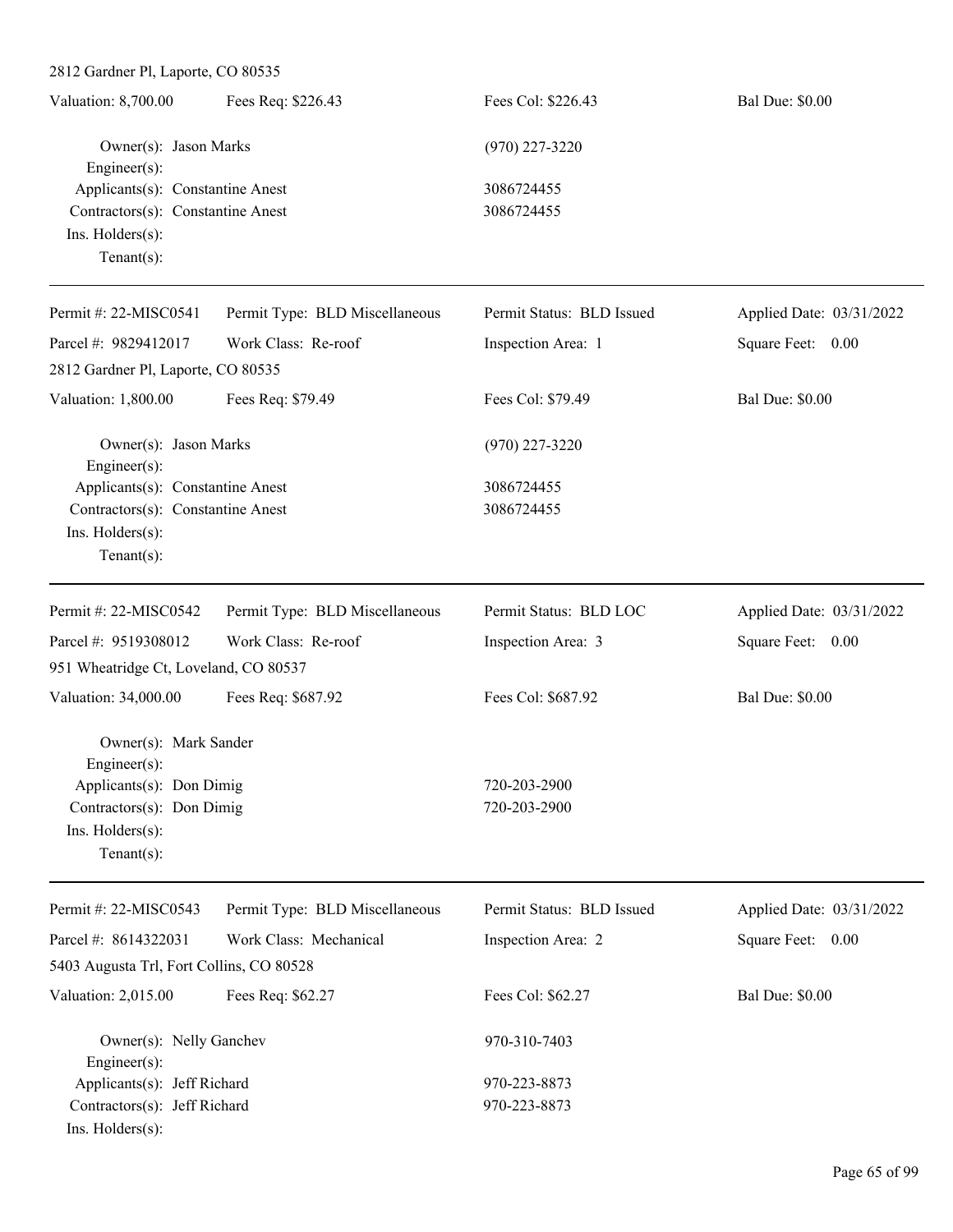| Permit #: 22-MISC0544                                                                                          | Permit Type: BLD Miscellaneous | Permit Status: BLD Issued    | Applied Date: 03/31/2022 |
|----------------------------------------------------------------------------------------------------------------|--------------------------------|------------------------------|--------------------------|
| Parcel #: 8733200036                                                                                           | Work Class: Mechanical         | Inspection Area: 2           | Square Feet:<br>0.00     |
| 3131 E Horsetooth Rd, Fort Collins, CO 80525                                                                   |                                |                              |                          |
| Valuation: 4,064.00                                                                                            | Fees Req: \$163.77             | Fees Col: \$163.77           | <b>Bal Due: \$0.00</b>   |
| Owner(s): James Chinn<br>$Engineering(s)$ :                                                                    |                                |                              |                          |
| Applicants(s): Northern Colorado Air Inc<br>Contractors(s): Jeff Richard<br>Ins. Holders(s):<br>Tenant $(s)$ : |                                | 970-223-8873<br>970-223-8873 |                          |
| Permit #: 22-MISC0545                                                                                          | Permit Type: BLD Miscellaneous | Permit Status: BLD Issued    | Applied Date: 03/31/2022 |
| Parcel #: 0233000001                                                                                           | Work Class: Gas Piping         | Inspection Area: 6           | Square Feet: 0.00        |
| 524 Wanstead Rd, Livermore, CO 80536                                                                           |                                |                              |                          |
| Valuation: 2,000.00                                                                                            | Fees Req: \$165.57             | Fees Col: \$165.57           | <b>Bal Due: \$0.00</b>   |
| Owner(s): Joseph Fonfara<br>Engineer(s):                                                                       |                                | 9704935070                   |                          |
| Applicants(s): Douglas Medina<br>Contractors(s):<br>Ins. Holders(s):<br>Tenant $(s)$ :                         |                                | 970-658-6759                 |                          |
| Permit #: 22-MISC0546                                                                                          | Permit Type: BLD Miscellaneous | Permit Status: BLD LOC       | Applied Date: 03/31/2022 |
| Parcel #: 9604205002                                                                                           | Work Class: Re-roof            | Inspection Area: 2           | Square Feet:<br>0.00     |
| 4650 Westridge Dr, Fort Collins, CO 80526                                                                      |                                |                              |                          |
| Valuation: 20,000.00                                                                                           | Fees Req: \$448.34             | Fees Col: \$448.34           | <b>Bal Due: \$0.00</b>   |
| Owner(s): Guy Abbitt<br>Engineer(s):                                                                           |                                | $(248)$ 444-7976             |                          |
| Applicants(s): All In Roofing Inc                                                                              |                                | 9703880470                   |                          |
| Contractors(s): Johnathan Trotter                                                                              |                                | 9703880470                   |                          |
| Ins. Holders(s):<br>Tenant $(s)$ :                                                                             |                                |                              |                          |
| Permit #: 22-MISC0547                                                                                          | Permit Type: BLD Miscellaneous | Permit Status: BLD LOC       | Applied Date: 03/31/2022 |
| Parcel #: 9733100031                                                                                           | Work Class: Re-roof            | Inspection Area: 2           | Square Feet: 0.00        |
| 3717 S Taft Hill Rd 160, Fort Collins, CO 80526                                                                |                                |                              |                          |
| Valuation: 4,700.00                                                                                            | Fees Req: \$146.18             | Fees Col: \$146.18           | <b>Bal Due: \$0.00</b>   |

Tenant(s):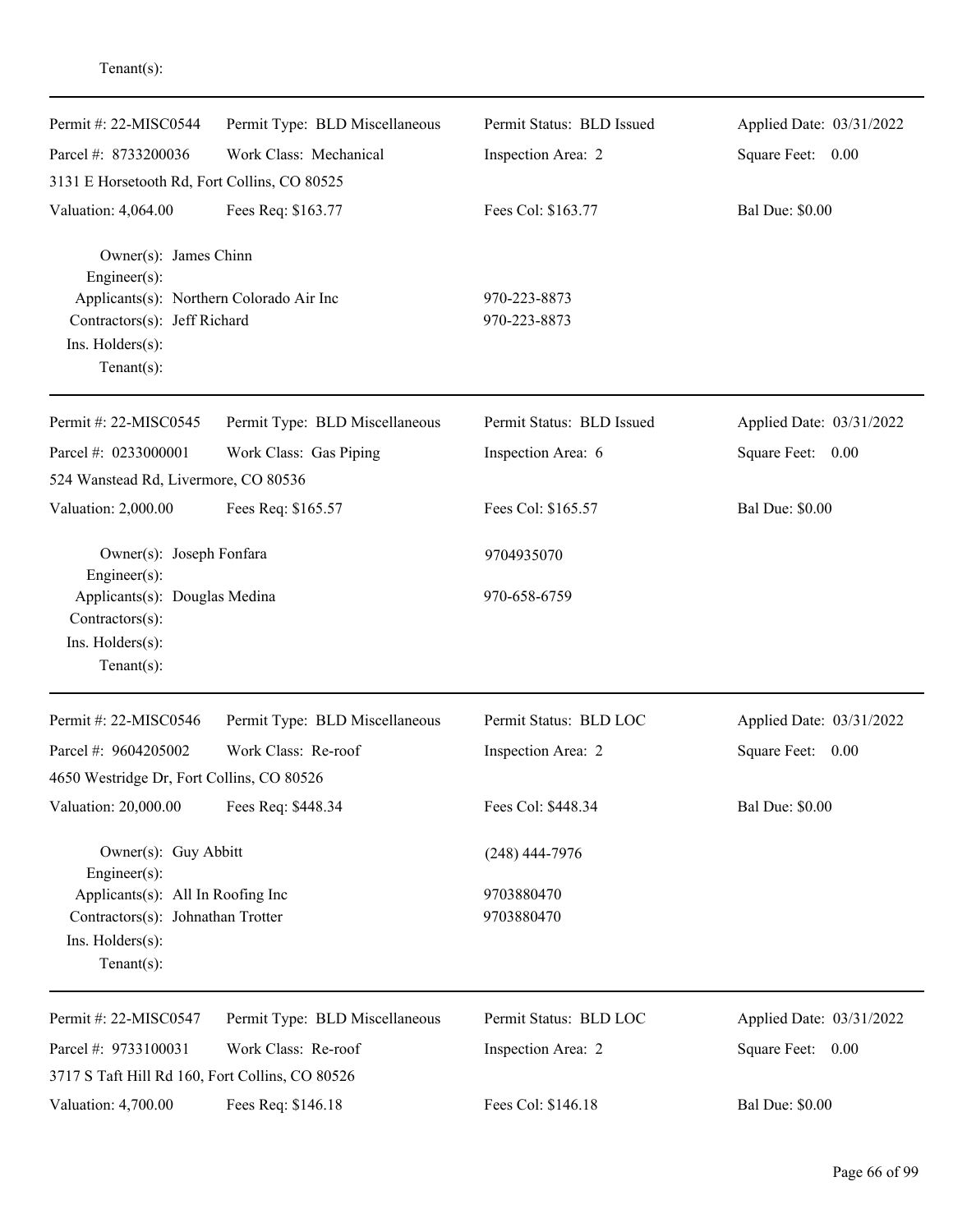Owner(s): Gabriel Pisano (970) 294-1640 Engineer(s): Applicants(s): Charles Perry 970-692-9610 Contractors(s): Charles Perry 970-692-9610 Ins. Holders(s): Tenant(s):

| Permit #: 22-MISC0548                                                                                | Permit Type: BLD Miscellaneous | Permit Status: BLD Issued    | Applied Date: 03/31/2022 |
|------------------------------------------------------------------------------------------------------|--------------------------------|------------------------------|--------------------------|
| Parcel #: 2623305005                                                                                 | Work Class: Mechanical         | Inspection Area: 4           | Square Feet: 0.00        |
| 443 Miller Fork Rd, Glen Haven, CO 80532                                                             |                                |                              |                          |
| Valuation: 3,464.41                                                                                  | Fees Req: \$143.02             | Fees Col: \$143.02           | <b>Bal Due: \$0.00</b>   |
| Owner(s): John Stover<br>Engineer(s):                                                                |                                | 303-451-1065                 |                          |
| Applicants(s): Robert Weisser<br>Contractors(s): Robert Weisser<br>Ins. Holders(s):<br>$Tenant(s)$ : |                                | 970-493-2050<br>970-493-2050 |                          |
| Permit #: 22-MISC0549                                                                                | Permit Type: BLD Miscellaneous | Permit Status: BLD Issued    | Applied Date: 03/31/2022 |
| Parcel #: 9709205007                                                                                 | Work Class: Electrical         | Inspection Area: 2           | Square Feet: 0.00        |
| 322 N Sunset St, Fort Collins, CO 80521                                                              |                                |                              |                          |
| Valuation: 4,800.00                                                                                  | Fees Req: \$166.08             | Fees Col: \$166.08           | <b>Bal Due: \$0.00</b>   |
| Owner(s): Robert Zuellig<br>Engineer(s):                                                             |                                | 9702170498                   |                          |
| Applicants(s): Daniel Harber<br>Contractors(s):<br>Ins. Holders(s):<br>$Tenant(s)$ :                 | Daniel Harber                  | 9708173159<br>9708173159     |                          |
| Permit #: 22-MISC0550                                                                                | Permit Type: BLD Miscellaneous | Permit Status: BLD Issued    | Applied Date: 03/31/2022 |
| Parcel #: 0512000073                                                                                 | Work Class: Electrical         | Inspection Area: 2           | Square Feet:<br>0.00     |
| 2312 Goodwine Ln, Loveland, CO 80537                                                                 |                                |                              |                          |
| Valuation: 4,900.00                                                                                  | Fees Req: \$167.04             | Fees Col: \$167.04           | <b>Bal Due: \$0.00</b>   |
| Owner(s): Donald Baltzell<br>Engineer(s):                                                            |                                | 9702906659                   |                          |
| Applicants(s): Brent Eggers<br>Contractors(s):<br>Ins. Holders(s):<br>Tenant $(s)$ :                 |                                | 9706691883                   |                          |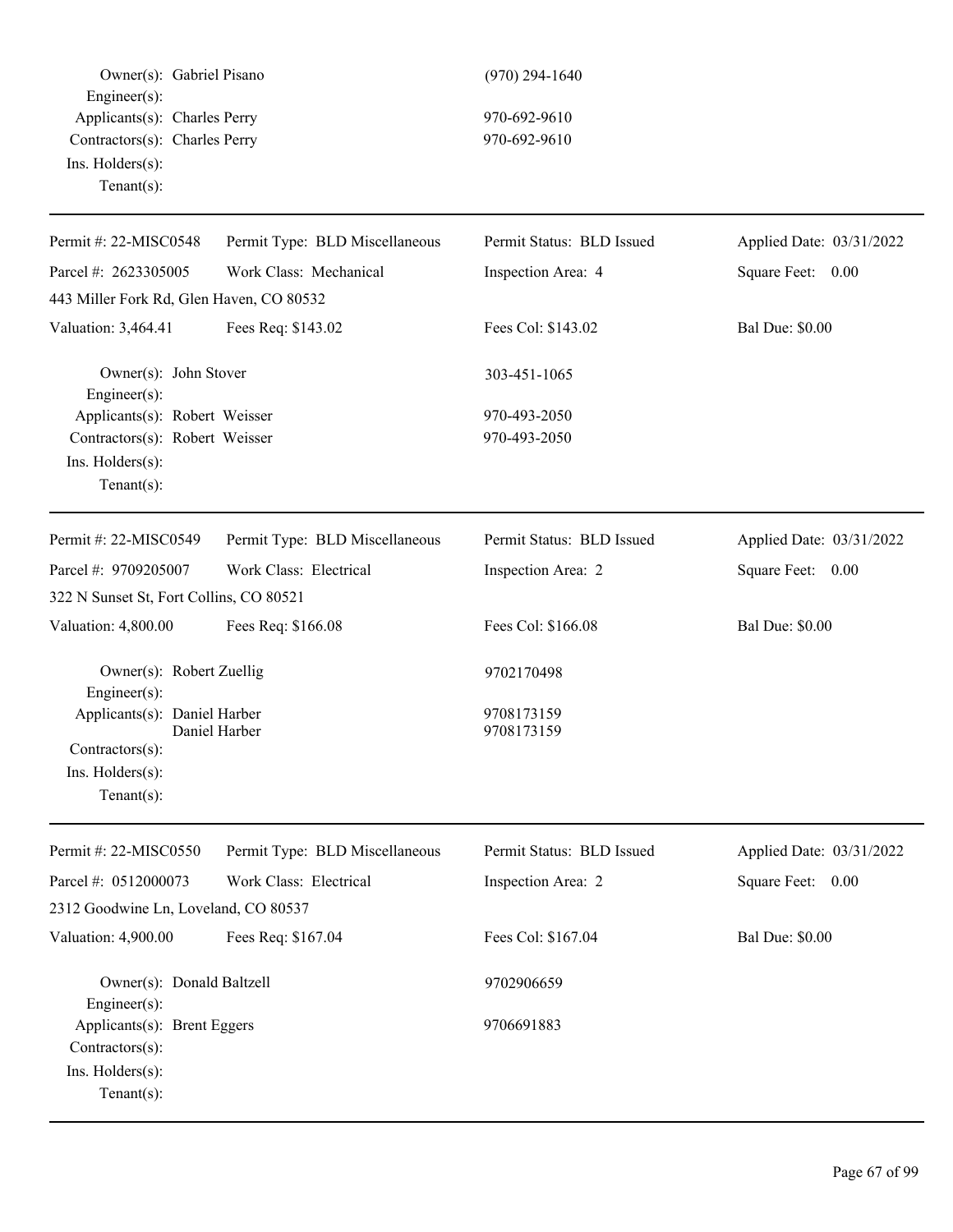| Permit #: 22-MISC0551                                                                  | Permit Type: BLD Miscellaneous                                    | Permit Status: BLD Issued | Applied Date: 03/31/2022 |
|----------------------------------------------------------------------------------------|-------------------------------------------------------------------|---------------------------|--------------------------|
| Parcel #: 1523000028                                                                   | Work Class: Electrical                                            | Inspection Area: 3        | Square Feet: 0.00        |
| 637 Sawmill Rd, Loveland, CO 80537                                                     |                                                                   |                           |                          |
| Valuation: 1,500.00                                                                    | Fees Req: \$120.00                                                | Fees Col: \$120.00        | <b>Bal Due: \$0.00</b>   |
| Owner(s): Joshua Campbell<br>Engineer(s):                                              |                                                                   | 3096130866                |                          |
| Applicants(s): Joshua Campbell<br>Contractors(s):<br>Ins. Holders(s):<br>$Tenant(s)$ : |                                                                   | 3096130866                |                          |
| Permit#: 22-MISC0552                                                                   | Permit Type: BLD Miscellaneous                                    | Permit Status: BLD LOC    | Applied Date: 03/31/2022 |
| Parcel #: 9926205008                                                                   | Work Class: Electrical                                            | Inspection Area: 1        | Square Feet: 0.00        |
| 900 Eggleston St, Fort Collins, CO 80524                                               |                                                                   |                           |                          |
| Valuation: 1,800.00                                                                    | Fees Req: \$120.00                                                | Fees Col: \$120.00        | <b>Bal Due: \$0.00</b>   |
| Owner(s): Jason Lawson<br>Engineer(s):                                                 |                                                                   | $(970)$ 682-0535          |                          |
| Applicants(s): Casey Shupe<br>Contractors(s):<br>Ins. Holders(s):<br>Tenant $(s)$ :    |                                                                   | 9706914335                |                          |
| Permit #: 22-MISC0553                                                                  | Permit Type: BLD Miscellaneous                                    | Permit Status: BLD LOC    | Applied Date: 03/31/2022 |
| Parcel #: 8619000914                                                                   | Work Class: Electrical                                            | Inspection Area: 2        | Square Feet: 0.00        |
| 8101 S County Road 11, Fort Collins, CO 80528                                          |                                                                   |                           |                          |
| Valuation: 8,000.00 Fees Req: \$196.80                                                 |                                                                   | Fees Col: \$196.80        | <b>Bal Due: \$0.00</b>   |
| Owner(s): City of Fort Collins<br>Engineer(s):                                         |                                                                   |                           |                          |
| Applicants(s): Avery Meyer<br>Contractors(s):<br>Ins. Holders(s):<br>Tenant $(s)$ :    |                                                                   | 9703977143                |                          |
| Permit#: 22-RES0138                                                                    | Permit Type: BLD Residential                                      | Permit Status: BLD Issued | Applied Date: 03/01/2022 |
| Parcel #: 3022315124                                                                   | Work Class: Conversion to Short-Term Inspection Area: 5<br>Rental |                           | Square Feet: 0.00        |
| 658 Bear Cub Ln, Red Feather Lakes, CO 80545                                           |                                                                   |                           |                          |
| Valuation: 0.00                                                                        | Fees Req: \$300.00                                                | Fees Col: \$300.00        | <b>Bal Due: \$0.00</b>   |
| Owner(s): Deborah Zubia<br>Jeffrey Zubia                                               |                                                                   | 3072563522                |                          |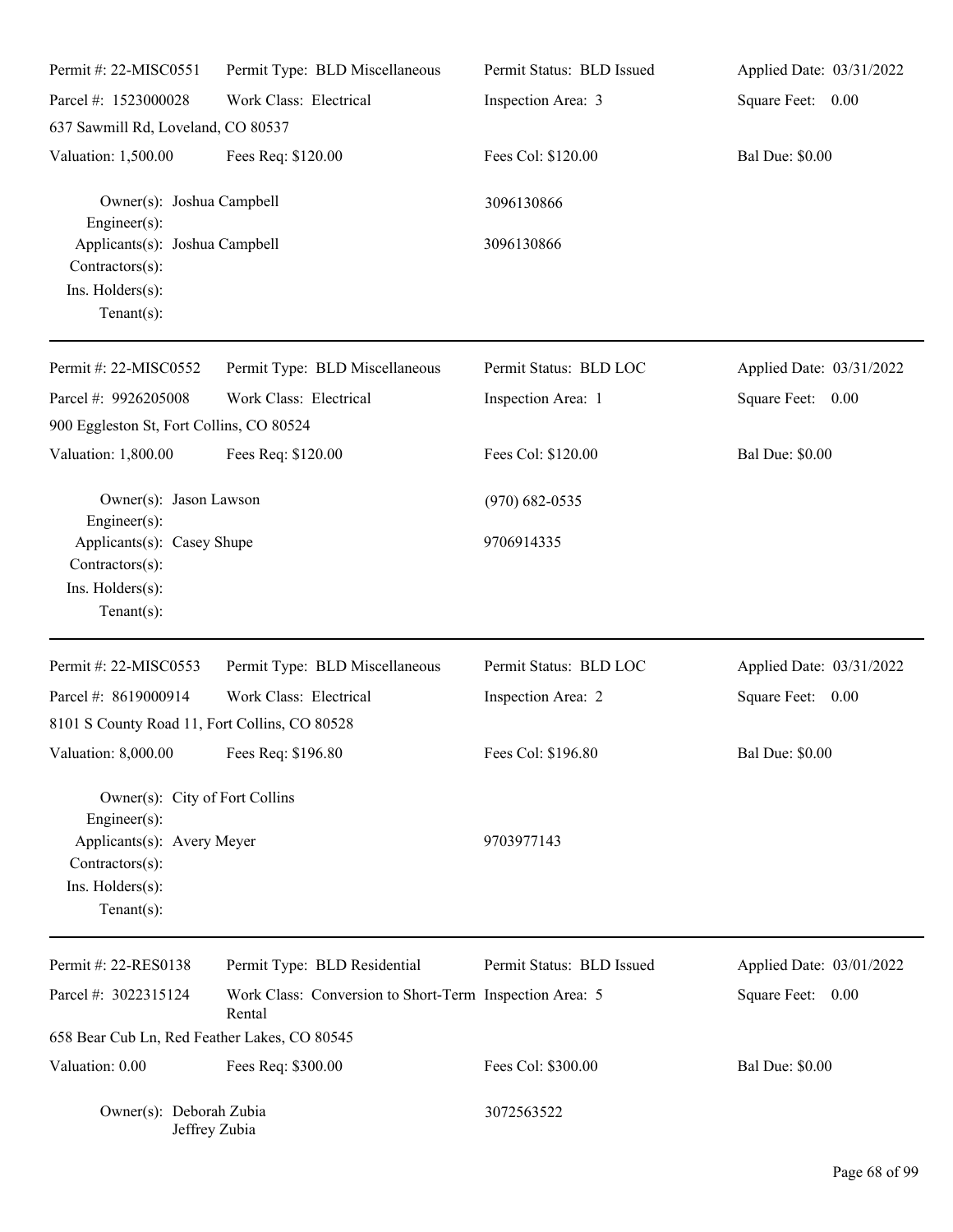Engineer(s): Applicants(s): James (Wade) Houg 3035643355 Mary Houg 208388259 Contractors(s): Ins. Holders(s):

Tenant(s):

| Permit #: 22-RES0141                                | Permit Type: BLD Residential                                      | Permit Status: BLD Approved            | Applied Date: 03/01/2022 |
|-----------------------------------------------------|-------------------------------------------------------------------|----------------------------------------|--------------------------|
| Parcel #: 0419305028                                | Work Class: Conversion to Short-Term Inspection Area: 4<br>Rental |                                        | Square Feet: 0.00        |
| 788 Sunrise Dr, Lyons, CO 80540                     |                                                                   |                                        |                          |
| Valuation: 0.00                                     | Fees Req: \$300.00                                                | Fees Col: \$0.00                       | Bal Due: \$300.00        |
| Owner(s): Will Lumpkin<br>Engineer $(s)$ :          |                                                                   | 7204691695                             |                          |
| Applicants(s): Odeh Issis                           |                                                                   | 2053173579                             |                          |
| Contractors(s):                                     |                                                                   |                                        |                          |
| Ins. Holders(s):                                    |                                                                   |                                        |                          |
| Tenant $(s)$ :                                      |                                                                   |                                        |                          |
| Permit #: 22-RES0148                                | Permit Type: BLD Residential                                      | Permit Status: BLD Applied             | Applied Date: 03/02/2022 |
| Parcel #: 3527404066                                | Work Class: New                                                   | Inspection Area: 4                     | Square Feet:<br>0.00     |
| 675 Chickadee Ln, Estes Park, CO 80517              |                                                                   |                                        |                          |
| Valuation: 550,000.00                               | Fees Req: \$9,188.10                                              | Fees Col: \$2,097.36                   | Bal Due: \$7,090.74      |
| Owner(s): Michael Stein<br>Engineer(s): David Bangs | Jennifer Stein                                                    | 9705322424<br>9705322424<br>9703088221 |                          |
| Applicants(s): Jared Kingswood                      | Michael Kingswood                                                 | 9702148007<br>970-586-6551             |                          |
| Contractors(s): Michael Kingswood                   |                                                                   | 970-586-6551                           |                          |
| Ins. $H$ olders $(s)$ :                             |                                                                   |                                        |                          |
| Tenant $(s)$ :                                      |                                                                   |                                        |                          |
| Permit #: 22-RES0158                                | Permit Type: BLD Residential                                      | Permit Status: BLD Void                | Applied Date: 03/03/2022 |
| Parcel #: 2623406019                                | Work Class: Cabin                                                 | Inspection Area: 4                     | Square Feet: 0.00        |
|                                                     |                                                                   |                                        |                          |
| Valuation: 235,000.00                               | Fees Req:                                                         | Fees Col:                              | <b>Bal Due:</b>          |
| Owner(s): Tim Klippert                              |                                                                   | 9709885324                             |                          |
| Engineer(s): Rolf Armstrong                         |                                                                   | 4067215733                             |                          |
| Applicants(s): Tim Klippert                         |                                                                   | 9709885324                             |                          |
| Contractors(s): John "Jack" Cooney                  |                                                                   | 6308774249                             |                          |
| Ins. Holders(s):                                    |                                                                   |                                        |                          |
| Tenant $(s)$ :                                      |                                                                   |                                        |                          |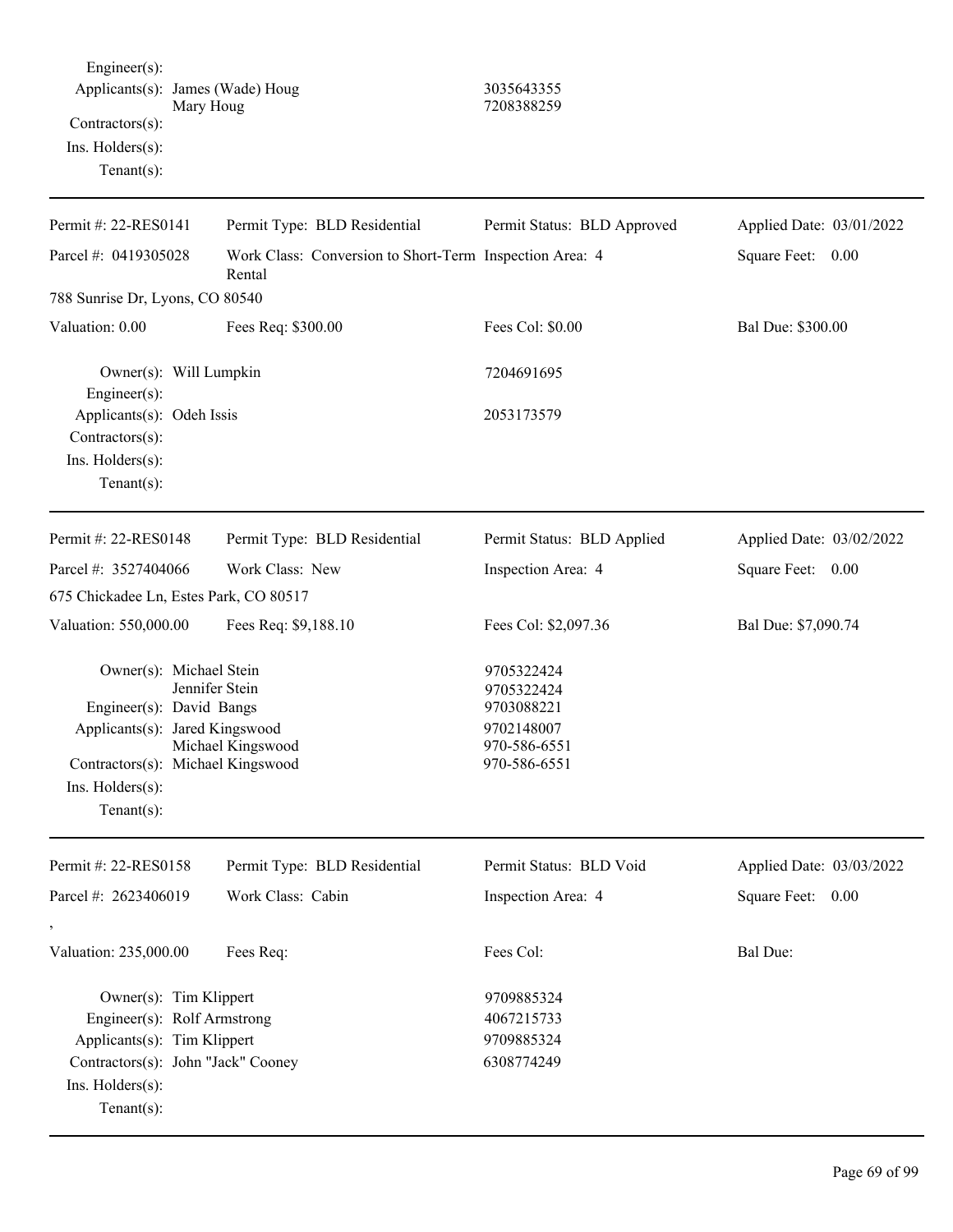| Permit #: 22-RES0163                                                                                  | Permit Type: BLD Residential               | Permit Status: BLD Issued    | Applied Date: 03/03/2022 |
|-------------------------------------------------------------------------------------------------------|--------------------------------------------|------------------------------|--------------------------|
| Parcel #: 8528000020                                                                                  | Work Class: Alteration                     | Inspection Area: 3           | Square Feet: 3,076.00    |
| 2318 S County Road 9, Loveland, CO 80537                                                              |                                            |                              |                          |
| Valuation: 146,089.44                                                                                 | Fees Req: \$3,162.23                       | Fees Col: \$3,162.23         | <b>Bal Due: \$0.00</b>   |
| Owner(s): Owner Name Withheld<br>Engineer(s):                                                         |                                            | 0000000000                   |                          |
| Applicants(s): Robert Smith<br>Contractors(s): Robert Smith<br>Ins. Holders(s):<br>Tenant $(s)$ :     |                                            | 970-223-5533<br>970-223-5533 |                          |
| Permit #: 22-RES0164                                                                                  | Permit Type: BLD Residential               | Permit Status: BLD Applied   | Applied Date: 03/03/2022 |
| Parcel #: 0401000042                                                                                  | Work Class: Conversion to Dwelling<br>Unit | Inspection Area: 3           | Square Feet: 0.00        |
| 5067 S County Road 29, Loveland, CO 80537                                                             |                                            |                              |                          |
| Valuation: 150,000.00                                                                                 | Fees Req: \$5,010.11                       | Fees Col: \$0.00             | Bal Due: \$5,010.11      |
| Owner(s): Leigh Hunnicutt<br>Engineer(s):                                                             |                                            | 8056606605                   |                          |
| Applicants(s): Adam Luckeroth<br>Contractors(s): Adam Luckeroth<br>Ins. Holders(s):<br>Tenant $(s)$ : |                                            | 9705390260<br>9705390260     |                          |
| Permit #: 22-RES0166                                                                                  | Permit Type: BLD Residential               | Permit Status: BLD Issued    | Applied Date: 03/04/2022 |
| Parcel #: 9826207006<br>3501 Bay Shore Dr, Fort Collins, CO 80524                                     | Work Class: Addition                       | Inspection Area: 1           | 5,313.00<br>Square Feet: |
| Valuation: 600,000.00                                                                                 | Fees Req: \$9,028.99                       | Fees Col: \$9,028.99         | <b>Bal Due: \$0.00</b>   |
| Owner(s): James Houck<br>Engineer(s):                                                                 |                                            | 9702227624                   |                          |
| Applicants(s): Evan Swift<br>Contractors(s): Derek Cohen<br>Ins. Holders(s):<br>Tenant $(s)$ :        |                                            | 9708259400<br>9708259400     |                          |
| Permit #: 22-RES0168                                                                                  | Permit Type: BLD Residential               | Permit Status: BLD Issued    | Applied Date: 03/04/2022 |
| Parcel #: 9604205051                                                                                  | Work Class: Deck                           | Inspection Area: 2           | Square Feet: 30.00       |
| 4707 Valley Ridge Ct, Fort Collins, CO 80526                                                          |                                            |                              |                          |
| Valuation: 22,000.00                                                                                  | Fees Req: \$720.72                         | Fees Col: \$720.72           | <b>Bal Due: \$0.00</b>   |
| Owner(s): Jack Morgan<br>Engineer(s):                                                                 |                                            | 970-217-4766                 |                          |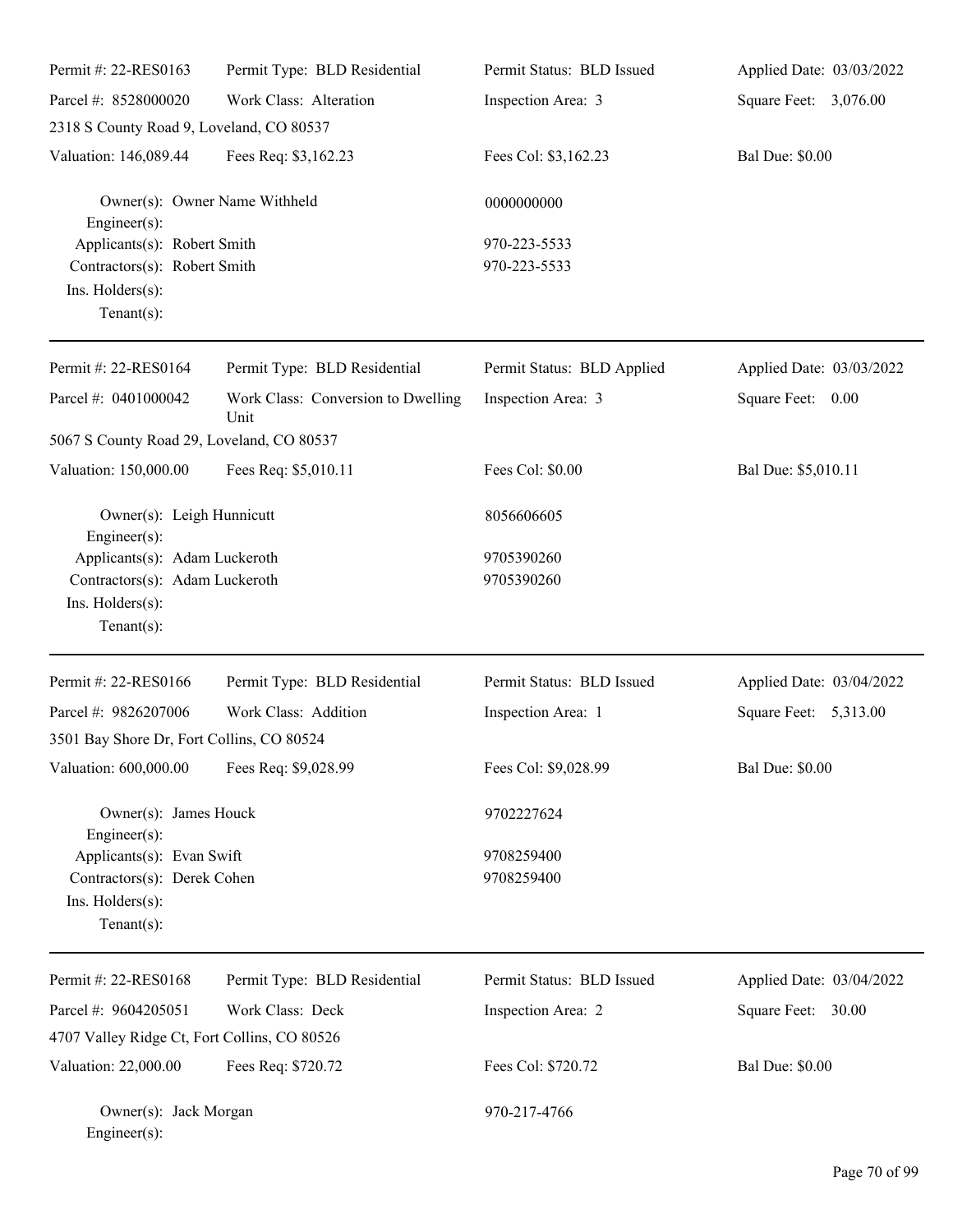Applicants(s): John Bridgham 970-690-9437 Sundeck Designs 970-690-9437 Contractors(s): John Bridgham 970-690-9437 Sundeck Designs 970-690-9437 Ins. Holders(s): Tenant(s): Permit #: 22-RES0170 Parcel #: 9822108701 Permit Type: BLD Residential Work Class: Alteration Permit Status: BLD Issued Inspection Area: 1 Applied Date: 03/07/2022 Square Feet: 0.00 1109 W County Road 56, Fort Collins, CO 80524 Valuation: 5,000.00 Fees Req: \$413.77 Fees Col: \$413.77 Bal Due: \$0.00 Owner(s): Barbara Combs Eric Combs 9704880970 Engineer(s): Applicants(s): Taryn Strope 9704725667 Contractors(s): Alan Strope 970-472-5667 Ins. Holders(s): Tenant(s): Permit #: 22-RES0171 Parcel #: 3536306043 Permit Type: BLD Residential Work Class: Conversion to Short-Term Inspection Area: 4 Rental Permit Status: BLD Issued Applied Date: 03/07/2022 Square Feet: 0.00 500 W Prospect Mountain Dr, Estes Park, CO 80517 Valuation: 0.00 Fees Req: \$300.00 Fees Col: \$300.00 Bal Due: \$0.00 Owner(s): Richard Houston 4697667762 Engineer(s): Applicants(s): Richard Houston 4697667762 Contractors(s): Ins. Holders(s): Tenant(s): Permit #: 22-RES0172 Parcel #: 0636106047 Permit Type: BLD Residential Work Class: New Permit Status: BLD Applied Inspection Area: 2 Applied Date: 03/07/2022 Square Feet: 0.00 5401 Norwood Ave, Loveland, CO 80538 Valuation: 315,208.70 Fees Req: \$6,269.34 Fees Col: \$0.00 Bal Due: \$6,269.34 Owner(s): Jeffreey Ballenski Kimberly Ballenski Engineer(s): Adam King 97048416081 Applicants(s): Ryan Graves Contractors(s): John "Jack" Cooney 6308774249 Ins. Holders(s): Tenant(s):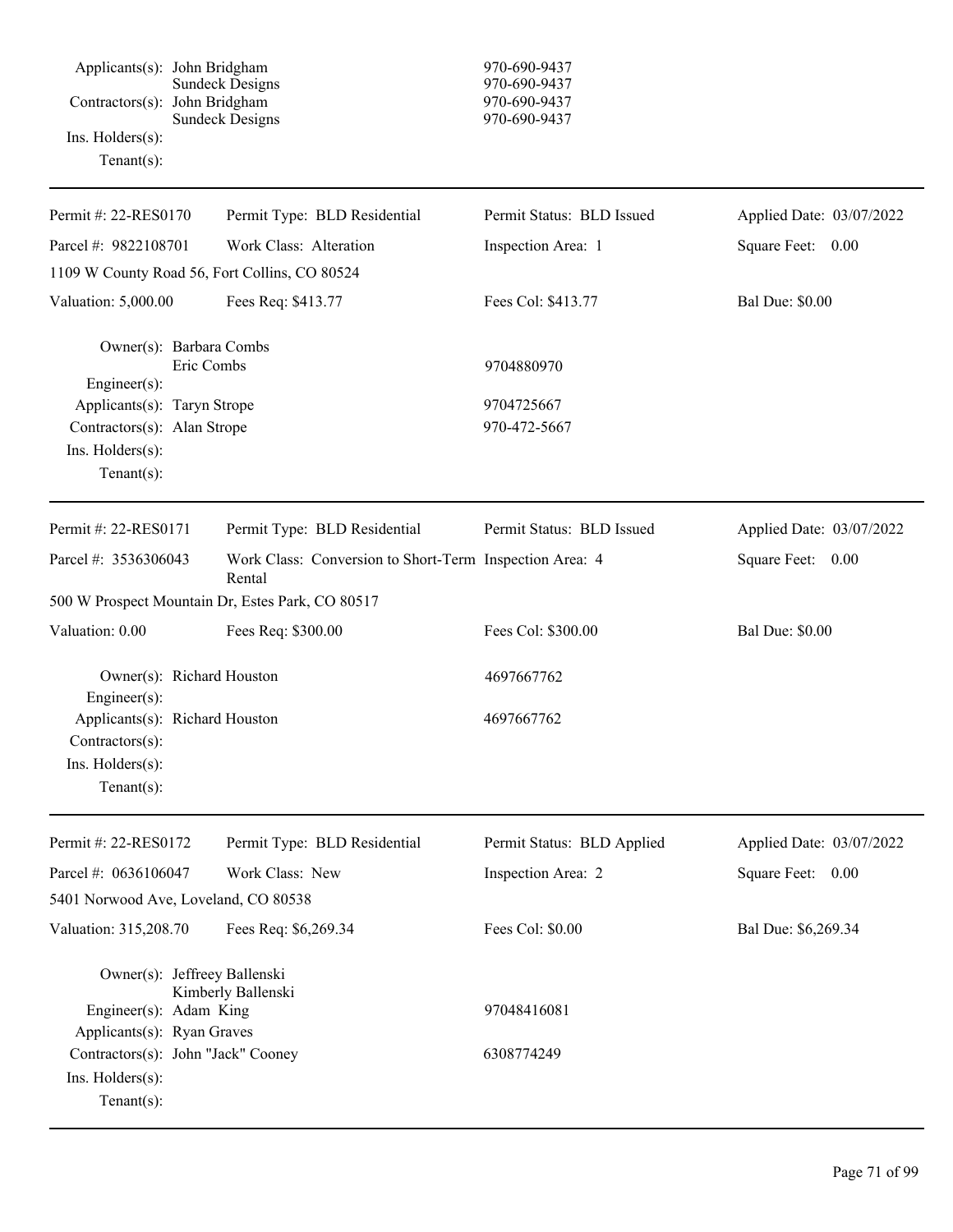| Permit #: 22-RES0174                                                                                                                                            | Permit Type: BLD Residential                                      | Permit Status: BLD Approved                                | Applied Date: 03/07/2022 |
|-----------------------------------------------------------------------------------------------------------------------------------------------------------------|-------------------------------------------------------------------|------------------------------------------------------------|--------------------------|
| Parcel #: 1627105023                                                                                                                                            | Work Class: Conversion to Short-Term Inspection Area: 4<br>Rental |                                                            | Square Feet: 0.00        |
| 60 Sage Hen Pl, Drake, CO 80515                                                                                                                                 |                                                                   |                                                            |                          |
| Valuation: 0.00                                                                                                                                                 | Fees Req: \$300.00                                                | Fees Col: \$0.00                                           | Bal Due: \$300.00        |
| Owner(s): Corey Norris<br>Engineer(s):                                                                                                                          |                                                                   | 2084634755                                                 |                          |
| Applicants(s): Corey Norris<br>Contractors(s):<br>Ins. Holders(s):<br>Tenant $(s)$ :                                                                            |                                                                   | 2084634755                                                 |                          |
| Permit #: 22-RES0176                                                                                                                                            | Permit Type: BLD Residential                                      | Permit Status: BLD Applied                                 | Applied Date: 03/08/2022 |
| Parcel #: 2906400017                                                                                                                                            | Work Class: Addition                                              | Inspection Area: 5                                         | Square Feet: 0.00        |
|                                                                                                                                                                 | 18204 W County Road 74e, Red Feather Lakes, CO 80545              |                                                            |                          |
| Valuation: 100,000.00                                                                                                                                           | Fees Req: \$2,233.56                                              | Fees Col: \$0.00                                           | Bal Due: \$2,233.56      |
| Owner(s): Sami Lababidi<br>Engineer(s):                                                                                                                         |                                                                   | 720-352-4438                                               |                          |
| Applicants(s): Robert Pichi                                                                                                                                     |                                                                   | 970-224-5581                                               |                          |
| Contractors(s): Robert Pichi<br>Ins. Holders(s):<br>Tenant $(s)$ :                                                                                              |                                                                   | 970-224-5581                                               |                          |
| Permit #: 22-RES0177                                                                                                                                            | Permit Type: BLD Residential                                      | Permit Status: BLD Applied                                 | Applied Date: 03/08/2022 |
| Parcel #: 8619314024                                                                                                                                            | Work Class: New                                                   | Inspection Area: 2                                         | Square Feet:<br>0.00     |
| 8244 Coeur Dalene Rd, Fort Collins, CO 80525                                                                                                                    |                                                                   |                                                            |                          |
| Valuation: 4,300,000.00                                                                                                                                         | Fees Req: \$48,228.70                                             | Fees Col: \$9,004.56                                       | Bal Due: \$39,224.14     |
| Owner(s): Nathanael Shinn<br>Engineer(s): Brian Bruckbauer<br>Applicants(s): Robert Smith<br>Contractors(s): Robert Smith<br>Ins. Holders(s):<br>Tenant $(s)$ : |                                                                   | 9706910766<br>970-226-5334<br>970-223-5533<br>970-223-5533 |                          |
| Permit #: 22-RES0179                                                                                                                                            | Permit Type: BLD Residential                                      | Permit Status: BLD Applied                                 | Applied Date: 03/09/2022 |
| Parcel #: 4013109055                                                                                                                                            | Work Class: New                                                   | Inspection Area: 5                                         | Square Feet: 2,775.08    |
| 307 Beartrap Rd, Red Feather Lakes, CO 80545                                                                                                                    |                                                                   |                                                            |                          |
| Valuation: 290,000.00                                                                                                                                           | Fees Req: \$4,990.59                                              | Fees Col: \$0.00                                           | Bal Due: \$4,990.59      |
| Owner(s): Darby Sheehan<br>Engineer(s): Robert Corry                                                                                                            |                                                                   | 7202616856<br>4358676478                                   |                          |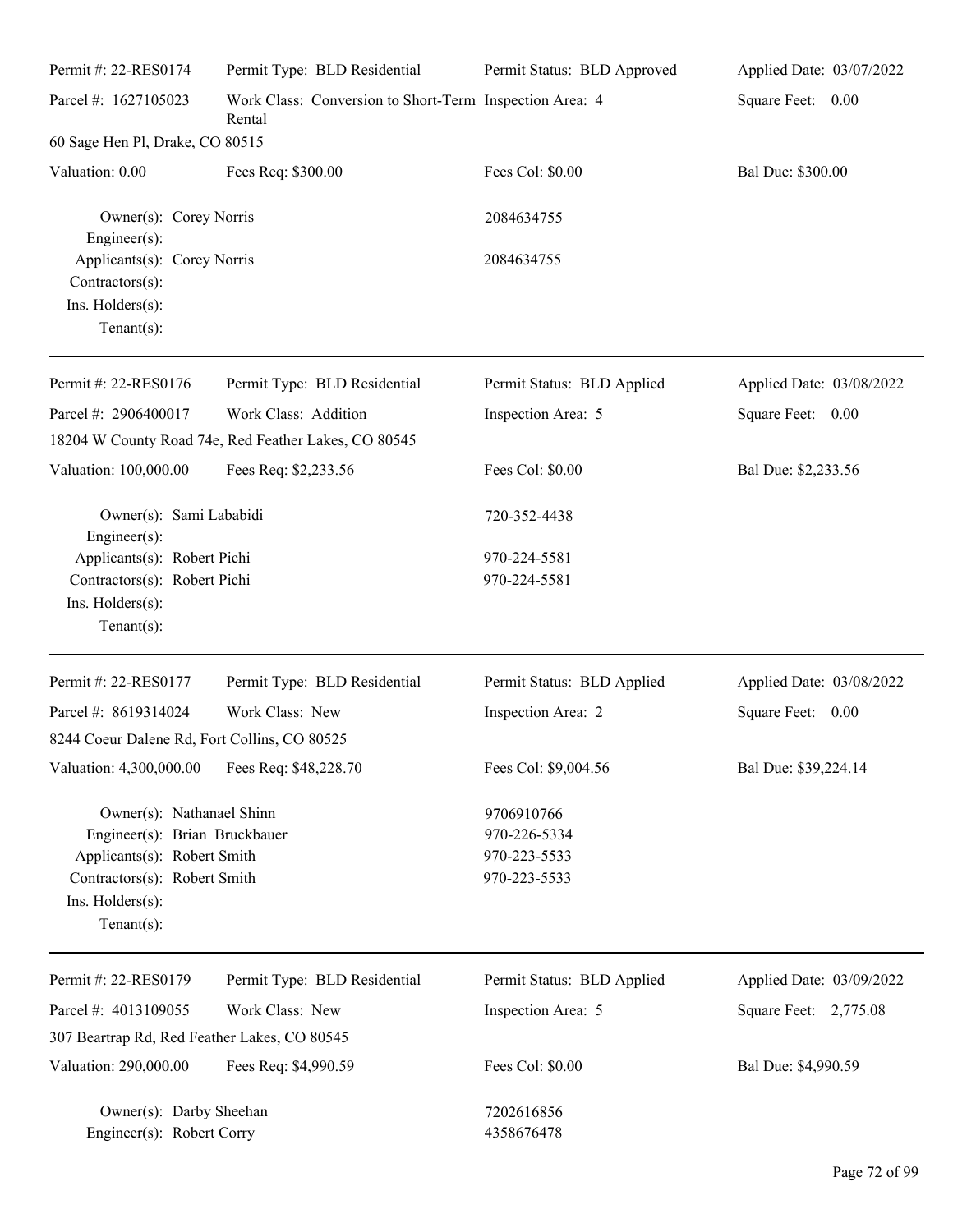| Permit #: 22-RES0180                                                               | Permit Type: BLD Residential | Permit Status: BLD COC     | Applied Date: 03/10/2022 |
|------------------------------------------------------------------------------------|------------------------------|----------------------------|--------------------------|
| Parcel #: 9403109017                                                               | Work Class: Alteration       | Inspection Area: 3         | Square Feet: 60.00       |
| 4700 Jacks Ct, Loveland, CO 80537                                                  |                              |                            |                          |
| Valuation: 2,973.60                                                                | Fees Req: \$268.67           | Fees Col: \$268.67         | <b>Bal Due: \$0.00</b>   |
| Owner(s): Jason Doty<br>$Engineering(s)$ :                                         |                              | 3077101942                 |                          |
| Applicants(s): Jason Doty<br>Contractors(s):<br>Ins. Holders(s):<br>Tenant $(s)$ : |                              | 3077101942                 |                          |
| Permit #: 22-RES0181                                                               | Permit Type: BLD Residential | Permit Status: BLD Applied | Applied Date: 03/11/2022 |
| Parcel #: 1634405026                                                               | Work Class: Addition         | Inspection Area: 4         | Square Feet: 912.00      |
| 126 Snow Top Dr, Drake, CO 80515                                                   |                              |                            |                          |
| Valuation: 100,800.00                                                              | Fees Req: \$2,441.32         | Fees Col: \$0.00           | Bal Due: \$2,441.32      |
| Owner(s): Karen Cloutier<br><b>Steven Cloutier</b><br>Engineer(s):                 |                              | 9706631407<br>9706631407   |                          |
| Applicants(s): Steven Cloutier<br>Contractors(s):                                  |                              | 9706631407                 |                          |
| Ins. Holders(s):<br>$Tenant(s)$ :                                                  |                              |                            |                          |
| Permit #: 22-RES0182                                                               | Permit Type: BLD Residential | Permit Status: BLD Void    | Applied Date: 03/15/2022 |
| Parcel #: 2824000902                                                               | Work Class: New              | Inspection Area: 6         | Square Feet:<br>0.00     |
| $\overline{\phantom{a}}$<br>Valuation: 1,000.00                                    | Fees Req: \$222.20           | Fees Col: \$0.00           | Bal Due: \$222.20        |
| Owner(s): Ed Stoner<br>Engineer(s):                                                |                              | 3076300930                 |                          |
| Applicants(s): Ed Stoner<br>Contractors(s):<br>Ins. Holders(s):<br>Tenant $(s)$ :  |                              | 3076300930                 |                          |
| Permit #: 22-RES0183                                                               | Permit Type: BLD Residential | Permit Status: BLD Issued  | Applied Date: 03/16/2022 |
| Parcel #: 0601110279                                                               | Work Class: Alteration       | Inspection Area: 2         | Square Feet: 905.00      |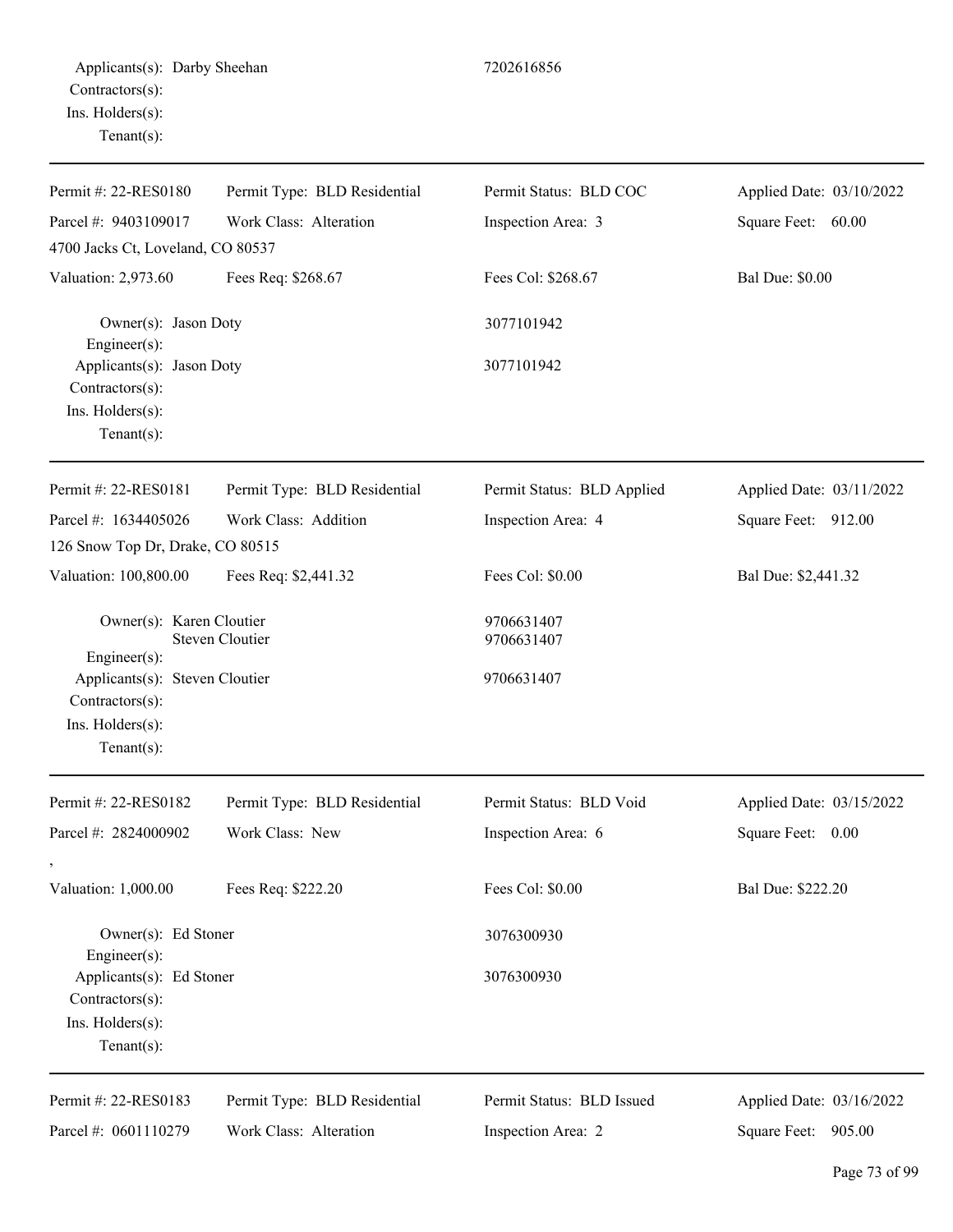| 5505 W County Road 38e, Fort Collins, CO 80526                       |                                                                   |                            |                          |  |
|----------------------------------------------------------------------|-------------------------------------------------------------------|----------------------------|--------------------------|--|
| Valuation: 18,950.70                                                 | Fees Req: \$777.69                                                | Fees Col: \$777.69         | <b>Bal Due: \$0.00</b>   |  |
| Owner(s): Erin Cardona<br>Engineer(s):                               |                                                                   | 9176642778                 |                          |  |
| Applicants(s): Erin Cardona<br>Contractors(s):<br>Ins. Holders(s):   |                                                                   | 9176642778                 |                          |  |
| Tenant $(s)$ :                                                       |                                                                   |                            |                          |  |
| Permit #: 22-RES0184                                                 | Permit Type: BLD Residential                                      | Permit Status: BLD Issued  | Applied Date: 03/16/2022 |  |
| Parcel #: 0701307011                                                 | Work Class: Alteration                                            | Inspection Area: 1         | Square Feet: 0.00        |  |
| 6013 Poplar Ct, Bellvue, CO 80512                                    |                                                                   |                            |                          |  |
| Valuation: 14,000.00                                                 | Fees Req: \$697.41                                                | Fees Col: \$697.41         | <b>Bal Due: \$0.00</b>   |  |
| Owner(s): Jennifer Blakesley                                         |                                                                   | 9702199494                 |                          |  |
| Engineer(s):<br>Applicants(s): Jennifer Blakesley<br>Contractors(s): |                                                                   | 9702199494                 |                          |  |
| Ins. Holders(s):<br>$Tenant(s)$ :                                    |                                                                   |                            |                          |  |
| Permit #: 22-RES0185                                                 | Permit Type: BLD Residential                                      | Permit Status: BLD Issued  | Applied Date: 03/16/2022 |  |
| Parcel #: 9403109017                                                 | Work Class: Conversion to Short-Term Inspection Area: 3<br>Rental |                            | Square Feet: 0.00        |  |
| 4700 Jacks Ct, Loveland, CO 80537                                    |                                                                   |                            |                          |  |
| Valuation: 0.00                                                      | Fees Req: \$300.00                                                | Fees Col: \$300.00         | <b>Bal Due: \$0.00</b>   |  |
| Owner(s): Jason Doty<br>$Engineering(s)$ :                           |                                                                   | 3077101942                 |                          |  |
| Applicants(s): Jason Doty<br>Contractors(s):                         |                                                                   | 3077101942                 |                          |  |
| Ins. Holders(s):                                                     |                                                                   |                            |                          |  |
| Tenant $(s)$ :                                                       |                                                                   |                            |                          |  |
| Permit #: 22-RES0186                                                 | Permit Type: BLD Residential                                      | Permit Status: BLD Applied | Applied Date: 03/16/2022 |  |
| Parcel #: 9830109021                                                 | Work Class: Addition                                              | Inspection Area: 1         | Square Feet: 0.00        |  |
| 3505 Buckskin Trl, Laporte, CO 80535                                 |                                                                   |                            |                          |  |
| Valuation: 20,000.00                                                 | Fees Req: \$815.37                                                | Fees Col: \$0.00           | Bal Due: \$815.37        |  |
| Owner(s): Bruce Summers                                              | Jeanne Mackenzie                                                  | 9702085206                 |                          |  |
| Engineer(s): Brian Bruckbauer                                        |                                                                   | 970-226-5334               |                          |  |
| Applicants(s): Bruce Summers<br>Contractors(s):                      |                                                                   | 9702085206                 |                          |  |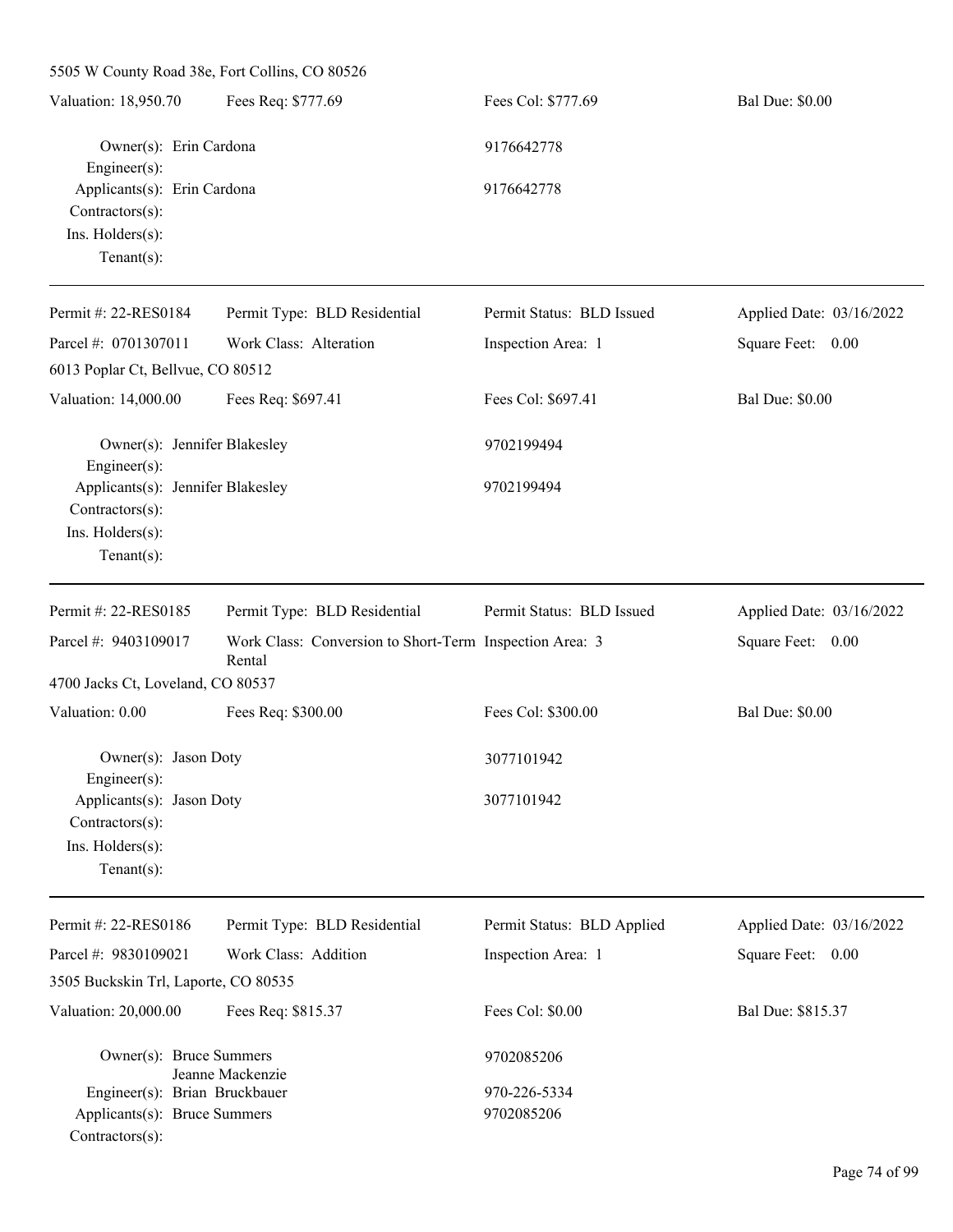| $Tenant(s)$ :                                                                                                                            |                              |                                                        |                          |
|------------------------------------------------------------------------------------------------------------------------------------------|------------------------------|--------------------------------------------------------|--------------------------|
| Permit #: 22-RES0187                                                                                                                     | Permit Type: BLD Residential | Permit Status: BLD Applied                             | Applied Date: 03/17/2022 |
| Parcel #: 2936305217                                                                                                                     | Work Class: New              | Inspection Area: 5                                     | Square Feet: 0.00        |
| 539 Mount Mcconnell Dr, Livermore, CO 80536                                                                                              |                              |                                                        |                          |
| Valuation: 250,000.00                                                                                                                    | Fees Req: \$4,468.70         | Fees Col: \$1,125.01                                   | Bal Due: \$3,343.69      |
| Owner(s): Bryan Emch<br>Engineer(s): Michael Coley<br>Applicants(s): Bryan Emch<br>Contractors(s):<br>Ins. Holders(s):<br>Tenant $(s)$ : | Wendy Dworak                 | 3304661092<br>9707752004<br>970-372-1140<br>3304661092 |                          |
| Permit #: 22-RES0188                                                                                                                     | Permit Type: BLD Residential | Permit Status: BLD Issued                              | Applied Date: 03/17/2022 |
| Parcel #: 8818000023                                                                                                                     | Work Class: Alteration       | Inspection Area: 1                                     | Square Feet: 900.00      |
| 5313 N County Road 11, Fort Collins, CO 80524                                                                                            |                              |                                                        |                          |
| Valuation: 18,846.00                                                                                                                     | Fees Req: \$777.71           | Fees Col: \$777.71                                     | <b>Bal Due: \$0.00</b>   |
| Engineer $(s)$ :<br>Applicants(s): Donald Dority<br>Contractors(s):<br>Ins. Holders(s):<br>Tenant $(s)$ :                                |                              |                                                        |                          |
| Permit #: 22-RES0189                                                                                                                     | Permit Type: BLD Residential | Permit Status: BLD Applied                             | Applied Date: 03/17/2022 |
| Parcel #: 1921000021                                                                                                                     | Work Class: New              | Inspection Area: 5                                     | Square Feet: 0.00        |
| 162 Sara Ln, Livermore, CO 80536                                                                                                         |                              |                                                        |                          |
| Valuation: 300,000.00                                                                                                                    | Fees Req: \$5,053.55         | Fees Col: \$0.00                                       | Bal Due: \$5,053.55      |
| Owner(s): John Sheflin<br>Amy Sheflin<br>Engineer(s): Philip Savoy                                                                       |                              | 3038183358<br>303-378-3267                             |                          |
| Applicants(s): Amy Sheflin<br>Contractors(s):<br>Ins. Holders(s):<br>$Tenant(s)$ :                                                       |                              | 303-378-3267                                           |                          |
| Permit #: 22-RES0190                                                                                                                     | Permit Type: BLD Residential | Permit Status: BLD Issued                              | Applied Date: 03/18/2022 |
| Parcel #: 8505406001                                                                                                                     | Work Class: Alteration       | Inspection Area: 2                                     | Square Feet: 61.00       |
| 3401 Valley Oak Dr, Loveland, CO 80538                                                                                                   |                              |                                                        |                          |

Ins. Holders(s):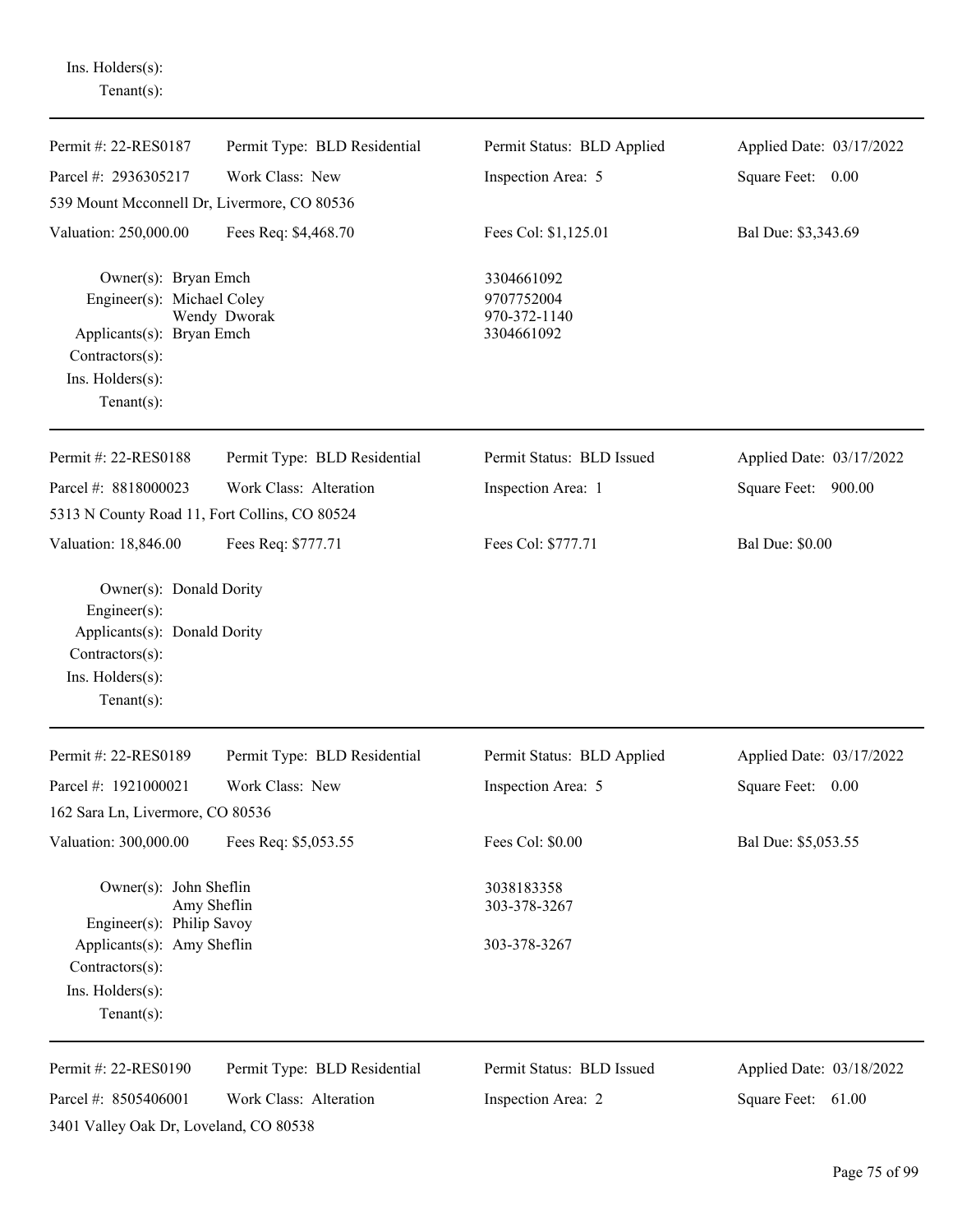| Valuation: 3,023.16<br>Fees Req: \$412.51                                                                                                          |                                       | Fees Col: \$412.51                       | <b>Bal Due: \$0.00</b>   |
|----------------------------------------------------------------------------------------------------------------------------------------------------|---------------------------------------|------------------------------------------|--------------------------|
| Owner(s): Donna Ebner<br>Engineer(s):                                                                                                              |                                       | 3035174385                               |                          |
| Applicants(s): Deforge Construction LLC<br>Contractors(s):<br>Ins. Holders(s):<br>Tenant $(s)$ :                                                   |                                       | 970-566-9805                             |                          |
| Permit #: 22-RES0191                                                                                                                               | Permit Type: BLD Residential          | Permit Status: BLD Applied               | Applied Date: 03/18/2022 |
| Parcel #: 1627105017                                                                                                                               | Work Class: Modular DW/SW with<br>Add | Inspection Area: 4                       | Square Feet: 0.00        |
| 1 Skyline Dr, Drake, CO 80515                                                                                                                      |                                       |                                          |                          |
| Valuation: 270,300.00                                                                                                                              | Fees Req: \$5,850.75                  | Fees Col: \$1,188.63                     | Bal Due: \$4,662.12      |
| Owner(s): John Lodico<br>Engineer(s): Frank Roberts                                                                                                |                                       | 3033327958<br>3039317362                 |                          |
| Applicants(s): Jerrod Reichardt<br>Contractors(s): Clint Young<br>Ins. Holders(s):<br>Tenant $(s)$ :                                               | Phillip Robbins                       | 970-667-8830<br>9702319032               |                          |
| Permit #: 22-RES0192                                                                                                                               | Permit Type: BLD Residential          | Permit Status: BLD Applied               | Applied Date: 03/18/2022 |
| Parcel #: 3007210067                                                                                                                               | Work Class: Addition                  | Inspection Area: 5                       | Square Feet: 0.00        |
| 404 Crow Rd, Red Feather Lakes, CO 80545                                                                                                           |                                       |                                          |                          |
| Valuation: 112,500.00                                                                                                                              | Fees Req: \$2,486.72                  | Fees Col: \$0.00                         | Bal Due: \$2,486.72      |
| Owner(s): Paul Poulsen<br>Engineer(s): Robert Greenwald II<br>Applicants(s): Paul Poulsen<br>Contractors(s):<br>Ins. Holders(s):<br>Tenant $(s)$ : |                                       | 7657140643<br>970-667-8010<br>7657140643 |                          |
| Permit #: 22-RES0193                                                                                                                               | Permit Type: BLD Residential          | Permit Status: BLD Applied               | Applied Date: 03/18/2022 |
| Parcel #: 9408405003                                                                                                                               | Work Class: Addition                  | Inspection Area: 3                       | Square Feet: 0.00        |
| 3191 Sparrow Hawk Ln, Berthoud, CO 80513                                                                                                           |                                       |                                          |                          |
| Valuation: 182,000.00                                                                                                                              | Fees Req: \$3,282.25                  | Fees Col: \$0.00                         | Bal Due: \$3,282.25      |
| Owner(s): David Hard                                                                                                                               |                                       | 7196602273                               |                          |
| Engineer(s): Stephen Wernsman                                                                                                                      |                                       | 970-353-4463                             |                          |
| Applicants(s): Brent Graybill<br>Contractors(s):<br>Ins. Holders(s):                                                                               |                                       | 9703713282                               |                          |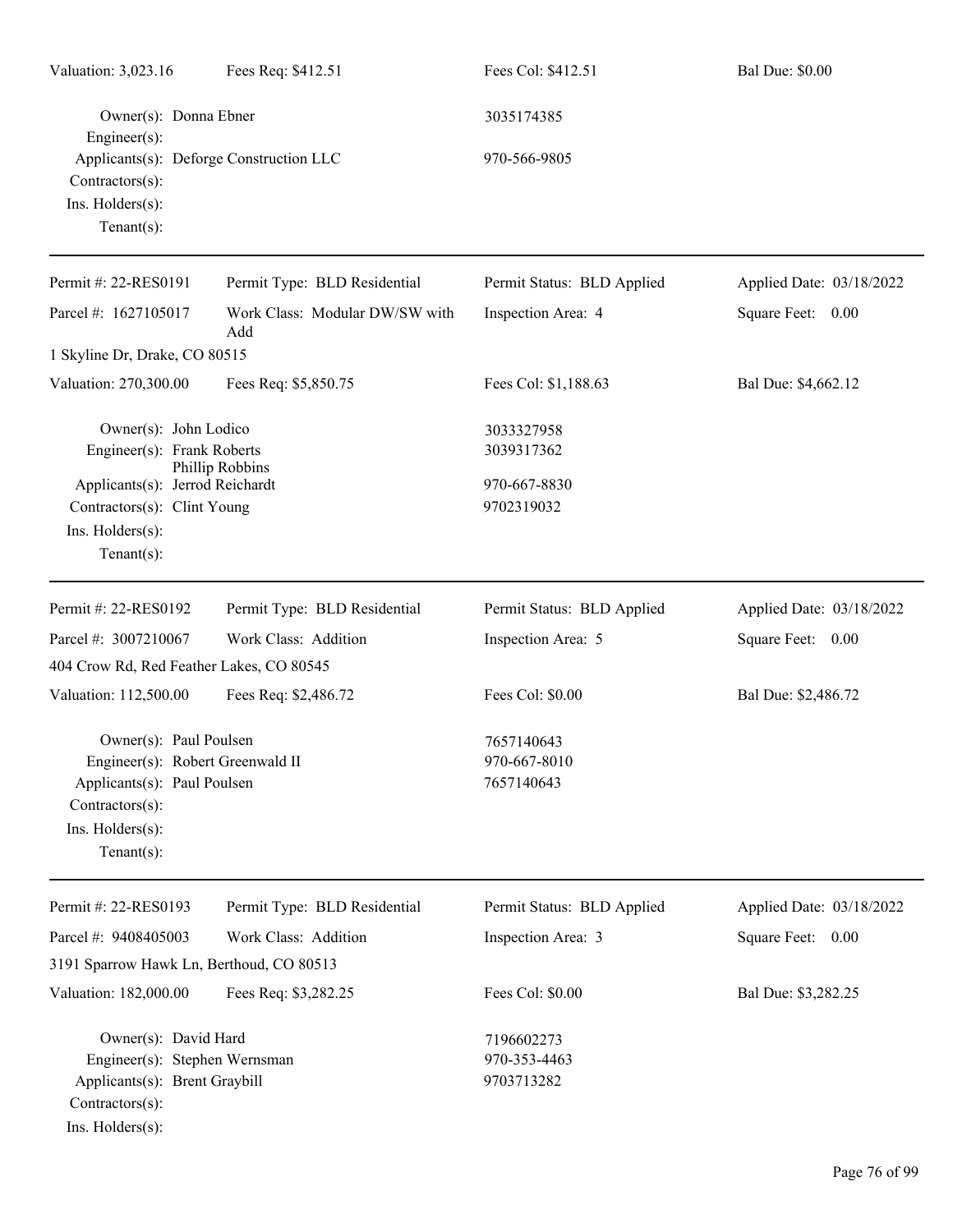| Permit #: 22-RES0194                                                                       | Permit Type: BLD Residential | Permit Status: BLD Applied | Applied Date: 03/21/2022 |
|--------------------------------------------------------------------------------------------|------------------------------|----------------------------|--------------------------|
| Parcel #: 8803000016                                                                       | Work Class: Addition         | Inspection Area: 1         | Square Feet: 300.00      |
| 5024 E County Road 60, Wellington, CO 80549                                                |                              |                            |                          |
| Valuation: 12,000.00<br>Fees Req: \$477.11                                                 |                              | Fees Col: \$0.00           | Bal Due: \$477.11        |
| Owner(s): Constance Davis<br>Engineer(s):                                                  |                              | 3039292972                 |                          |
| Applicants(s): Constance Davis<br>Contractors(s):                                          |                              | 3039292972                 |                          |
| Ins. Holders(s):<br>Tenant $(s)$ :                                                         |                              |                            |                          |
| Permit #: 22-RES0195                                                                       | Permit Type: BLD Residential | Permit Status: BLD Issued  | Applied Date: 03/21/2022 |
| Parcel #: 2522201008                                                                       | Work Class: Alteration       | Inspection Area: 4         | Square Feet: 0.00        |
| 2462 W Highway 34 C, Drake, CO 80515                                                       |                              |                            |                          |
| Valuation: 2,000.00                                                                        | Fees Req: \$126.78           | Fees Col: \$126.78         | <b>Bal Due: \$0.00</b>   |
| Owner(s): Patricia Vest<br>Patricia Vest<br>Engineer(s):                                   |                              | 9705779380<br>9705779380   |                          |
| Applicants(s): Patricia Vest<br>Contractors(s):<br>Ins. Holders(s):<br>Tenant $(s)$ :      | Patricia Vest                | 9705779380<br>9705779380   |                          |
| Permit #: 22-RES0196                                                                       | Permit Type: BLD Residential | Permit Status: BLD Issued  | Applied Date: 03/21/2022 |
| Parcel #: 9830000072                                                                       | Work Class: Alteration       | Inspection Area: 1         | Square Feet:<br>0.00     |
| 4802 Rist Canyon Rd, Laporte, CO 80535                                                     |                              |                            |                          |
| Valuation: 10,000.00                                                                       | Fees Req: \$351.52           | Fees Col: \$351.52         | <b>Bal Due: \$0.00</b>   |
| Owner(s): Tyson Wormus<br>Engineer(s):                                                     | Gaelle Wormus                | 970-224-3607<br>9703138366 |                          |
| Applicants(s): Matthew Callen<br>Contractors(s):<br>Ins. Holders(s):<br>Tenant $(s)$ :     |                              | 5706876806                 |                          |
| Permit #: 22-RES0197                                                                       | Permit Type: BLD Residential | Permit Status: BLD Applied | Applied Date: 03/21/2022 |
| Parcel #: 9813000015<br>Work Class: Alteration<br>5452 N Highway 1, Fort Collins, CO 80524 |                              | Inspection Area: 1         | Square Feet: 550.00      |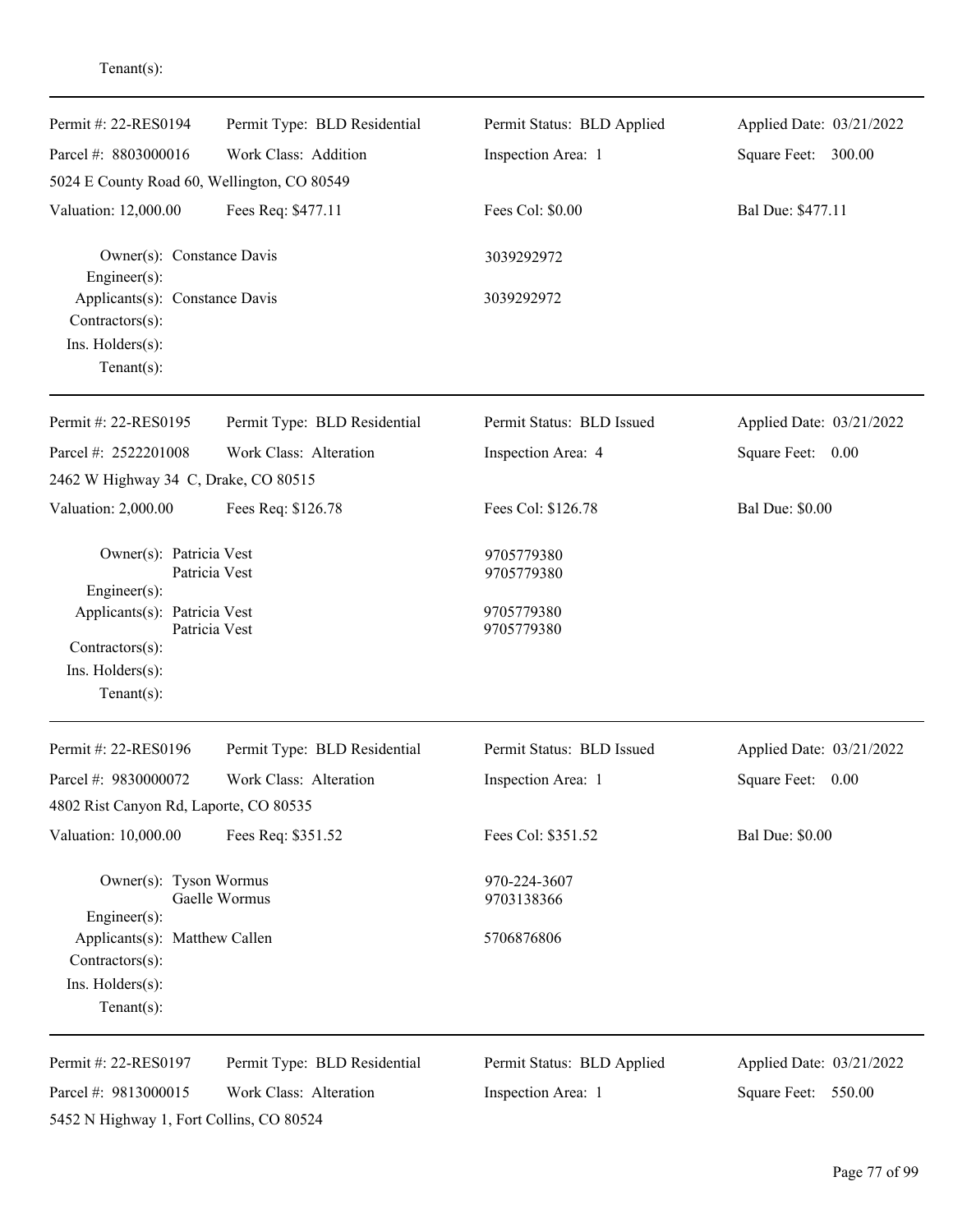| Valuation: 27,258.00                                                                                                                                       | Fees Req: \$1,182.53                                              | Fees Col: \$0.00                         | Bal Due: \$1,182.53      |  |
|------------------------------------------------------------------------------------------------------------------------------------------------------------|-------------------------------------------------------------------|------------------------------------------|--------------------------|--|
| Owner(s): Trent Barnes<br>Engineer(s):                                                                                                                     |                                                                   | 7192480231                               |                          |  |
| Applicants(s): Trent Barnes<br>Contractors(s):<br>Ins. Holders(s):<br>Tenant $(s)$ :                                                                       |                                                                   | 7192480231                               |                          |  |
| Permit #: 22-RES0198                                                                                                                                       | Permit Type: BLD Residential                                      | Permit Status: BLD Applied               | Applied Date: 03/22/2022 |  |
| Parcel #: 9709206020                                                                                                                                       | Work Class: New                                                   | Inspection Area: 2                       | Square Feet: 0.00        |  |
| 545 N Sunset St, Fort Collins, CO 80521                                                                                                                    |                                                                   |                                          |                          |  |
| Valuation: 1,000.00                                                                                                                                        | Fees Req: \$337.68                                                | Fees Col: \$0.00                         | Bal Due: \$337.68        |  |
| Engineer(s): Megan Keefe<br>Applicants(s): Louis Reynolds<br>Contractors(s):<br>Ins. Holders(s):<br>Tenant $(s)$ :                                         | Owner(s): Meter Release - Xcel Energy                             | 9702257819<br>9702156808<br>9704705145   |                          |  |
| Permit #: 22-RES0199                                                                                                                                       | Permit Type: BLD Residential                                      | Permit Status: BLD Applied               | Applied Date: 03/22/2022 |  |
| Parcel #: 8716308010                                                                                                                                       | Work Class: Addition                                              | Inspection Area: 2                       | Square Feet: 0.00        |  |
| 3449 Boxelder Dr, Fort Collins, CO 80524                                                                                                                   |                                                                   |                                          |                          |  |
| Valuation: 115,000.00                                                                                                                                      | Fees Req: \$2,518.83                                              | Fees Col: \$0.00                         | Bal Due: \$2,518.83      |  |
| Owner(s): Nicholas Rainsberger<br>Engineer(s): James Murray<br>Applicants(s): Nicholas Rainsberger<br>Contractors(s):<br>Ins. Holders(s):<br>$Tenant(s)$ : |                                                                   | 2088419707<br>970-215-9100<br>2088419707 |                          |  |
| Permit #: 22-RES0200                                                                                                                                       | Permit Type: BLD Residential                                      | Permit Status: BLD Issued                | Applied Date: 03/22/2022 |  |
| Parcel #: 1802405043                                                                                                                                       | Work Class: Conversion to Short-Term Inspection Area: 1<br>Rental |                                          | Square Feet: 0.00        |  |
| 10326 W Highway 14, Bellvue, CO 80512                                                                                                                      |                                                                   |                                          |                          |  |
| Valuation: 0.00                                                                                                                                            | Fees Req: \$300.00                                                | Fees Col: \$300.00                       | <b>Bal Due: \$0.00</b>   |  |
| Owner(s): David White<br>Engineer(s):                                                                                                                      | Marci White                                                       | 9705667168                               |                          |  |
| Applicants(s): David White<br>Contractors(s):<br>Ins. Holders(s):                                                                                          | Marci White                                                       | 9705667168                               |                          |  |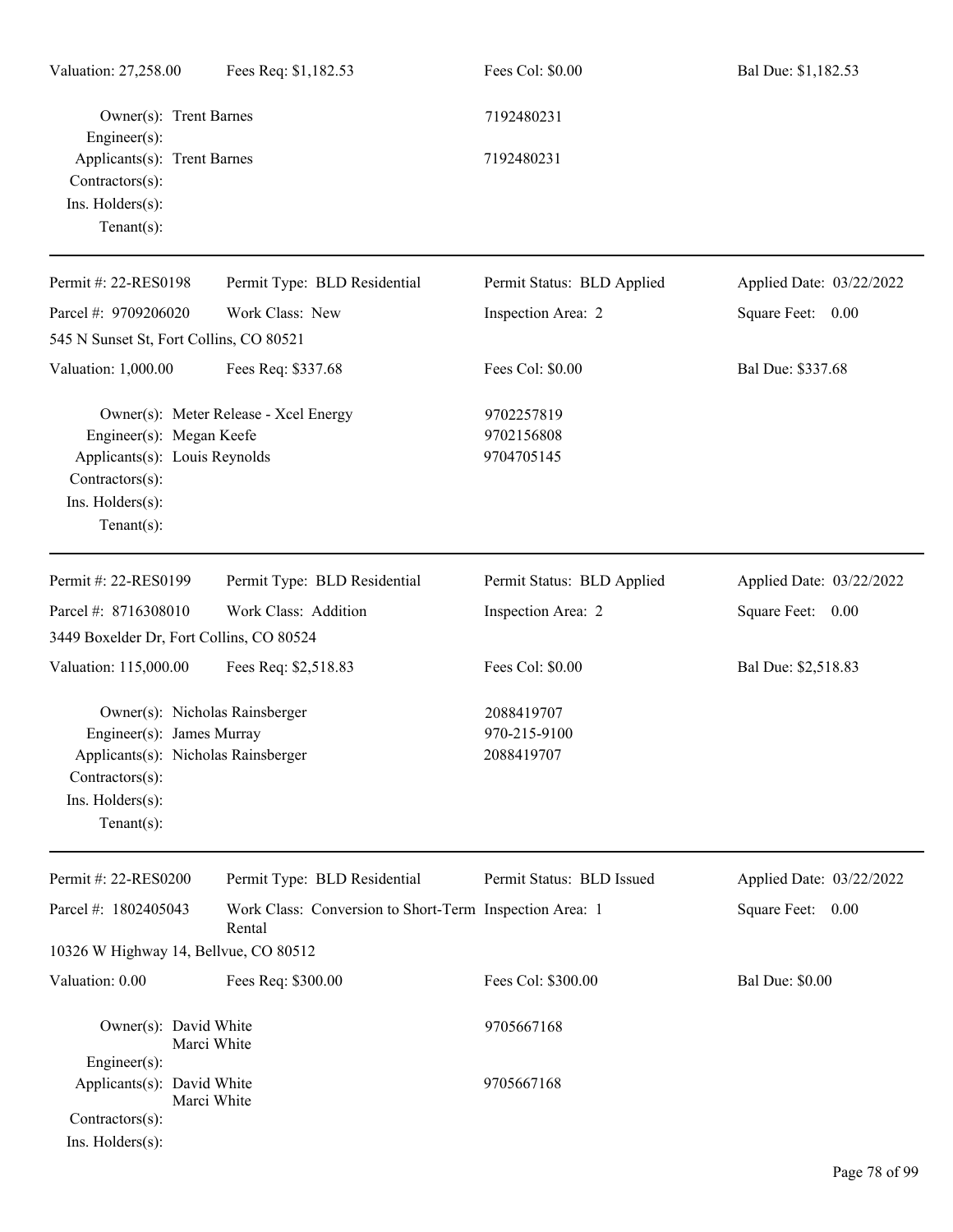| Permit #: 22-RES0201                                                                                                                                          | Permit Type: BLD Residential                | Permit Status: BLD Issued                              | Applied Date: 03/22/2022 |
|---------------------------------------------------------------------------------------------------------------------------------------------------------------|---------------------------------------------|--------------------------------------------------------|--------------------------|
| Parcel #: 1435105011                                                                                                                                          | Work Class: Deck                            | Inspection Area: 4                                     | Square Feet: 233.00      |
| 1007 Pioneer Rd, Lyons, CO 80540                                                                                                                              |                                             |                                                        |                          |
| Valuation: 40,000.00                                                                                                                                          | Fees Req: \$1,173.18                        | Fees Col: \$1,173.18                                   | <b>Bal Due: \$0.00</b>   |
| Owner(s): Alison Snider<br>Dan Snider<br>Engineer(s): Steve Pendergrast<br>Applicants(s): Dan Snider<br>Contractors(s):<br>Ins. Holders(s):<br>Tenant $(s)$ : |                                             | 7204259772<br>7204259772<br>303-417-1706<br>7204259772 |                          |
| Permit #: 22-RES0202                                                                                                                                          | Permit Type: BLD Residential                | Permit Status: BLD Applied                             | Applied Date: 03/22/2022 |
| Parcel #: 1730200019                                                                                                                                          | Work Class: Cabin                           | Inspection Area: 6                                     | Square Feet: 0.00        |
| 394 Calcite Ct, Bellvue, CO 80512                                                                                                                             |                                             |                                                        |                          |
| Valuation: 420,625.84                                                                                                                                         | Fees Req: \$6,695.24                        | Fees Col: \$1,643.03                                   | Bal Due: \$5,052.21      |
| Engineer(s): Adam King<br>Applicants(s): Ryan Graves                                                                                                          | Owner(s): * Joann L Schauer Revocable Trust | 3038101532<br>97048416081                              |                          |
| Contractors(s): John "Jack" Cooney<br>Ins. Holders(s):<br>Tenant $(s)$ :                                                                                      |                                             | 6308774249                                             |                          |
| Permit #: 22-RES0203                                                                                                                                          | Permit Type: BLD Residential                | Permit Status: BLD Applied                             | Applied Date: 03/22/2022 |
| Parcel #: 3526320001                                                                                                                                          | Work Class: New                             | Inspection Area: 4                                     | Square Feet:<br>0.00     |
| 1066 Larkspur Rd, Estes Park, CO 80517                                                                                                                        |                                             |                                                        |                          |
| Valuation: 800,000.00                                                                                                                                         | Fees Req: \$11,999.18                       | Fees Col: \$2,717.72                                   | Bal Due: \$9,281.46      |
| Owner(s): Bryce Martens                                                                                                                                       | <b>Stephanie Martens</b>                    | 9135689242<br>9135689242<br>4157788726                 |                          |
| Engineer(s): Joshua Batham<br>Applicants(s): Phil McLain IV                                                                                                   |                                             | 9704127471                                             |                          |
| Contractors(s): Phil McLain IV<br>Ins. Holders(s):<br>Tenant $(s)$ :                                                                                          |                                             | 9704127471                                             |                          |
| Permit #: 22-RES0204                                                                                                                                          | Permit Type: BLD Residential                | Permit Status: BLD Applied                             | Applied Date: 03/22/2022 |
| Parcel #: 2517306007<br>1830 Stonegate Dr, Estes Park, CO 80517                                                                                               | Work Class: New                             | Inspection Area: 4                                     | Square Feet: 0.00        |

Tenant(s):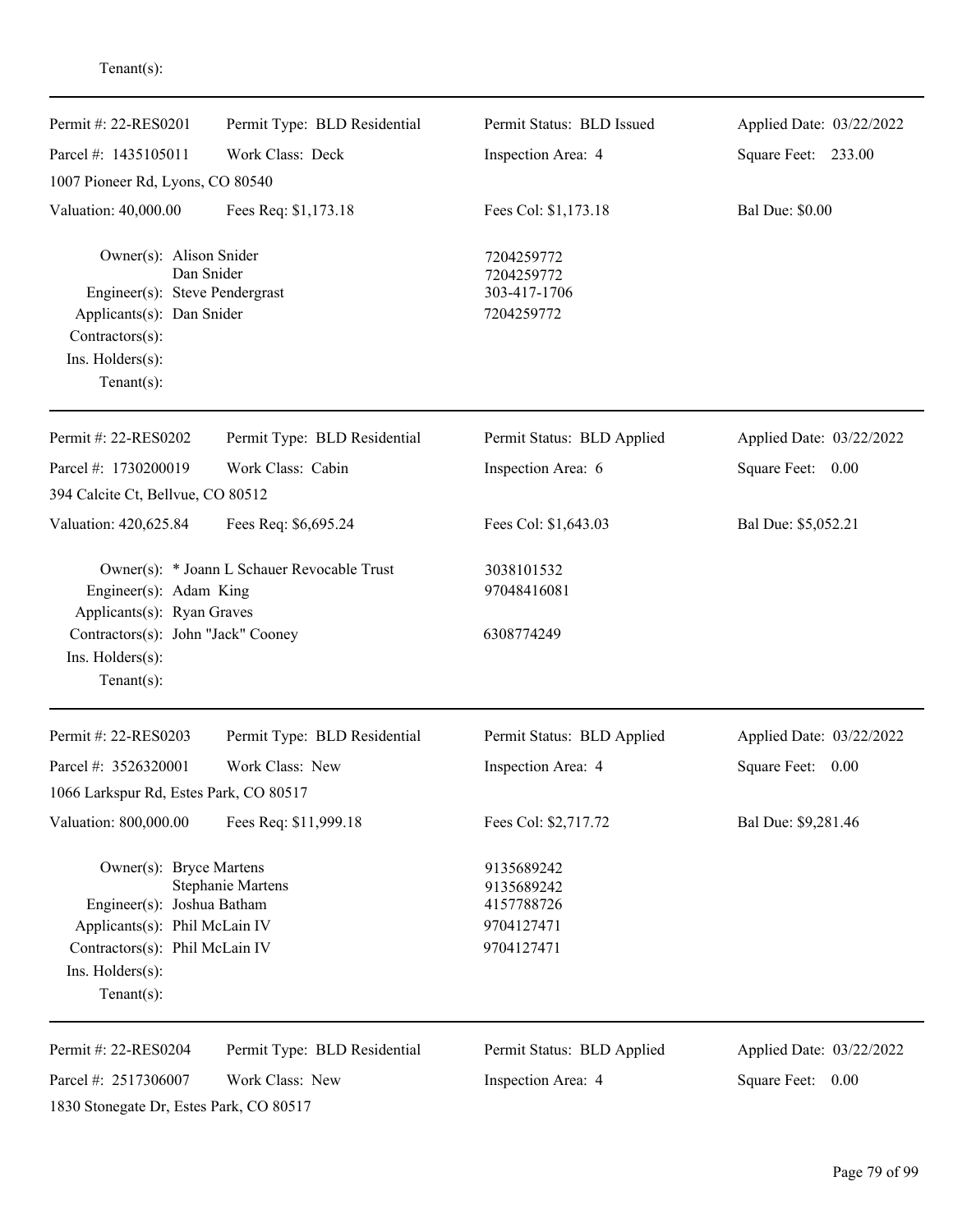| Owner(s): Frank Castor Jr<br>Melissa Castro<br>Engineer(s): Michael Ikeler<br>Applicants(s): Phil McLain IV<br>Contractors(s): Phil McLain IV<br>Ins. Holders(s):<br>Tenant $(s)$ : |                                       | 9144475170<br>9144906980<br>970-461-3700<br>9704127471<br>9704127471 |                          |  |
|-------------------------------------------------------------------------------------------------------------------------------------------------------------------------------------|---------------------------------------|----------------------------------------------------------------------|--------------------------|--|
| Permit #: 22-RES0205                                                                                                                                                                | Permit Type: BLD Residential          | Permit Status: BLD Applied                                           | Applied Date: 03/23/2022 |  |
| Parcel #: 9632405704                                                                                                                                                                | Work Class: New                       | Inspection Area: 2                                                   | Square Feet: 0.00        |  |
| 4482 Howling Pines Way, Loveland, CO 80538                                                                                                                                          |                                       |                                                                      |                          |  |
| Valuation: 106,000.00                                                                                                                                                               | Fees Req: \$6,053.03                  | Fees Col: \$688.79                                                   | Bal Due: \$5,364.24      |  |
| Owner(s): Stephen Andreasen<br>Engineer(s):                                                                                                                                         |                                       | 5058960050                                                           |                          |  |
| Applicants(s): Drew Stapelman                                                                                                                                                       |                                       | 9705817257                                                           |                          |  |
| Contractors(s): Drew Stapelman<br>Ins. Holders(s):<br>Tenant $(s)$ :                                                                                                                |                                       | 9705817257                                                           |                          |  |
| Permit #: 22-RES0206                                                                                                                                                                | Permit Type: BLD Residential          | Permit Status: BLD Void                                              | Applied Date: 03/23/2022 |  |
| Parcel #: 0627000906                                                                                                                                                                | Work Class: New                       | Inspection Area: 2                                                   | Square Feet: 0.00        |  |
| Valuation: 100,000.00                                                                                                                                                               | Fees Req:                             | Fees Col:                                                            | <b>Bal Due:</b>          |  |
| Owner(s): Eden Valley Institute<br>Engineer(s):                                                                                                                                     |                                       | 240-6438680                                                          |                          |  |
| Applicants(s): Eden Valley Institute<br>Contractors(s):                                                                                                                             |                                       | 240-6438680                                                          |                          |  |
| Ins. $H$ olders $(s)$ :<br>Tenant $(s)$ :                                                                                                                                           |                                       |                                                                      |                          |  |
| Permit #: 22-RES0207                                                                                                                                                                | Permit Type: BLD Residential          | Permit Status: BLD Applied                                           | Applied Date: 03/23/2022 |  |
| Parcel #: 0627000906                                                                                                                                                                | Work Class: Modular DW/SW with<br>Add | Inspection Area: 2                                                   | Square Feet: 0.00        |  |
| 6391 Stone Valley Way, Loveland, CO 80538                                                                                                                                           |                                       |                                                                      |                          |  |
| Valuation: 100,000.00                                                                                                                                                               | Fees Req: \$3,484.46                  | Fees Col: \$644.15                                                   | Bal Due: \$2,840.31      |  |
| Owner(s): Eden Valley Institute<br>Engineer(s):                                                                                                                                     |                                       | 240-6438680                                                          |                          |  |
| Applicants(s): MJL Builders Inc<br>Contractors(s): Michael Lopez                                                                                                                    | Michael Lopez                         | 303-472-6620<br>3034726620<br>3034726620                             |                          |  |

Ins. Holders(s):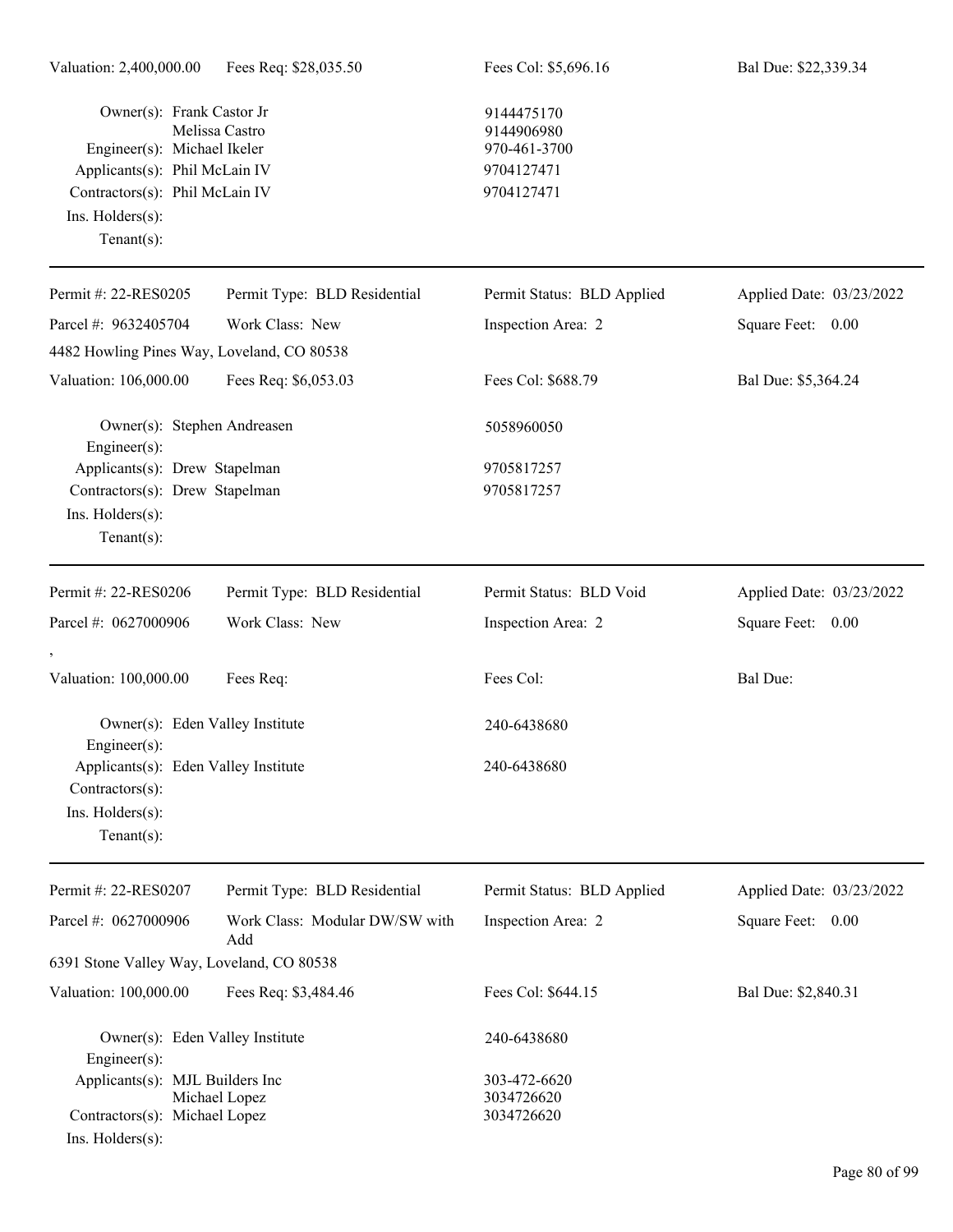| Permit #: 22-RES0208                                                                                                                               | Permit Type: BLD Residential | Permit Status: BLD Applied                           | Applied Date: 03/23/2022 |
|----------------------------------------------------------------------------------------------------------------------------------------------------|------------------------------|------------------------------------------------------|--------------------------|
| Parcel #: 1436204038                                                                                                                               | Work Class: New              | Inspection Area: 4                                   | Square Feet: 0.00        |
| 201 Spring Gulch Dr, Lyons, CO 80540                                                                                                               |                              |                                                      |                          |
| Valuation: 2,619,555.00<br>Fees Req: \$28,640.44                                                                                                   |                              | Fees Col: \$6,026.19                                 | Bal Due: \$22,614.25     |
| Owner(s): Sue Ann Belmont                                                                                                                          | Bryan Belmont                | 2067788759                                           |                          |
| Engineer $(s)$ :<br>Applicants(s): Sue Ann Belmont<br>$Contractors(s)$ :<br>Ins. Holders(s):<br>Tenant $(s)$ :                                     |                              | 2067788759                                           |                          |
| Permit #: 22-RES0209                                                                                                                               | Permit Type: BLD Residential | Permit Status: BLD Applied                           | Applied Date: 03/23/2022 |
| Parcel #: 9731326002<br>Work Class: New<br>4821 Thompson Heights Dr, Fort Collins, CO 80526                                                        |                              | Inspection Area: 2                                   | Square Feet: 6,740.00    |
| Valuation: 442,690.39<br>Fees Req: \$6,983.43                                                                                                      |                              | Fees Col: \$1,094.72                                 | Bal Due: \$5,888.71      |
| Owner(s): Amanda Severn<br>Engineer(s): Nicholas Reuter<br>Applicants(s): Lewis Severn<br>Contractors(s):<br>Ins. Holders(s):<br>Tenant $(s)$ :    | Lewis Severn                 | 9703085602<br>9704029518<br>9702069455<br>9704029518 |                          |
| Permit #: 22-RES0210                                                                                                                               | Permit Type: BLD Residential | Permit Status: BLD Applied                           | Applied Date: 03/23/2022 |
| Parcel #: 9709306012<br>2811 Laporte Ave, Fort Collins, CO 80521                                                                                   | Work Class: Addition         | Inspection Area: 2                                   | Square Feet:<br>0.00     |
| Valuation: 290,000.00                                                                                                                              | Fees Req: \$4,952.83         | Fees Col: \$1,224.84                                 | Bal Due: \$3,727.99      |
| Owner(s): William Laucher<br>Engineer(s): Mark Benjamin<br>Applicants(s): William Laucher<br>Contractors(s):<br>Ins. Holders(s):<br>Tenant $(s)$ : |                              | 970-472-2394                                         |                          |
| Permit #: 22-RES0211                                                                                                                               | Permit Type: BLD Residential | Permit Status: BLD Applied                           | Applied Date: 03/24/2022 |
| Parcel #: 1725000008                                                                                                                               | Work Class: Cabin            | Inspection Area: 2                                   | Square Feet: 0.00        |
| 1873 Stringtown Gulch Rd, Bellvue, CO 80512                                                                                                        |                              |                                                      |                          |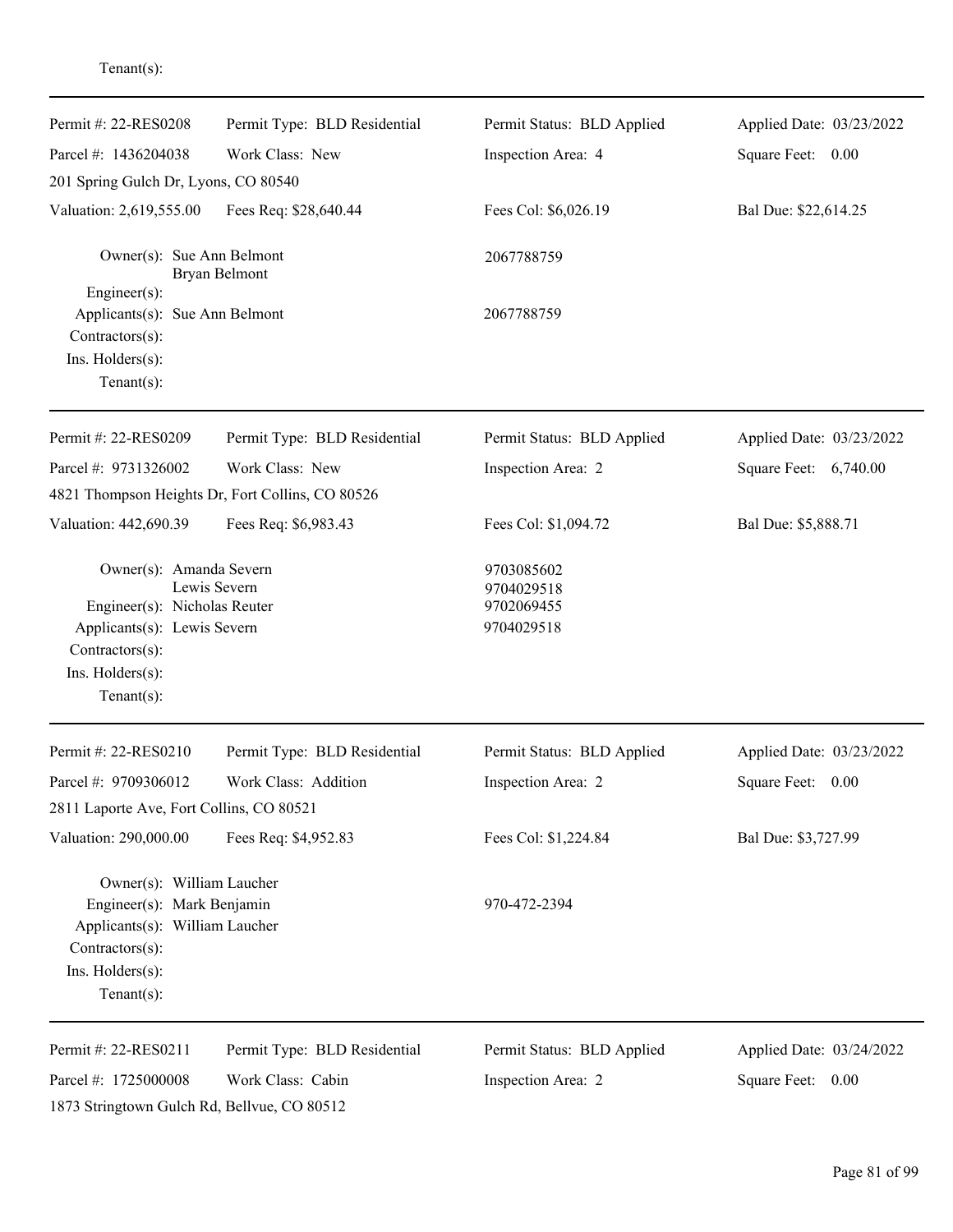| Valuation: 50,000.00                                                                                                             | Fees Req: \$1,494.02                                                                                                         |                                                                            | Fees Col: \$0.00                                     | Bal Due: \$1,494.02      |
|----------------------------------------------------------------------------------------------------------------------------------|------------------------------------------------------------------------------------------------------------------------------|----------------------------------------------------------------------------|------------------------------------------------------|--------------------------|
| Owner(s): Nancy McElroy<br>Paul Newman<br>Engineer(s):                                                                           |                                                                                                                              |                                                                            | 3033249553                                           |                          |
| Applicants(s): Will Newman<br>Nancy McElroy<br>Paul Newman                                                                       |                                                                                                                              |                                                                            | 3033787957<br>3033249553                             |                          |
| Contractors(s):<br>Ins. Holders(s):<br>Tenant $(s)$ :                                                                            |                                                                                                                              |                                                                            |                                                      |                          |
| Permit #: 22-RES0212                                                                                                             |                                                                                                                              | Permit Type: BLD Residential                                               | Permit Status: BLD Issued                            | Applied Date: 03/24/2022 |
| Parcel #: 3527400017                                                                                                             | Work Class: Alteration<br>1790 Upper High Dr, Estes Park, CO 80517                                                           |                                                                            | Inspection Area: 4                                   | Square Feet: 0.00        |
| Valuation: 25,000.00                                                                                                             | Fees Req: \$773.00                                                                                                           |                                                                            | Fees Col: \$773.00                                   | <b>Bal Due: \$0.00</b>   |
| Ins. Holders(s):<br>Tenant $(s)$ :                                                                                               | Owner(s): Elizabeth Coulson<br>Engineer(s): Frank Roberts<br>Applicants(s): Daniel Wiedow<br>Contractors(s): Michael Aldrich |                                                                            | 8478993668<br>3039317362<br>3035514514<br>9704814341 |                          |
| Permit #: 22-RES0213                                                                                                             |                                                                                                                              | Permit Type: BLD Residential                                               | Permit Status: BLD Issued                            | Applied Date: 03/24/2022 |
| Parcel #: 3535108011                                                                                                             | Work Class: Alteration                                                                                                       |                                                                            | Inspection Area: 4                                   | Square Feet: 0.00        |
|                                                                                                                                  | 1315 Riverside Ln, Estes Park, CO 80517                                                                                      |                                                                            |                                                      |                          |
| Valuation: 13,900.00                                                                                                             | Fees Req: \$663.39                                                                                                           |                                                                            | Fees Col: \$663.39                                   | <b>Bal Due: \$0.00</b>   |
| $Engineering(s)$ :                                                                                                               | Owner(s): Dorothy Katsiyiannis                                                                                               |                                                                            | 7856434824                                           |                          |
| Ins. Holders(s):<br>Tenant $(s)$ :                                                                                               | Applicants(s): Daniel Wiedow<br>Contractors(s): Michael Aldrich                                                              |                                                                            | 3035514514<br>9704814341                             |                          |
| Permit #: 22-RES0214                                                                                                             |                                                                                                                              | Permit Type: BLD Residential                                               | Permit Status: BLD Applied                           | Applied Date: 03/25/2022 |
| Parcel #: 9434206009                                                                                                             | Work Class: Alteration                                                                                                       |                                                                            | Inspection Area: 3                                   | Square Feet: 0.00        |
|                                                                                                                                  | 2017 Vaquero St, Longmont, CO 80504                                                                                          |                                                                            |                                                      |                          |
| Valuation: 80,000.00                                                                                                             | Fees Req: \$2,136.71                                                                                                         |                                                                            | Fees Col: \$0.00                                     | Bal Due: \$2,136.71      |
| Owner(s): David Groover<br>Engineer(s): James Marine<br>Applicants(s): James Saer<br>Kyle Schamaun<br>Contractors(s): James Saer |                                                                                                                              | 7192878061<br>7202590749<br>3037043281<br>$(303) 501 - 7264$<br>3037043281 |                                                      |                          |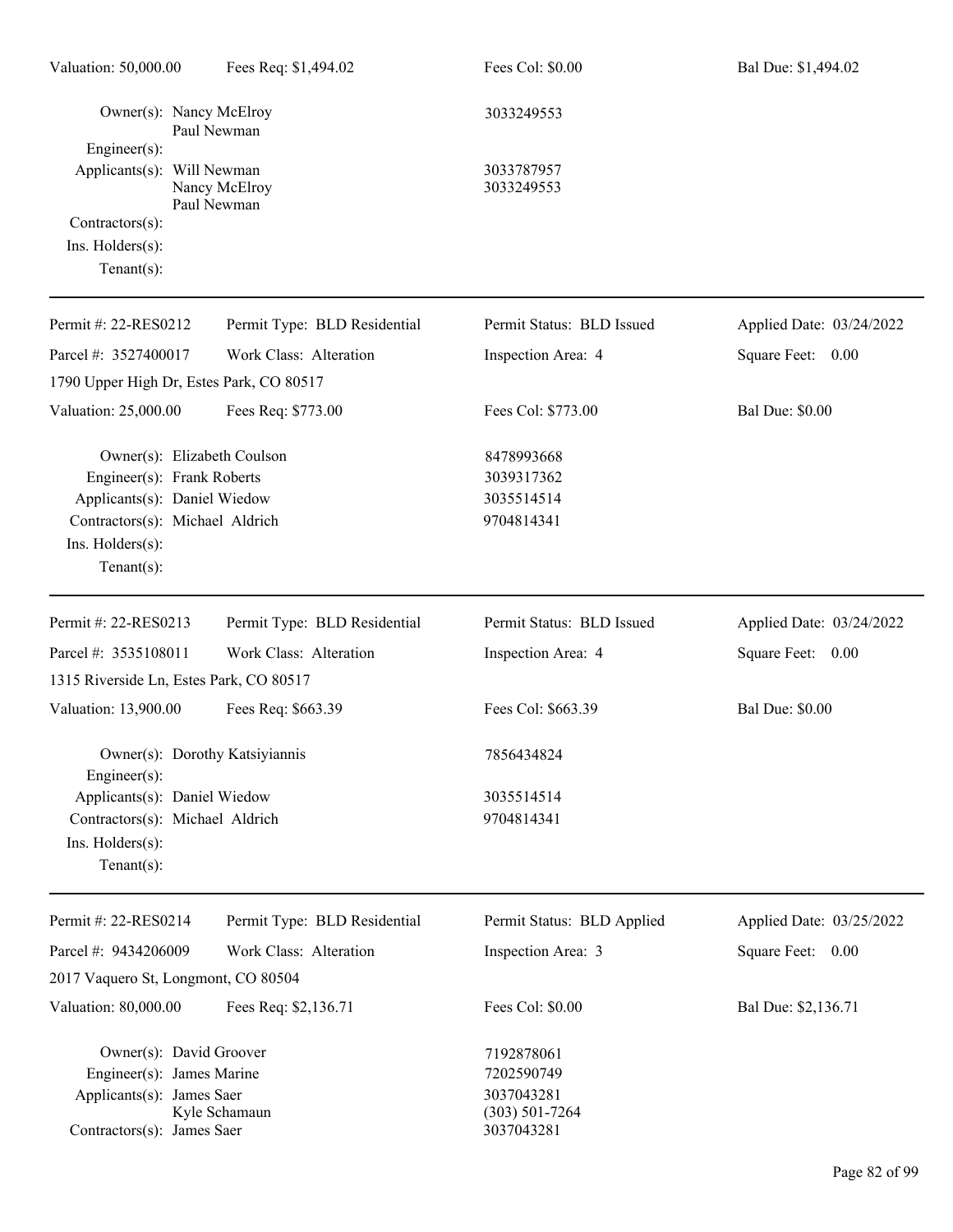| Ins. Holders(s):<br>Tenant $(s)$ :                                                                         |                              |                              |                          |
|------------------------------------------------------------------------------------------------------------|------------------------------|------------------------------|--------------------------|
| Permit #: 22-RES0215                                                                                       | Permit Type: BLD Residential | Permit Status: BLD Applied   | Applied Date: 03/25/2022 |
| Parcel #: 2936111001                                                                                       | Work Class: New              | Inspection Area: 5           | Square Feet: 2,037.00    |
| 186 Haley Peak Ct, Livermore, CO 80536                                                                     |                              |                              |                          |
| Valuation: 185,000.00                                                                                      | Fees Req: \$3,607.99         | Fees Col: \$928.11           | Bal Due: \$2,679.88      |
| Owner(s): Justin Edwards<br>Engineer $(s)$ :                                                               |                              | 9704206235                   |                          |
| Applicants(s): Justin Edwards<br>Contractors(s):<br>Ins. Holders(s):<br>Tenant $(s)$ :                     |                              | 9704206235                   |                          |
| Permit #: 22-RES0216                                                                                       | Permit Type: BLD Residential | Permit Status: BLD Applied   | Applied Date: 03/25/2022 |
| Parcel #: 0523000038                                                                                       | Work Class: Addition         | Inspection Area: 3           | Square Feet: 0.00        |
| 9116 W County Road 18e, Loveland, CO 80537                                                                 |                              |                              |                          |
| Valuation: 52,350.00                                                                                       | Fees Req: \$1,583.16         | Fees Col: \$0.00             | Bal Due: \$1,583.16      |
| Owner(s): Jerry Bess<br>Roberta Bess<br>Engineer(s):                                                       |                              | 9706637055<br>9706637055     |                          |
| Applicants(s): Gardner Construction<br>Contractors(s): Doyle Gardner<br>Ins. Holders(s):<br>Tenant $(s)$ : |                              | 970-566-1770<br>970-566-1770 |                          |
| Permit #: 22-RES0217                                                                                       | Permit Type: BLD Residential | Permit Status: BLD Applied   | Applied Date: 03/25/2022 |
| Parcel #: 9731109007                                                                                       | Work Class: Addition         | Inspection Area: 2           | Square Feet: 0.00        |
| 3701 Soderburg Dr, Fort Collins, CO 80526                                                                  |                              |                              |                          |
| Valuation: 50,000.00                                                                                       | Fees Req: \$1,476.60         | Fees Col: \$0.00             | Bal Due: \$1,476.60      |
| Owner(s): Lisa Shender<br>$Engineering(s)$ :                                                               |                              | 5302317580                   |                          |
| Applicants(s): Lisa Shender<br>Contractors(s):<br>Ins. Holders(s):<br>Tenant $(s)$ :                       |                              | 5302317580                   |                          |
| Permit #: 22-RES0218                                                                                       | Permit Type: BLD Residential | Permit Status: BLD Applied   | Applied Date: 03/25/2022 |
| Parcel #: 2710000064                                                                                       | Work Class: Cabin            | Inspection Area: 6           | Square Feet: 0.00        |
| 1500 Basking Dog Rd, Bellvue, CO 80512                                                                     |                              |                              |                          |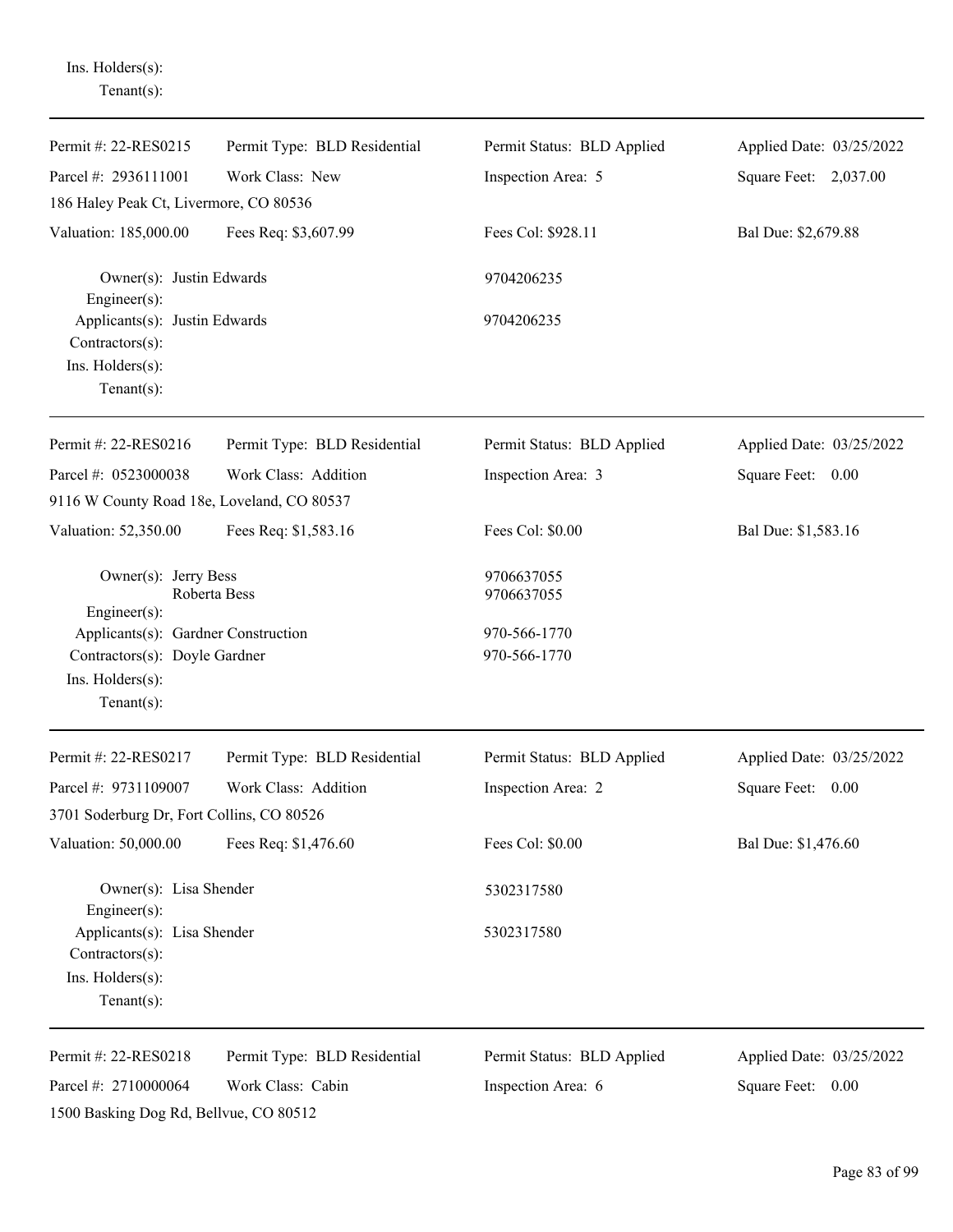| Valuation: 50,000.00                                                                                                                  | Fees Req: \$1,494.02                              | Fees Col: \$458.49                                     | Bal Due: \$1,035.53      |
|---------------------------------------------------------------------------------------------------------------------------------------|---------------------------------------------------|--------------------------------------------------------|--------------------------|
| Owner(s): Gelene Peterson                                                                                                             | Leslie Peterson                                   | 9702270216<br>9702270216                               |                          |
| Engineer(s):<br>Applicants(s): Leslie Peterson<br>Contractors(s):<br>Ins. Holders(s):<br>Tenant $(s)$ :                               |                                                   | 9702270216                                             |                          |
| Permit #: 22-RES0219                                                                                                                  | Permit Type: BLD Residential                      | Permit Status: BLD Applied                             | Applied Date: 03/28/2022 |
| Parcel #: 1428214183                                                                                                                  | Work Class: Addition                              | Inspection Area: 4                                     | 0.00<br>Square Feet:     |
| 1043 Kiowa Rd, Lyons, CO 80540                                                                                                        |                                                   |                                                        |                          |
| Valuation: 200,000.00                                                                                                                 | Fees Req: \$3,677.39                              | Fees Col: \$0.00                                       | Bal Due: \$3,677.39      |
| Owner(s): Cindy Rappel<br>Engineer(s):<br>Applicants(s): Charlie Gau<br>Contractors(s): Charlie Gau<br>Ins. Holders(s):               | <b>Brian Rappel</b><br>Gau Construction LLC       | 303-823-5580<br>7206804614<br>7206804614<br>7206804614 |                          |
| Tenant $(s)$ :                                                                                                                        |                                                   |                                                        |                          |
| Permit #: 22-RES0220                                                                                                                  | Permit Type: BLD Residential                      | Permit Status: BLD Applied                             | Applied Date: 03/28/2022 |
| Parcel #: 2714000010                                                                                                                  | Work Class: Cabin                                 | Inspection Area: 6                                     | Square Feet: 0.00        |
| 296 Sherwood Hill Ln, Bellvue, CO 80512                                                                                               |                                                   |                                                        |                          |
| Valuation: 1.00                                                                                                                       | Fees Req: \$268.19                                | Fees Col: \$0.00                                       | Bal Due: \$268.19        |
| Engineer $(s)$ :                                                                                                                      | Owner(s): * Michael Norton Irrevocable Trust      | 7752333578                                             |                          |
| Contractors(s):<br>Ins. Holders(s):<br>Tenant $(s)$ :                                                                                 | Applicants(s): * Michael Norton Irrevocable Trust | 7752333578                                             |                          |
| Permit #: 22-RES0221                                                                                                                  | Permit Type: BLD Residential                      | Permit Status: BLD Applied                             | Applied Date: 03/28/2022 |
| Parcel #: 8913000026                                                                                                                  | Work Class: Addition                              | Inspection Area: 1                                     | 0.00<br>Square Feet:     |
| 6988 Pelican Cove Ln, Wellington, CO 80549                                                                                            |                                                   |                                                        |                          |
| Valuation: 100,000.00                                                                                                                 | Fees Req: \$2,243.11                              | Fees Col: \$0.00                                       | Bal Due: \$2,243.11      |
| Owner(s): Matthew Esposito<br>Engineer(s): Brian Bruckbauer<br>Applicants(s): Matthew Esposito<br>Contractors(s):<br>Ins. Holders(s): |                                                   | 720-771-7376<br>970-226-5334<br>720-771-7376           |                          |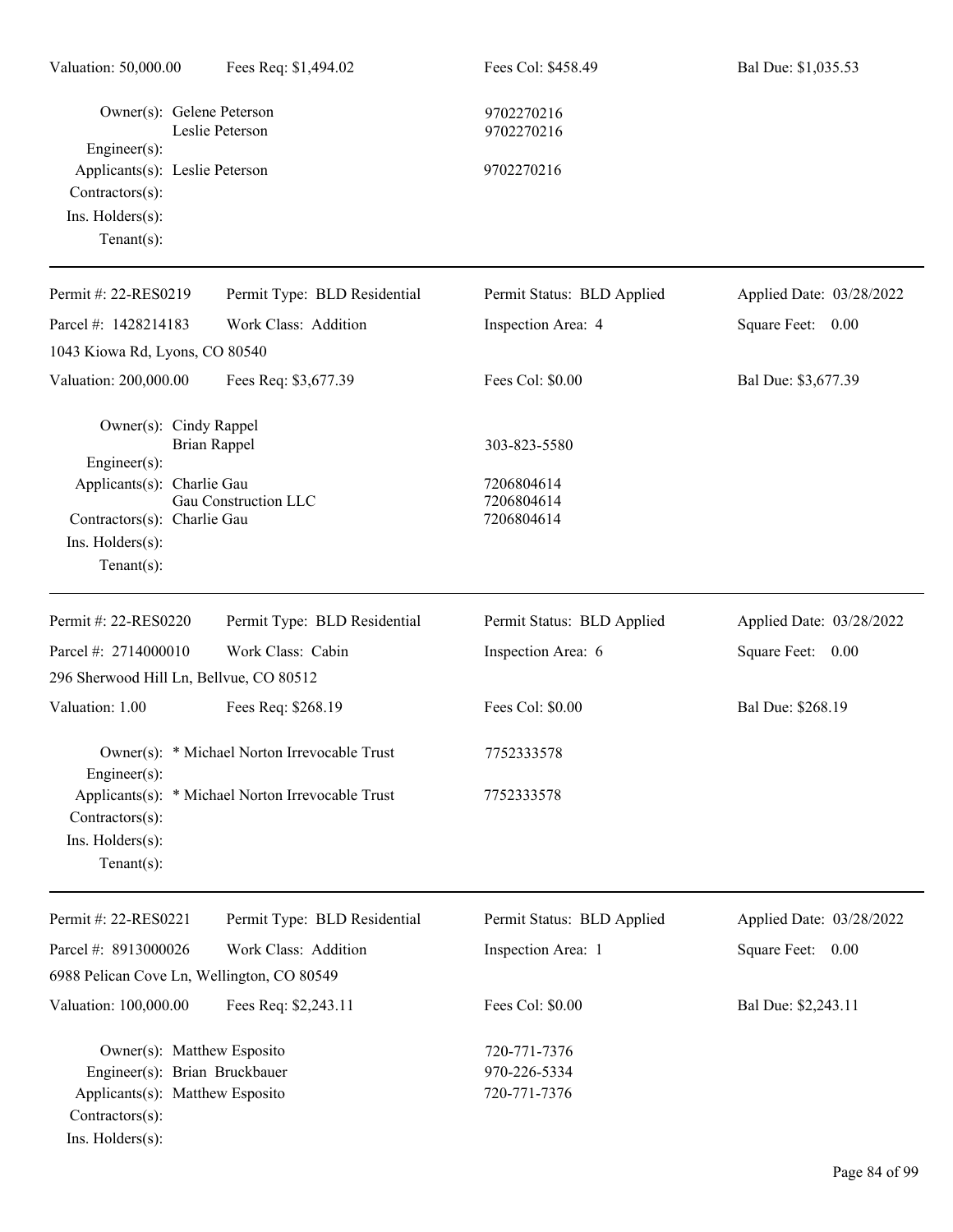| enant( $s$ ): |  |  |
|---------------|--|--|
|               |  |  |

| Permit #: 22-RES0222                                                                                                                             | Permit Type: BLD Residential                                      | Permit Status: BLD Issued                | Applied Date: 03/28/2022 |
|--------------------------------------------------------------------------------------------------------------------------------------------------|-------------------------------------------------------------------|------------------------------------------|--------------------------|
| Parcel #: 8831305012                                                                                                                             | Work Class: Conversion to Short-Term Inspection Area: 1<br>Rental |                                          | Square Feet: 0.00        |
| 1509 Country Club Rd, Fort Collins, CO 80524                                                                                                     |                                                                   |                                          |                          |
| Valuation: 0.00                                                                                                                                  | Fees Req: \$300.00                                                | Fees Col: \$300.00                       | <b>Bal Due: \$0.00</b>   |
| Owner(s): Matthew Keyser<br>Engineer(s):                                                                                                         |                                                                   | 3036413000                               |                          |
| Applicants(s): Matthew Keyser<br>Contractors(s):<br>Ins. Holders(s):<br>Tenant $(s)$ :                                                           |                                                                   | 3036413000                               |                          |
| Permit #: 22-RES0223                                                                                                                             | Permit Type: BLD Residential                                      | Permit Status: BLD Applied               | Applied Date: 03/29/2022 |
| Parcel #: 3535212022<br>1575 Lower Broadview, Estes Park, CO 80517                                                                               | Work Class: Deck                                                  | Inspection Area: 4                       | Square Feet: 0.00        |
| Valuation: 50,000.00                                                                                                                             | Fees Req: \$1,303.29                                              | Fees Col: \$0.00                         | Bal Due: \$1,303.29      |
| Owner(s): Jamie Fetkewicz<br>Engineer(s): David Bangs<br>Applicants(s): Michael Ferrante<br>Contractors(s):<br>Ins. Holders(s):<br>$Tenant(s)$ : |                                                                   | 9703241462<br>9703088221<br>970-889-5771 |                          |
| Permit #: 22-RES0224                                                                                                                             | Permit Type: BLD Residential                                      | Permit Status: BLD Applied               | Applied Date: 03/29/2022 |
| Parcel #: 3534100032<br>1707 Mills Dr, Estes Park, CO 80517                                                                                      | Work Class: Addition                                              | Inspection Area: 4                       | Square Feet:<br>458.00   |
| Valuation: 6,178.50                                                                                                                              | Fees Req: \$383.35                                                | Fees Col: \$0.00                         | Bal Due: \$383.35        |
| Owner(s): Meryl Noyes<br>Engineer(s):                                                                                                            |                                                                   | 3158139550                               |                          |
| Applicants(s): Mike Richardson<br>Contractors(s):<br>Ins. Holders(s):<br>$Tenant(s)$ :                                                           |                                                                   | 9702152722                               |                          |
| Permit #: 22-RES0225                                                                                                                             | Permit Type: BLD Residential                                      | Permit Status: BLD Applied               | Applied Date: 03/29/2022 |
| Parcel #: 2534107100<br>61 Columbine Ln, Estes Park, CO 80517                                                                                    | Work Class: New                                                   | Inspection Area: 4                       | Square Feet: 2,380.00    |
| Valuation: 366,727.00                                                                                                                            | Fees Req: \$11,035.91                                             | Fees Col: \$1,479.45                     | Bal Due: \$9,556.46      |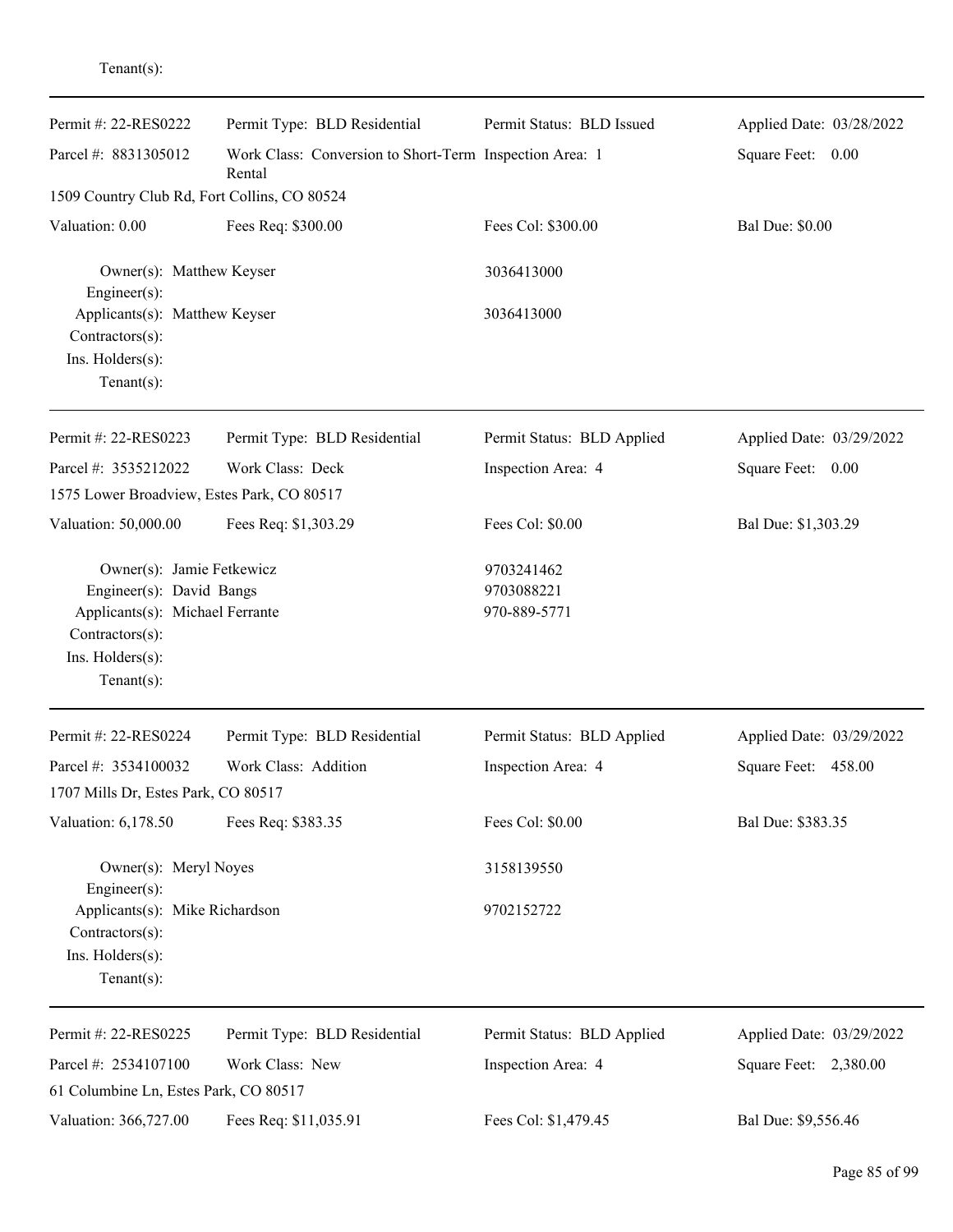| Owner(s): Michael Rowen<br>Engineer(s): Frank Roberts<br>Applicants(s): Frank Whyte<br>Contractors(s): Frank Whyte<br>Ins. Holders(s):<br>Tenant $(s)$ :          | Patricia Rowen               | 9702181038<br>3039317362<br>970-586-8436<br>970-586-8436             |                          |
|-------------------------------------------------------------------------------------------------------------------------------------------------------------------|------------------------------|----------------------------------------------------------------------|--------------------------|
| Permit #: 22-RES0226                                                                                                                                              | Permit Type: BLD Residential | Permit Status: BLD Applied                                           | Applied Date: 03/29/2022 |
| Parcel #: 0525407002                                                                                                                                              | Work Class: Deck             | Inspection Area: 3                                                   | Square Feet: 240.00      |
| 2272 Golden Valley Rd, Loveland, CO 80537                                                                                                                         |                              |                                                                      |                          |
| Valuation: 5,000.00                                                                                                                                               | Fees Req: \$211.04           | Fees Col: \$0.00                                                     | Bal Due: \$211.04        |
| Owner(s): Patty Whitaker<br>Engineer(s): Reyes Sarmiento<br>Applicants(s): Bruce Whitaker<br>Contractors(s):<br>Ins. Holders(s):<br>Tenant $(s)$ :                | <b>Bruce Whitaker</b>        | 9706671545<br>970-498-9537<br>9706671545                             |                          |
| Permit #: 22-RES0227                                                                                                                                              | Permit Type: BLD Residential | Permit Status: BLD Withdrawn                                         | Applied Date: 03/29/2022 |
| Parcel #: 3527404056                                                                                                                                              | Work Class: New              | Inspection Area: 4                                                   | Square Feet: 0.00        |
| 1771 Hummingbird Ln, Estes Park, CO 80517                                                                                                                         |                              |                                                                      |                          |
| Valuation: 700,000.00                                                                                                                                             | Fees Req:                    | Fees Col:                                                            | Bal Due:                 |
| Owner(s): Kristen Noftsger<br>Engineer(s): David Bangs<br>Applicants(s): Jordan Nuffer<br>Contractors(s): Michael Kingswood<br>Ins. Holders(s):<br>Tenant $(s)$ : | Michael Noftsger             | 7205157455<br>7205157455<br>9703088221<br>9705907739<br>970-586-6551 |                          |
| Permit #: 22-RES0228                                                                                                                                              | Permit Type: BLD Residential | Permit Status: BLD Applied                                           | Applied Date: 03/29/2022 |
| Parcel #: 0525000029                                                                                                                                              | Work Class: New              | Inspection Area: 3                                                   | Square Feet: 0.00        |
| 2189 Golden Valley Rd, Loveland, CO 80537                                                                                                                         |                              |                                                                      |                          |
| Valuation: 1,300,000.00                                                                                                                                           | Fees Req: \$20,683.12        | Fees Col: \$3,686.03                                                 | Bal Due: \$16,997.09     |
| Owner(s): Thomas Biedscheid<br>Engineer(s): Cody Geisendorffer<br>Applicants(s): Thomas Biedscheid<br>Contractors(s):<br>Ins. Holders(s):                         | Suzanne Biedscheid           | 9702179685<br>9702179685<br>9706222095<br>9702179685                 |                          |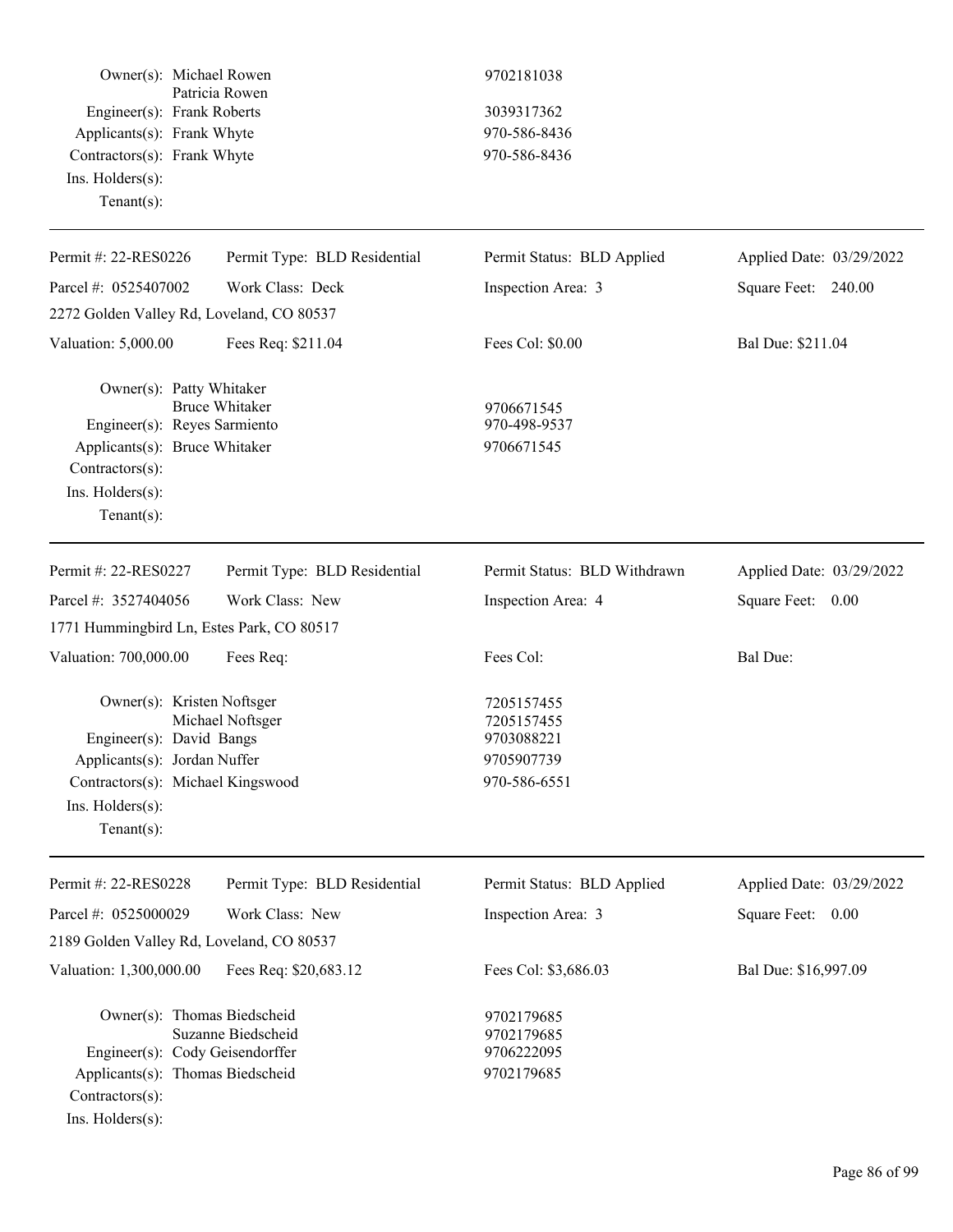| Permit #: 22-RES0229                                                                                                                                                | Permit Type: BLD Residential | Permit Status: BLD Applied                   | Applied Date: 03/29/2022 |
|---------------------------------------------------------------------------------------------------------------------------------------------------------------------|------------------------------|----------------------------------------------|--------------------------|
| Parcel #: 4002309068                                                                                                                                                | Work Class: Deck             | Inspection Area: 5                           | Square Feet: 0.00        |
| 1718 Ottawa Way, Red Feather Lakes, CO 80545                                                                                                                        |                              |                                              |                          |
| Valuation: 40,000.00                                                                                                                                                | Fees Req: \$1,091.16         | Fees Col: \$0.00                             | Bal Due: \$1,091.16      |
| Owner(s): Richard Clarke<br>Engineer(s): Gary Weeks<br>Applicants(s): Richard Clarke<br>Contractors(s):<br>Ins. Holders(s):<br>Tenant $(s)$ :                       |                              | 9708812618<br>970-225-2422<br>9708812618     |                          |
| Permit #: 22-RES0230                                                                                                                                                | Permit Type: BLD Residential | Permit Status: BLD Applied                   | Applied Date: 03/30/2022 |
| Parcel #: 9923205027                                                                                                                                                | Work Class: New              | Inspection Area: 1                           | Square Feet: 0.00        |
| Valuation: 1,485,000.00                                                                                                                                             | Fees Req: \$19,454.05        | Fees Col: \$4,014.01                         | Bal Due: \$15,440.04     |
| Owner(s): Craig Ely<br>Engineer(s): Michael Ikeler<br>Applicants(s): Michael Schroetlin<br>Contractors(s): Michael Schroetlin<br>Ins. Holders(s):<br>Tenant $(s)$ : | Sharmon Ely                  | 970-461-3700<br>970-566-7742<br>970-566-7742 |                          |
| Permit #: 22-RES0231                                                                                                                                                | Permit Type: BLD Residential | Permit Status: BLD Applied                   | Applied Date: 03/30/2022 |
| Parcel #: 9629200001                                                                                                                                                | Work Class: New              | Inspection Area: 2                           | Square Feet:<br>0.00     |
| Valuation: 1,445,000.00                                                                                                                                             | Fees Req: \$18,752.95        | Fees Col: \$3,943.10                         | Bal Due: \$14,809.85     |
| Owner(s): Adley Acres LLC<br>Engineer(s): Wendy Dworak<br>Applicants(s): Michael Schroetlin<br>Contractors(s): Michael Schroetlin<br>Ins. Holders(s):<br>Tenant(s): |                              | 970-372-1140<br>970-566-7742<br>970-566-7742 |                          |
| Permit #: 22-RES0232                                                                                                                                                | Permit Type: BLD Residential | Permit Status: BLD Applied                   | Applied Date: 03/30/2022 |
| Parcel #: 9415000012<br>929 N Berthoud Pkwy, Berthoud, CO 80513                                                                                                     | Work Class: Alteration       | Inspection Area: 3                           | Square Feet:<br>0.00     |
| Valuation: 364,900.00                                                                                                                                               | Fees Req: \$6,119.61         | Fees Col: \$0.00                             | Bal Due: \$6,119.61      |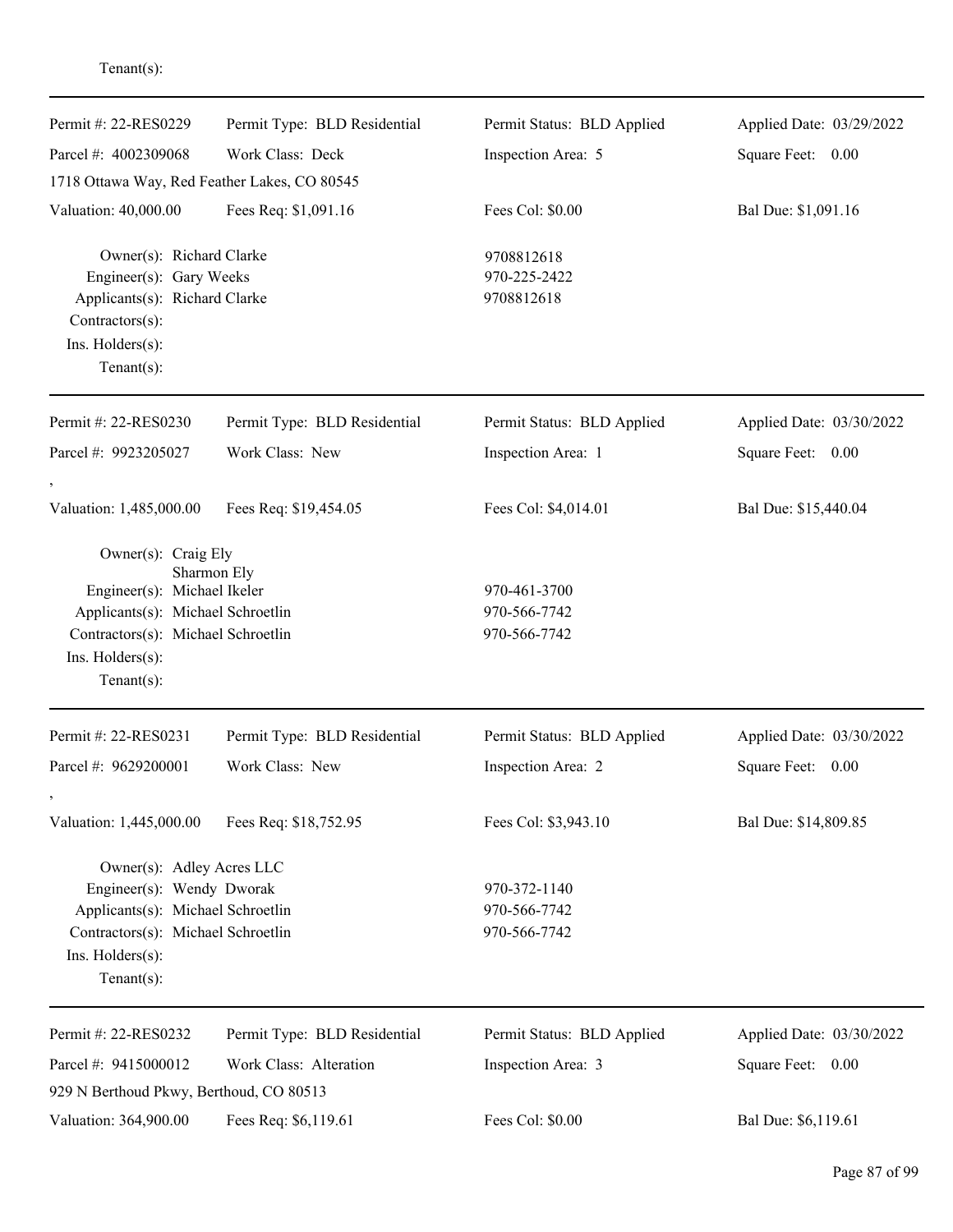|                                                                                      | Owner(s): Kelly McGhee<br>Shawn McGhee                            | 3154301748<br>3154301748    |                          |
|--------------------------------------------------------------------------------------|-------------------------------------------------------------------|-----------------------------|--------------------------|
| Engineer(s):<br>Applicants(s): Kelly McGhee                                          |                                                                   | 3154301748                  |                          |
| Contractors(s): Rob Van Vleet<br>Ins. Holders(s):<br>Tenant $(s)$ :                  | Kolby Shipman                                                     | $(303) 834 - 5407$          |                          |
| Permit #: 22-RES0233                                                                 | Permit Type: BLD Residential                                      | Permit Status: BLD Applied  | Applied Date: 03/31/2022 |
| Parcel #: 9624206087                                                                 | Work Class: Addition                                              | Inspection Area: 2          | Square Feet: 307.00      |
|                                                                                      | 201 Park Place Dr, Fort Collins, CO 80525                         |                             |                          |
| Valuation: 7,500.00                                                                  | Fees Req: \$362.72                                                | Fees Col: \$0.00            | Bal Due: \$362.72        |
| Engineer(s):                                                                         | Owner(s): William Conroy                                          | 9702959035                  |                          |
| Contractors(s):<br>Ins. Holders(s):<br>$Tenant(s)$ :                                 | Applicants(s): William Conroy                                     | 9702959035                  |                          |
| Permit #: 22-RES0234                                                                 | Permit Type: BLD Residential                                      | Permit Status: BLD Issued   | Applied Date: 03/31/2022 |
| Parcel #: 8802406012                                                                 | Work Class: Alteration                                            | Inspection Area: 1          | Square Feet: 840.00      |
|                                                                                      | 5821 Dakota Ct, Wellington, CO 80549                              |                             |                          |
| Valuation: 17,589.60                                                                 | Fees Req: \$1,279.15                                              | Fees Col: \$808.15          | Bal Due: \$471.00        |
| Engineer(s):                                                                         | Owner(s): Matthew Cook                                            | 3035136566                  |                          |
| Applicants(s): Matthew Cook<br>Contractors(s):<br>Ins. Holders(s):<br>Tenant $(s)$ : |                                                                   | 3035136566                  |                          |
| Permit #: 22-RES0235                                                                 | Permit Type: BLD Residential                                      | Permit Status: BLD Approved | Applied Date: 03/31/2022 |
| Parcel #: 3028224011                                                                 | Work Class: Conversion to Short-Term Inspection Area: 5<br>Rental |                             | Square Feet: 0.00        |
|                                                                                      | 930 County Road 67J, Red Feather Lakes, CO 80545                  |                             |                          |
| Valuation: 0.00                                                                      | Fees Req: \$300.00                                                | Fees Col: \$0.00            | Bal Due: \$300.00        |
| Engineer(s):                                                                         | Owner(s): Geraldine Carlin                                        | 9703919796                  |                          |
| Contractors(s):<br>Ins. Holders(s):<br>Tenant $(s)$ :                                | Applicants(s): Geraldine Carlin                                   | 9703919796                  |                          |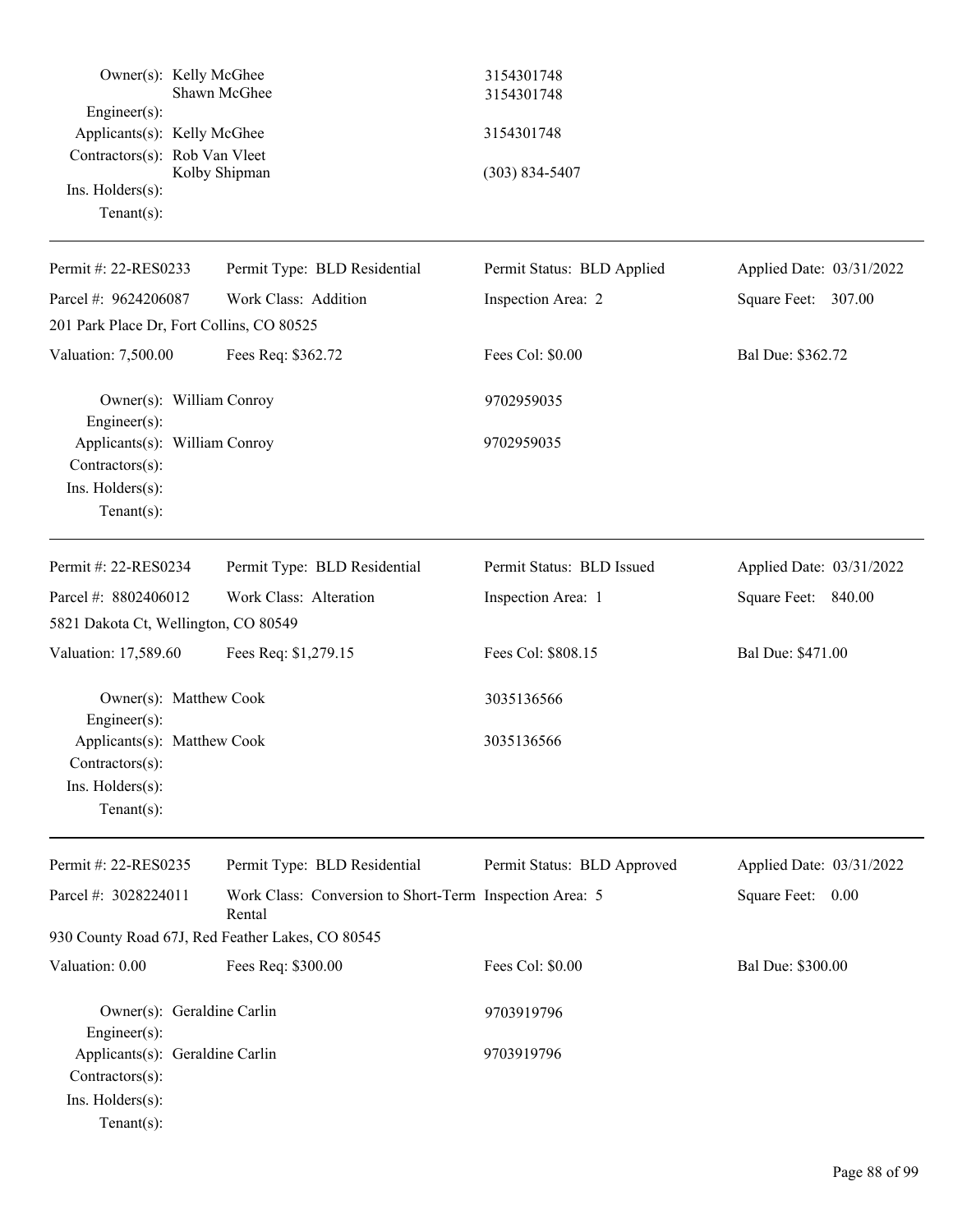| Permit #: 22-RES0236                                                                                                   | Permit Type: BLD Residential | Permit Status: BLD Applied   | Applied Date: 03/31/2022 |
|------------------------------------------------------------------------------------------------------------------------|------------------------------|------------------------------|--------------------------|
| Parcel #: 8715006002                                                                                                   | Work Class: Addition         | Inspection Area: 2           | Square Feet: 0.00        |
| 5021 Kitchell Way, Fort Collins, CO 80524                                                                              |                              |                              |                          |
|                                                                                                                        |                              |                              |                          |
| Valuation: 450,000.00                                                                                                  | Fees Req: \$6,903.31         | Fees Col: \$1,709.53         | Bal Due: \$5,193.78      |
| Owner(s): Todd Seufer                                                                                                  | Abbey Seufer                 | 9704303562<br>9704303562     |                          |
| $Engineering(s)$ :<br>Applicants(s): Sam Rudkin<br>Contractors(s): Ronald Rudkin<br>Ins. Holders(s):<br>Tenant $(s)$ : |                              | 9705565660<br>970-224-3332   |                          |
| Permit #: 22-RES0237                                                                                                   | Permit Type: BLD Residential | Permit Status: BLD Issued    | Applied Date: 03/31/2022 |
| Parcel #: 9624109056                                                                                                   | Work Class: Alteration       | Inspection Area: 2           | Square Feet: 0.00        |
| 7632 Emerald Ave, Fort Collins, CO 80525                                                                               |                              |                              |                          |
| Valuation: 8,370.00                                                                                                    | Fees Req: \$320.94           | Fees Col: \$320.94           | <b>Bal Due: \$0.00</b>   |
| Owner(s): Katie Richards<br>Engineer(s): Gregory Lepetsos                                                              |                              | 9704209754                   |                          |
| Applicants(s): Greg Knapp<br>Contractors(s): William Davis<br>Ins. $H$ olders $(s)$ :<br>Tenant $(s)$ :                |                              | 7205072711<br>7205072711     |                          |
| Permit #: 22-RES0238                                                                                                   | Permit Type: BLD Residential | Permit Status: BLD Applied   | Applied Date: 03/31/2022 |
| Parcel #: 1801300015                                                                                                   | Work Class: Addition         | Inspection Area: 1           | Square Feet: 224.00      |
| 10049 W Highway 14, Bellvue, CO 80512                                                                                  |                              |                              |                          |
| Valuation: 2,822.40                                                                                                    | Fees Req: \$323.54           | Fees Col: \$0.00             | Bal Due: \$323.54        |
| Owner(s): Keith Dashnaw                                                                                                | Jeanie Christofferson        | 7209358493                   |                          |
| $Engineering(s)$ :                                                                                                     | Michelle Dashnaw             | 7209356194                   |                          |
| Applicants(s): Keith Dashnaw<br>Contractors(s):                                                                        |                              | 7209358493                   |                          |
| Ins. Holders(s):<br>Tenant $(s)$ :                                                                                     |                              |                              |                          |
| Permit #: 22-RES0239                                                                                                   | Permit Type: BLD Residential | Permit Status: BLD Withdrawn | Applied Date: 03/31/2022 |
| Parcel #: 9730405013                                                                                                   | Work Class: Addition         | Inspection Area: 2           | Square Feet: 0.00        |
| 3509 Dixon Cove Dr, Fort Collins, CO 80526                                                                             |                              |                              |                          |
| Valuation: 20,000.00                                                                                                   | Fees Req:                    | Fees Col:                    | Bal Due:                 |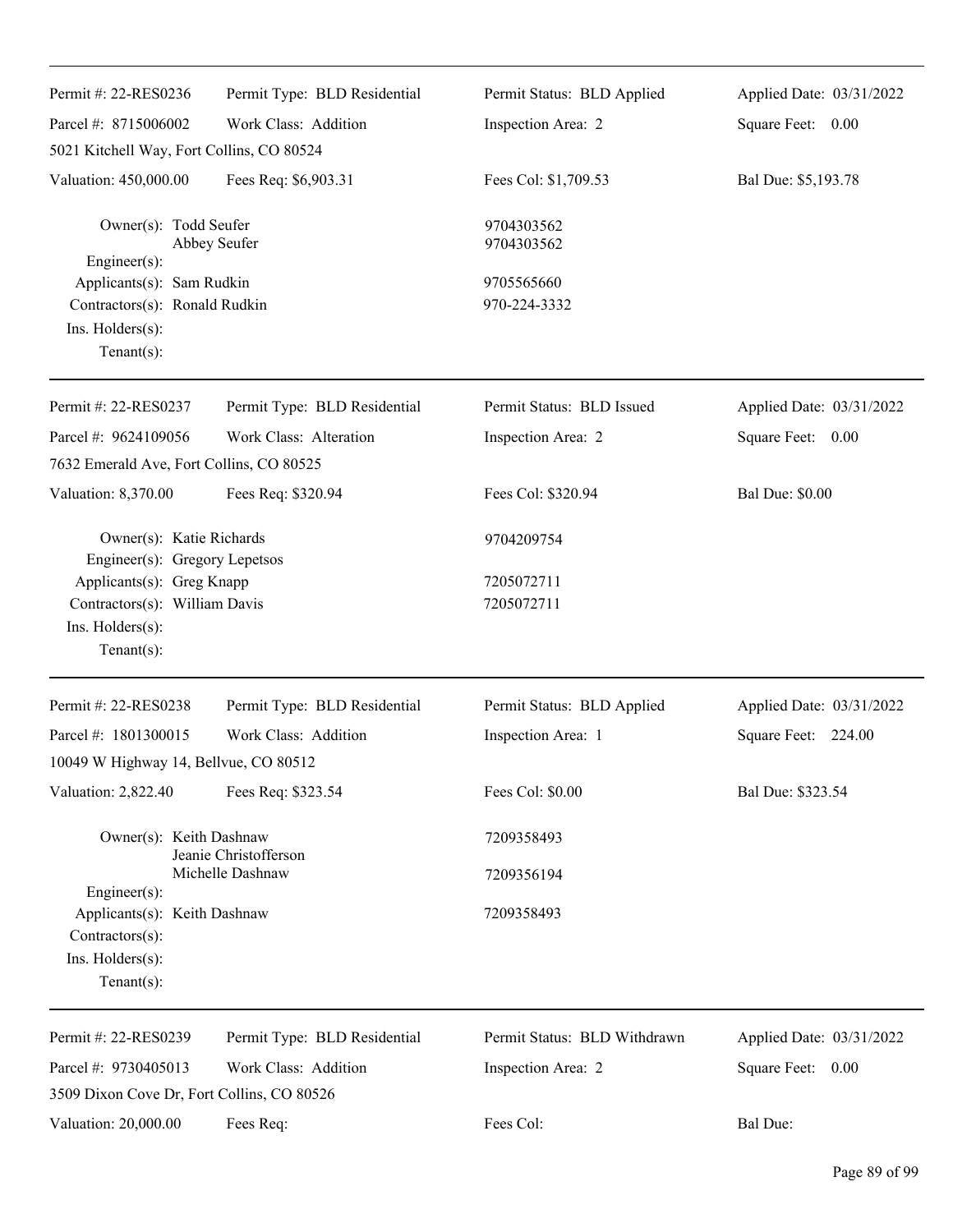Owner(s): 3509 Dixon Cove LLC 9857918160 Engineer(s): Weeks & Associates 970-225-2422 Applicants(s): Taryn Strope 9704725667 Contractors(s): Alan Strope 970-472-5667 Ins. Holders(s): Tenant(s):

| Permit #: 22-RES0240                                                                                                                                    | Permit Type: BLD Residential                                   | Permit Status: BLD Applied                           | Applied Date: 03/31/2022 |
|---------------------------------------------------------------------------------------------------------------------------------------------------------|----------------------------------------------------------------|------------------------------------------------------|--------------------------|
| Parcel #: 9824300005                                                                                                                                    | Work Class: New                                                | Inspection Area: 1                                   | Square Feet: 0.00        |
| 418 E Douglas Rd, Fort Collins, CO 80524                                                                                                                |                                                                |                                                      |                          |
| Valuation: 280,000.00                                                                                                                                   | Fees Req: \$4,699.70                                           | Fees Col: \$1,215.89                                 | Bal Due: \$3,483.81      |
| Owner(s): Debra Sheaman<br>Engineer(s): Geoffrey Robinson<br>Applicants(s): Micah Schmidt<br>Contractors(s):<br>Ins. Holders(s):<br>Tenant $(s)$ :      |                                                                | 9704937346<br>970-217-4960<br>9702220550             |                          |
| Permit #: 22-RES0241                                                                                                                                    | Permit Type: BLD Residential                                   | Permit Status: BLD Applied                           | Applied Date: 03/31/2022 |
| Parcel #: 9528300017                                                                                                                                    | Work Class: New                                                | Inspection Area: 3                                   | Square Feet: 1,752.00    |
| 2312 S County Road 21, Loveland, CO 80537                                                                                                               |                                                                |                                                      |                          |
| Valuation: 307,000.00                                                                                                                                   | Fees Req: \$6,053.07                                           | Fees Col: \$1,297.69                                 | Bal Due: \$4,755.38      |
| Engineer(s):                                                                                                                                            | Owner(s): * Dunlap Traci Lynn Trust 2020<br><b>Brad Dunlap</b> | 9702272128<br>9702272128                             |                          |
| Applicants(s): Brad Dunlap<br>Contractors(s):<br>Ins. Holders(s):<br>Tenant $(s)$ :                                                                     |                                                                | 9702272128                                           |                          |
| Permit #: 22-RES0242                                                                                                                                    | Permit Type: BLD Residential                                   | Permit Status: BLD Applied                           | Applied Date: 03/31/2022 |
| Parcel #: 9418106050                                                                                                                                    | Work Class: Addition                                           | Inspection Area: 3                                   | Square Feet:<br>0.00     |
| 1125 Shelby Dr, Berthoud, CO 80513                                                                                                                      |                                                                |                                                      |                          |
| Valuation: 75,000.00                                                                                                                                    | Fees Req: \$1,753.38                                           | Fees Col: \$0.00                                     | Bal Due: \$1,753.38      |
| Owner(s): David Lipinski<br>Engineer(s): Jason Baker<br>Applicants(s): Orion Breed<br>Contractors(s): Orion Breed<br>Ins. Holders(s):<br>Tenant $(s)$ : |                                                                | 3192312441<br>9702781909<br>9709886873<br>9709886873 |                          |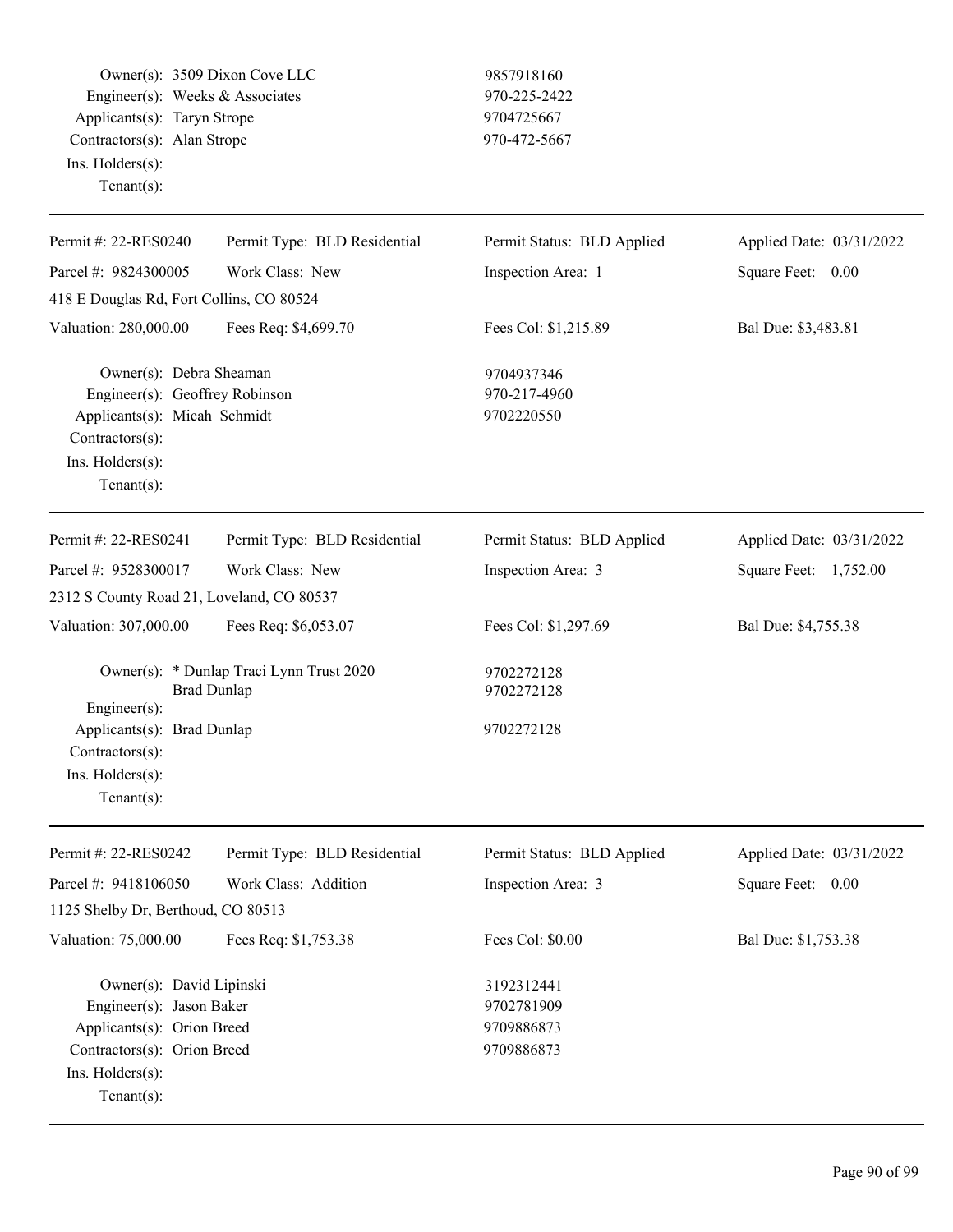| Permit #: 22-UTIL0077                                                                                                                                         | Permit Type: BLD Utility-Detached | Permit Status: BLD Applied                                 | Applied Date: 03/07/2022 |
|---------------------------------------------------------------------------------------------------------------------------------------------------------------|-----------------------------------|------------------------------------------------------------|--------------------------|
| Parcel #: 9814000004                                                                                                                                          | Work Class: New                   | Inspection Area: 1                                         | Square Feet: 4,608.00    |
| 5393 Hood Ln,,                                                                                                                                                |                                   |                                                            |                          |
| Valuation: 150,000.00                                                                                                                                         | Fees Req: \$2,733.45              | Fees Col: \$0.00                                           | Bal Due: \$2,733.45      |
| Owner(s): Charlie Messerlain<br>Engineer(s): Erich Draht<br>Applicants(s): James Clark<br>Contractors(s): James Clark<br>Ins. Holders(s):<br>$Tenant(s)$ :    |                                   | 9702274277<br>970-330-6019<br>970-454-2400<br>970-454-2400 |                          |
| Permit #: 22-UTIL0078                                                                                                                                         | Permit Type: BLD Utility-Detached | Permit Status: BLD Issued                                  | Applied Date: 03/08/2022 |
| Parcel #: 1730306027                                                                                                                                          | Work Class: New                   | Inspection Area: 6                                         | Square Feet: 960.00      |
| 843 Granite Rd, Bellvue, CO 80512                                                                                                                             |                                   |                                                            |                          |
| Valuation: 50,000.00                                                                                                                                          | Fees Req: \$1,275.43              | Fees Col: \$1,275.43                                       | <b>Bal Due: \$0.00</b>   |
| Owner(s): Peter Limbach<br>Engineer(s): Shannon Tarkington<br>Applicants(s): Peter Limbach<br>Contractors(s): Taylor Vap<br>Ins. Holders(s):<br>$Tenant(s)$ : |                                   | 970-218-5346<br>4056843109<br>970-218-5346<br>7856269400   |                          |
| Permit #: 22-UTIL0079                                                                                                                                         | Permit Type: BLD Utility-Detached | Permit Status: BLD Approved                                | Applied Date: 03/08/2022 |
| Parcel #: 9807000023                                                                                                                                          | Work Class: Alteration            | Inspection Area: 1                                         | Square Feet: 2,727.00    |
| 4801 Totonka Trl, Laporte, CO 80535                                                                                                                           |                                   |                                                            |                          |
| Valuation: 135,150.12 Fees Req: \$3,602.04                                                                                                                    |                                   | Fees Col: \$0.00                                           | Bal Due: \$3,602.04      |
| Owner(s): Erik Whitin<br>Kim Whitin<br>Engineer(s):                                                                                                           |                                   | 9702157645<br>9703052374                                   |                          |
| Applicants(s): Erik Whitin<br>Kim Whitin<br>Contractors(s):<br>Ins. Holders(s):<br>Tenant $(s)$ :                                                             |                                   | 9702157645<br>9703052374                                   |                          |
| Permit #: 22-UTIL0080                                                                                                                                         | Permit Type: BLD Utility-Detached | Permit Status: BLD Applied                                 | Applied Date: 03/09/2022 |
| Parcel #: 4013109055                                                                                                                                          | Work Class: New                   | Inspection Area: 5                                         | Square Feet: 940.04      |
| 307 Beartrap Rd, Red Feather Lakes, CO 80545                                                                                                                  |                                   |                                                            |                          |
| Valuation: 80,000.00                                                                                                                                          | Fees Req: \$1,769.25              | Fees Col: \$0.00                                           | Bal Due: \$1,769.25      |
| Owner(s): Darby Sheehan                                                                                                                                       |                                   | 7202616856                                                 |                          |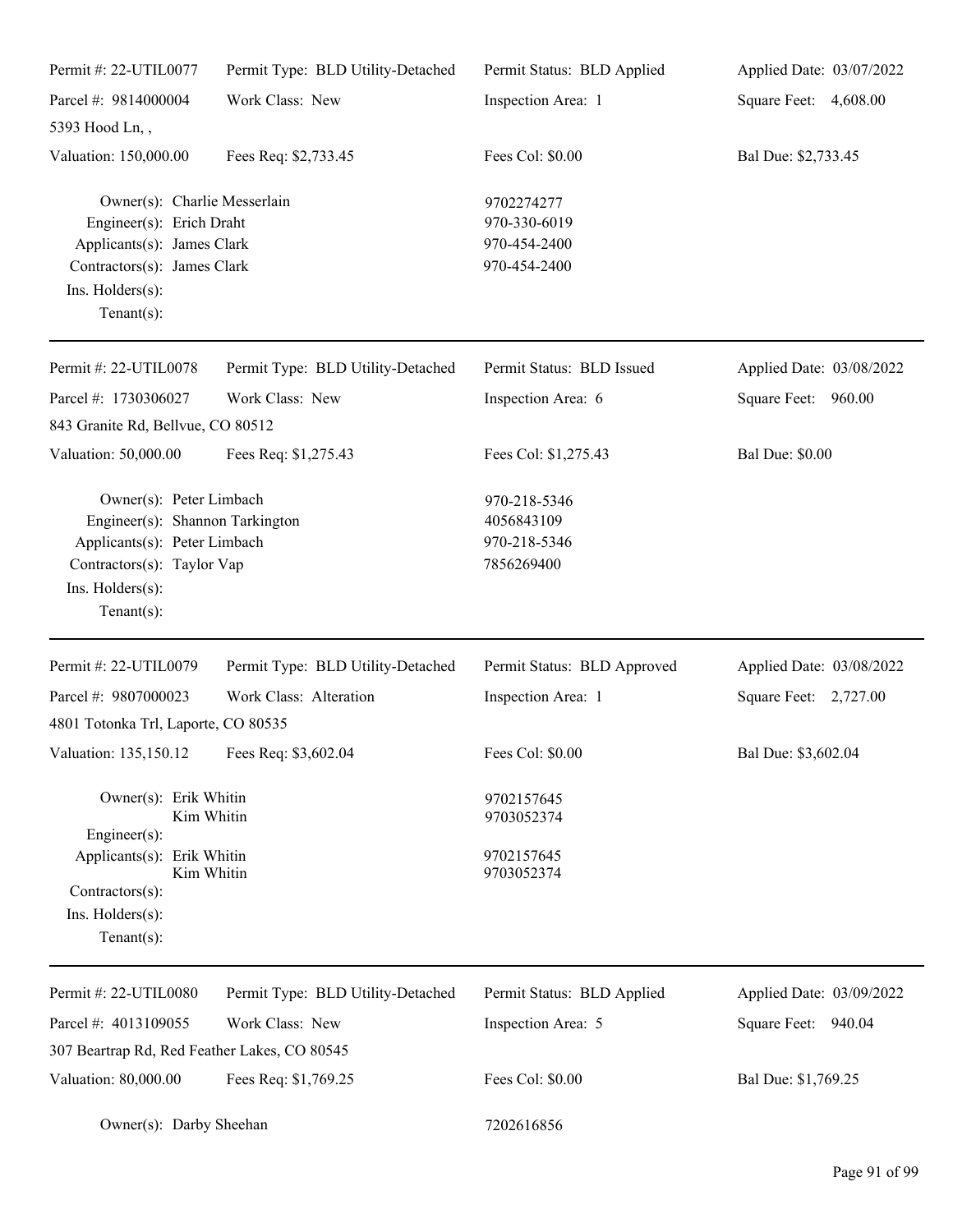Engineer(s): Robert Corry 4358676478 Applicants(s): Darby Sheehan 7202616856 Contractors(s): Ins. Holders(s): Tenant(s):

| Permit #: 22-UTIL0081                                                                                                                            | Permit Type: BLD Utility-Detached | Permit Status: BLD Issued              | Applied Date: 03/09/2022 |
|--------------------------------------------------------------------------------------------------------------------------------------------------|-----------------------------------|----------------------------------------|--------------------------|
| Parcel #: 9811100001                                                                                                                             | Work Class: Alteration            | Inspection Area: 1                     | Square Feet: 80.00       |
| 122 Rocky Ridge Ln, Fort Collins, CO 80524                                                                                                       |                                   |                                        |                          |
| Valuation: 3,964.80                                                                                                                              | Fees Req: \$389.19                | Fees Col: \$389.19                     | <b>Bal Due: \$0.00</b>   |
| Owner(s): Michael Moreng<br>Engineer(s):                                                                                                         |                                   | 970-222-8252                           |                          |
| Applicants(s): Michael Moreng<br>Contractors(s):<br>Ins. $H$ olders $(s)$ :<br>$Tenant(s)$ :                                                     |                                   | 970-222-8252                           |                          |
| Permit #: 22-UTIL0082                                                                                                                            | Permit Type: BLD Utility-Detached | Permit Status: BLD Applied             | Applied Date: 03/16/2022 |
| Parcel #: 1110000008                                                                                                                             | Work Class: New                   | Inspection Area: 6                     | Square Feet: 2,400.00    |
| 30300 N Highway 287, Livermore, CO 80536                                                                                                         |                                   |                                        |                          |
| Valuation: 120,000.00                                                                                                                            | Fees Req: \$2,123.32              | Fees Col: \$541.78                     | Bal Due: \$1,581.54      |
| Owner(s): Chris Shopneck<br>Engineer(s): Zachary Thode<br>Applicants(s): Robert Shopneck<br>Contractors(s):<br>Ins. Holders(s):<br>$Tenant(s)$ : | Frederick Campana                 | 9707441444<br>4357349700<br>3033310133 |                          |
| Permit #: 22-UTIL0083                                                                                                                            | Permit Type: BLD Utility-Detached | Permit Status: BLD Applied             | Applied Date: 03/17/2022 |
| Parcel #: 8919000003                                                                                                                             | Work Class: New                   | Inspection Area: 1                     | Square Feet: 0.00        |
| 1335 E County Road 66e, Wellington, CO 80549                                                                                                     |                                   |                                        |                          |
| Valuation: 53,450.00                                                                                                                             | Fees Req: \$1,207.83              | Fees Col: \$0.00                       | Bal Due: \$1,207.83      |
| Owner(s): Timothy Monty<br>Engineer(s): Mingqiao Zhu                                                                                             |                                   | 9705565626                             |                          |
| <b>Blake Larsen</b><br>Applicants(s): Timothy Monty<br>Contractors(s):<br>Ins. Holders(s):                                                       |                                   | 970-568-3355<br>9705565626             |                          |

Tenant(s):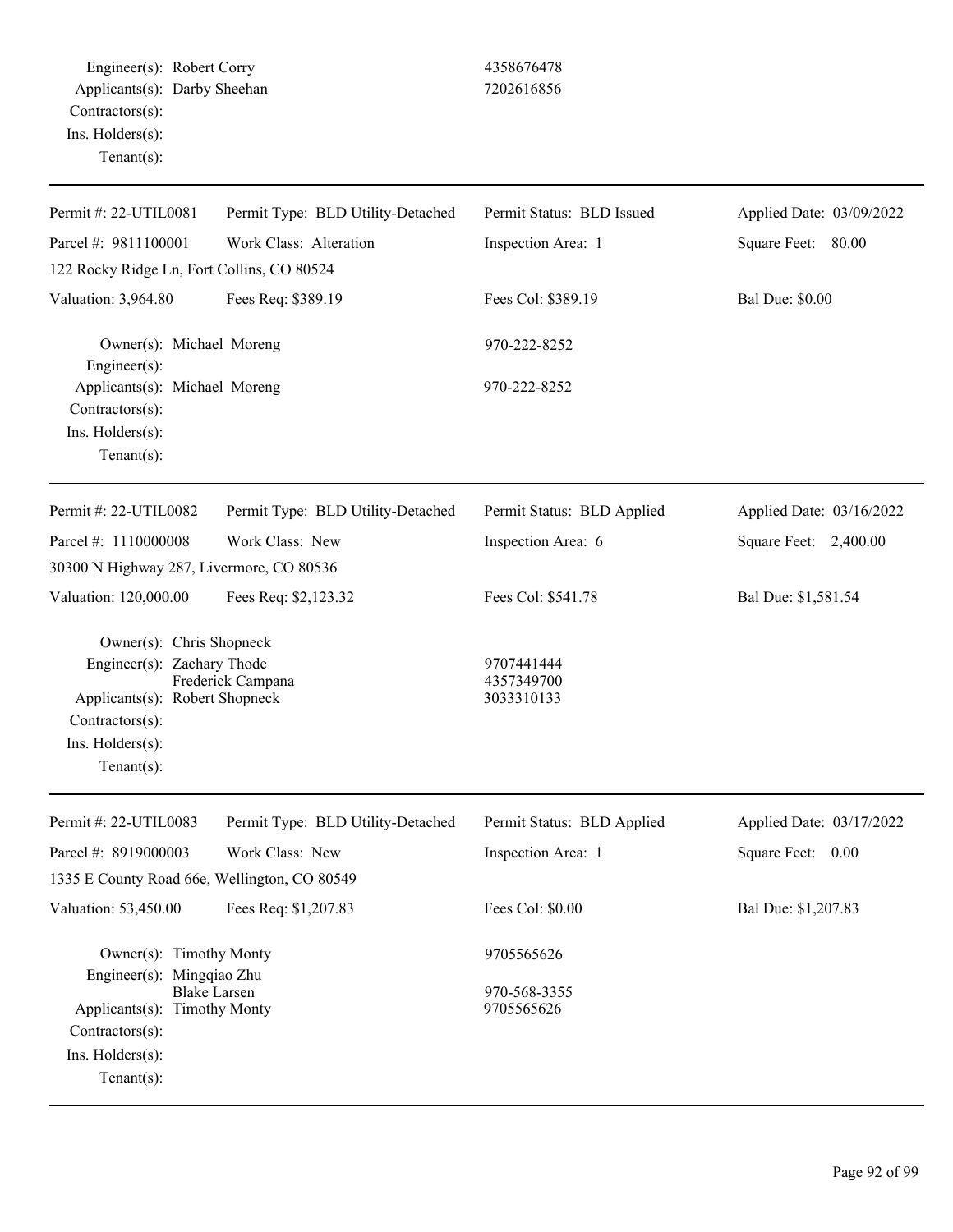| Permit #: 22-UTIL0084                                                                                                                                                                | Permit Type: BLD Utility-Detached              | Permit Status: BLD Applied                                           | Applied Date: 03/17/2022 |
|--------------------------------------------------------------------------------------------------------------------------------------------------------------------------------------|------------------------------------------------|----------------------------------------------------------------------|--------------------------|
| Parcel #: 4011105065                                                                                                                                                                 | Work Class: New                                | Inspection Area: 5                                                   | Square Feet: 0.00        |
| 121 Atakapa Ct, Red Feather Lakes, CO 80545                                                                                                                                          |                                                |                                                                      |                          |
| Valuation: 50,000.00                                                                                                                                                                 | Fees Req: \$1,205.46                           | Fees Col: \$612.46                                                   | Bal Due: \$593.00        |
| Owner(s): Stephen Vessey<br>Engineer(s): Patrick Quinney<br>Applicants(s): Stephen Vessey<br>Contractors(s):<br>Ins. Holders(s):<br>Tenant $(s)$ :                                   |                                                | 9702179325<br>3039213216<br>9702179325                               |                          |
| Permit #: 22-UTIL0085                                                                                                                                                                | Permit Type: BLD Utility-Detached              | Permit Status: BLD Applied                                           | Applied Date: 03/17/2022 |
| Parcel #: 0623210702<br>8220 N County Road 27, Loveland, CO 80538                                                                                                                    | Work Class: New                                | Inspection Area: 2                                                   | Square Feet: 0.00        |
| Valuation: 110,000.00                                                                                                                                                                | Fees Req: \$2,021.53                           | Fees Col: \$0.00                                                     | Bal Due: \$2,021.53      |
| Owner(s): Loyd Jernigan<br>Engineer(s): Nicholas Remington<br>Applicants(s): Loyd Jernigan<br>Contractors(s):<br>Ins. Holders(s):<br>Tenant $(s)$ :                                  | Virginia (Ginny) Jernigan<br>Frederick Campana | 9704208437<br>970-556-8775<br>7208910830<br>4357349700<br>9704208437 |                          |
| Permit #: 22-UTIL0086                                                                                                                                                                | Permit Type: BLD Utility-Detached              | Permit Status: BLD Applied                                           | Applied Date: 03/17/2022 |
| Parcel #: 9604205019                                                                                                                                                                 | Work Class: New                                | Inspection Area: 2                                                   | Square Feet:<br>0.00     |
| 2716 Westridge Ct, Fort Collins, CO 80526                                                                                                                                            |                                                |                                                                      |                          |
| Valuation: 110,000.00                                                                                                                                                                | Fees Req: \$2,162.13                           | Fees Col: \$0.00                                                     | Bal Due: \$2,162.13      |
| Owner(s): Christopher Murdock<br>Engineer(s): Reyes Sarmiento<br>Applicants(s): Jerry (Jerome) Hanley<br>Contractors(s): Jerry (Jerome) Hanley<br>Ins. Holders(s):<br>Tenant $(s)$ : | Glenda Wahl                                    | 9707972789<br>970-498-9537<br>970-302-8118<br>970-302-8118           |                          |
| Permit #: 22-UTIL0087                                                                                                                                                                | Permit Type: BLD Utility-Detached              | Permit Status: BLD Applied                                           | Applied Date: 03/18/2022 |
| Parcel #: 3007210067                                                                                                                                                                 | Work Class: New                                | Inspection Area: 5                                                   | 0.00<br>Square Feet:     |
| 404 Crow Rd, Red Feather Lakes, CO 80545                                                                                                                                             |                                                |                                                                      |                          |
| Valuation: 45,000.00                                                                                                                                                                 | Fees Req: \$1,276.87                           | Fees Col: \$0.00                                                     | Bal Due: \$1,276.87      |
| Owner(s): Paul Poulsen                                                                                                                                                               |                                                | 7657140643                                                           |                          |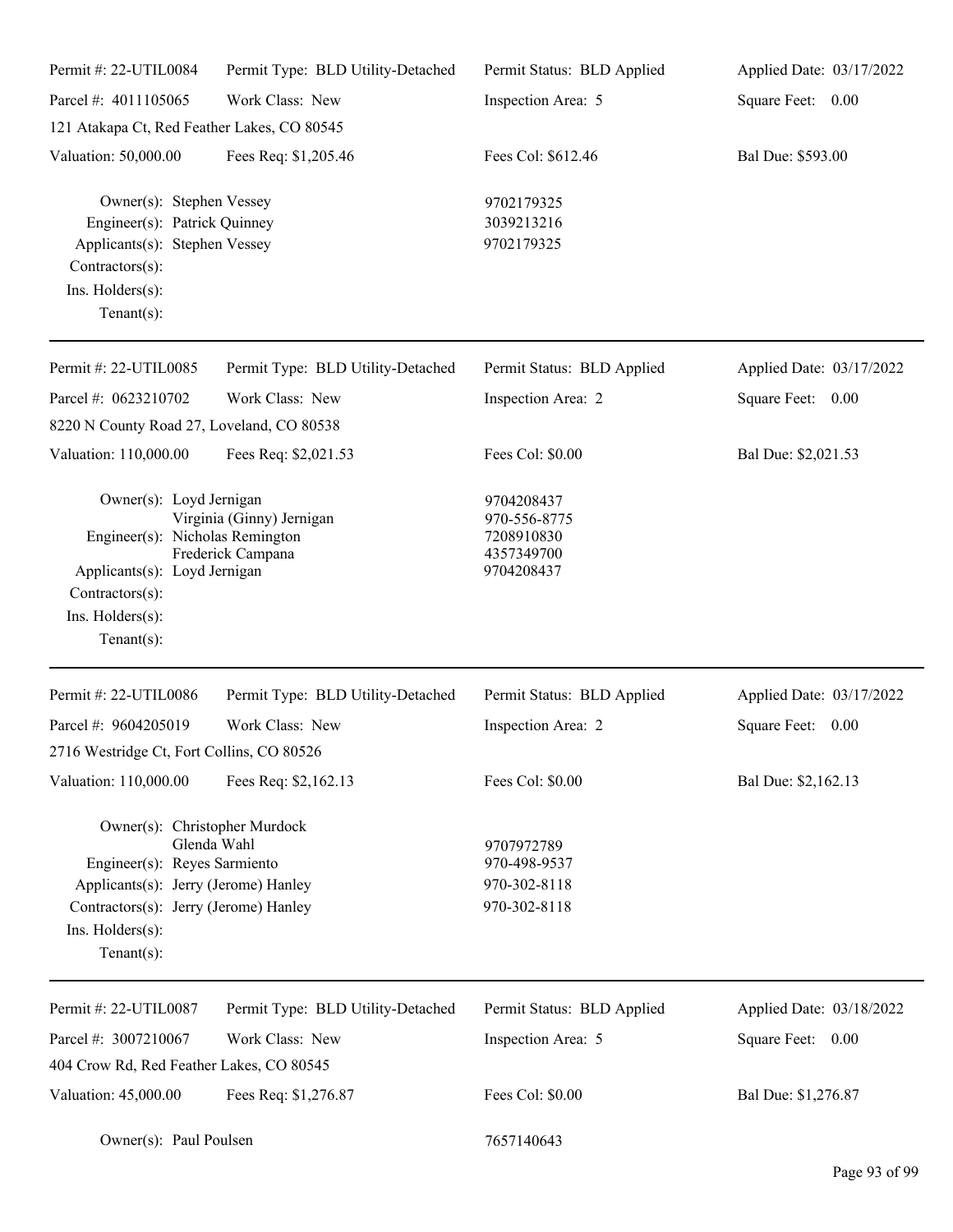Engineer(s): Applicants(s): Paul Poulsen 7657140643 Contractors(s): Ins. Holders(s): Tenant(s):

Permit #: 22-UTIL0088 Parcel #: 9902405038 Permit Type: BLD Utility-Detached Work Class: Alteration Permit Status: BLD Applied Inspection Area: 1 Applied Date: 03/21/2022 Square Feet: 0.00 12908 Palomino Pl, Wellington, CO 80549 Valuation: 2,000.00 Fees Req: \$231.28 Fees Col: \$0.00 Bal Due: \$231.28 Owner(s): Jack Gilmore Engineer(s): Applicants(s): Jack Gilmore Contractors(s): Ins. Holders(s): Tenant(s): Permit #: 22-UTIL0089 Parcel #: 9826000011 Permit Type: BLD Utility-Detached Work Class: Stand Alone Structure - New Permit Status: BLD Issued Inspection Area: 1 Applied Date: 03/21/2022 Square Feet: 0.00 2916 N Shields St, Fort Collins, CO 80524 Valuation: 15,000.00 Fees Req: \$452.08 Fees Col: \$452.08 Bal Due: \$0.00 Owner(s): Cyndee Durand 9703083313 Engineer(s): Applicants(s): Cyndee Durand 9703083313 Contractors(s): Ins. Holders(s): Tenant(s): Permit #: 22-UTIL0090 Parcel #: 9902405032 Permit Type: BLD Utility-Detached Work Class: New Permit Status: BLD Issued Inspection Area: 1 Applied Date: 03/22/2022 Square Feet: 900.00 315 Pinto Ct, Wellington, CO 80549 Valuation: 30,000.00 Fees Req: \$903.27 Fees Col: \$903.27 Bal Due: \$0.00 Owner(s): Mitzi Jones 9702176139 Lamont Jones 9702225334 Engineer(s): Wayne Moore Applicants(s): Lamont Jones 9702225334 Contractors(s): Ins. Holders(s):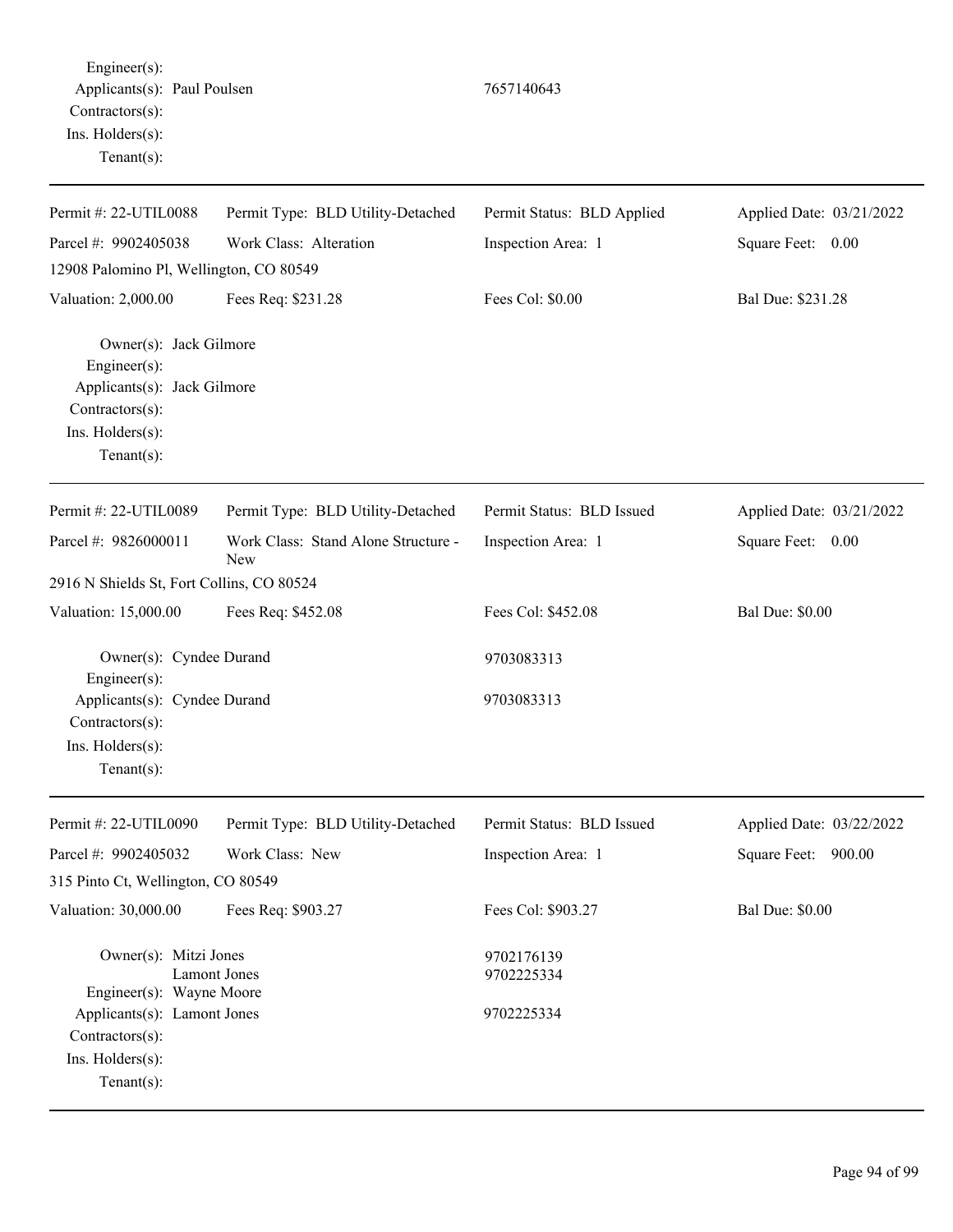| Permit #: 22-UTIL0091                                                                                                                           | Permit Type: BLD Utility-Detached                | Permit Status: BLD Issued                            | Applied Date: 03/22/2022 |
|-------------------------------------------------------------------------------------------------------------------------------------------------|--------------------------------------------------|------------------------------------------------------|--------------------------|
| Parcel #: 0810107002                                                                                                                            | Work Class: New                                  | Inspection Area: 1                                   | Square Feet: 1,190.00    |
| 6416 Placer Ct, Bellvue, CO 80512                                                                                                               |                                                  |                                                      |                          |
| Valuation: 30,000.00                                                                                                                            | Fees Req: \$833.27                               | Fees Col: \$833.27                                   | <b>Bal Due: \$0.00</b>   |
| Owner(s): Sarah Kalert<br>Engineer(s): Richard Smith<br>Applicants(s): Sarah Kalert<br>Contractors(s):<br>Ins. Holders(s):<br>Tenant $(s)$ :    |                                                  | 9704209361<br>303-814-0117<br>9704209361             |                          |
| Permit #: 22-UTIL0092                                                                                                                           | Permit Type: BLD Utility-Detached                | Permit Status: BLD Applied                           | Applied Date: 03/22/2022 |
| Parcel #: 8914000022                                                                                                                            | Work Class: New                                  | Inspection Area: 1                                   | Square Feet: 0.00        |
| 11667 N County Road 3, Wellington, CO 80549                                                                                                     |                                                  |                                                      |                          |
| Valuation: 415,000.00                                                                                                                           | Fees Req: \$5,839.46                             | Fees Col: \$1,306.80                                 | Bal Due: \$4,532.66      |
| Owner(s): Eric Jungen<br>Engineer(s): Kenneth Lee<br>Applicants(s): Eric Jungen<br>Contractors(s):<br>Ins. Holders(s):<br>Tenant $(s)$ :        |                                                  | 970-222-7239<br>4137821739<br>970-222-7239           |                          |
| Permit #: 22-UTIL0093                                                                                                                           | Permit Type: BLD Utility-Detached                | Permit Status: BLD Applied                           | Applied Date: 03/23/2022 |
| Parcel #: 9731326002                                                                                                                            | Work Class: New                                  | Inspection Area: 2                                   | Square Feet: 1,750.00    |
|                                                                                                                                                 | 4821 Thompson Heights Dr, Fort Collins, CO 80526 |                                                      |                          |
| Valuation: 42,525.00                                                                                                                            | Fees Req: \$1,070.21                             | Fees Col: \$185.40                                   | Bal Due: \$884.81        |
| Owner(s): Amanda Severn<br>Engineer(s): Nicholas Reuter<br>Applicants(s): Lewis Severn<br>Contractors(s):<br>Ins. Holders(s):<br>Tenant $(s)$ : | Lewis Severn                                     | 9703085602<br>9704029518<br>9702069455<br>9704029518 |                          |
| Permit #: 22-UTIL0094                                                                                                                           | Permit Type: BLD Utility-Detached                | Permit Status: BLD Applied                           | Applied Date: 03/25/2022 |
| Parcel #: 2724205027                                                                                                                            | Work Class: New                                  | Inspection Area: 6                                   | Square Feet: 0.00        |
| 777 Powder Horn Trl, Bellvue, CO 80512                                                                                                          |                                                  |                                                      |                          |
| Valuation: 46,062.00                                                                                                                            | Fees Req: \$1,141.86                             | Fees Col: \$0.00                                     | Bal Due: \$1,141.86      |
| Owner(s): Craig Way<br>Alison Loar                                                                                                              |                                                  | 970-217-0187<br>9702170187                           |                          |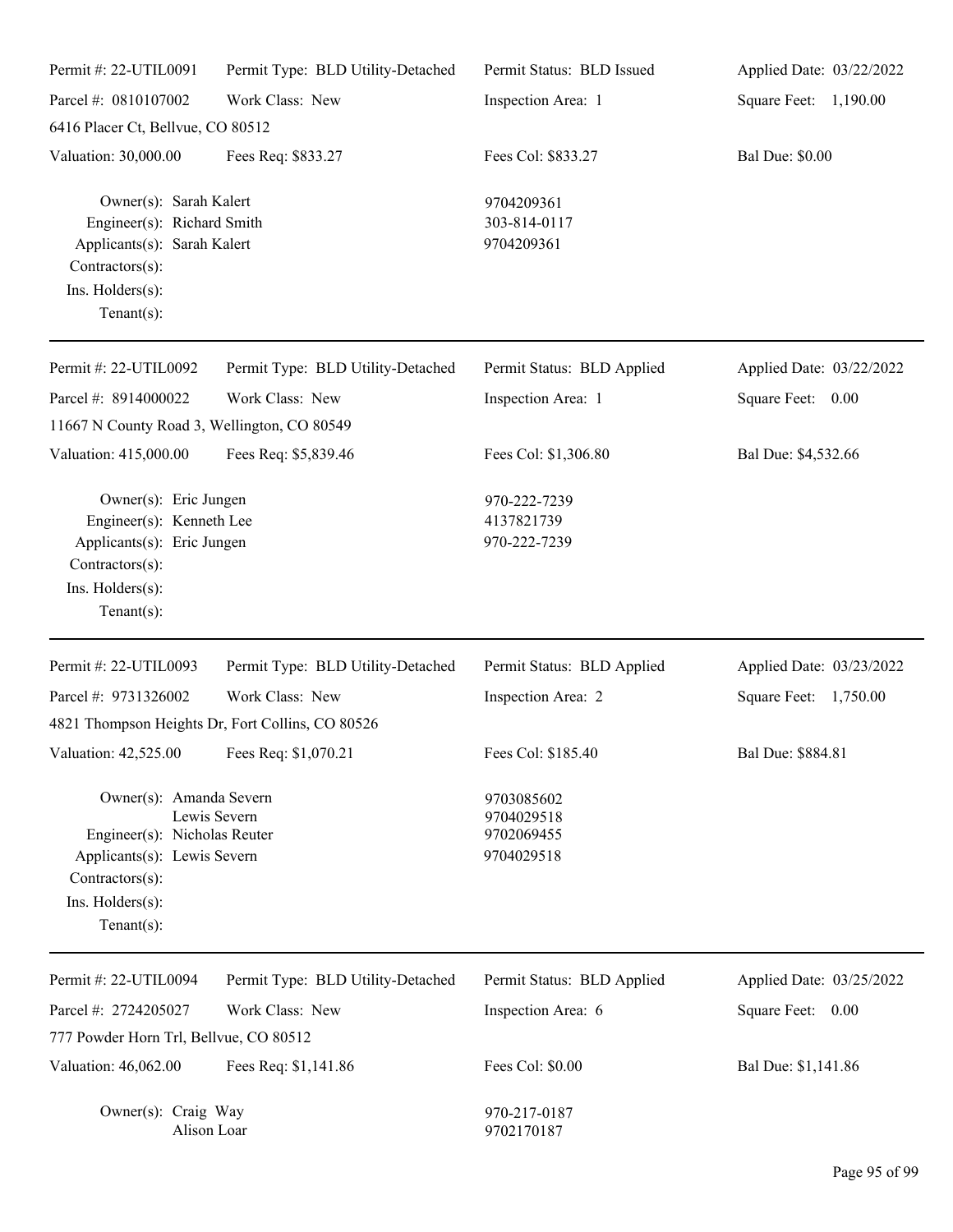Engineer(s): Applicants(s): Craig Way 970-217-0187 Contractors(s): Ins. Holders(s): Tenant(s):

| Permit #: 22-UTIL0095                                                                                 | Permit Type: BLD Utility-Detached                   | Permit Status: BLD Applied               | Applied Date: 03/28/2022 |
|-------------------------------------------------------------------------------------------------------|-----------------------------------------------------|------------------------------------------|--------------------------|
| Parcel #: 9934005701                                                                                  | Work Class: New                                     | Inspection Area: 1                       | Square Feet: 0.00        |
| 8026 N County Road 19, Fort Collins, CO 80524                                                         |                                                     |                                          |                          |
| Valuation: 450,000.00                                                                                 | Fees Req: \$5,960.68                                | Fees Col: \$0.00                         | Bal Due: \$5,960.68      |
| Owner(s): Scott Jennings<br>Engineer(s):                                                              | Donna Jennings                                      | 9704207082<br>9704207082                 |                          |
| Applicants(s): Jacob Reninger<br>Contractors(s): Jacob Renninger<br>Ins. Holders(s):<br>$Tenant(s)$ : | Donna Jennings                                      | 9704845355<br>9704207082<br>970-305-7086 |                          |
| Permit #: 22-UTIL0096                                                                                 | Permit Type: BLD Utility-Detached                   | Permit Status: BLD Applied               | Applied Date: 03/28/2022 |
| Parcel #: 9934005701                                                                                  | Work Class: New                                     | Inspection Area: 1                       | Square Feet: 1,200.00    |
| 8026 N County Road 19, Fort Collins, CO 80524                                                         |                                                     |                                          |                          |
| Valuation: 33,000.00                                                                                  | Fees Req: \$822.38                                  | Fees Col: \$0.00                         | Bal Due: \$822.38        |
| Owner(s): Scott Jennings<br>Engineer(s):                                                              |                                                     | 9704207082                               |                          |
| Applicants(s): Jacob Reninger<br>Contractors(s): Jacob Renninger<br>Ins. Holders(s):<br>$Tenant(s)$ : | Donna Jennings                                      | 9704845355<br>9704207082<br>970-305-7086 |                          |
| Permit #: 22-UTIL0097                                                                                 | Permit Type: BLD Utility-Detached                   | Permit Status: BLD Withdrawn             | Applied Date: 03/28/2022 |
| Parcel #: 9703109001                                                                                  | Work Class: New                                     | Inspection Area: 1                       | Square Feet: 0.00        |
| 1605 N Shields St, Fort Collins, CO 80524                                                             |                                                     |                                          |                          |
| Valuation: 61,664.00                                                                                  | Fees Req:                                           | Fees Col:                                | <b>Bal Due:</b>          |
| Engineer(s): Wayne Moore                                                                              | Owner(s): * Russell Timothy/Tammy Family Trust      | 7608018220                               |                          |
| Contractors(s):<br>Ins. Holders(s):<br>Tenant(s):                                                     | Applicants(s): * Russell Timothy/Tammy Family Trust | 7608018220                               |                          |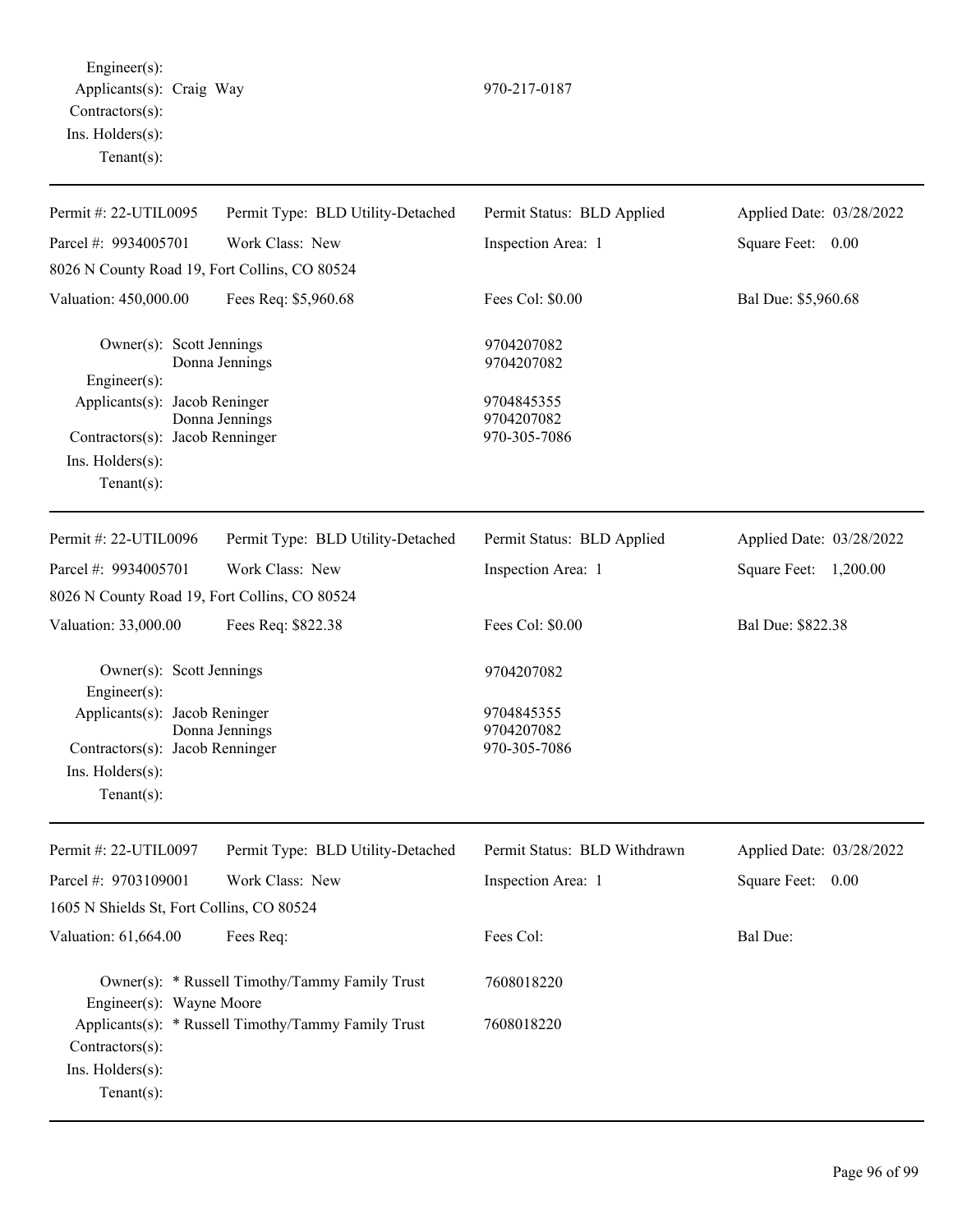| Permit #: 22-UTIL0098                                                                                                                                       | Permit Type: BLD Utility-Detached | Permit Status: BLD Applied                             | Applied Date: 03/28/2022 |
|-------------------------------------------------------------------------------------------------------------------------------------------------------------|-----------------------------------|--------------------------------------------------------|--------------------------|
| Parcel #: 9934005701                                                                                                                                        | Work Class: New                   | Inspection Area: 1                                     | Square Feet: 1,200.00    |
| 8026 N County Road 19, Fort Collins, CO 80524                                                                                                               |                                   |                                                        |                          |
| Valuation: 33,000.00                                                                                                                                        | Fees Req: \$822.38                | Fees Col: \$0.00                                       | Bal Due: \$822.38        |
| Owner(s): Scott Jennings<br>Engineer(s):                                                                                                                    |                                   | 9704207082                                             |                          |
| Applicants(s): Donna Jennings<br>Contractors(s): Jacob Renninger<br>Ins. Holders(s):<br>Tenant $(s)$ :                                                      |                                   | 9704207082<br>970-305-7086                             |                          |
| Permit #: 22-UTIL0099                                                                                                                                       | Permit Type: BLD Utility-Detached | Permit Status: BLD Applied                             | Applied Date: 03/28/2022 |
| Parcel #: 9934005701                                                                                                                                        | Work Class: New                   | Inspection Area: 1                                     | Square Feet: 1,200.00    |
| 8026 N County Road 19, Fort Collins, CO 80524                                                                                                               |                                   |                                                        |                          |
| Valuation: 33,000.00                                                                                                                                        | Fees Req: \$822.38                | Fees Col: \$0.00                                       | Bal Due: \$822.38        |
| Owner(s): Scott Jennings<br>Engineer(s):<br>Applicants(s): Donna Jennings<br>Contractors(s): Jacob Renninger<br>Ins. Holders(s):<br>Tenant $(s)$ :          | Donna Jennings                    | 9704207082<br>9704207082<br>9704207082<br>970-305-7086 |                          |
| Permit #: 22-UTIL0100                                                                                                                                       | Permit Type: BLD Utility-Detached | Permit Status: BLD Applied                             | Applied Date: 03/29/2022 |
| Parcel #: 0525000029                                                                                                                                        | Work Class: New                   | Inspection Area: 3                                     | Square Feet: 0.00        |
| 2189 Golden Valley Rd, Loveland, CO 80537                                                                                                                   |                                   |                                                        |                          |
| Valuation: 55,000.00                                                                                                                                        | Fees Req: \$1,377.90              | Fees Col: \$339.97                                     | Bal Due: \$1,037.93      |
| Owner(s): Thomas Biedscheid<br>Engineer(s): Cody Geisendorffer<br>Applicants(s): Thomas Biedscheid<br>Contractors(s):<br>Ins. Holders(s):<br>Tenant $(s)$ : | Suzanne Biedscheid                | 9702179685<br>9702179685<br>9706222095<br>9702179685   |                          |
| Permit #: 22-UTIL0101                                                                                                                                       | Permit Type: BLD Utility-Detached | Permit Status: BLD Approved                            | Applied Date: 03/30/2022 |
| Parcel #: 9626000005                                                                                                                                        | Work Class: New                   | Inspection Area: 2                                     | Square Feet: 324.00      |
| 605 W 57th St #23, Loveland, CO 80538                                                                                                                       |                                   |                                                        |                          |
| Valuation: 3,900.00                                                                                                                                         | Fees Req: \$187.48                | Fees Col: \$0.00                                       | Bal Due: \$187.48        |
| Owner(s): Margaret Williams                                                                                                                                 |                                   | 9706637486                                             |                          |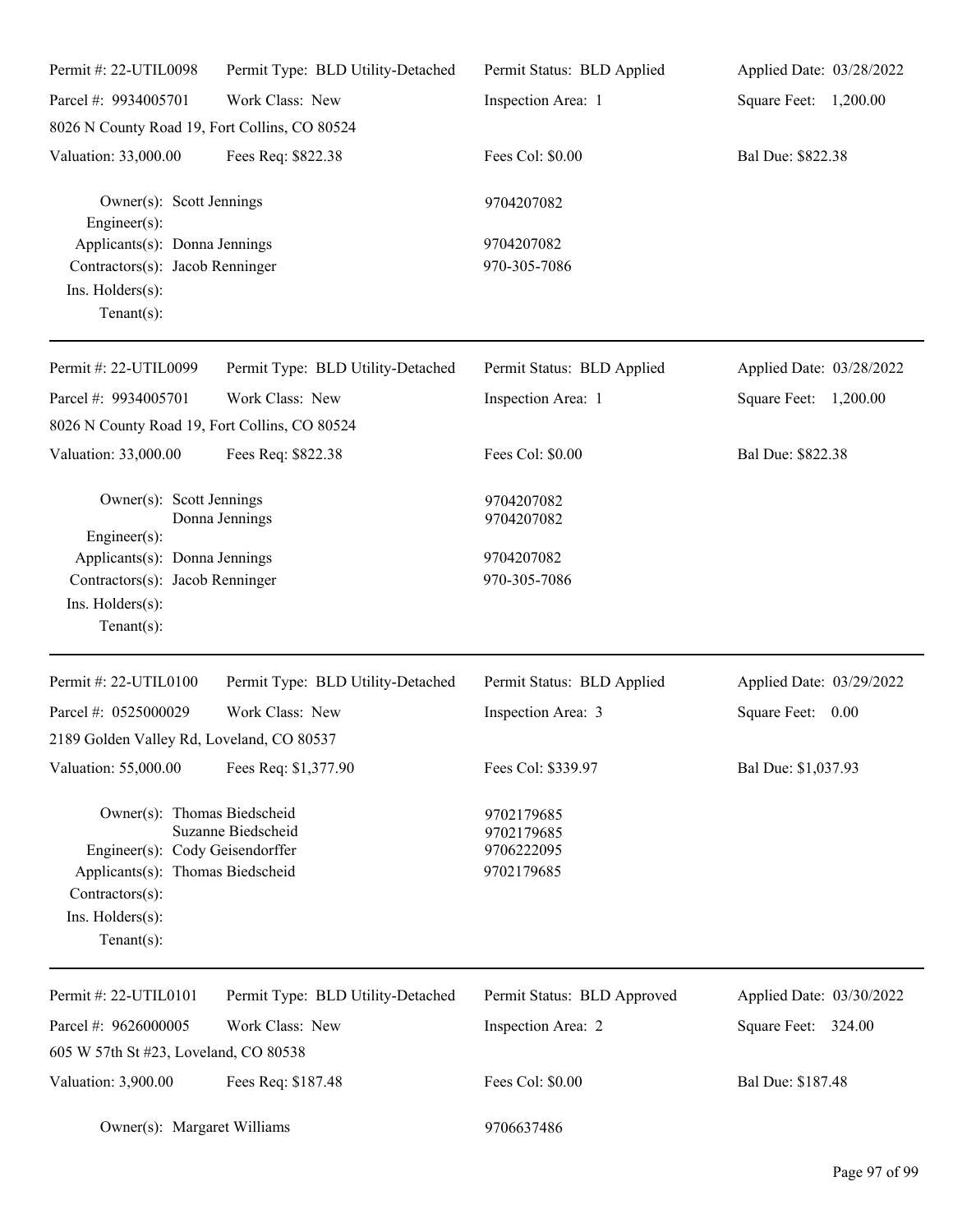Engineer(s): Applicants(s): Margaret Williams 9706637486 Contractors(s): Ins. Holders(s): Tenant(s):

Permit #: 22-UTIL0102 Parcel #: 9432000018 Permit Type: BLD Utility-Detached Work Class: Conversion to Utility Permit Status: BLD Applied Inspection Area: 3 Applied Date: 03/31/2022 Square Feet: 0.00 3333 W County Road 4, Berthoud, CO 80513 Valuation: 0.00 Fees Req: \$121.43 Fees Col: \$0.00 Bal Due: \$121.43 Owner(s): Dorwin Hummel 9702183284 Melinda Hummel 7202032980 Engineer(s): Applicants(s): Melinda Hummel 7202032980 Contractors(s): Ins. Holders(s): Tenant(s): Permit #: 22-UTIL0103 Parcel #: 8710405030 Permit Type: BLD Utility-Detached Work Class: New Permit Status: BLD Applied Inspection Area: 2 Applied Date: 03/31/2022 Square Feet: 0.00 405 Camino Real, Fort Collins, CO 80524 Valuation: 40,000.00 Fees Req: \$1,115.78 Fees Col: \$290.34 Bal Due: \$825.44 Owner(s): William Banks 7203010422 Engineer(s): Jack White 0000000000 Applicants(s): William Banks 7203010422 Contractors(s): Ins. Holders(s): Tenant(s): Permit #: 22-UTIL0104 Parcel #: 3932400041 Permit Type: BLD Utility-Detached Work Class: Stand Alone Structure - New Permit Status: BLD Applied Inspection Area: 1 Applied Date: 03/31/2022 Square Feet: 320.00 311 Crown Point Dr, Bellvue, CO 80512 Valuation: 3,350.40 Fees Req: \$185.29 Fees Col: \$0.00 Bal Due: \$185.29 Owner(s): Patrick Conway 9705663803 Engineer(s):

Applicants(s): Patrick Conway 9705663803 Contractors(s): Ins. Holders(s):